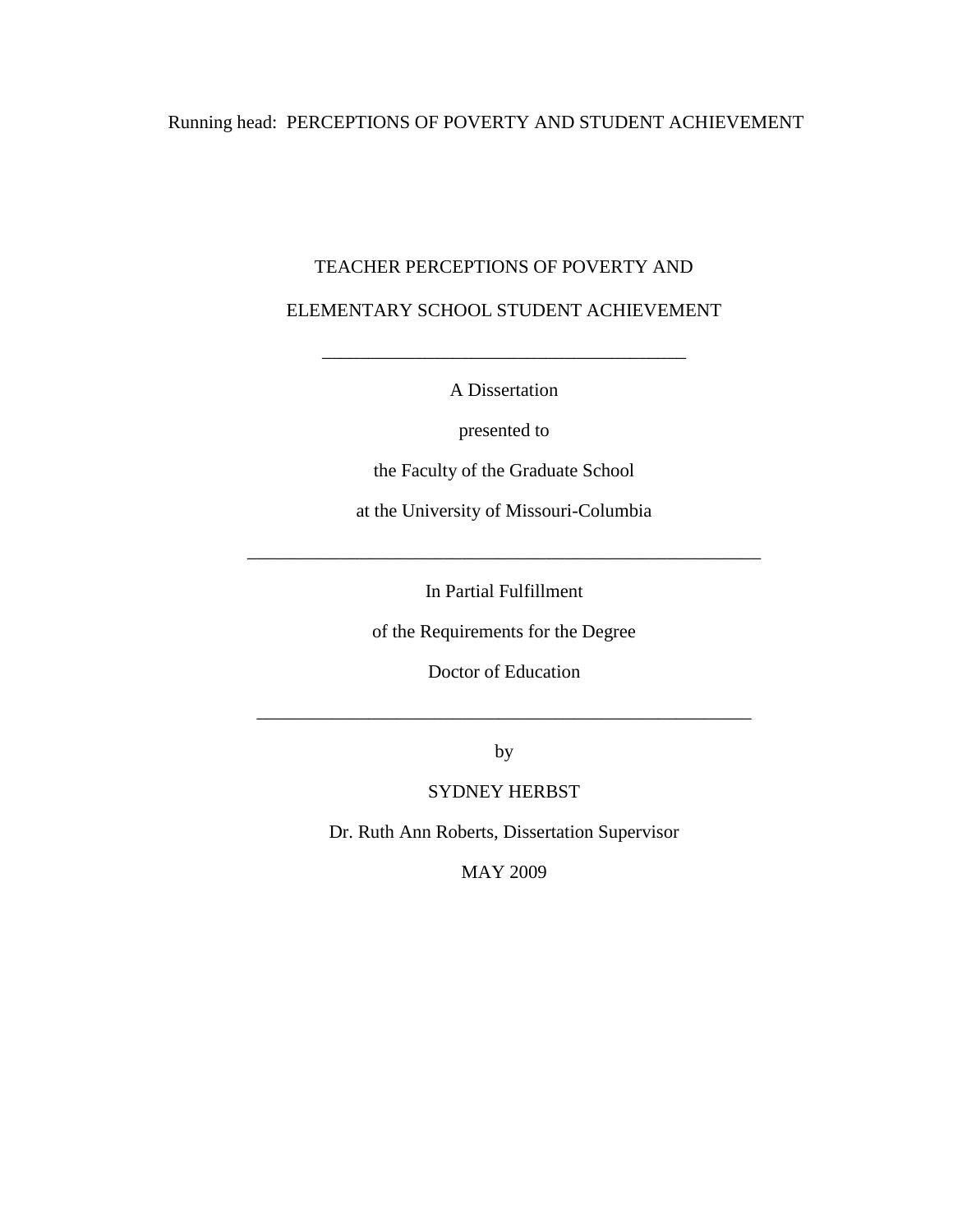The undersigned, appointed by the dean of the Graduate School, have examined the dissertation entitled

#### TEACHER PERCEPTIONS OF POVERTY AND

#### ELEMENTARY SCHOOL STUDENT ACHIEVEMENT

presented by Sydney Herbst,

a candidate for the degree of doctor of education

and hereby certify that, in their opinion, it is worthy of acceptance.

Ruth Ann Roberts, Ph. D. Advisor

\_\_\_\_\_\_\_\_\_\_\_\_\_\_\_\_\_\_\_\_\_\_\_\_\_\_\_\_\_\_\_\_\_\_\_\_\_\_\_\_\_\_\_\_\_\_\_

Margaret Dalton, Ph. D. Member

Lisa Bertrand, Ed. D. Member

Robert Buchanan, Ph. D. Member

Paul Watkins, Ed. D. Member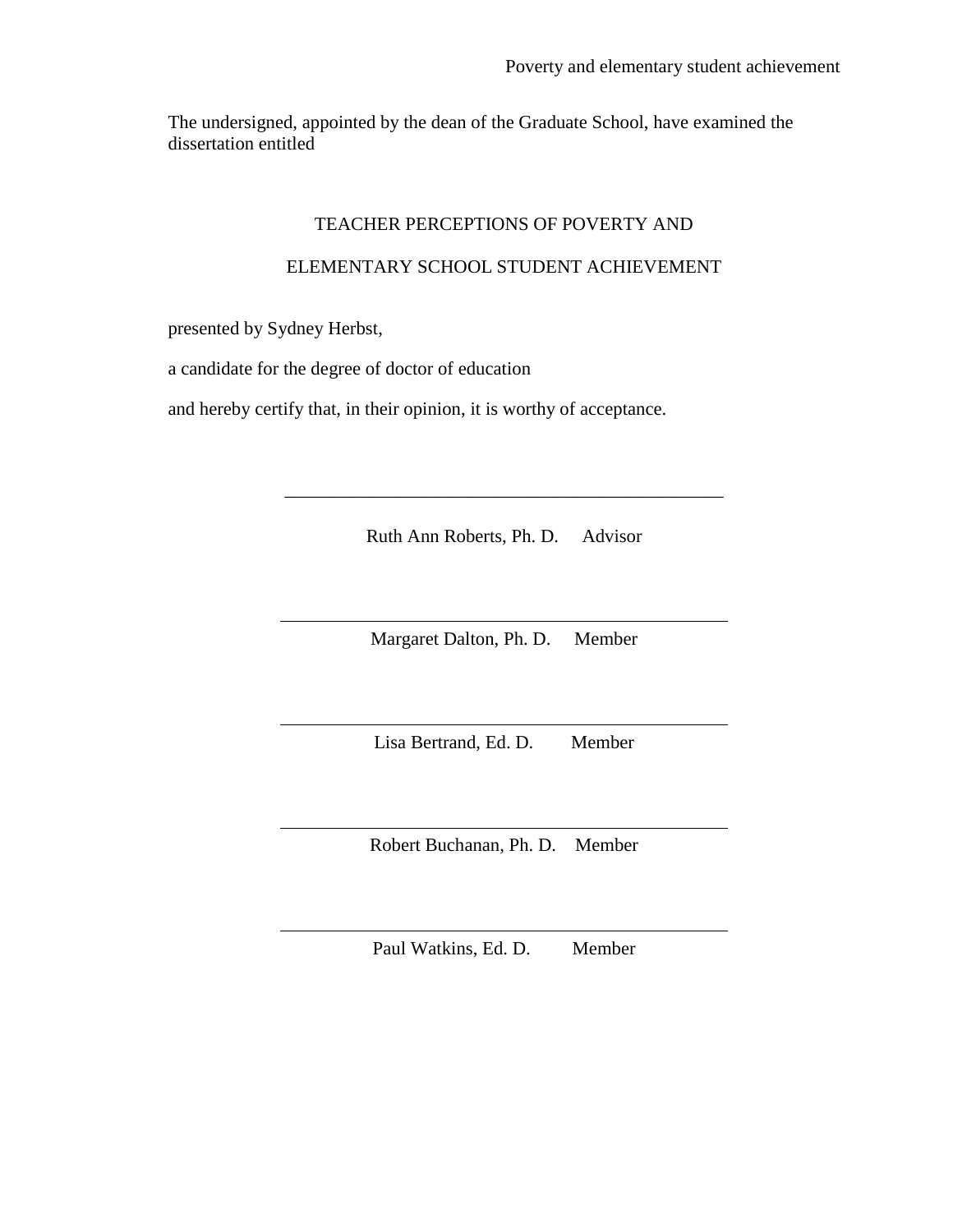Special thanks to

my husband, Charlie,

my children, Erin, Allyson, Taylor, Travis, and Claire,

my father, Dr. Carl Train,

my mother, Linda Train,

my in-laws, Charlie and Judie Herbst,

my colleagues and friends, Rhonda and Ruth Ann,

and the staff of Clippard Elementary School.

I could never have done it without you!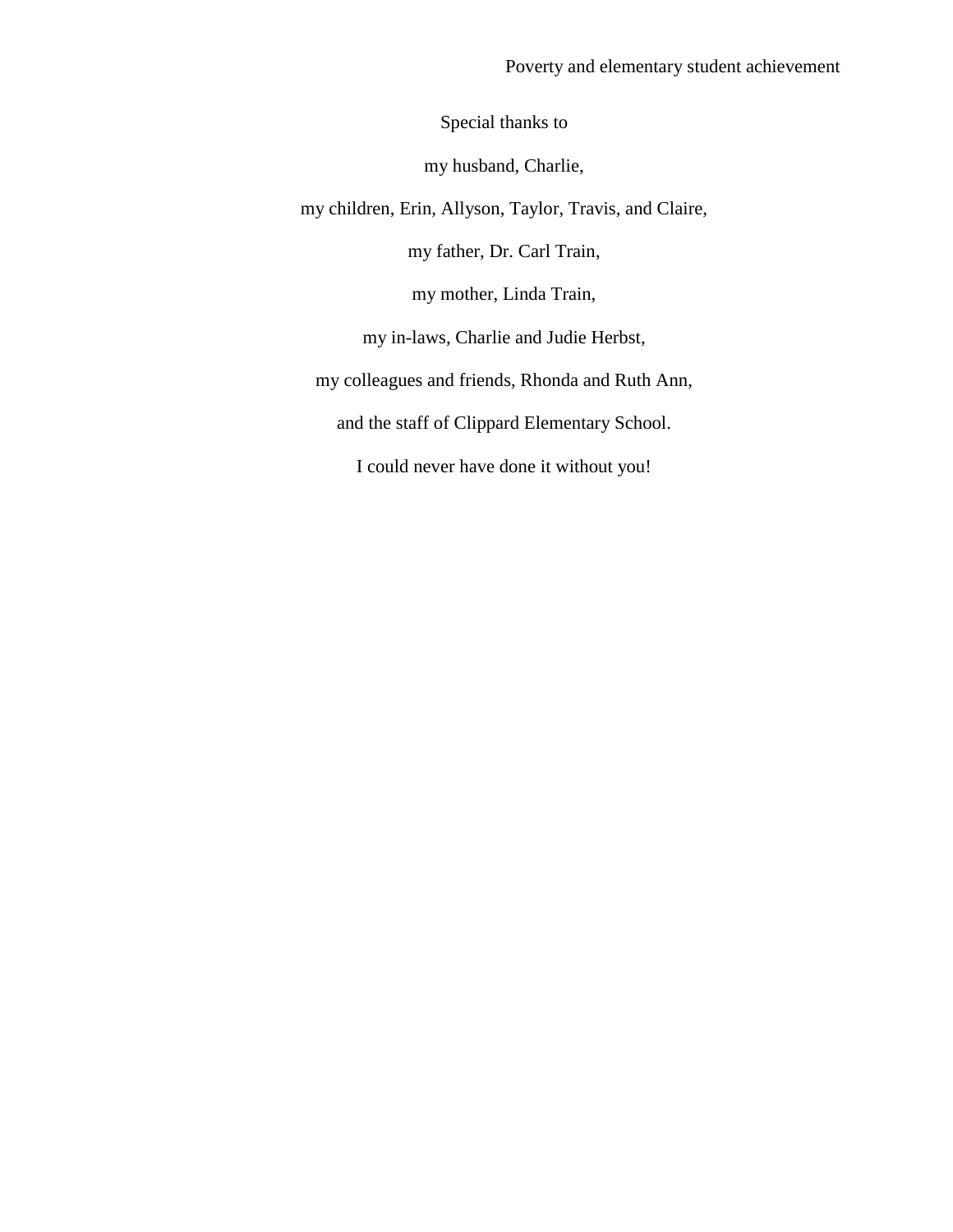### ACKNOWLEDGEMENTS

I would like to thank Dr. Ruth Ann Roberts for all her knowledge, help and support throughout my doctoral program. Dr. Jerry Waddle also has been a wealth of information and support while I was completing my coursework. I would also like to thank my colleagues in Cohort 5, especially Rhonda Dunham and Ruth Ann Orr, as they have contributed significantly to my learning and success.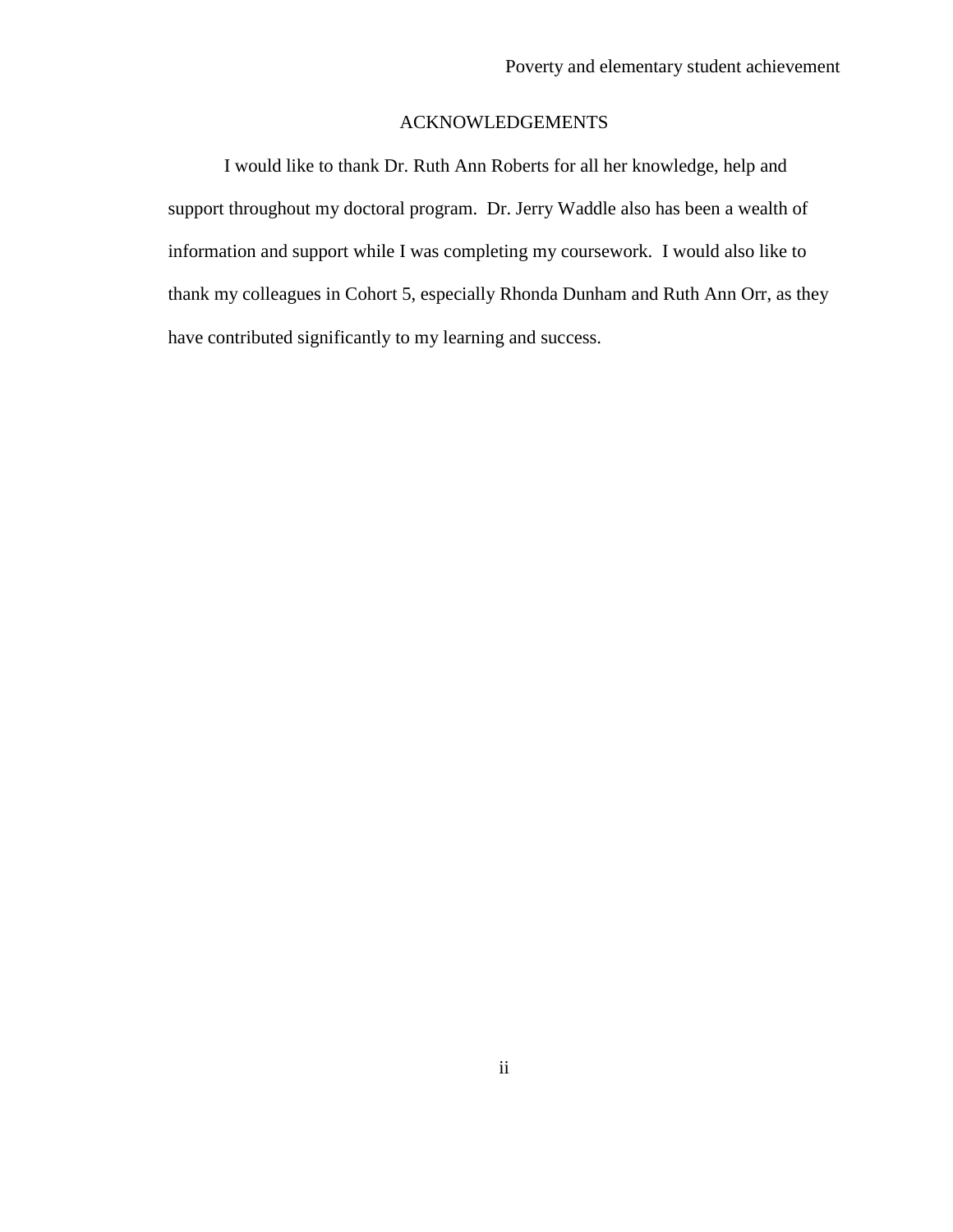# TABLE OF CONTENTS

| Chapter                         |  |
|---------------------------------|--|
|                                 |  |
| Conceptual Underpinnings        |  |
| Purpose of the Study            |  |
| 2.                              |  |
| Poverty and Student Achievement |  |
| <b>Teacher Perceptions</b>      |  |
| <b>Possible Solutions</b>       |  |
|                                 |  |
| $\mathbf{4}$ .                  |  |
| 5.                              |  |
|                                 |  |
|                                 |  |
|                                 |  |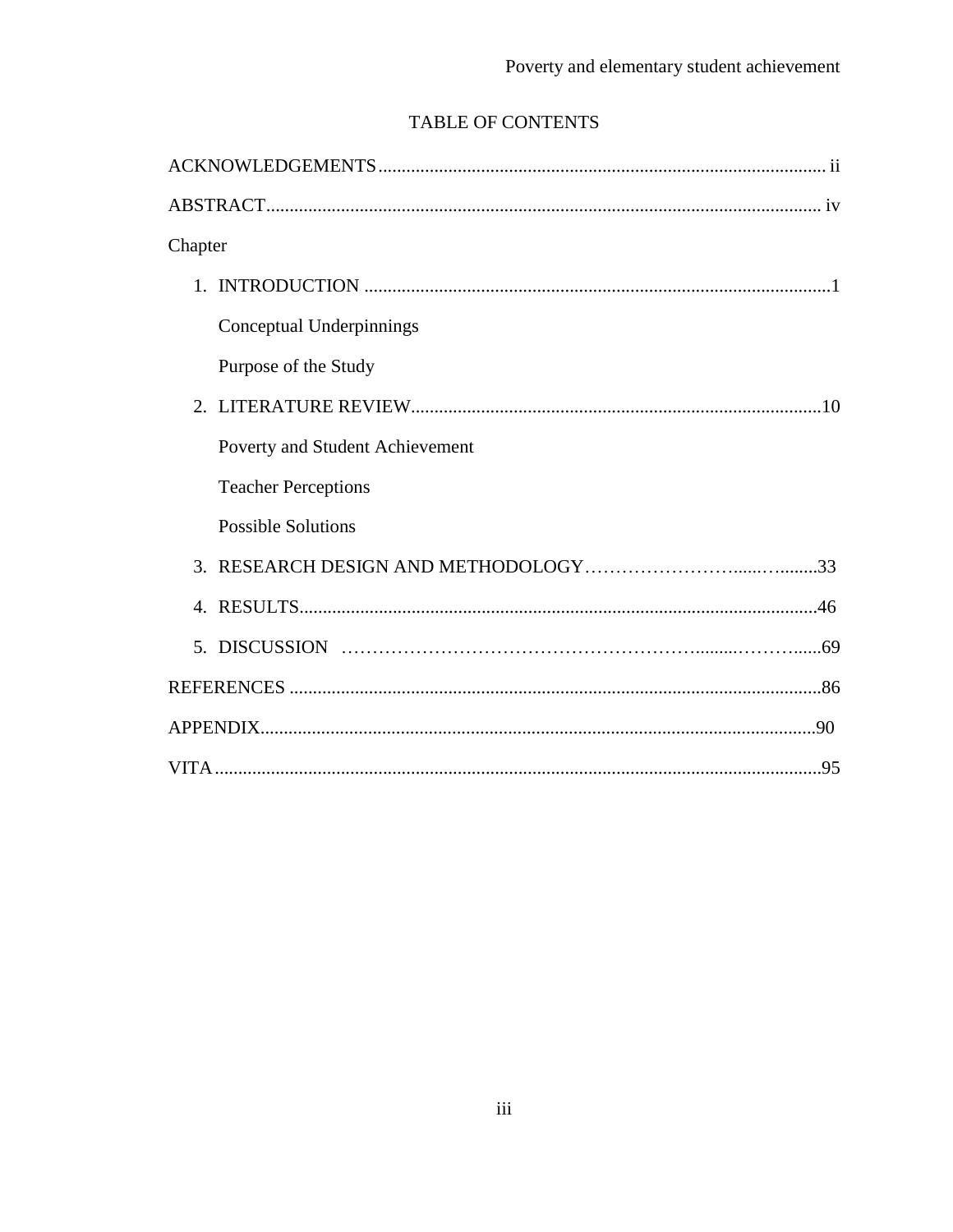# TEACHER PERCEPTIONS OF POVERTY AND ELEMENTARY SCHOOL STUDENT ACHIEVEMENT

Sydney Herbst

Dr. Ruth Ann Roberts, Dissertation Supervisor

#### ABSTRACT

The purpose of this study was to determine teachers' perceptions about students from poverty and their academic achievement using the independent variable of the schools' free or reduced lunch population. Responses to the survey were separated into two groups: those from schools with 51% or more of students receiving free or reduced lunch, and schools with 50% or less of students receiving free or reduced lunch. Teachers' perceptions were the same on 36 of 47 survey responses. While differences did exist for 11 of 47 responses, the overall rankings and opinions were similar as high importance was given to parenting techniques, student behavior, and class sizes. Responses with significant differences pertained to mentoring, class size, ability grouping, parenting, and standardized testing. Of the four issues on the survey, the achievement gap ranked highest.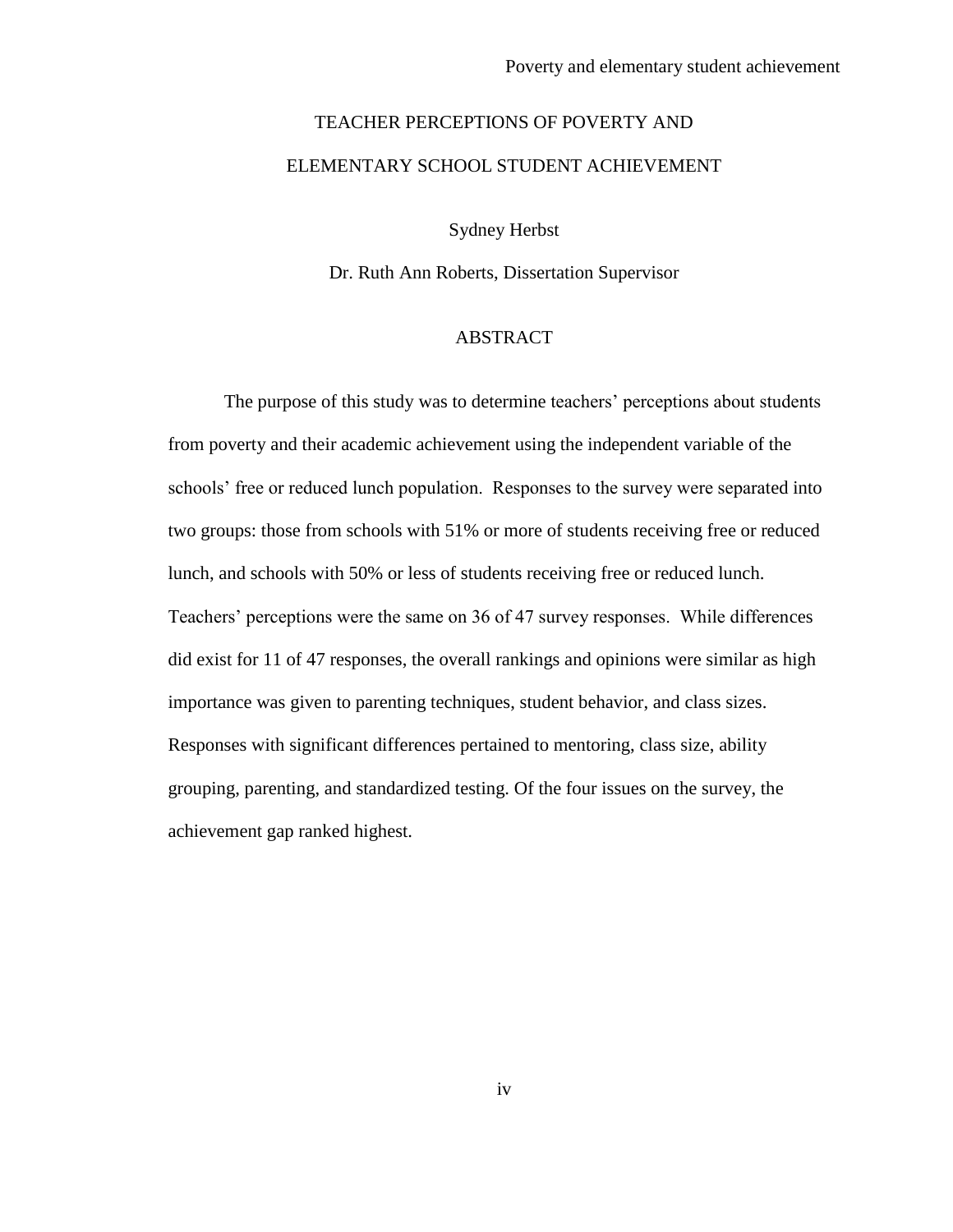#### Chapter One

The achievement gap between students living above the poverty line and those living below it has been discussed in many arenas. Legislators, business people, civic leaders, and educators are all concerned about this discrepancy in achievement. The No Child Left Behind Act of 2001 was federal legislation that provided specific achievement goals for students. In addition, this law delineated consequences for schools whose students could not reach the established achievement goals. As educators have struggled to understand and correct the achievement gap occurring between many different subgroups, it has become very important to research situations where the gap exists as well as ones where the gap has been overcome. Educators across the nation have continued to seek information and possible solutions to close the achievement gap and provide the best possible education for all students.

Children from poverty often are found in the lowest performing groups academically. Historically, federal programs such as Head Start, the Elementary and Secondary Education Act of 1965 (Title I), and summer food programs have been implemented to address this group of students. The national government has required each school district to report academic progress on specific disaggregated student groups such as free or reduced lunch, race, gender, and special education needs. By disaggregating the scores of these groups along with other information, the Missouri Department of Elementary and Secondary Education (DESE) has evaluated the performance of individual schools and school districts. The disaggregated data is used to inform and impact curriculum and instruction. Historically, classroom teachers have had enormous influence on all students, especially those in the elementary school self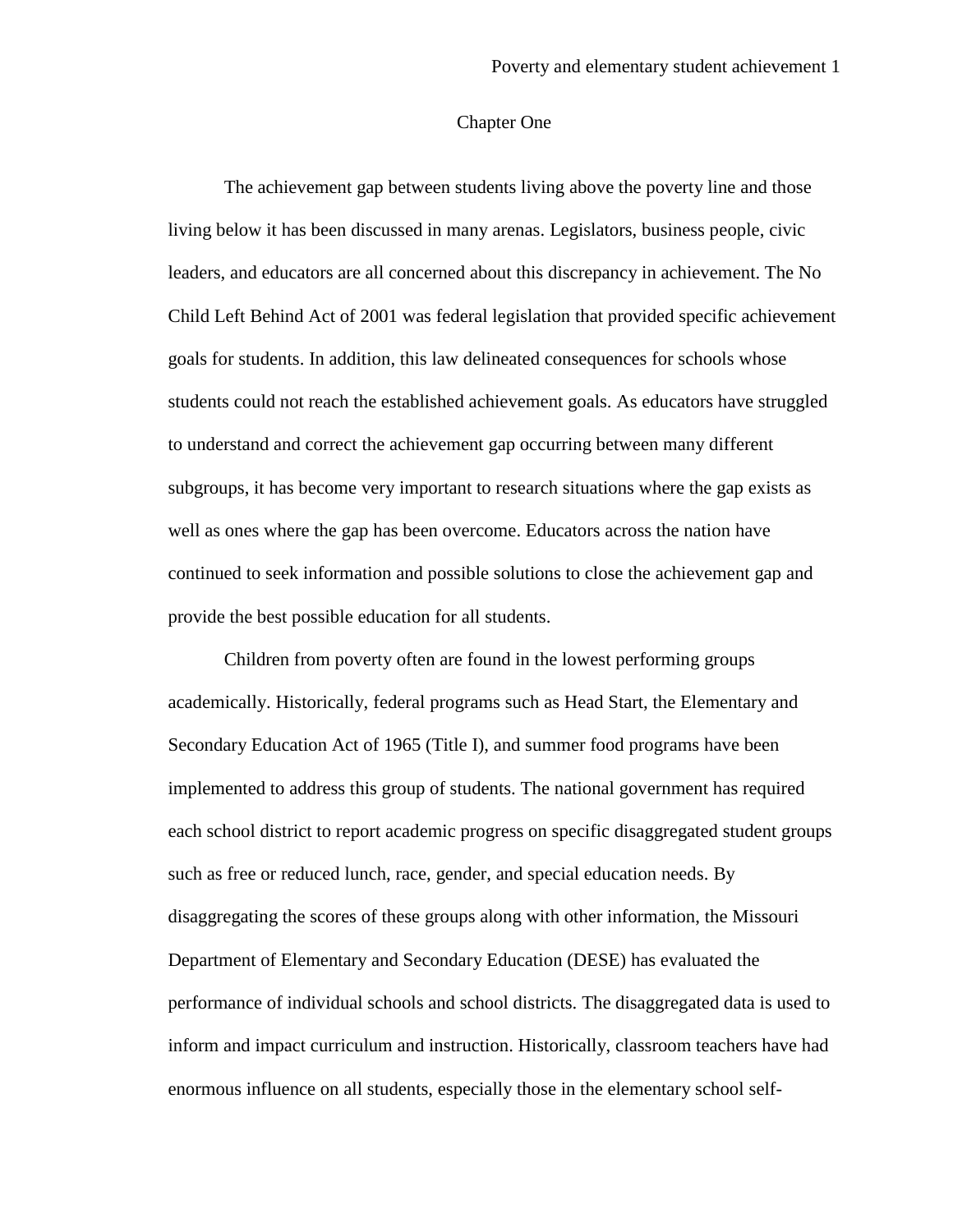contained classrooms as these teachers typically have spent the most time and have taught the most subjects to one group of students. This elementary teacher influence potentially could have affected all areas of student performance, specifically academics. *Conceptual Underpinnings*

Much has been written concerning poverty as it is related to student achievement. In general, poverty indicators are negatively related to student achievement (Bourke, 1998; Fisher & Adler, 1999; Schellenberg, 1998). Other researchers have shown that both education and socioeconomic status of parents has played a decisive role in student attitudes toward school (Lareau, 2000; Epstein and Hollified, 1996). "Schools with higher proportions of their students receiving free or reduced-price lunch had lower achievement than others, particularly in reading" (Bourke, 1998, p. 7). According to Fisher and Adler (1999):

Children who continue to struggle as readers at the end of the primary grades, a disproportionate number are also poor. While low and slow progress in reading has serious consequences for all children, it is especially critical for children who are already placed at risk by poverty. (p. 5)

Data from the most recent National Assessment of Educational Progress (NAEP) report indicated the percentages of students receiving free or reduced lunch and scoring proficient or above in Grade 4 reading have remained relatively constant since 1998, peaking at 41% in 2007 (U.S. Department of Education, 2007). Those students not eligible for the National School Lunch Program having scored proficient or above in Grade 4 reading have also remained relatively constant, peaking at 52% in 2007. While the percentages have remained basically the same for each group, the gap between the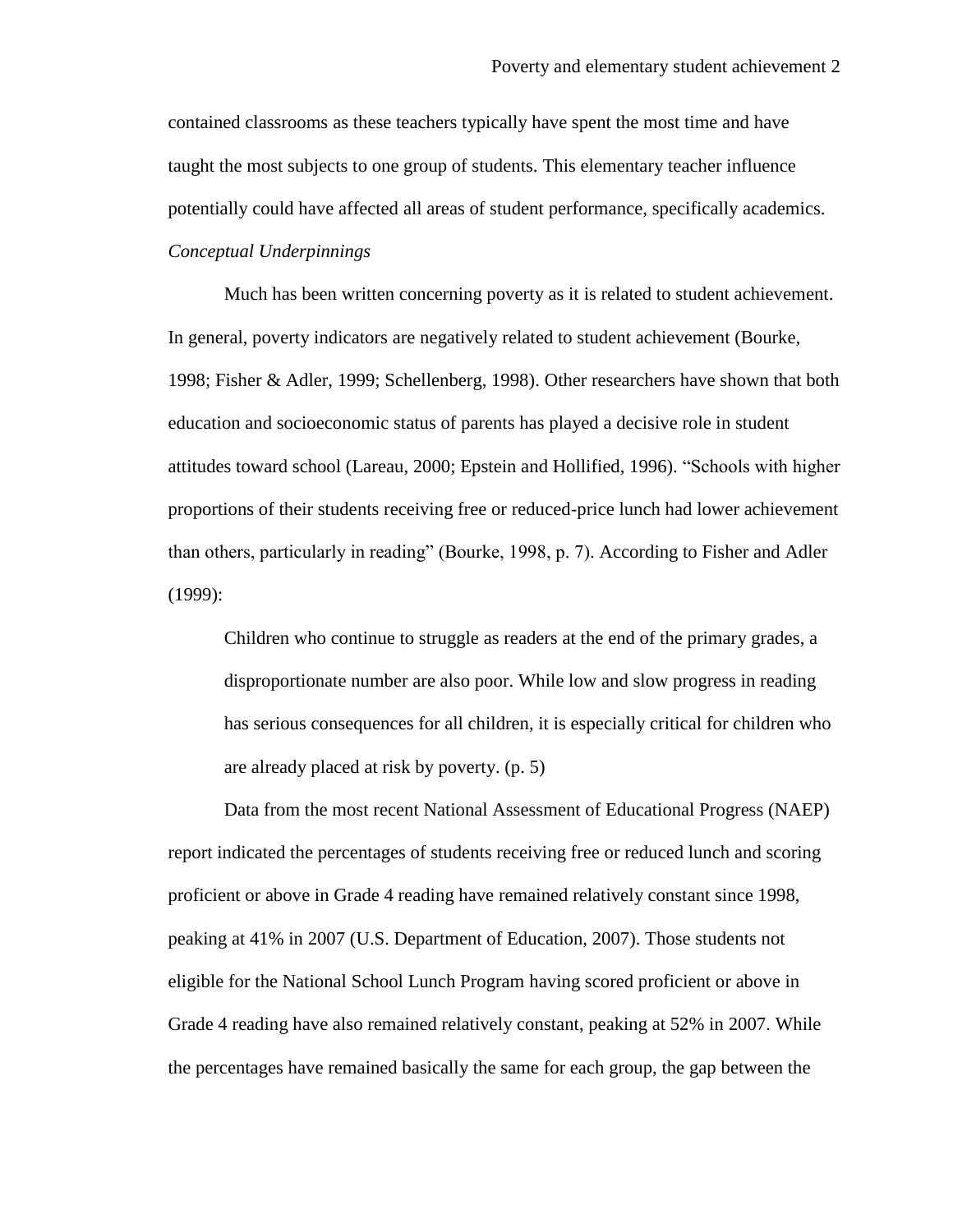groups has also remained constant. Interestingly, the scores have not changed significantly either between or within groups since the No Child Left Behind Act of 2001.

The poverty factor has been identified as a negative influence on student achievement for many years. "Average early reading performance for a school tends to decrease as the proportion of students eligible for free and reduced lunch increases" (Fisher and Adler, 1999, p.6). Bourke also noted in his study that the poverty measure was more closely related to the variance in reading scores than ethnicity variables. "Once the school variable *poverty* was in the regression equation, little or nothing was added to the explanation of achievement by the subsequent addition of the individual student ethnicity variable" (Bourke, 1998, p.9). In other words, poverty has had a major impact on achievement, more so than can be explained by other variables including race.

Researchers have attempted to explain this achievement gap for those students from poverty. Sider and Unruh (2007) enumerated many reasons why these children enter school behind. They included lack of resources in the home to provide clothes, food, shelter, and healthcare. As these students entered school, they were often attending under-resourced schools lacking adequate space, technology, and materials. The schools they attended often had the weakest, lowest paid, and newest teachers. Ruby Payne (2001) stated many of today"s educators have had little connection to poverty outside what they have encountered in their classrooms. According to Payne, this disconnect has occurred because:

. . . an individual brings with him/her the hidden rules of the class in which he/she was raised. . . . Schools and businesses operate from middle-class norms and use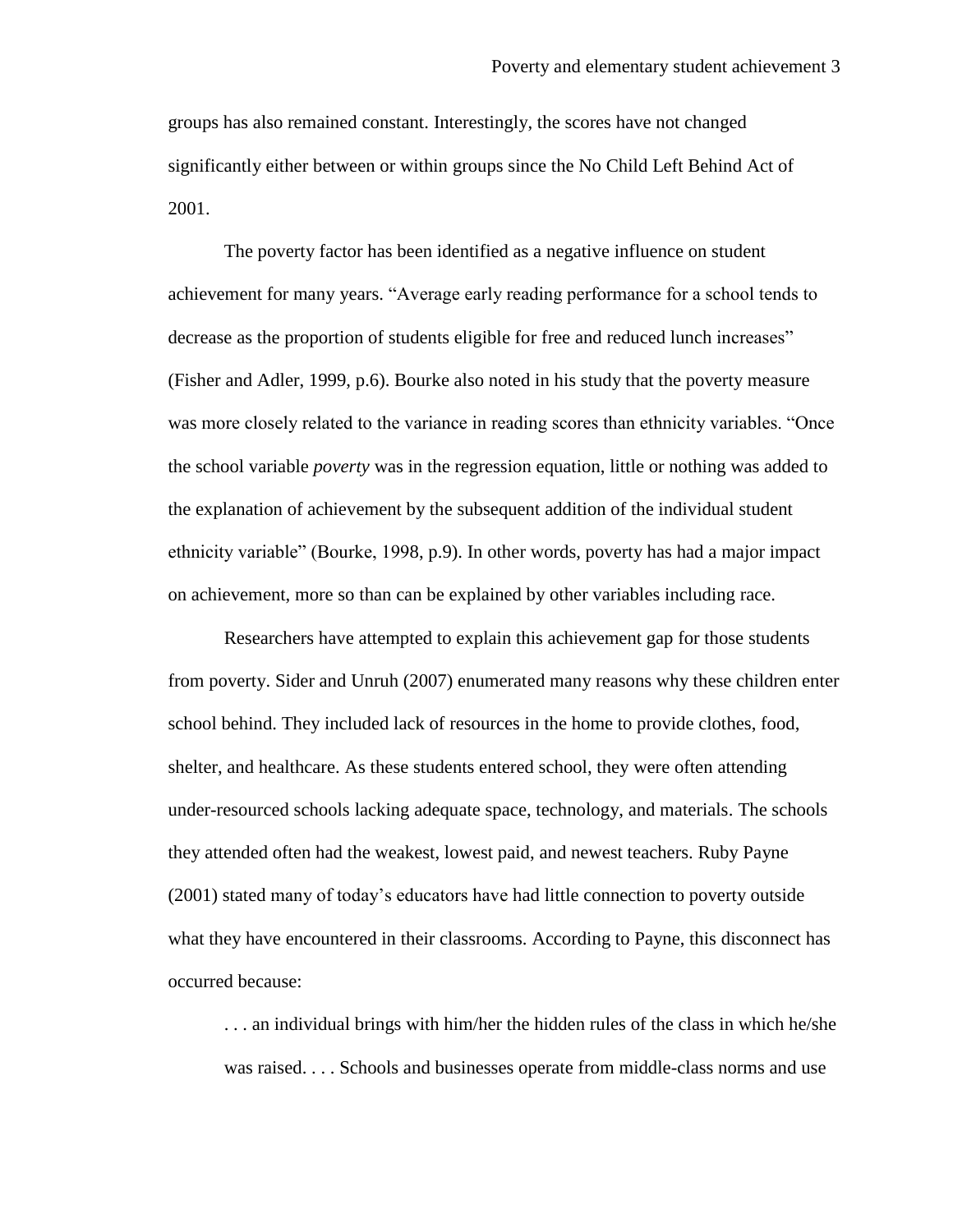the hidden rules of middle class. For our students to be successful, we must understand their hidden rules and teach them the rules that will make them successful at school and work. (p. 11)

Payne has provided professional development for teachers and principals and has constructed programs for schools based on assisting educators and others in understanding the culture of poverty. The programs have helped schools to bridge the gaps between children and families of poverty and the general culture of the schools. Socioeconomic variables also have influenced multiple aspects of the school and its community. Bourke (1998) wrote:

It was suggested that aggregated variables have a community context. The suggestion is that such a variable . . . takes on a character of its own which has something to do with the school itself, including the facilities and the views and backgrounds of the staff, and the wider community in which the school is based, and is not simply a function of the characteristics of families of the students who attend. (p. 9)

The Schellenberg (1998) study of a Chicago school district reported that eighty percent of poor students lived in areas of sixty percent free or reduced lunch or higher. A related finding reported by Schellenberg (1998) indicated that "poor children who attend relatively affluent schools have fewer problems and fewer risk characteristics than those attending schools filled with other poor children" (p.4). These studies indicated the effect of student poverty amounted to more than just individual student poverty. Studies on students of poverty by Rosenbaum (1987, 1988) showed "the students in the higher poverty neighborhoods were not doing as well in school as those in less stressed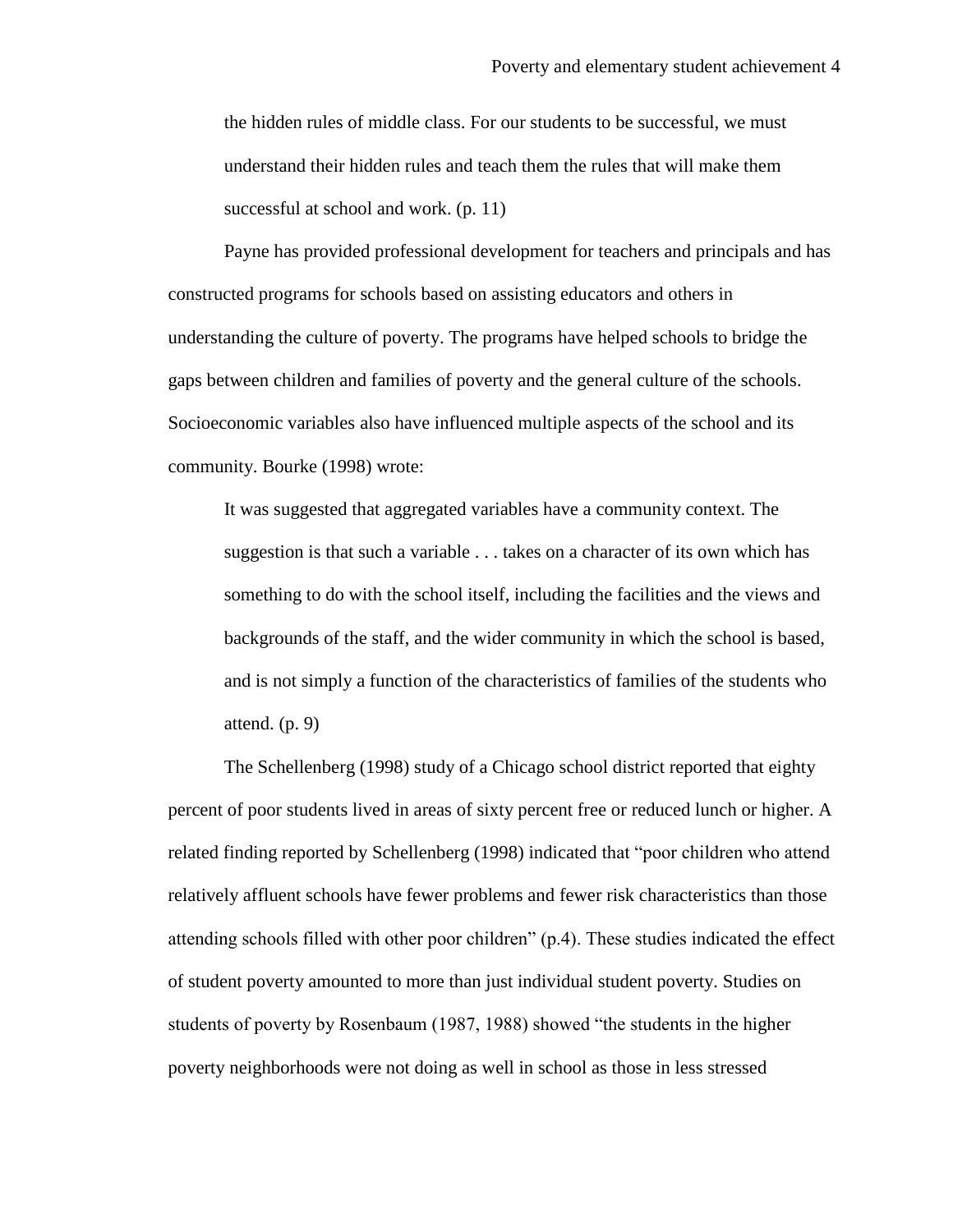neighborhoods. However, it could be argued that other concerns, such as reduction in crime and increased availability of work, led to the improved achievement" (Schellenberg, 1998, p.5). Regardless of neighborhood type, the test results indicated that the free lunch group consistently scored the lowest, the reduced-price lunch group scored better, and the non-eligible group scored the highest (Schellenberg, 1998, p. 10). When they looked at neighborhood type, researchers found a steady decline in test scores from the richer neighborhoods to those of extreme poverty. Additionally, "the gap between free and non-eligible students decreased as the economic level of the neighborhood declined. In other words, the least difference in test scores is found in the poorest neighborhoods" (Schellenberg, 1998, p.10). This added more evidence to the argument that collective poverty of a neighborhood was more than just the sum of an individual"s poverty. Possibly, teachers perceived children from poverty and their achievement differently from the achievement of middle class students. If this attitude were present, it could explain some of the achievement gap phenomenon between these two groups. *Statement of the Problem*

The issue addressed in this research was elementary school teachers' perceptions regarding the achievement gap between students from poverty and those from middle class. Research done by Schellenberg (1998) indicated low socioeconomic students attending middle class schools had greater academic achievement than students from poverty attending schools with predominantly low socioeconomic students. The problem statement centered on the idea that teachers" perceptions were somehow different in schools educating predominantly low socioeconomic students than they were in schools with mostly middle class students.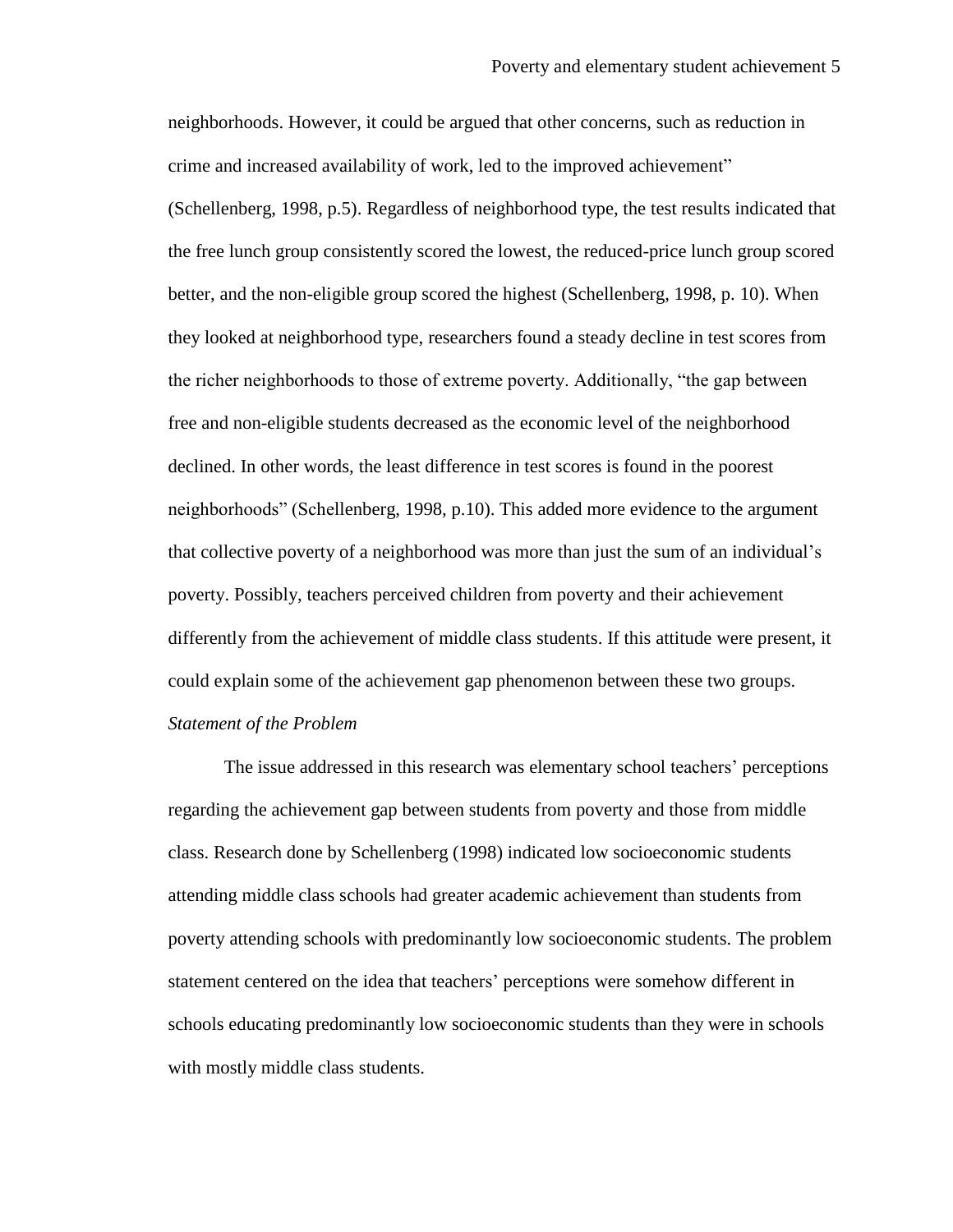#### *Purpose of the Study*

The purpose of this study was to determine what teachers think about students from poverty and their academic achievement. In addition, the researcher intended to determine if teachers" perceptions were different based on the socioeconomic status of the school where they taught. If differences were present, they could be related to the students" academic achievement. The different perceptions may have resulted from teachers" experiences in the classroom, the number of years a teacher has taught, or various other factors.

This study determined in what ways the teachers" perceptions of the achievement gap differed between predominantly middle class elementary schools and predominantly low socioeconomic elementary schools. This research also examined how teachers' perceptions of poverty impacted student achievement. Ultimately this study may enlighten teachers and administrators in developing some potential solutions to the achievement gap between students from poverty and students from middle class.

In addition, there was a strong desire personally and professionally to understand why the achievement gap exists between low socioeconomic and middle class students. Heppner and Heppner (2004) believed "... having a sense of passion and commitment to your ideas can often help you persevere and stay motivated through the obstacles that are a normal part of the process" (p. 190). As a teacher and an administrator, this researcher has focused on improving student achievement for years. Although much has been written concerning the achievement gap, nothing has provided a definitive answer. This research provided data regarding teacher perceptions of poverty students. If expectations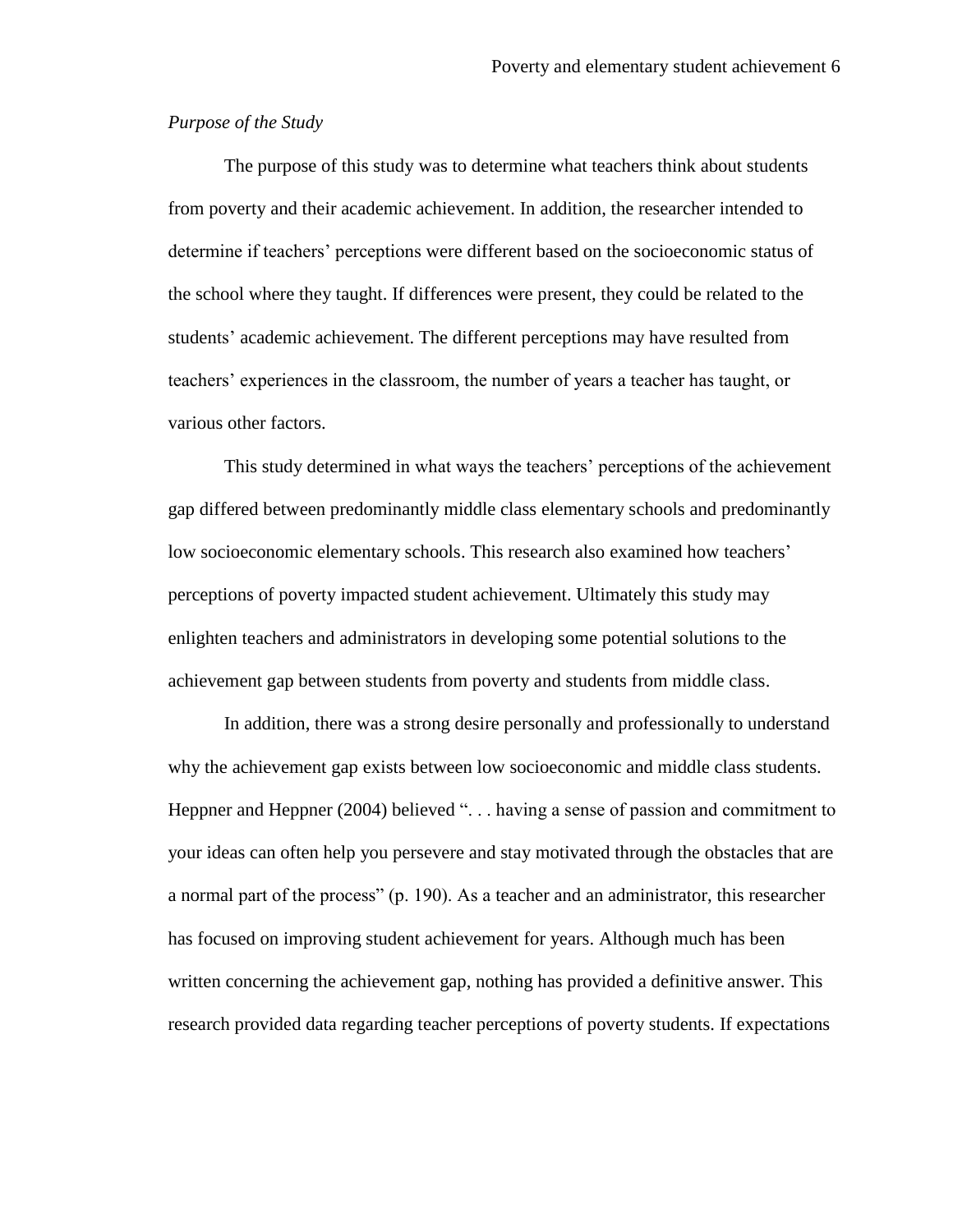for learning were different in low and middle socioeconomic schools, the findings could be applicable to changing classroom instruction and reducing the achievement gap. *Potential implications for the study*

Findings of differing teachers" perceptions in low socioeconomic schools from teachers" perceptions in middle class schools could potentially impact many aspects of teaching. Instructional time, individual attention, student assistance, instructional methods, and positive interactions with students all may be impacted by teachers' perceptions. Many individuals and groups have had a strong desire to understand why the achievement gap exists between students from poverty and those from middle class. This study has provided information regarding teacher perceptions and provided information to inform potential changes in classroom instruction and subsequent reduction of the achievement gap.

#### *Hypothesis and Research Questions*

The null hypothesis of this research was: Teachers' perceptions of the student achievement gap will not differ between those teaching in middle class elementary schools and those teaching in low socioeconomic elementary schools. Research questions answered in this research were:

- 1. What are teachers" perceptions of how poverty impacts student academic achievement?
- 2. In what ways do the teachers' perceptions of the socioeconomic achievement gap differ between predominantly middle class elementary school teachers and predominantly low socioeconomic elementary school teachers?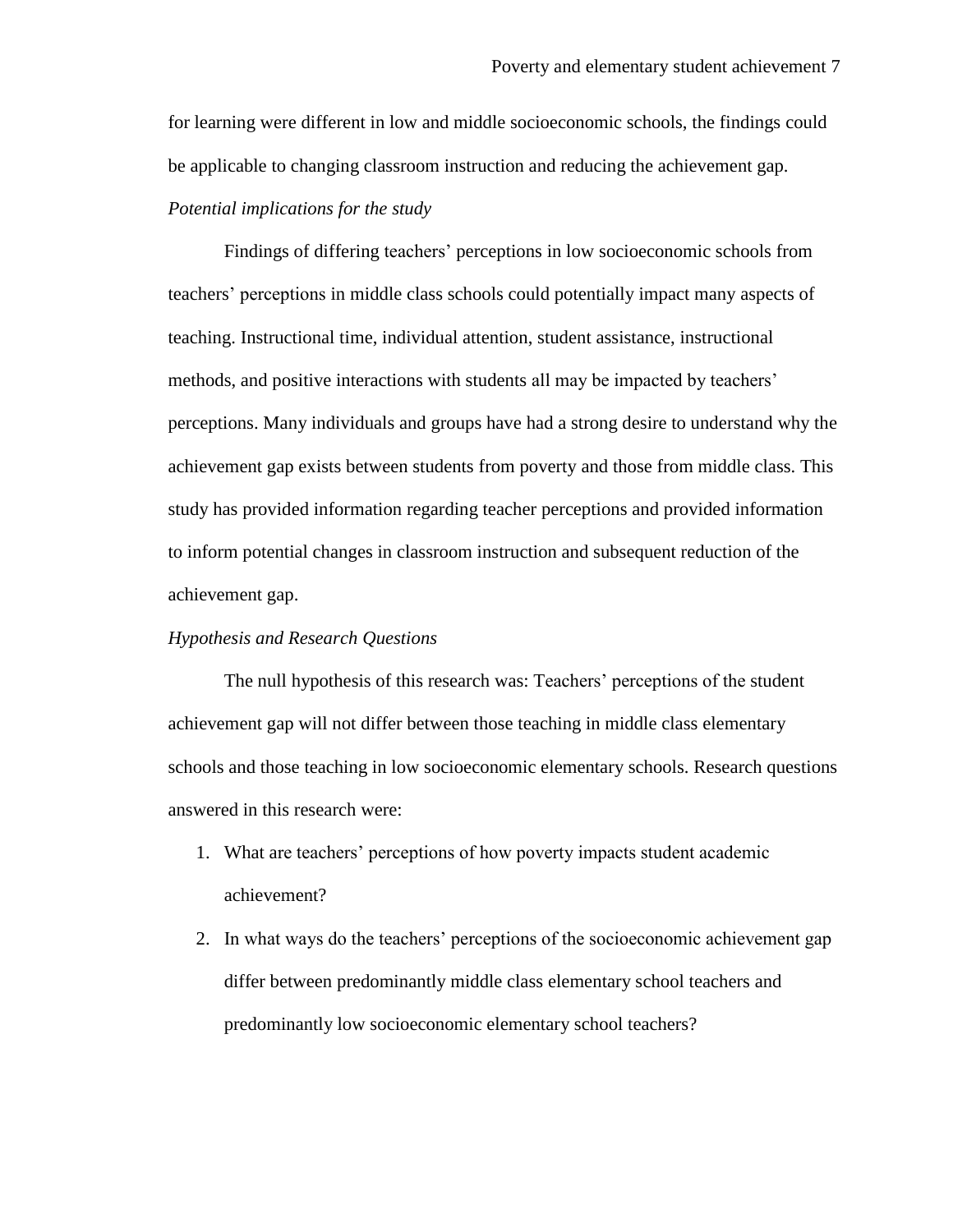3. What are some potential solutions to the achievement gap between students from poverty and students from middle class?

#### *Limitations*

Limitations of this study included the small geographic area chosen for this research. While schools with a variety of socioeconomic variables were included in the three county region of the study, the subjects were all living and teaching in southeast Missouri, a high poverty area of the state. Additionally, teachers shared beliefs about students and their achievement, so honest responses were wanted but not guaranteed.

The researcher was an elementary school principal working in a school experiencing increasing numbers of students qualifying for free and reduced lunch. Professional development, both at the personal and building level, has encompassed many aspects of students and families from poverty with the researcher having a particular interest in this area. In addition, the researcher was raised and currently lives in a middle-class family.

#### *Assumptions*

One assumption essential to this study was teachers in middle class schools typically have had middle class students. Students from poverty in a middle class school have not been typical; as low socioeconomic students were assumed to require more and different instruction (Davis, 2006; Johnson, 2002; Payne, 2001; Tomlinson, 2001), the teacher in the middle class school potentially had more time to interact with the students from poverty. In theory, the low socioeconomic student here has received more interaction and individual instruction leading to higher achievement.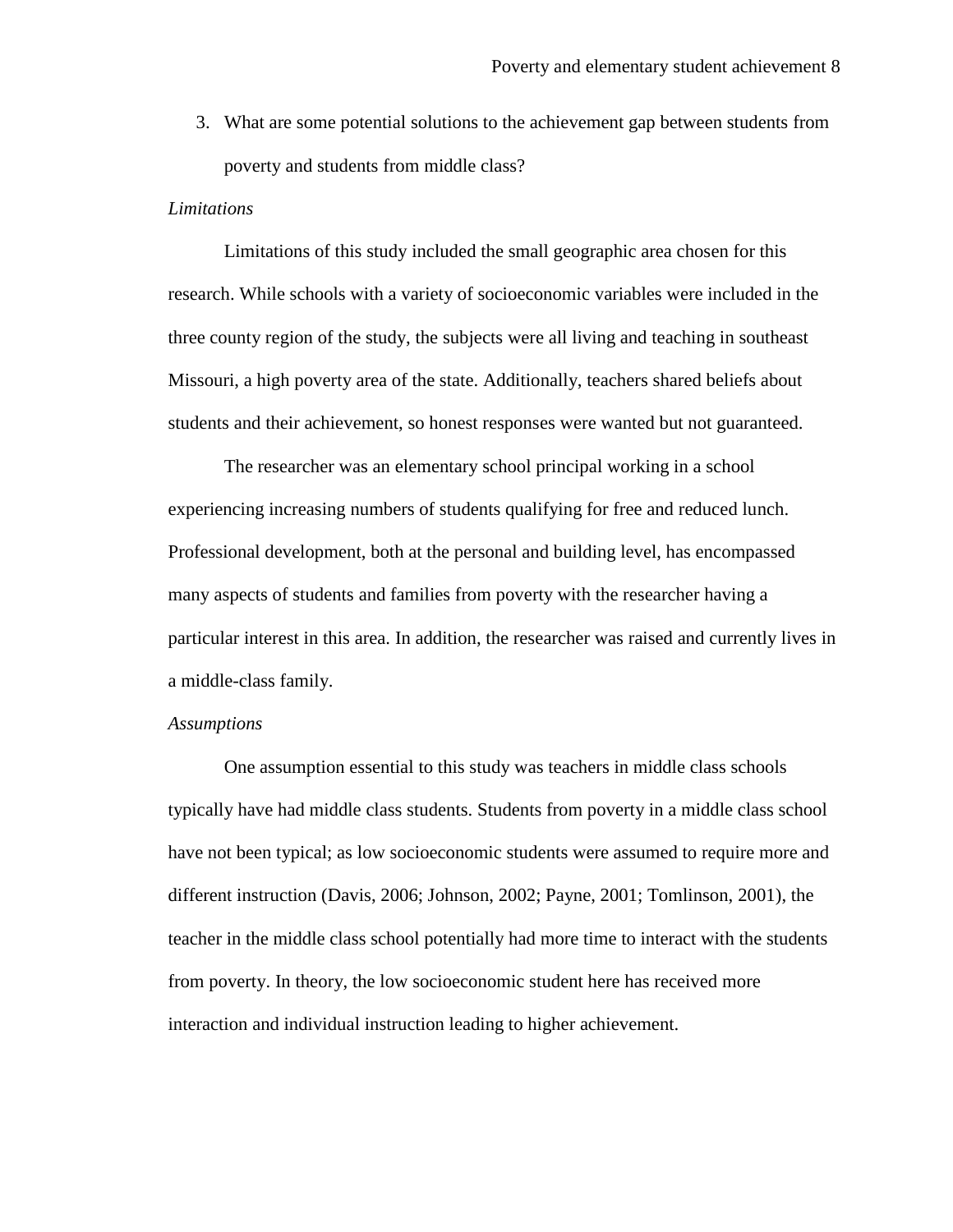#### *Definition of Key Terms*

For the purpose of this research, low socioeconomic schools were those with fifty-one percent or higher of the student body receiving free or reduced lunch, and middle-class schools had one to fifty percent of the students receiving free or reduced lunch. The National Center for Education Statistics identified five categories of schools based on the number of students receiving free or reduced lunch: less than ten percent; 11 to 25%; 26-50%; 51-74%; and 75% and above.

#### *Summary*

The issue addressed in this research was elementary school teachers" perceptions of the achievement gap between students from poverty and those from middle class. Research done by Schellenberg (1998) indicated poverty students attending middle class schools had greater academic achievement than poverty students attending low socioeconomic schools. The purpose of this study was to discover what teachers think about poverty students and determine if teachers" perceptions were different based on socioeconomic status of the school where they taught.

This study determined if and in what ways teachers' perceptions of the academic achievement gap differed between predominantly middle class elementary schools and predominantly low socioeconomic elementary schools. This research also examined how teachers" perceptions of poverty impacted student achievement. Ultimately this study may enlighten teachers and administrators to some potential solutions to the achievement gap between students from poverty and students from middle class. Instructional time, individual attention, student assistance, instructional methods, and positive interactions with students all may be impacted by teachers' perceptions.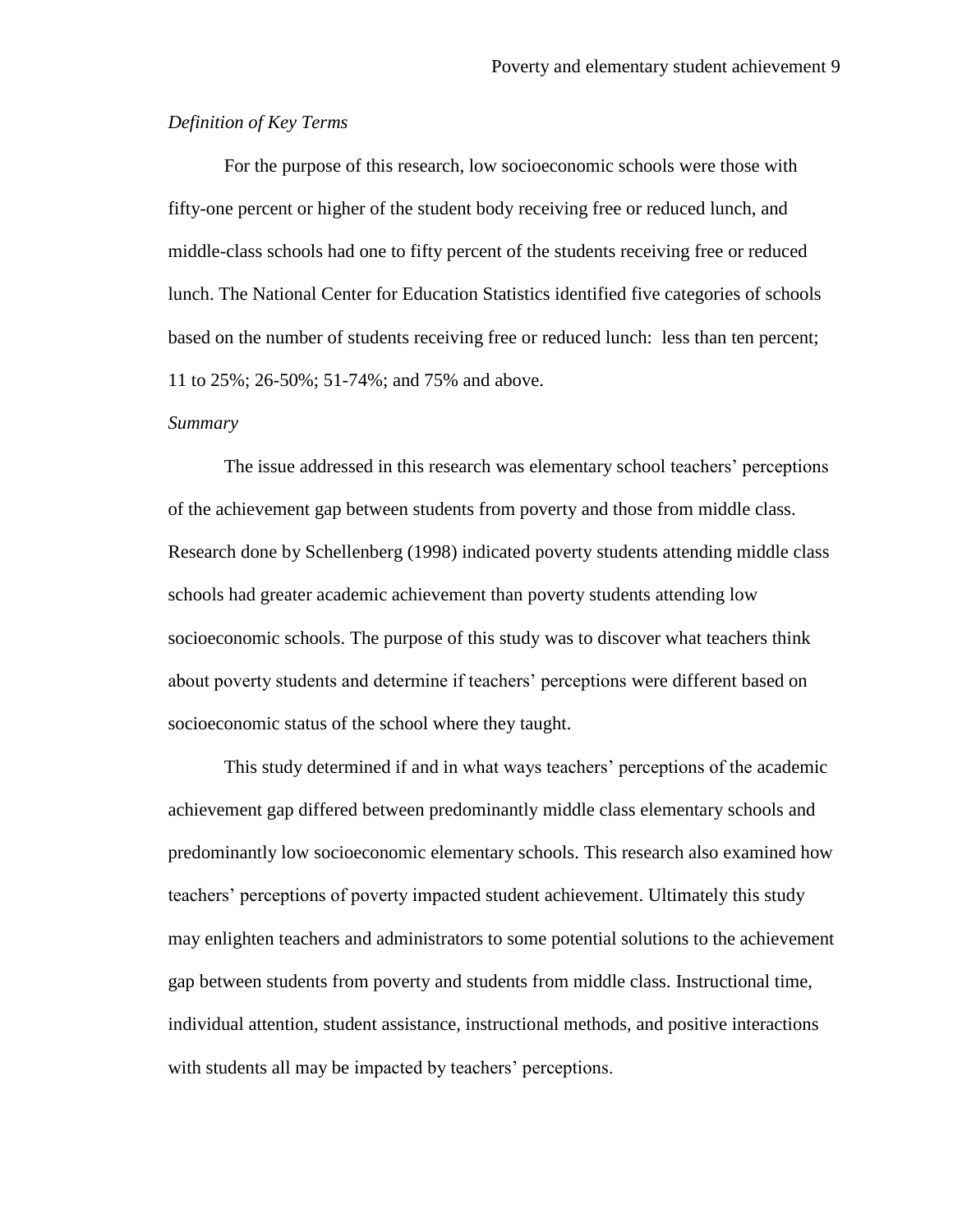#### Chapter Two

The concept of poverty and its relationship to student achievement has been researched in various studies, many of which have been completed in the past ten years. While most have focused on varying aspects of this issue, similar conclusions have been reached. Gazeley and Dunne (2007) summarized these studies by stating, "they identified social class and underachievement as overlapping constructions that were inextricably linked to the perceptions and practices of the teacher" (p. 409). Other research has been done showing a link between the teachers" perceptions of students and student academic achievement, specifically finding the lower the teacher"s perception of a student"s achievement, the lower the actual achievement.

#### *Poverty and Student Achievement*

Poverty and its relationship to student achievement have been studied by numerous researchers. In general, poverty indicators were negatively related to student achievement (Bourke, 1998; Fisher & Adler, 1999; Schellenberg, 1998). Other researchers have shown that both the education and socioeconomic status of parents played a decisive role in student attitudes toward school (Lareau, 2000; Epstein and Hollified, 1996). "Schools with higher proportions of their students receiving free or reduced-price lunch had lower achievement than others, particularly in reading" (Bourke, 1998, p. 7). "Children who continue to struggle as readers at the end of the primary grades, a disproportionate number are also poor. While low and slow progress in reading has serious consequences for all children, it is especially critical for children who are already placed at risk by poverty," according to Fisher and Adler (1999, p. 5). Data from the most recent National Assessment of Educational Progress (NAEP) report indicated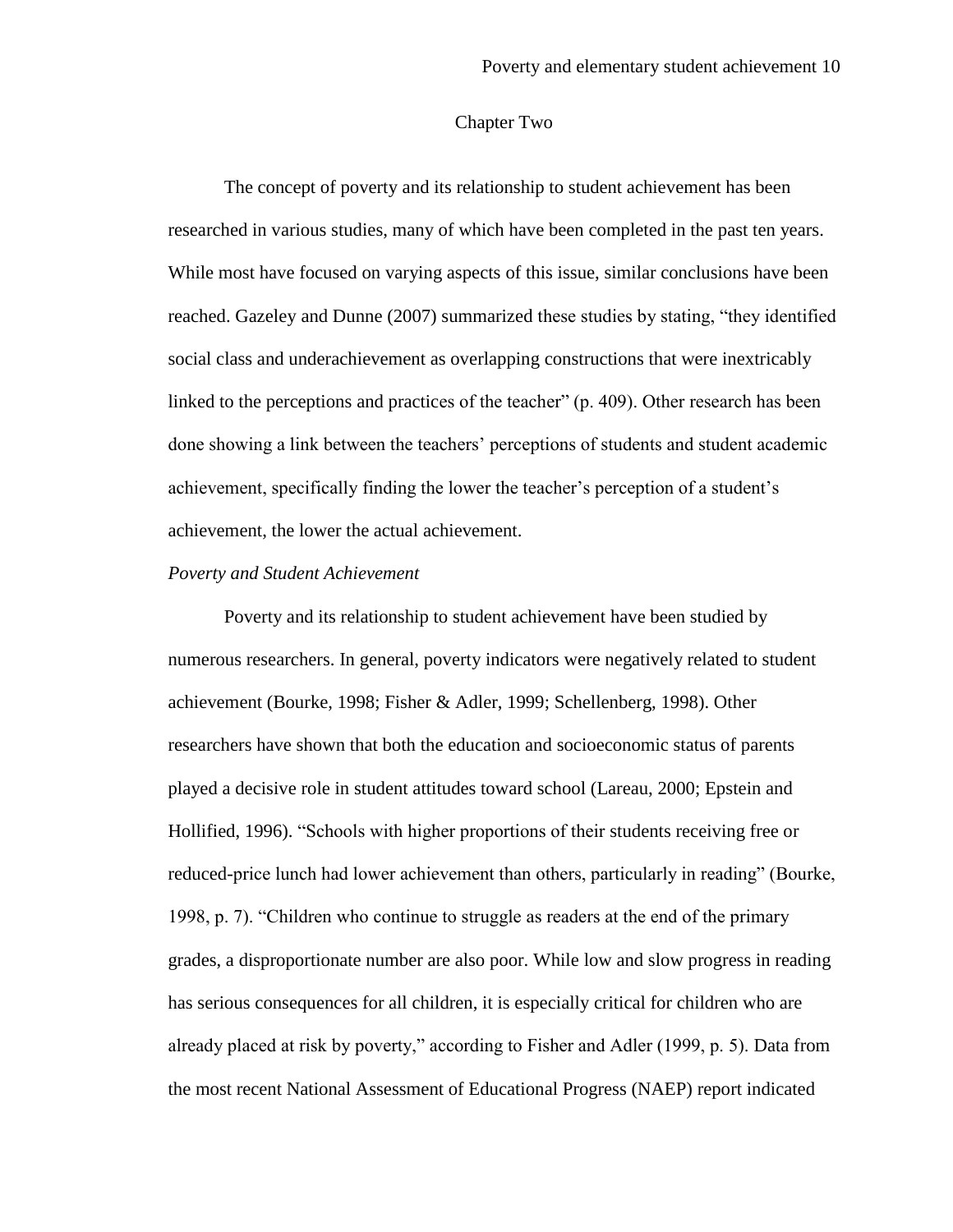more than twice as many fourth grade students who were eligible for free and reduced lunch scored below basic achievement levels set by NAEP (U.S. Department of Education, 2007). The percentages of students receiving free or reduced lunch and scoring proficient or above in Grade 4 reading have remained relatively constant since 1998, peaking at 41% in 2007 (U.S. Department of Education, 2007). Those students not eligible for the National School Lunch Program having scored proficient or above in Grade 4 reading have also remained relatively constant, peaking at 52% in 2007. While the percentages have remained basically the same for each group, the gap between the groups also has remained constant. Interestingly, the scores have not changed significantly either between or within groups since the No Child Left Behind Act of 2001.

Poverty has been considered a target category for improved student achievement for many years. "Average early reading performance for a school tends to decrease as the proportion of students eligible for free and reduced lunch increases" (Fisher and Adler, 1999, p.6). Bourke also noted in his study that the poverty measure was more closely related to the variance in reading scores than ethnicity variables. "Once the school variable *poverty* was in the regression equation, little or nothing was added to the explanation of achievement by the subsequent addition of the individual student ethnicity variable" (Bourke, 1999, p.9). Basically, poverty has had a major impact on academic achievement, more so than can be explained by other variables. Shoaf and Shoaf (2006) discussed the impact of living in poverty on educational readiness and student achievement. "Much of the observed relationship between income and schooling appears to be related to a number of confounding factors such as parental education, family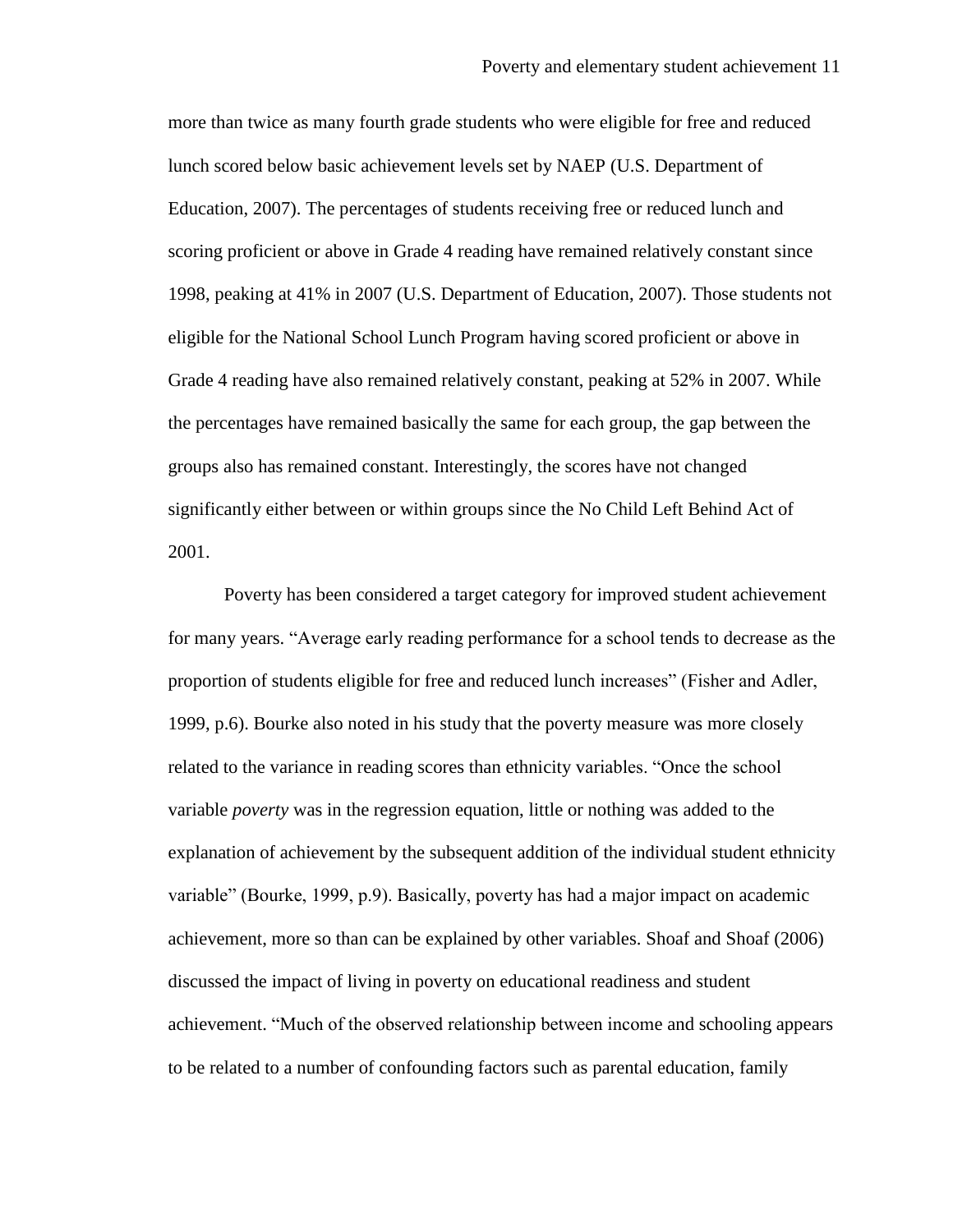structure, and neighborhood characteristics. For low-income children, a \$10,000 increase in mean family income between birth and age 5 was associated with nearly a full-year increase in completed schooling" (Shoaf & Shoaf, 2006, p. 57). Poverty, however, has been much more than just a dollar figure or an employment statistic, and it will continue to have a significant impact on education.

Noguera and Wing (2006) referred to the different types and amounts of capital that students possess. Researchers have demonstrated that parents" income level (economic capital) was a primary factor influencing student achievement. Rothstein (2004) indicated middle-class, college-educated parents gave their children such a range of advantages that it became nearly impossible for schools to create a level educational playing field for all. Many researchers believed the gap could be lessened, however. Other types of capital influencing achievement included social capital and cultural capital, and it was difficult to separate the influences of one from the others, although neither of these factors had as much impact as income level. While schools cannot change the backgrounds of disadvantaged students, much can be done to change the school conditions that contribute to and perpetuate the achievement gap.

Researchers have attempted to explain this achievement gap for those students from poverty. Sider and Unruh (2007) enumerated many reasons why these children enter school behind. They included lack of resources in the home to provide clothes, food, shelter, and healthcare. As these students entered school, they were often attending under-resourced schools lacking adequate space, technology, and materials. The schools they attended often had the weakest, lowest paid, and newest teachers. Ruby Payne (2001) stated many of today"s educators have had little connection to poverty outside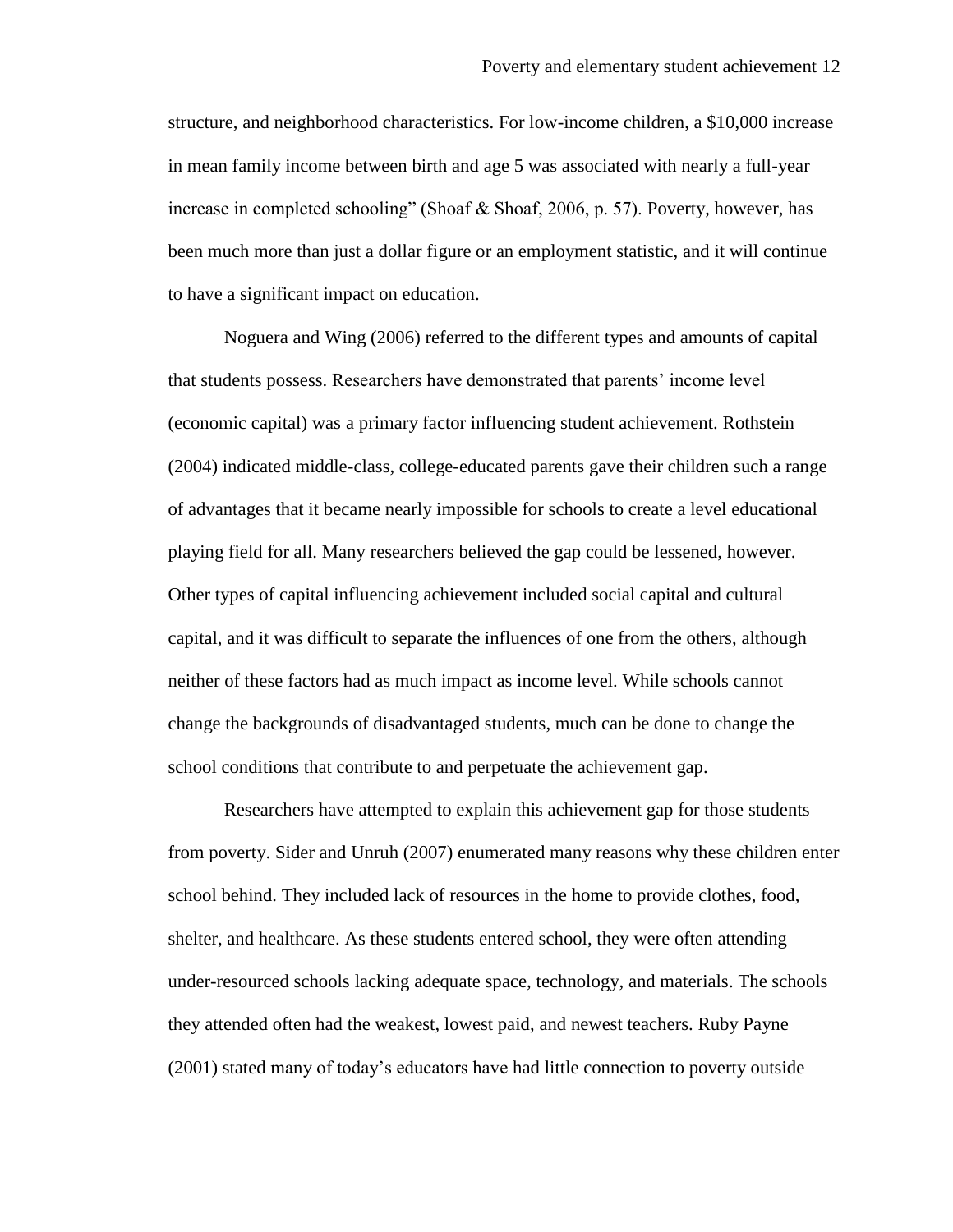what they encountered in their classrooms. This disconnect has occurred because "an individual brings with him/her the hidden rules of the class in which he/she was raised…Schools and businesses operate from middle-class norms and use the hidden rules of middle class. For our students to be successful, we must understand their hidden rules and teach them the rules that will make them successful at school and work" (Payne, 2001, p. 11). Payne has provided professional development and developed programs for schools all based on assisting educators and others in understanding the culture of poverty and how to bridge the gaps between children and families of poverty and the general culture of schools. Socioeconomic variables have been found to influence multiple aspects of the school and its community. This collective school and community factor:

. . takes on a character of its own which has something to do with the school itself, including the facilities and the views and backgrounds of the staff, and the wider community in which the school is based, and is not simply a function of the characteristics of families of the students who attend. (Bourke, 1998, p. 9)

The Schellenberg (1998) study of a Chicago school district reported that eighty percent of poor students live in areas of sixty percent free and reduced lunch or higher.

A related finding reported by Schellenberg (1998) indicated that "poor children who attend relatively affluent schools have fewer problems and fewer risk characteristics than those attending schools filled with other poor children" (p.4). These studies indicated that the effect of student poverty amounted to more than just the sum of individual student poverty. Studies on students of poverty by Rosenbaum (1987, 1988) showed "the students in the higher poverty neighborhoods were not doing as well in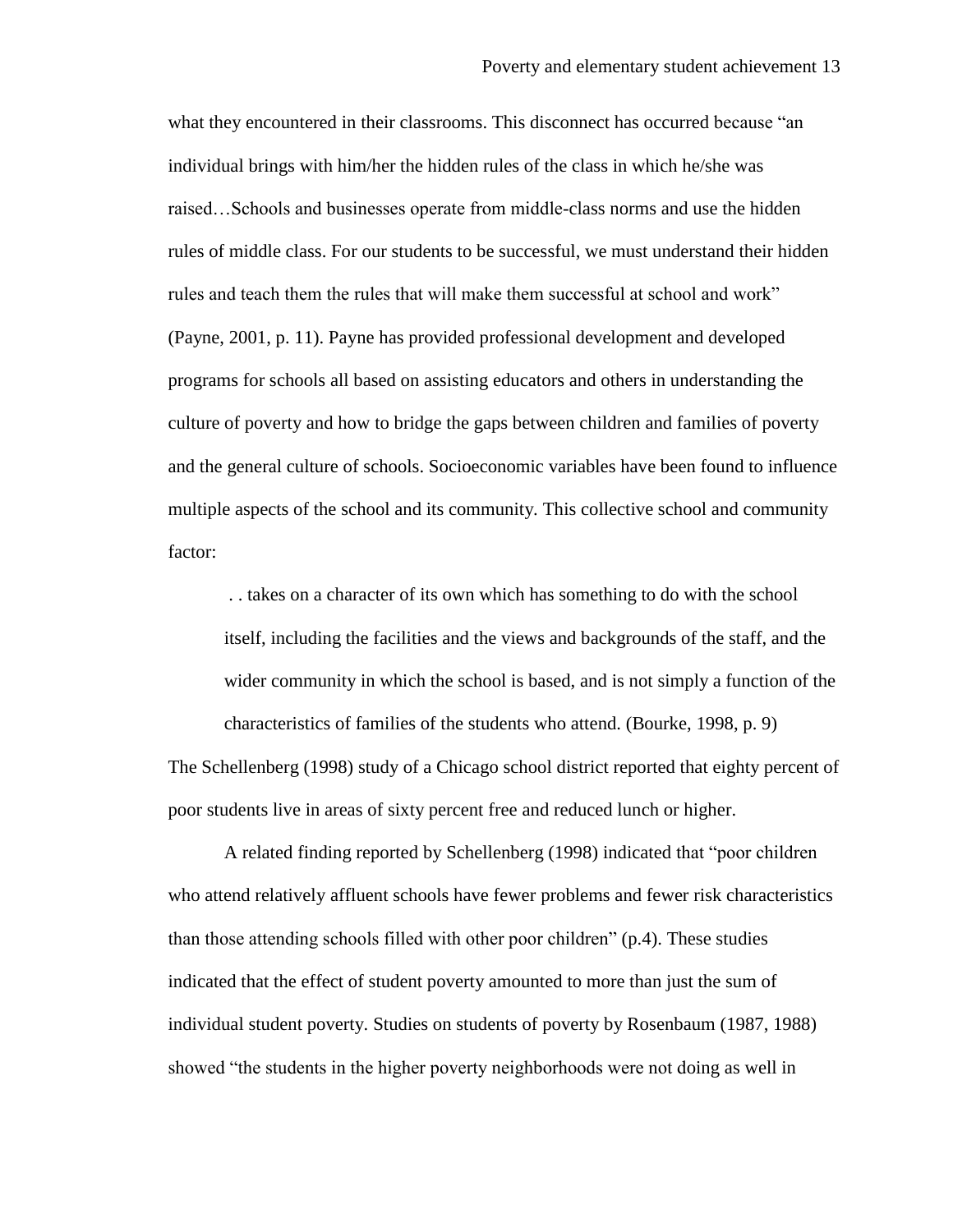school as those in less stressed neighborhoods. However, it could be argued that other concerns (such as reductions in crime and increased availability of work) led to the improved achievement" (Schellenberg, 1998, p. 5). Regardless of neighborhood type, the results indicated the free lunch group consistently scored the lowest, the reduced-price lunch scored better, and the non-eligible group scored the highest (Schellenberg, 1998, p. 10). When looking at neighborhood type, researchers found a steady decline in test scores from the richer neighborhoods to those of extreme poverty. Additionally, "the gap between free and non-eligible students decreased as the economic level of the neighborhood declined. In other words, the least difference in test scores is found in the poorest neighborhoods" (Schellenberg, 1998, p. 10). This study added more evidence to the argument that the collective poverty of a neighborhood was more than just the sum of each individual"s poverty.

The issue of poverty has become a basis for viewing the lowest socioeconomic groups as a different culture, at least different from the middle class society of most educators. Learning about the home lives and cultural backgrounds of students in their classroom could be the first step in changing and potentially improving instruction for students from poverty. Bol and Berry (2005) stated:

When examining family characteristics, such as parental educational attainment, parental involvement in their children"s education, and single parent households, liberal scholars argue that the culture of school is grounded in the ethos of the White middle class culture that values and demands certain ways of talking, writing, dressing, and interacting . . . there is a mismatch between students" home culture and the dominant culture valued by schools. (p. 35)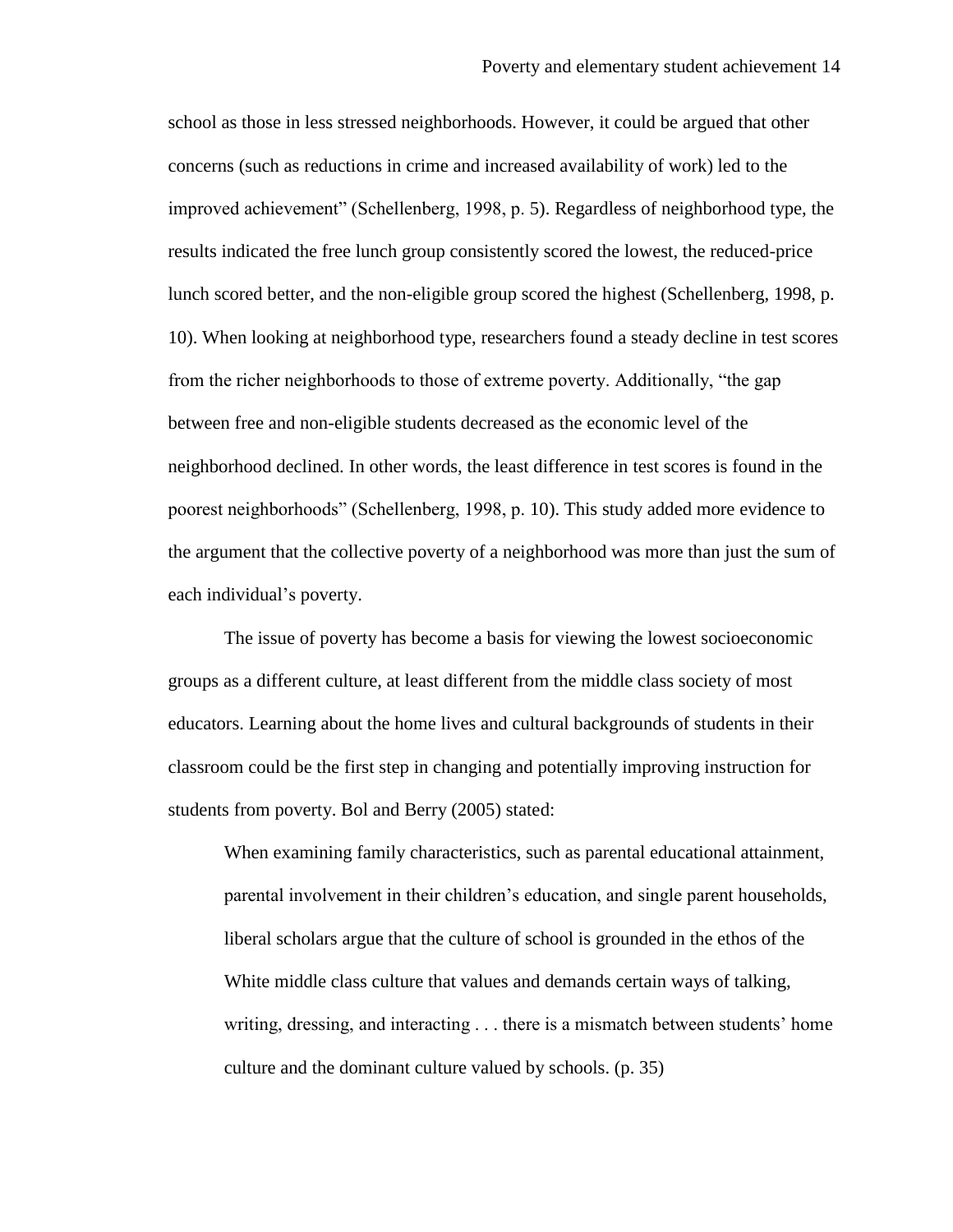This disconnect has been a major emphasis of professional development programs and educator studies in schools and districts around the country. In many high poverty schools, elevated rates of teacher turnover have resulted in schools staffed with inexperienced teachers as well as those who are not well-qualified, exacerbating the problem. "Unfortunately, students in schools with large numbers of minority students and low-income populations have fewer qualified teachers than schools that have large white populations" (Bol & Berry, 2005, p. 33). By educating teachers about the differences as well as learning potentials of students from poverty, schools and school districts could improve curriculum and instruction to build on the strengths of these children.

The federal government has provided additional money to schools based on the idea that poorer students need extra services. This funding, referred to as Title I funds, has been given to schools whose populations have more than forty percent of students receiving free or reduced lunch. Title I funds have been spent on a variety of instructional resources, professional development for teachers, additional personnel, and tutoring programs, for example. Many studies (Fisher & Adler, 1999; McKenzie Group, 1999; McREL, 2005) have looked at the effects of additional instruction on student achievement levels in poorer schools. In general, findings have indicated that poorer students had a less academically enriched background and find traditional school subjects more challenging than students from more affluent backgrounds. In addition, poor nutrition, a focus on basic needs rather than education, and low academic expectations, especially in families from generational poverty have all been shown to be important factors (Schellenberg, 1998). Fisher and Adler (1999) agreed that "failure to acquire basic literacy skills in the early years of schooling too often leads to disappointment,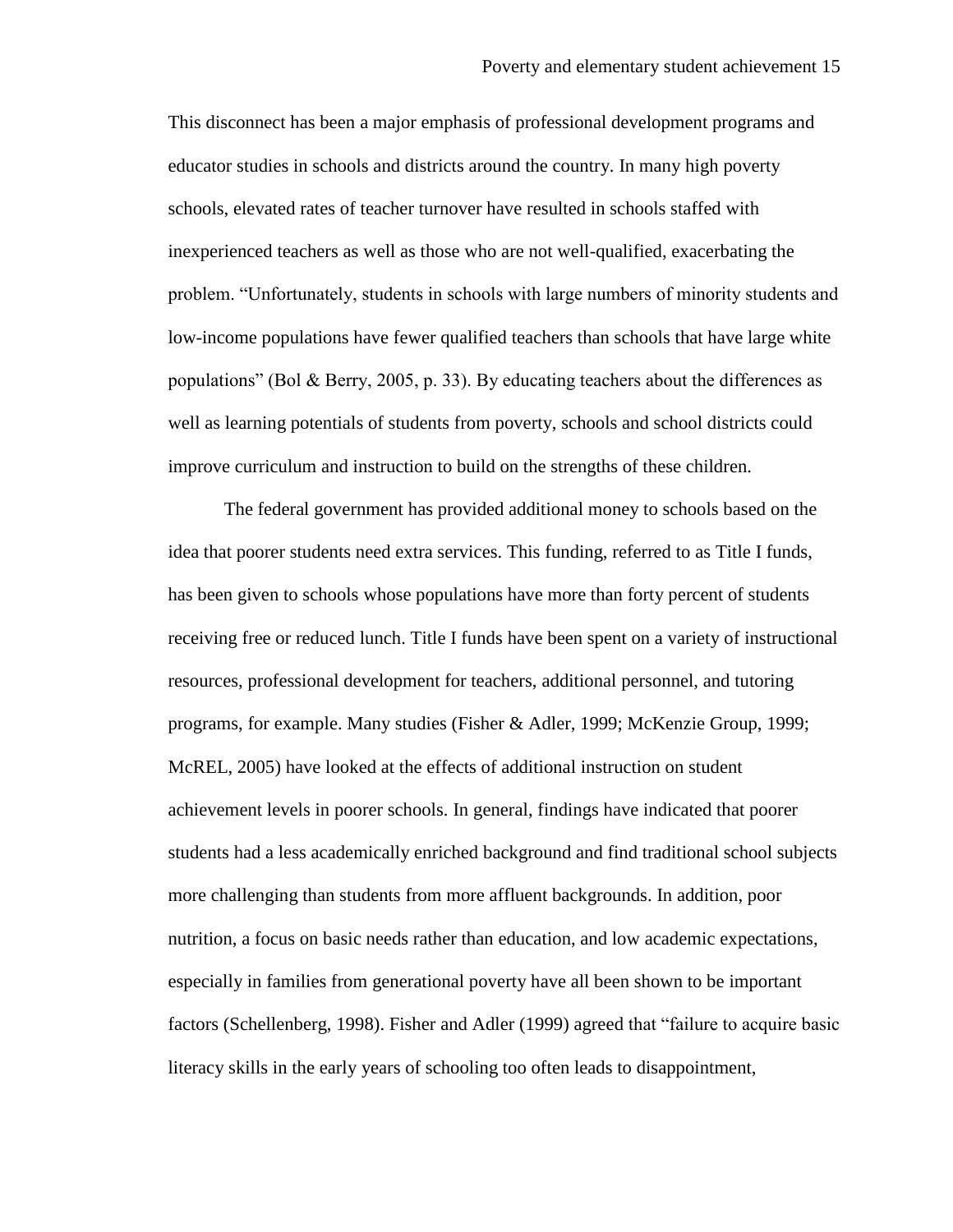disengagement from the educational process, and drastically lower expectations for success beyond school" (p. 5). Tamara Friedman, a teacher at Berkley High School in the late 1990s disagreed with this generalization by stating:

the most disturbing piece . . . was the realization that low student achievement . . . is often not based on lack of preparedness . . . many come prepared, reading at grade level, with support of educated parents and families, and they still do not achieve. Like the rest of the school, my students learn to see themselves as nonachievers. (Noguera & Wing, 2006, p. 182)

Her experience may not have been typical of the nation, but the link between student achievement and teacher perception was demonstrated.

Early reading programs have been the focus of many Title I programs. Skills in reading and mathematics have long been considered essential for all adults in this country. Fisher and Adler (1999) identified key elements of successful school operation that allow students from poverty to achieve at levels above the average for non-poverty schools. "Analysis of the early reading program identified five key elements of school operation: focus on student outcomes; multiple reading programs in every classroom; shared responsibility for student success; strong leadership at school and classroom levels; and a veteran, knowledgeable staff" (p. 3). The relationship element stressed by Payne (2001) was missing from the Fisher and Adler (1999) study.

Payne suggested schools needed to understand the motivators for children and families from poverty in order to improve student achievement. Relationships have been demonstrated to be extremely important and need to be cultivated in order for students to achieve academic success (Payne, 2001). Educators need to be aware of the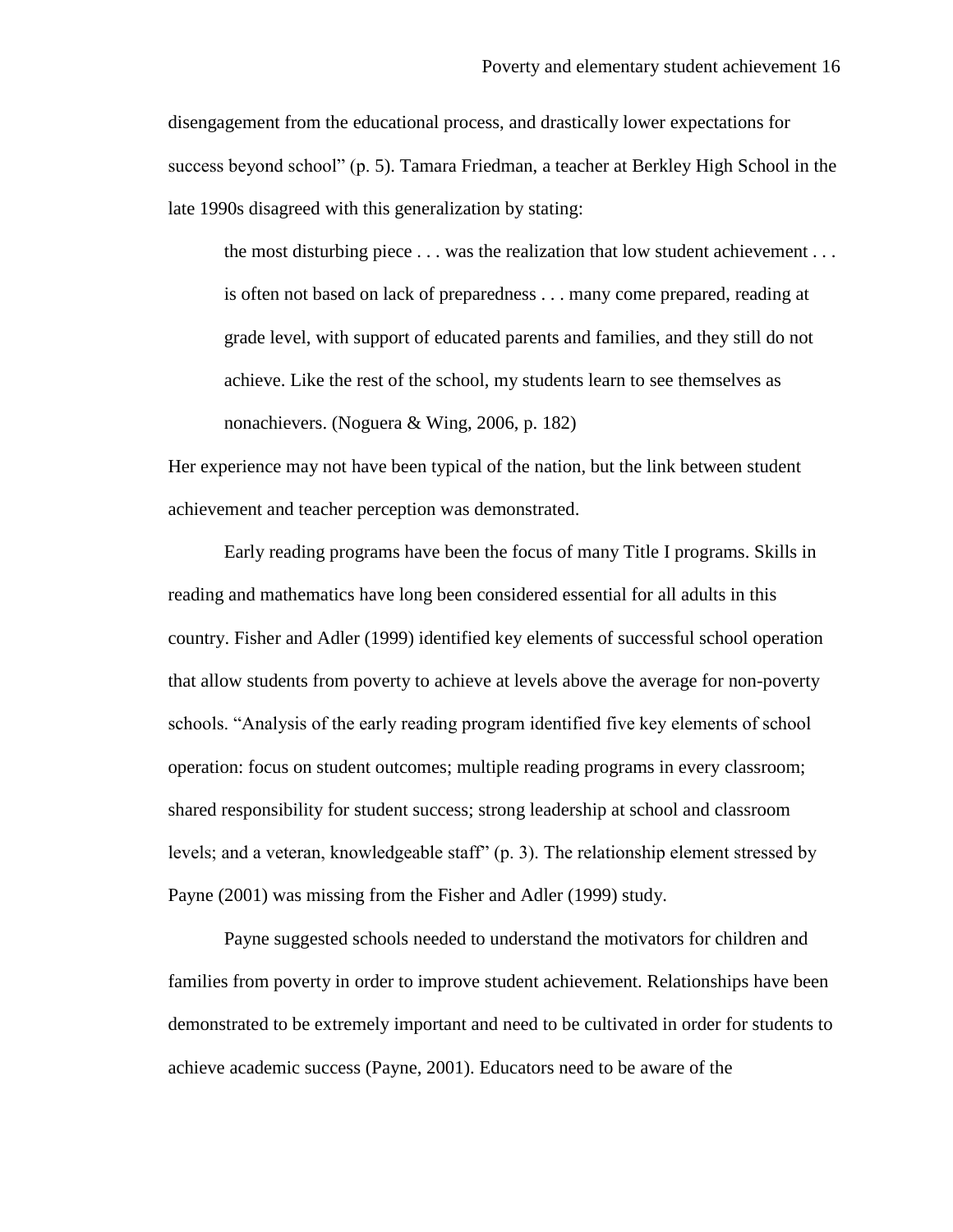characteristics of children from poverty and how to work with them and their families. Payne (2001) reminded us:

As educators . . . the role is not to save the individual, but rather to offer a support system, role models, and opportunities to learn, which will increase the likelihood of the person"s success. Ultimately, the choice always belongs to the individual. . . Even with the financial resources, however, not every individual who received those finances would choose to live differently . . . But it is the responsibility of educators and others who work with the poor to teach the differences and skill/rules that will allow the individual to make the choice. As it stands now for many of the poor, the choice never exists. (Payne, 2001, p. 148)

Parents of the poor frequently have been uncomfortable dealing with schools, often have been working two or three part-time jobs, and have continued to be highly mobile as jobs and housing change repeatedly. Teachers must do their best to ensure they have as much background information as possible about their students in order to understand the complexities of individual student"s learning. Building relationships with all children and their families, especially those from poverty, has been and will continue to be an essential component of the learning process.

#### *Teacher Perceptions*

Teachers have been one of the most important factors in the classroom, especially when any kind of change was involved. Some have stated they were the king or queen of their classroom, and administrators" efforts to influence classroom practice has often been very difficult. Teachers" perceptions of themselves and their students has played a role in perpetuating the achievement gap, according to Noguera and Wing (2006). "They do this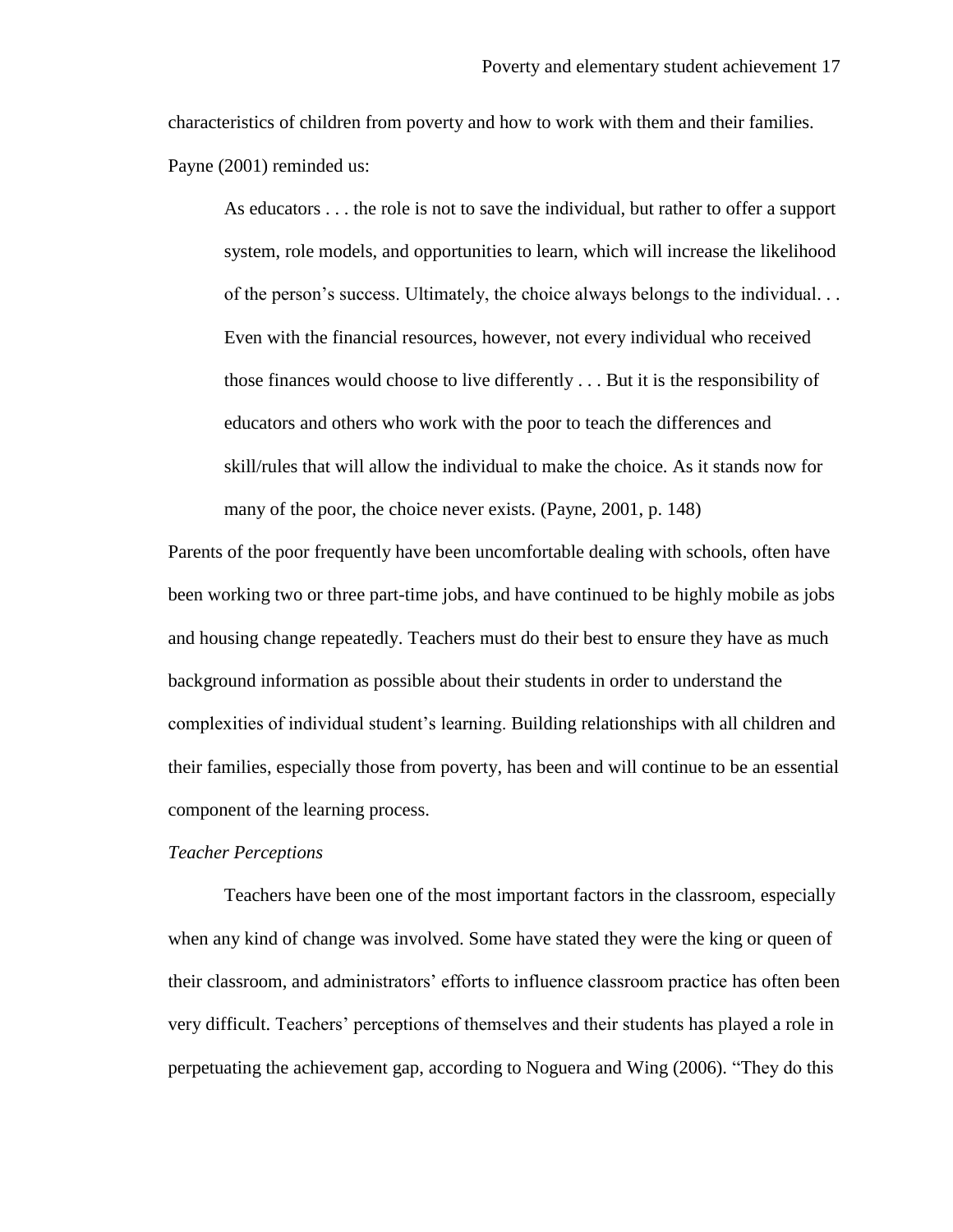through lowered standards and expectations; by giving some students more attention and encouragement than others; and through the passion, organization, and skill they bring to their teaching . . . they can simply accept the failure of large numbers of students as normal and blame the students for their failure" (p. 199). This negative view of teachers does not have to be reality as many teachers have become positive change agents and have worked hard to change the self-perceptions of those students who see themselves as failure and underachievers.

Perceptions are personal, individual, and context-specific. People"s perceptions have influenced the way they interpreted situations and how they responded. Walker and Plomin (2006) discussed influences on perceptions, including "prior social experience and background, organizational socialization, the way in which people believe they are perceived by others, and personality characteristics" (p. 542). In a recent book detailing the study of the achievement gap at Berkeley High School, Peter Noguera and Jean Yonemura Wing spent a great deal of time discussing student poverty and the ways in which the educational system has discriminated against those who don't know the hidden rules. Interestingly, they referred to the relationship between teacher expectations and reality by stating, "As is often the case, perception has a way of creating its own reality" (2006, p. 5). Relationships between teachers and students have always been extremely important for a variety of reasons. Perry, Donahue, and Weinstein (2007) studied teacher practices and their connection to student academic achievement among other factors:

After controlling for child characteristics at school entry, in classrooms where teachers were observed to offer more instructional and social-emotional support (i.e., attending to students" interest and initiative, providing appropriately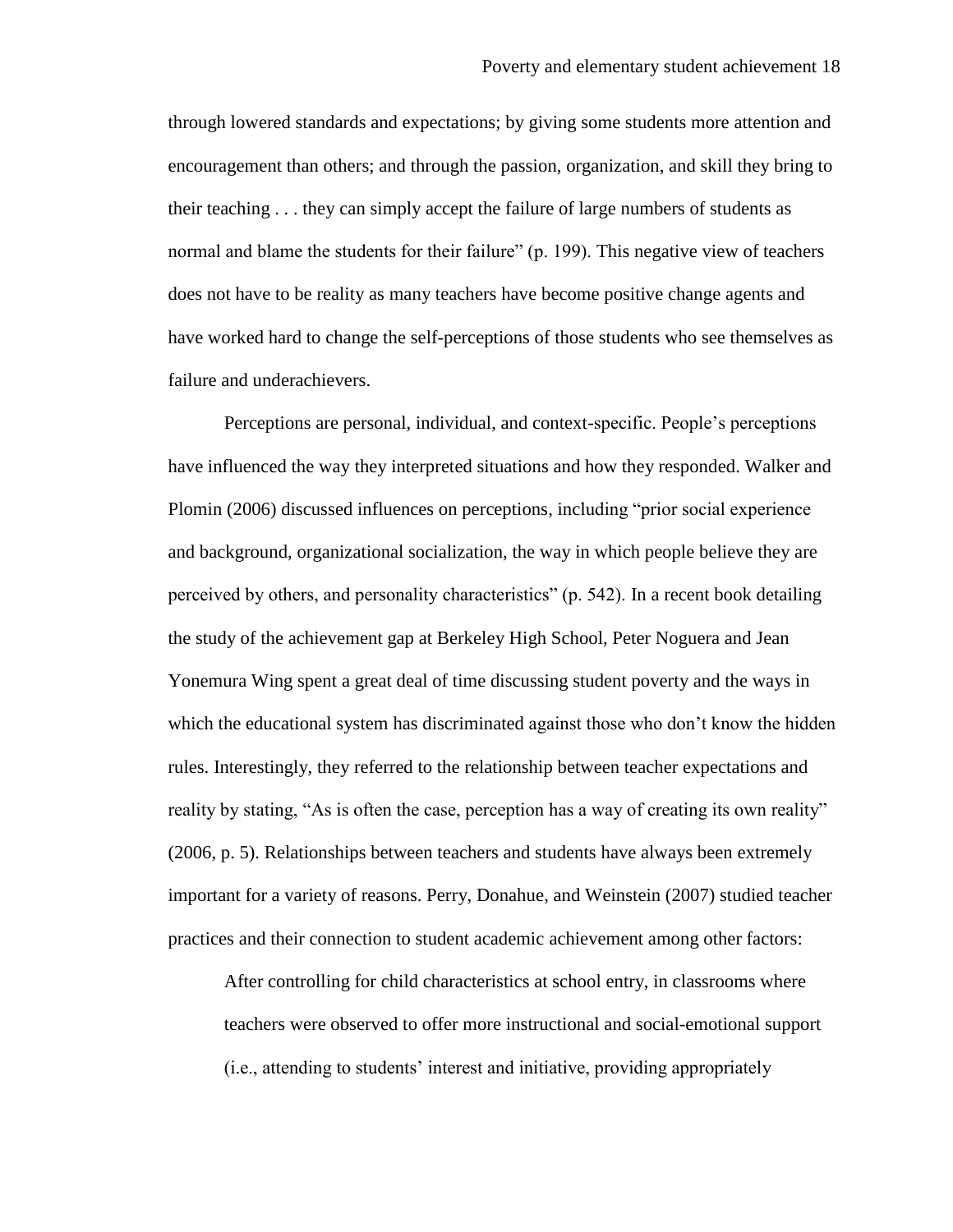challenging learning opportunities, and creating positive social relationships), children on average acquired more math skills, made greater behavioral gains, and had more positive perceptions of their academic abilities. Further, a higher percentage of students in such classrooms met academic standards. (Perry, Donahue, & Weinstein, 2007, p. 269)

This finding contrasted with other studies that showed less academic achievement in more child-centered classrooms. The authors suggested this may be due to differing definitions of the child-centered concept. This study also found a positive link between teachers" efforts to "address children"s social and emotional needs and support them in their attempts to become well behaved, well-liked, and confident learners" (p. 280). Bol and Berry (2006) referred to "compelling reasons why understanding teachers" perceptions of the achievement gap and strategies for its reduction are significant. Teachers expectations and bias may play a role in the kinds of explanations offered and the types of instructional practices implemented" (p. 35).

Noguera and Wing (2006) identified a student, Pamela, who commented on teacher quality and expressed why she learned the most in her Advanced Placement (AP) classes. "Because the teachers expect us to learn the most. Like, since they don"t have low expectations for us, we kind of rise to the occasion" (p. 102). In addition, these classes were taught by the most qualified subject area teachers. Not only were the individual scores important as the students went on to college, the overall success of the high school was reflected in the number of AP tests taken and successfully completed.

The teacher-pupil relationship factor has been demonstrated through numerous studies. Underachieving students often failed to make any strong relationships with either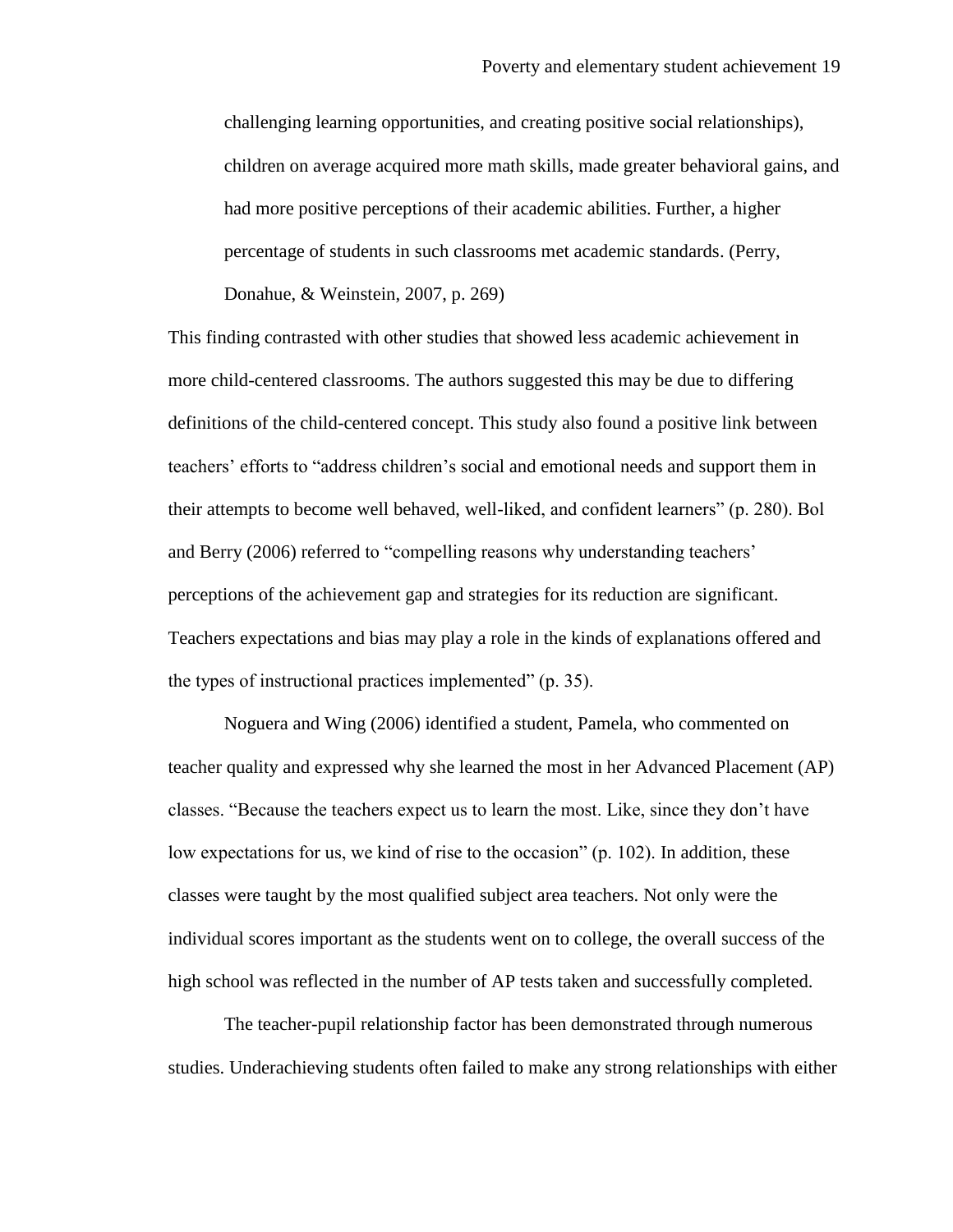peers or teachers (Bol & Berry, 2005; Gazeley & Dunne, 2007; Payne, 2001; Walker & Plomin, 2006). Perry, Donahue, and Weinstein (2007) stated:

It appears that when teachers are more in tune with students as individuals . . . and when they then use this information to deliver instruction that is in some ways suited to individual needs, more growth is possible for more children. In contrast, when teachers approach all children in the same manner, using the same materials, etc., it is likely that some students will be left without the opportunity to learn. (p. 281)

Walker and Plomin (2006) explained their similar research findings in this way. "... teacher-pupil chemistry is likely to vary widely depending on the unique characteristics of the teacher and the individual child . . . a child"s love of learning is also largely dependent on the child"s relationship with the teacher – as well as the teacher"s skill in making the subject matter come alive" (p. 555).

Beliefs and expectations held by teachers are formed in a variety of ways. Unfortunately, these expectations have prevented teachers from implementing curricula and using instruction that could benefit all students. Swanson (2006) found that when teachers implemented techniques typically used for gifted students with all pupils, all pupils benefited. These techniques included problem-based learning, inquiry, reasoning, and critical thinking. Many educators have assumed students from poverty were not capable of learning higher-level thinking skills. Bennett (2008) reported most teachers have come from middle-class backgrounds where their lives rarely encountered lowincome students until they entered the classroom. There was little or no instruction given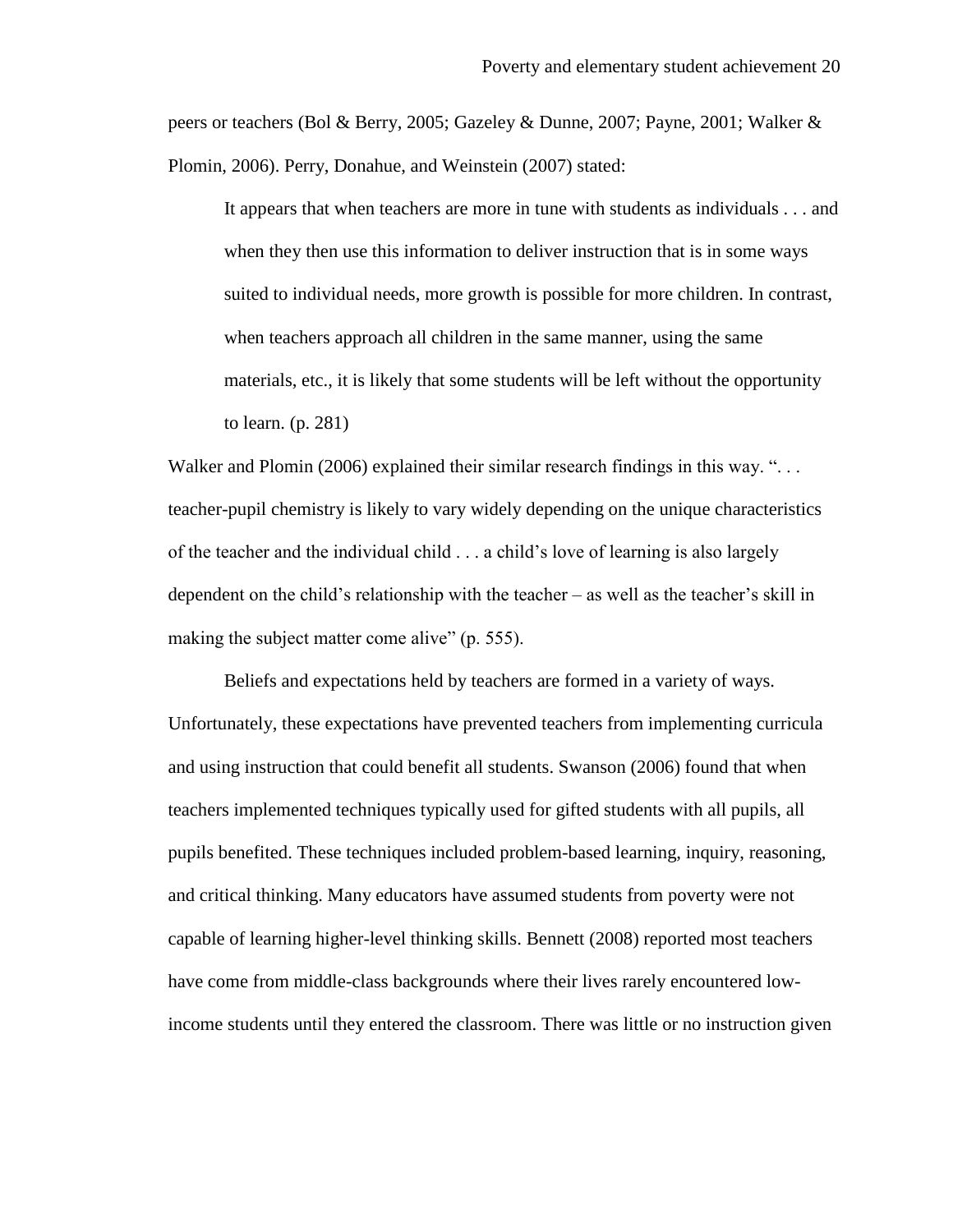to preservice teachers regarding working with low-income students. Bol and Berry (2005) indicated:

Teachers form different expectations of students as a function of race, gender, and social class, and these expectations seem to be established in different ways. Teacher expectations and perceptions had a significant effect on sixth grade students' grades and performance on a standardized mathematics assessment . . . teacher expectations were almost three times greater for white than for African American students, and the effects were also large for girls and low-income students. (p. 34)

All people"s perceptions have been influenced by prior experiences; this was also the case with teachers. Expectations were formed based on experiences teachers have had in classrooms as they have gone through school in addition to their experiences as educators. "Research about teaching suggests that self-definition is the result of dynamic interactions with others, students, parents and principals," (Ben-Peretz, Mendelson, & Kron, 2003, p. 281). Bol and Berry (2005) found:

Teachers" expectations of their students and their belief that achievement differences are caused by characteristics of their students may make it less likely that they will modify their instructional practices to better align with NCTM standards and principals. Similarly, Ferguson (1998) concluded teachers" expectations, perceptions, and behaviors sustain and even expand the gap in achievement between white and black students. (p. 41)

Many educators believed all students were treated alike in their classrooms. Differing perceptions for different groups of students generally was not discussed or even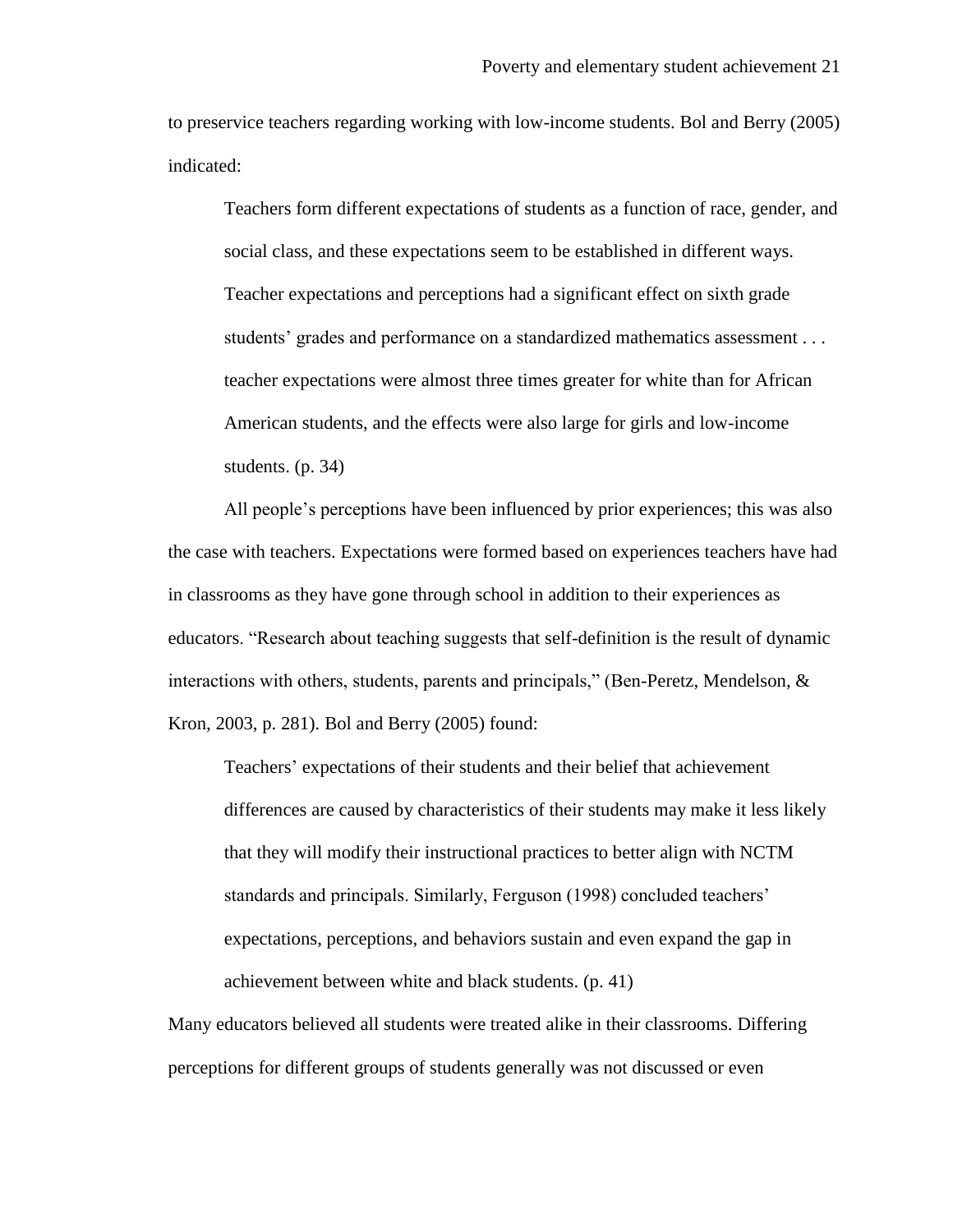recognized by most teachers. In a study of secondary mathematics teachers" perceptions of the achievement gap, Bol and Berry (2005) discussed differences between how minority and white students were taught:

. . . Many minority students are not experiencing instructional practices consistent with the recommendations suggested by the National Council Teacher of Mathematics (NCTM). In comparison more white students are experiencing NCTM standards-based instruction (Lubienski, 2003). This differential instruction might be explained by teachers' expectations. Ferguson (1998) found that teachers" expectations, perceptions, and behaviors sustain and even expand the black-white achievement gap, and concluded that the effects accumulate from kindergarten through high school. (p. 33)

Tamara Friedman, a teacher at Berkley High School in the late 1990s stated "the most disturbing piece . . . was the realization that low student achievement . . . is often not based on lack of preparedness . . . many come prepared, reading at grade level, with support of educated parents and families, and they still do not achieve. Like the rest of the school, my students learn to see themselves as nonachievers" (Noguera & Wing, 2006, p. 182). Her experience may not have been typical of the nation, but the link between achievement and perception could have been a factor in student achievement. These were powerful words which most educators would be surprised to hear, but the awareness of this discrepancy in perceptions could do much to solve this problem. Teachers" perceptions of parents has also been shown to influence interactions with students and parents. Parents of the poor were frequently uncomfortable dealing with schools, often worked two or three part-time jobs, and were highly mobile as jobs and housing changed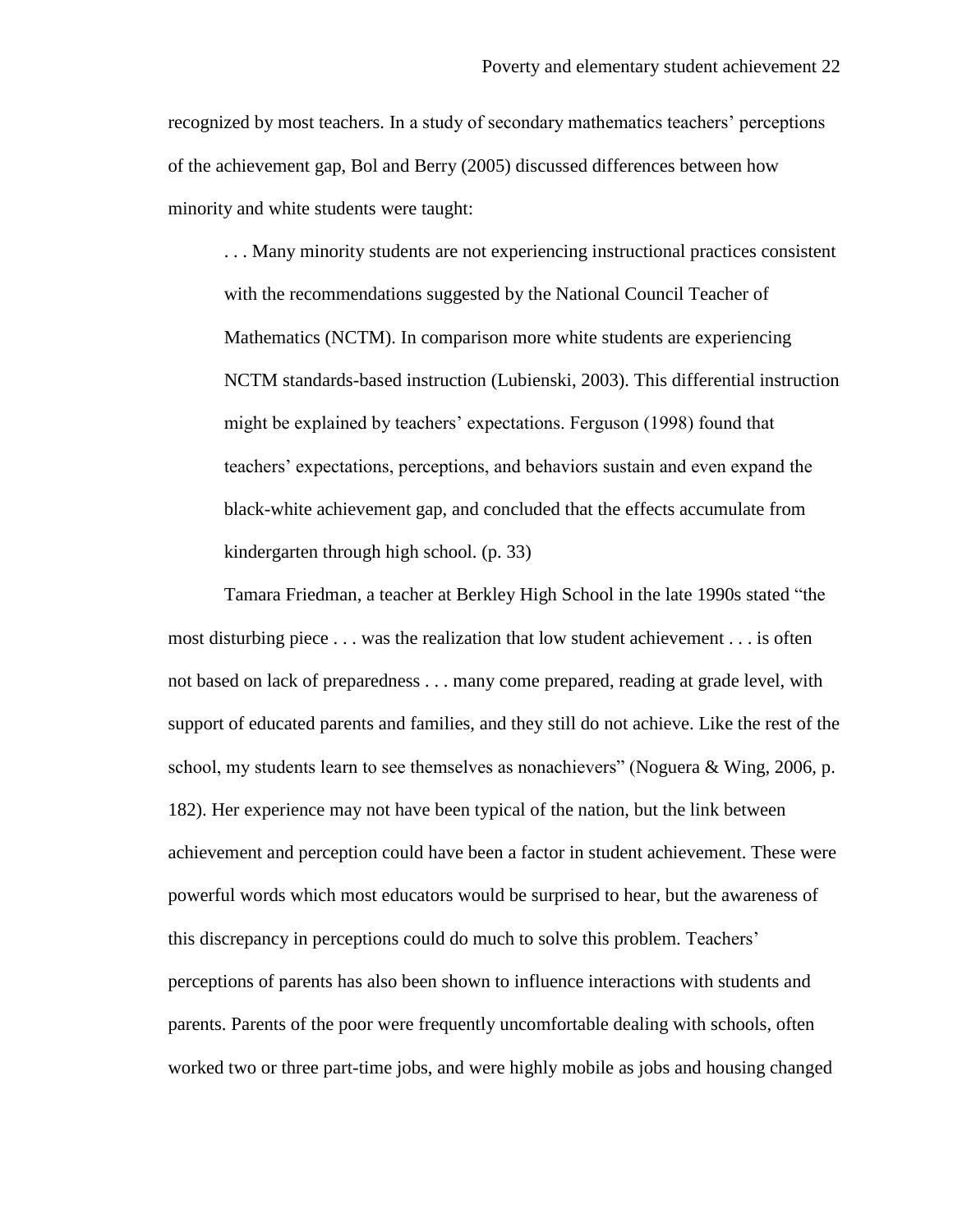repeatedly. Noguera and Wing (2006) reported a study where several perceived parental deficiencies were reported by teachers even as the teachers themselves admitted no contact or familiarity with the parents. These deficiencies included lack of involvement and guidance, lack of encouragement and support, and low expectations for their children. Teachers also felt the parents served as poor role models both educationally and socially. Research reported by Amatea (2007) revealed when "teachers perceive parents are uninvolved, they expect lower academic performance from their children" (p. 85).

Teachers" self-concepts and perceptions of students could have far-reaching effects on academic achievement. Interestingly, most teachers were unaware of their own perceptions and beliefs, especially as they related to student achievement (Gazeley & Dunne, 2007). Student teachers involved in this particular study emphasized the importance of the teacher"s view and expectations of students and how those expectations determined how they behaved. An Italian study of junior high teachers' self-efficacy beliefs as determinants of students" academic achievement demonstrated the impact of perceptions. Capara, Barbaranelli, Steca, and Malone (2006) stated:

Teacher's self-efficacy beliefs may influence a student's achievement in several ways. Teachers with high self-efficacy beliefs are more likely than teachers with a low sense of self-efficacy to implement didactic innovations in the classroom and to use classroom management approaches and adequate teaching methods that encourage students" autonomy and reduce custodial control . . . to take responsibility for students with special learning needs . . . to manage classroom problems . . . and to keep students on task. In addition, teachers" perception of self-efficacy has been associated with enhanced student motivation, increased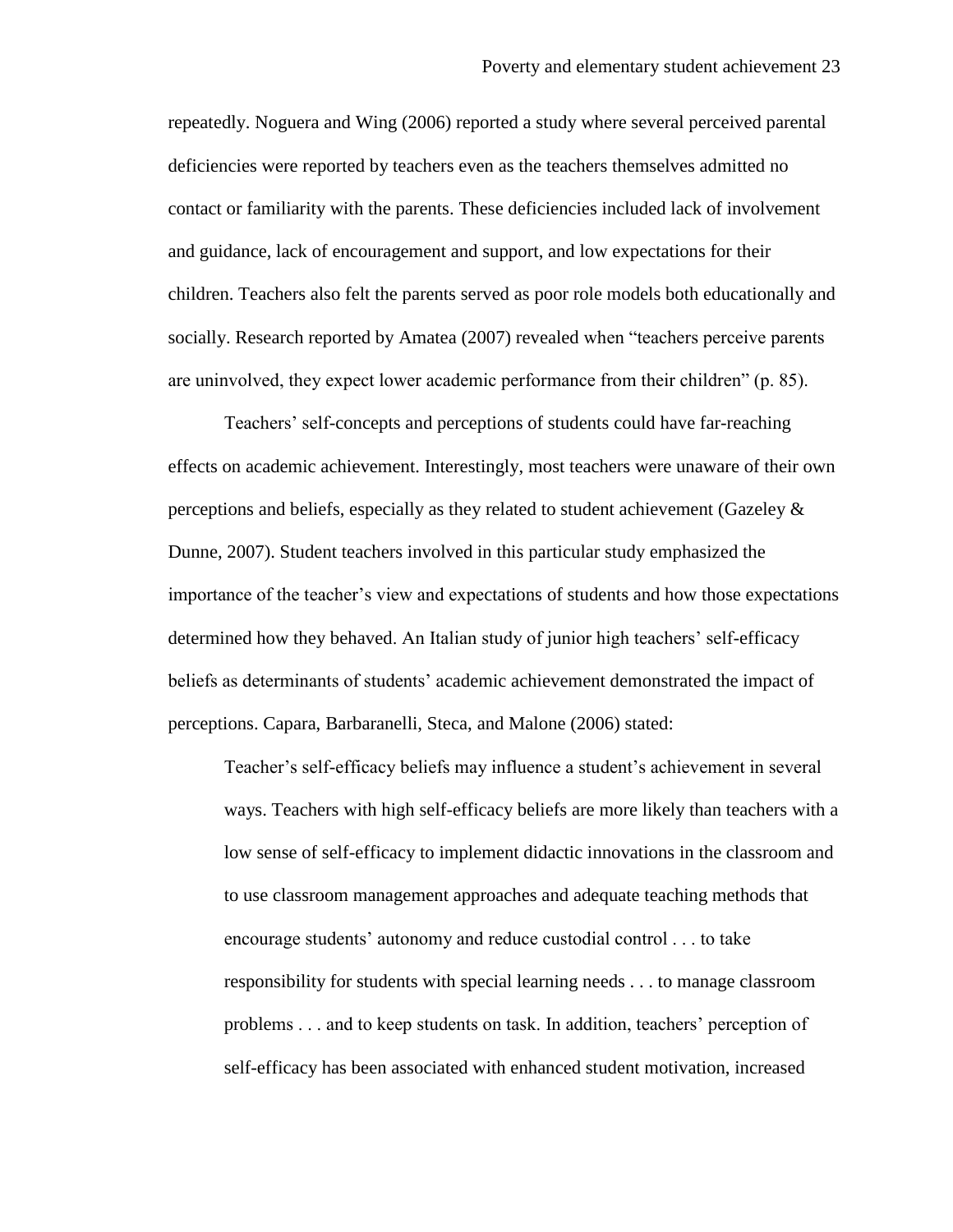self-esteem, strong self-direction, ease in managing school transitions, and more positive attitudes toward school. (p. 475)

Student perceptions of teachers were in contrast to teacher perceptions of themselves with some studies indicating teachers" perceptions of themselves were quite different than those of their students. Research on academic achievement suggested that those student perceptions of teachers were less important to student achievement than what the teachers believed about themselves (Ben-Peretz, Mendelson, & Kron, 2003; Capara, Barbaranelli, Steca, & Malone, 2006; Walker & Plomin, 2006). Ben-Peretz, Mendelson, and Kron (2003) found:

half of the students participating in their study of teachers' perceptions considered teachers to be "super-controller" (i.e., policeman, big boss, judge), but only 13.3% of the educators shared this view; more than half of the educators" views of themselves were positive (i.e. listening ear, supporting shoulder, protective tree) .

. . the educators tended to perceive themselves more in a caring role, whereas

student tended to focus on the evaluative, controlling aspects of teaching. (p. 279) Professional development for educators should include self-reflection activities as well as learning activities to help teachers better understand students.

As discussed earlier, higher student achievement was found in schools with higher middle to upper class socioeconomic student populations. Conversely, lower levels of student achievement were more typical in those schools with higher populations of students from poverty. This correlation would be cyclical if the following research was considered. Capara, Barbaranelli, Steca, and Malone (2006) discovered a: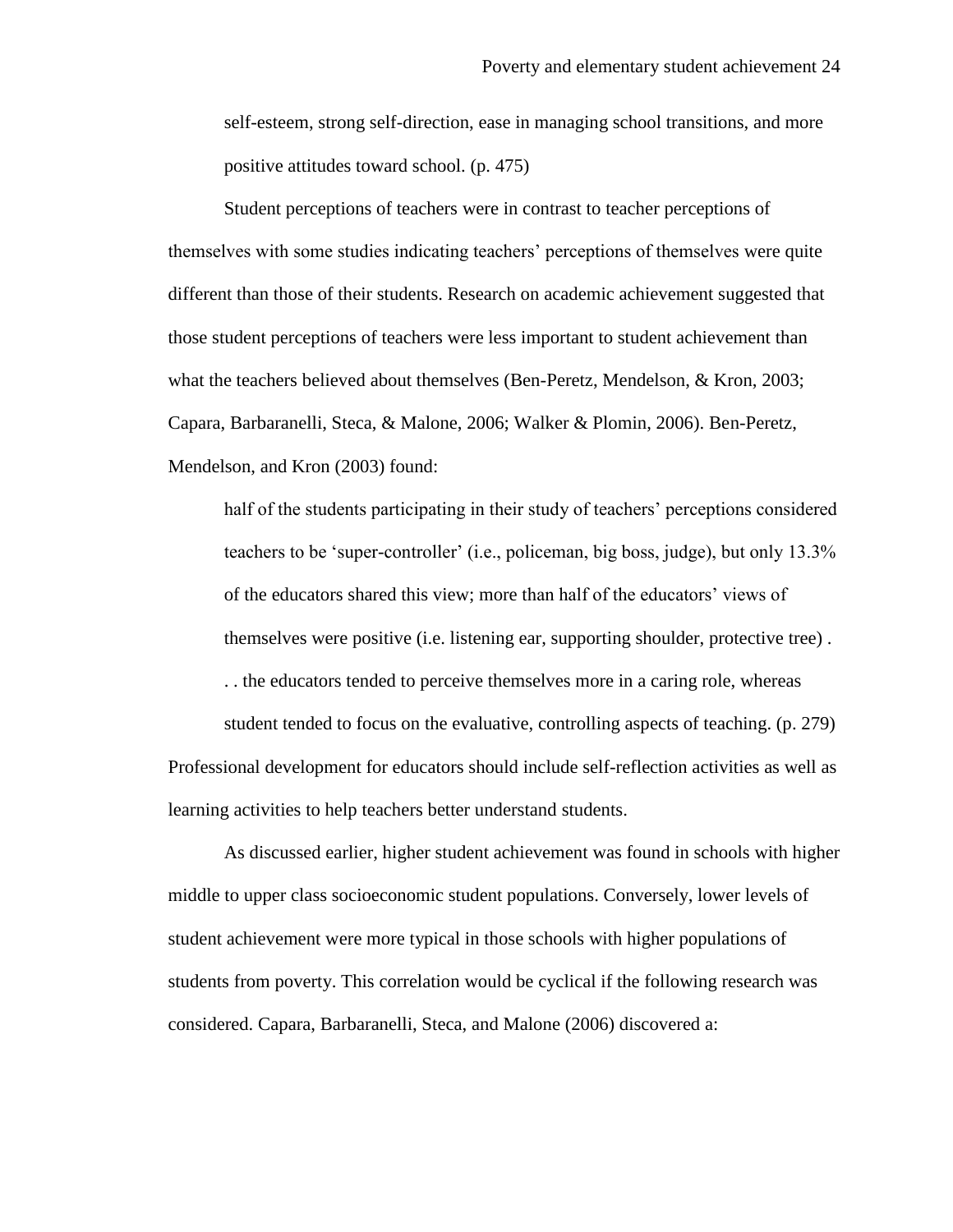reciprocal effect between a teacher"s perceived self-efficacy and a student"s achievement, showing that teacher"s perceived self-efficacy is particularly high in schools with high-achieving and well-behaved students . . . as teachers of talented and disciplined students are more likely to be successful in their activities and tasks than teachers of students who present learning or disciplinary problems, the repeated experiences of success with students may enrich their experience and contribute to their robust sense of efficacy. (p. 475)

This study confirmed that "previous student"s academic achievement predicted subsequent achievement as well as teacher"s self-efficacy beliefs, which, in turn, contributed significantly to student"s achievement and teacher"s job satisfaction" (p. 483). A study done by Ben-Peretz, Mendelson, and Kron (2003) of Israeli high school teachers found that "the teaching context has a significant impact on teachers' images of their professional selves" (p. 277). This context-image connection needs to be explained to all teachers in order to break down misconceptions about teacher efficacy and student achievement.

Classroom teachers have had and will continue to have enormous influence on all students, especially those in the elementary school self-contained classrooms. These teachers typically have spent the most time and have taught the most subjects to one group of students. Their influence could potentially affect all areas of student performance, specifically academics. Gazeley and Dunne"s (2007) findings supported the fact that "They [students from poverty] are over-represented in lower teaching sets and are at a greater risk of exposure to reduced teacher expectations, pupil disruption and loss of self-esteem" (p. 412). The teachers" perceptions of students and their academic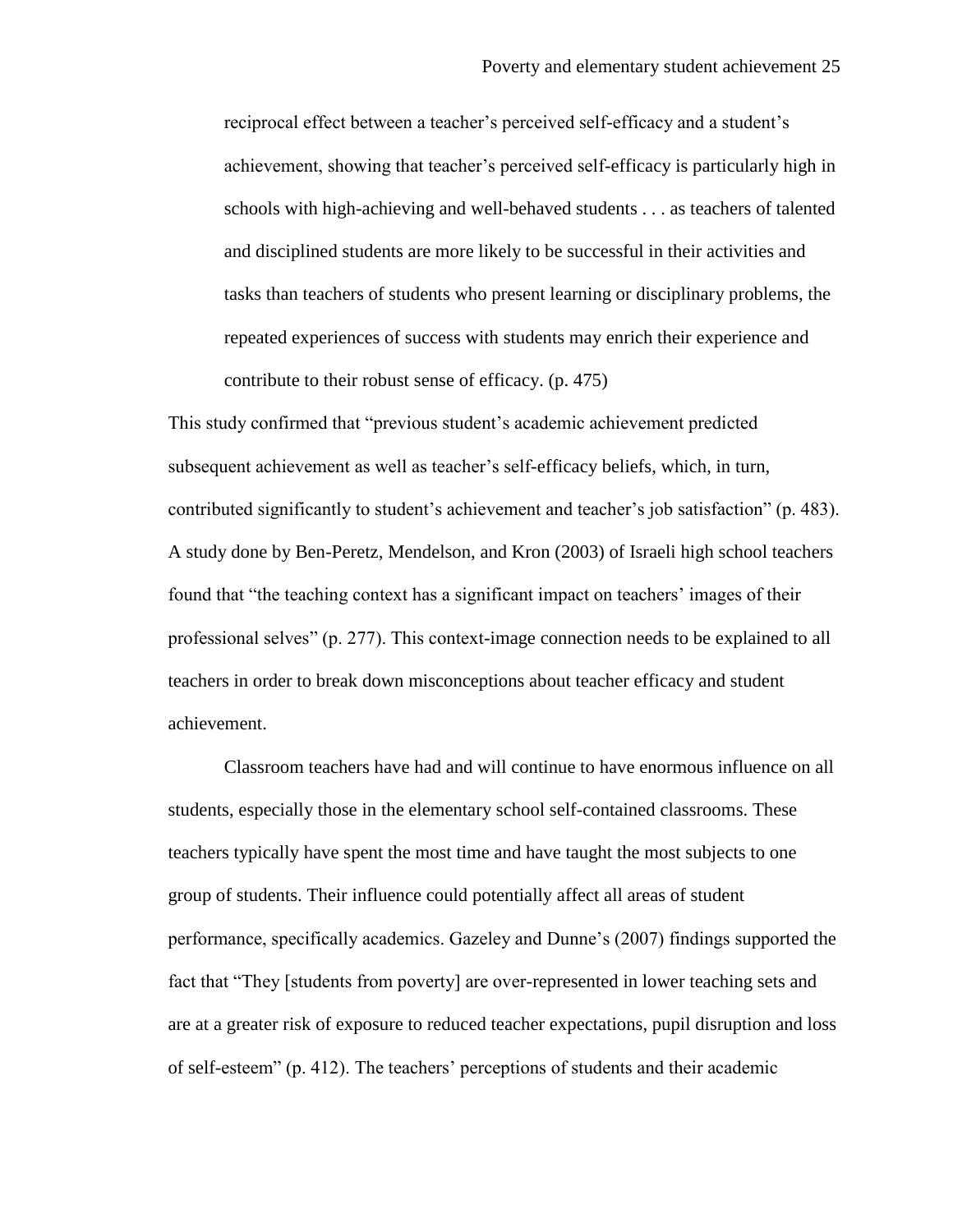achievement were related, specifically the lower the teacher"s perception of a student"s achievement, the lower the actual achievement. Students from poverty needed teachers who understood their economic and cultural background as they built relationships with each other. It was these relationships that formed the basis for increased achievement for these children who were often among the lowest-performing group academically.

This study determined what ways teachers' perceptions of the achievement gap differed between predominantly middle class elementary schools and predominantly low socioeconomic elementary schools. In addition, this research also examined how teachers" perceptions of poverty may impact student achievement. This research also examined how teachers" perceptions of poverty impacted student achievement. Ultimately this study may enlighten teachers and administrators in developing some potential solutions to the achievement gap between students from poverty and students from middle class. Teachers' perceptions of the academic achievement gap may have an impact on many factors of teaching including instructional time, individual attention and assistance, and positive interactions with students.

#### *Possible Solutions*

Many educators and state governments have begun advocating for high-quality public preschool programs and full-day kindergarten programs. Barnett (1995) stated "preschool intervention can help close the achievement gaps and can have important long-term impacts on students through middle school, high school, and even into adulthood" (p. 50). Results from Barnett"s meta-analysis of 35 studies of early childhood programs indicated "large short-term benefits on intelligence quotient (IQ) and sizable long-term effects on school achievement, grade retention, placement in special education,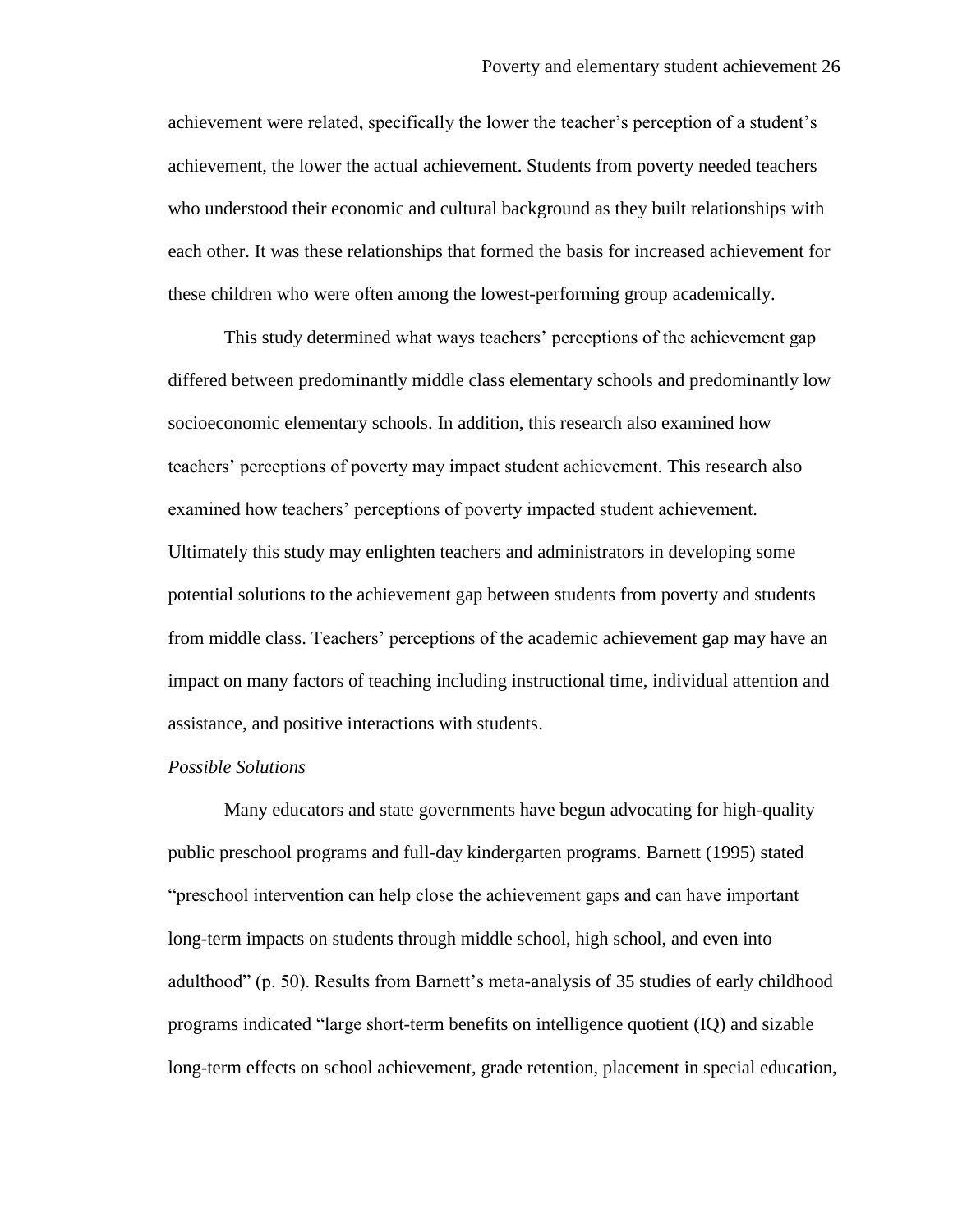and social adjustment" (1995, p. 25). The effects of preschool programs have meant the difference between failing and passing, regular or special education, dropping out or graduating from high school for some students (Barnett, 1995). In terms of cost-benefit values, providing at least two years of quality early childhood education at a cost to society of approximately \$12, 356.00 resulted in total benefits to society of over \$100,000.00 in terms of earnings, employment, crime, and welfare (Barnett, 1995).

Parent involvement and support was often pointed to as a solution to the academic achievement gap between students from poverty and students from middle class. Federal legislation has mandated parent involvement in such programs as the Elementary and Secondary Education Act of 1965 (Title I), and the No Child Left Behind Act of 2001. Often parents of underachieving students were reluctant to participate or even come to school due to a variety of factors. They may have felt intimidated by school personnel, may have had negative school experiences themselves, or may have believed they had nothing to offer the school or the students. Parents of the poor were frequently uncomfortable dealing with schools, often worked two or three part-time jobs, and were highly mobile as jobs and housing changed repeatedly. Amatea (2007) reported parents described themselves as being talked down to and patronized when dealing with school personnel. Sometimes, these parents did not attempt to contact school personnel or get involved until they were angry. Noguera and Wing (2006) quoted a student, explaining "by the time parents of color get to school, they"re pissed off. They typically find out way too late that something is wrong, so by the time they get to school, they"re angry, and teachers are going to know it" (p. 214). Several programs have been successful in soliciting parent involvement to the benefit of the students. One of these was organizing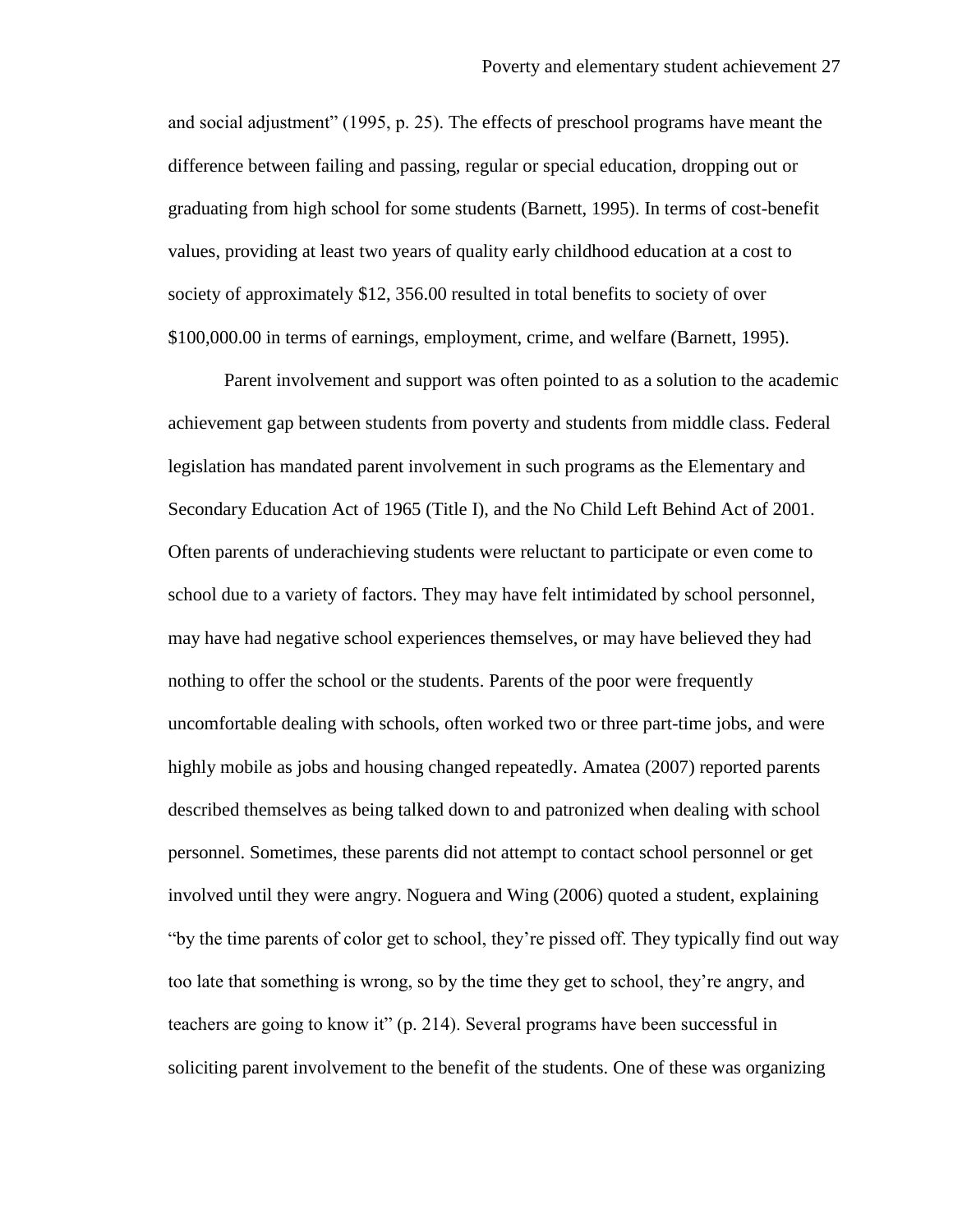small group meetings in locations outside of school such as homes, churches, parks, and even laundromats. In addition, food and transportation were often provided to eliminate as many barriers as possible to attendance. Focus groups and small group meetings may have been more effective in establishing open communication than letters, parent councils, or large meetings. Collaboration with other agencies and organizations such as social services, youth agencies, and community organizations that have established relationships with parents may encourage and increase parent involvement in schools.

Educators should make every attempt to involve parents early, to get to know them at the beginning of the school year, and to elicit their support. Too often, the first contact a parent had with a teacher was negative; this did little to encourage the parent to be involved in the child"s education. The parent voice needed to be heard individually and as a collective group. However, school administrators continued to be frustrated in their efforts to gain meaningful parent participation and feedback into federal programs. Shoaf and Shoaf (2006) emphasized the need to identify and hear from parents that are identified from different groups such as "generationally urban poor, generationally rural poor, situationally urban poor, or situationally rural poor. These different circumstances may lead to varying needs in service" (p. 58). Situationally poor families had more resources and skills than those from generational poverty. However, parents from poverty overwhelmingly believed that schools were the most prepared to provide educational assistance for their children.

Title I was created to eliminate the achievement gap and to provide additional support for children from poverty. This federal legislation required parental participation in the evaluation of the programs at each school; usually participation in informational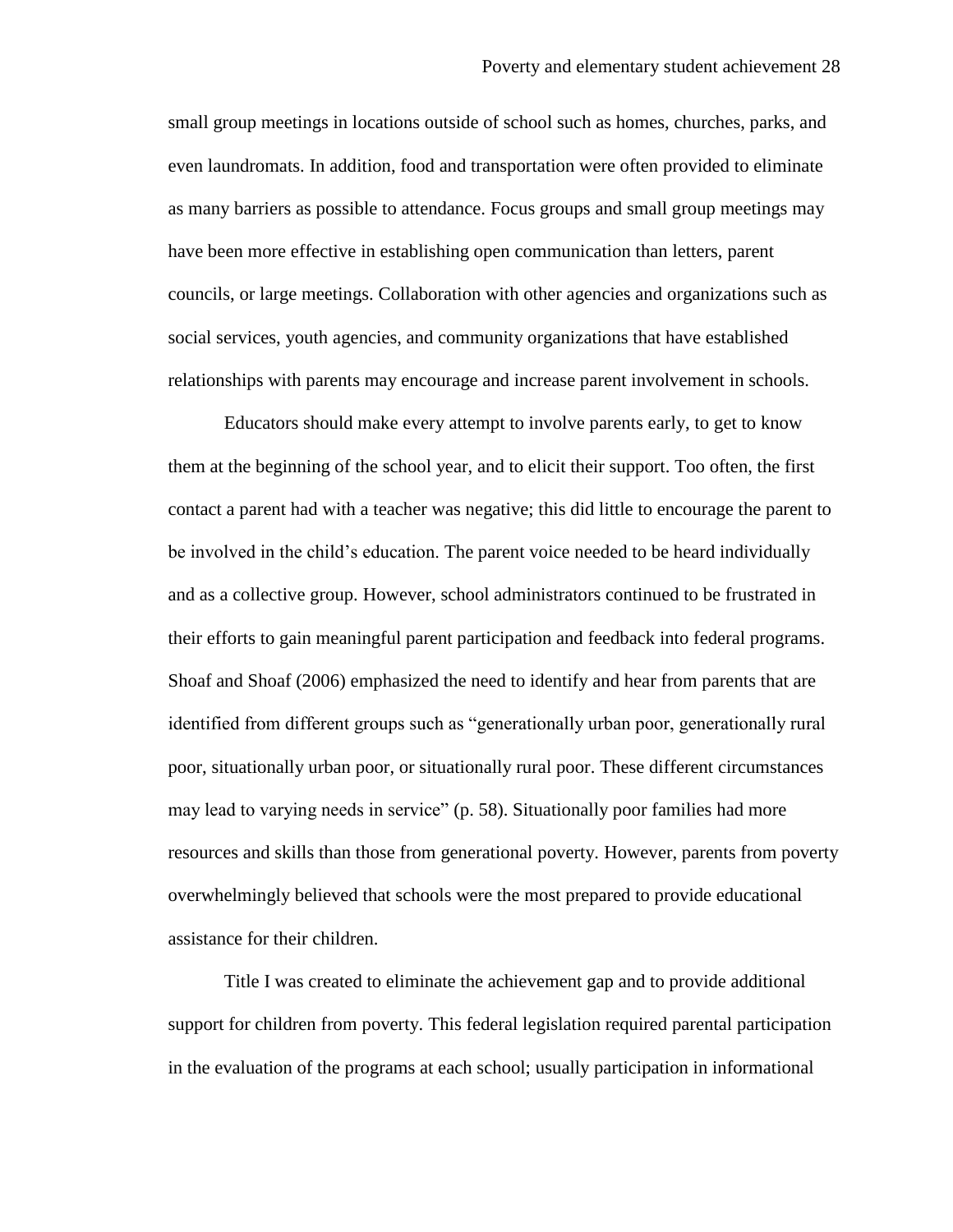meetings was limited due to the same reasons these parents rarely come to school. Interestingly, Shoaf and Shoaf (2006) reported the major roadblock to communication between parents and their children was a lack of confidence on the part of the parent. Parents lacked the confidence to help their children with academic problems, so they strongly supported programs like Title I that provided academic assistance they believed they could not. In addition, parents believed regular class sizes did not allow teachers to work in small groups. Programs such as before- and after-school tutoring and others outside of the typical school day were requested and supported by parents who did not believe their help would improve the academic achievement of their children. These parents also favored extended school days and school years for their children. Summer education programs were also strongly supported by parents from poverty who want them to include academic programs and enrichment to stop the "summer learning slide" (Shoaf and Shoaf, 2006, p. 65). Some characteristics of effective summer education programs included a focus on accelerating learning, firm commitment to youth development, and a proactive approach to summer learning, according to Bell and Carrillo (2007). They emphasized that an effective program speeds up learning rather than letting it slip away over the summer. Continued funding of and school participation in meal programs such as the National School Lunch Program and the School Breakfast Program was supported by parents and educators as ways to help children with academic pursuits.

School counselors have played important roles in the education of children from poverty. Amatea (2007) cited research stating children from poverty were significantly more likely than other children to report increased anxiety levels and depression, more behavioral difficulties, greater incidence of school failure, and higher rates of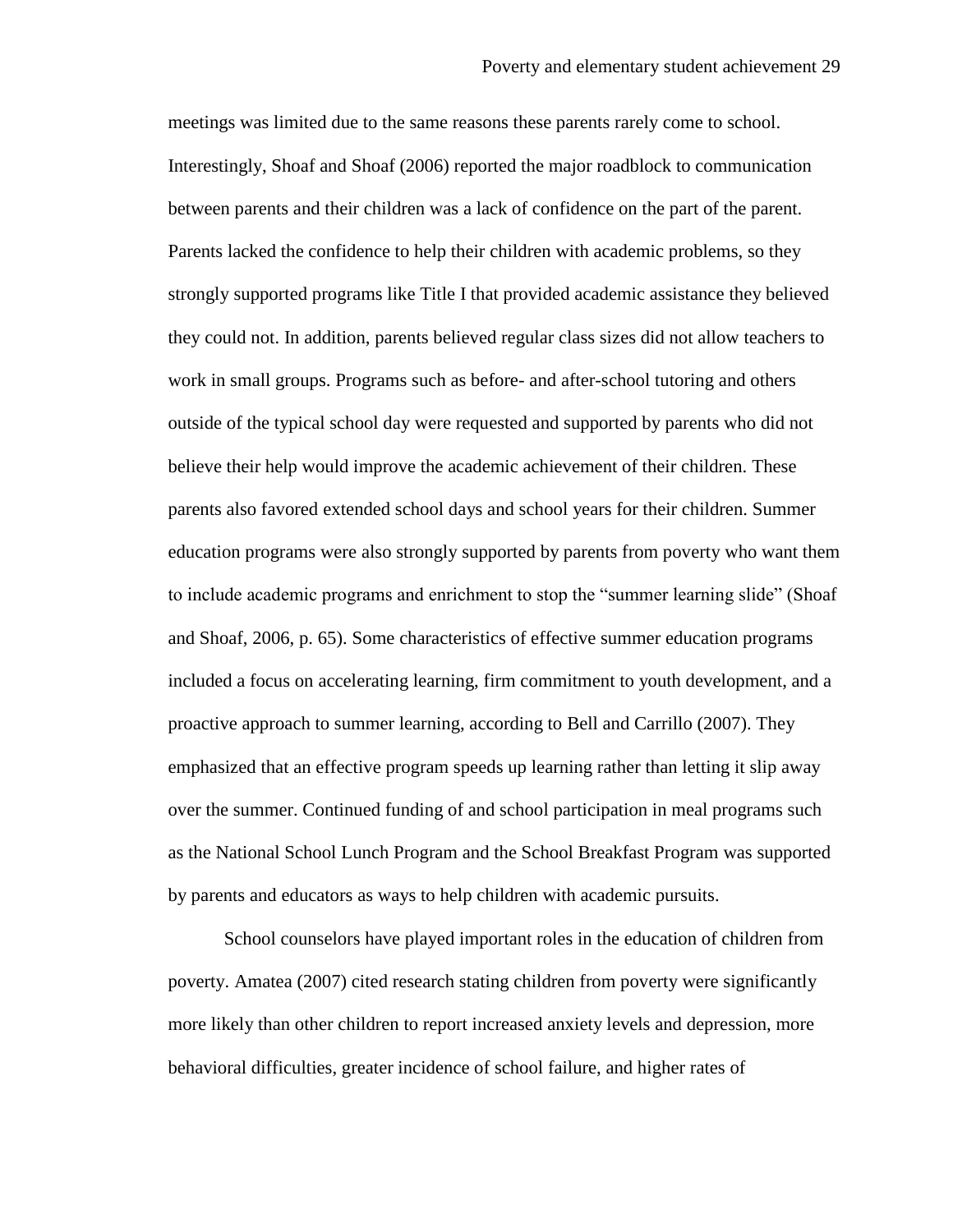absenteeism. In addition, children from poverty were twice as likely as other children to demonstrate serious mental health and educational needs while being much less likely to have access to these services. In traditional roles, school counselors have worked with children to be successful in these areas; this work needs to be continued and expanded, if possible. Counselors were also key individuals in the school who educated teachers in many areas of student life. They have specialized training in multicultural counseling, student and family behavior, and problem-solving. These skills can be taught to teachers and utilized in ways to bridge cultural gaps between teachers and students, teachers and families, and teachers and the curriculum. For example, counselors have helped teachers see that a focus on blaming parents for a child"s problems only increases parental defensiveness and blocks efforts to work together.

Teachers played a critical role in educating and empowering children from poverty. Sider and Unruh (2007) compared the role of teachers to that of airline pilots, stating that you would not want to fly with a pilot who lands 90% of the planes he flies. These researchers believed that teachers and principals need to approach educating children from poverty as a matter of life and death. If they did not receive a high school diploma, it was highly unlikely they would ever have a job with decent health insurance or middle-class wages. These students would more than likely end up living in unsafe neighborhoods and working dead-end jobs, never developing to the potential they could have. Professional development in the areas of relationship building, understanding poverty, and instructional strategies relevant to low-income students will enable educators to be more effective with children from poverty. Preservice teachers need specialized instruction regarding working with low-income students. School counselors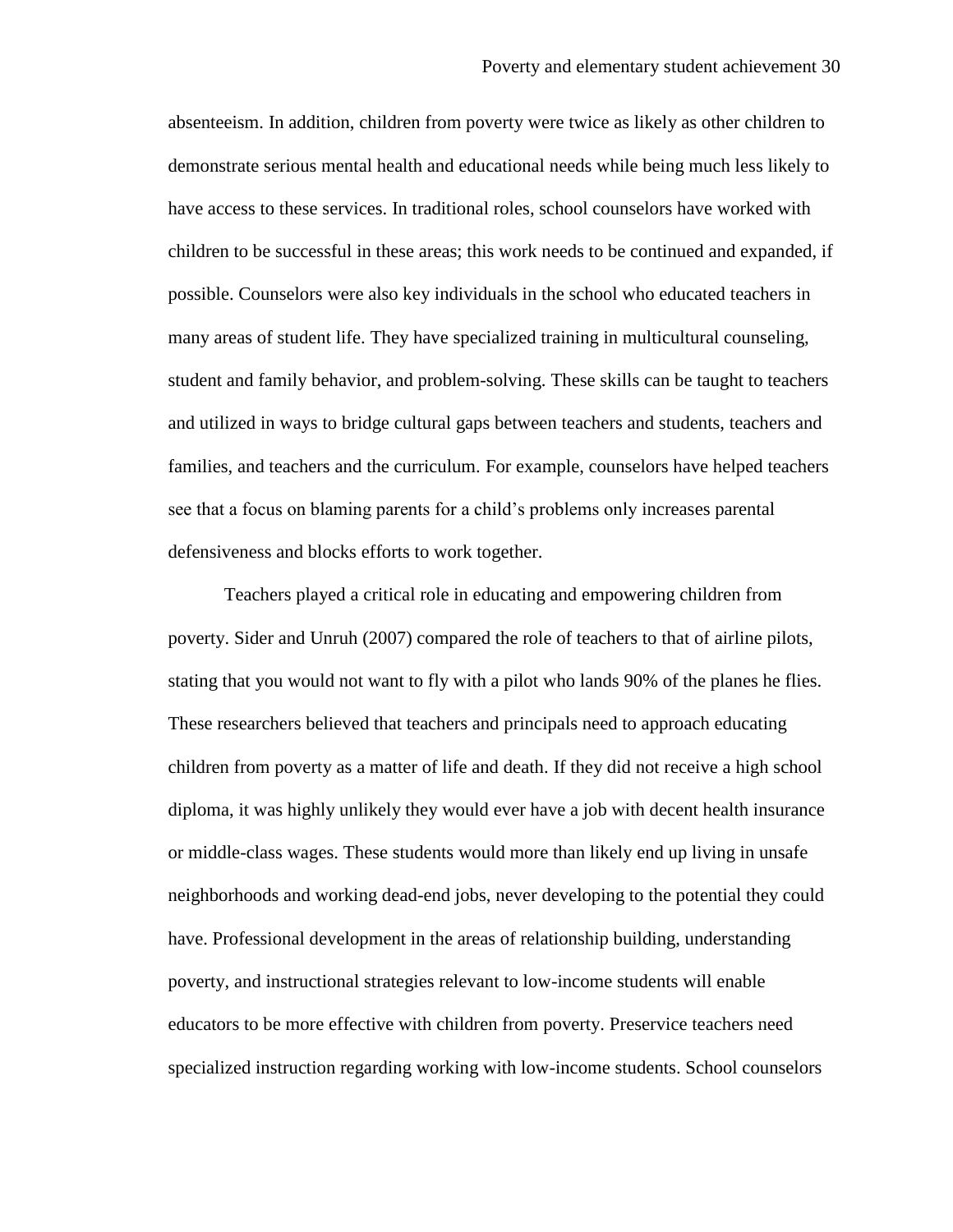can assist teachers in identifying areas of strengths in students in order to design instructional activities that are more meaningful to students. School districts must strive to keep class sizes low, to offer time for educators to learn about and connect with parents, and to keep searching for ways to increase achievement for children from poverty.

Sider and Unruh (2007) stressed that it is not enough to close the achievement gap on test scores. "What is needed is a pervasive and shared educational ideology that can make the school the hub of the neighborhood – a place where all youth and their parents are equally welcomed and served, and where the interests of the entire community are promoted" (p. 60). They advocated for teacher persistence, preserving learning students at all costs, and putting theory into practice. Educators needed support to avoid burnout, to accept fallibility, and to take risks. Teacher recruitment and retention were important factors in closing the achievement gap for children from poverty. These efforts should focus on building relationships of trust with students, not the attainment of advanced degrees or years of experience.

The concept of poverty and its relationship to student achievement has been researched in various studies, many of which have been completed in the past ten years. While most have focused on varying aspects of this issue, similar conclusions have been reached. Gazeley and Dunne (2007) summarized these studies by stating, "they identified social class and underachievement as overlapping constructions that were inextricably linked to the perceptions and practices of the teacher" (p. 409). Other research has been done showing a link between the teachers" perceptions of students and student academic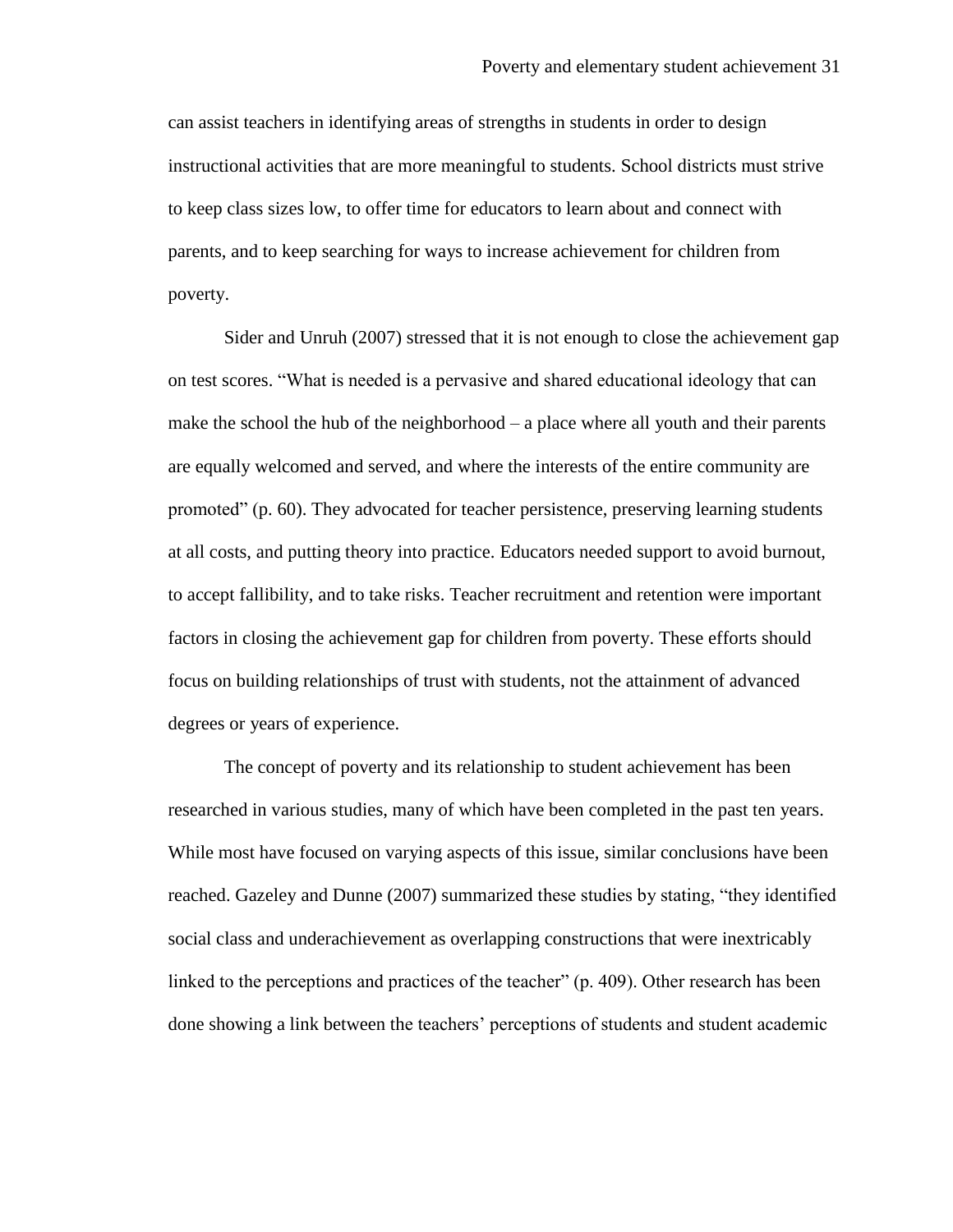achievement, specifically finding the lower the teacher"s perception of a student"s

achievement, the lower the actual achievement will be.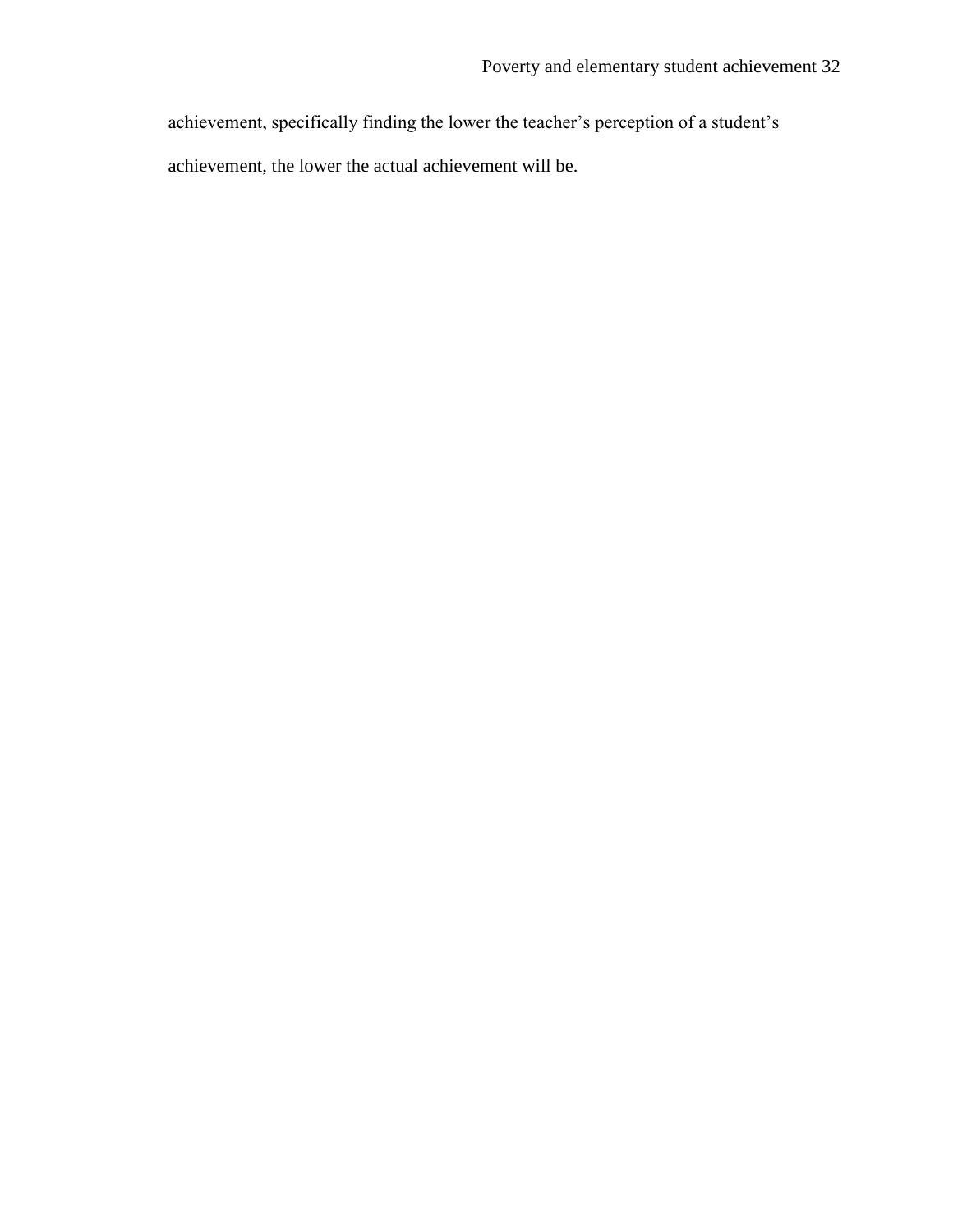#### Chapter Three: Research Design and Methodology

Much has been written recently concerning poverty as it relates to student achievement. In general, poverty indicators were negatively related to student achievement (Bourke, 1998; Fisher & Adler, 1999; Schellenberg, 1998). Other researchers have shown that both education and socioeconomic status of parents played a decisive role in student attitudes toward school (Lareau, 2000; Epstein and Hollified, 1996). Research done by Bourke (1998) found "Schools with higher proportions of their students receiving free or reduced-price lunch had lower achievement than others, particularly in reading" (p. 7). According to Fisher and Adler (1999):

Children who continue to struggle as readers at the end of the primary grades, a disproportionate number are also poor. While low and slow progress in reading has serious consequences for all children, it is especially critical for children who are already placed at risk by poverty. (p. 5)

Data from the most recent National Assessment of Educational Progress (NAEP) report indicated the percentages of students receiving free or reduced lunch and scoring proficient or above in Grade 4 reading have remained relatively constant since 1998, peaking at 41% in 2007 (U.S. Department of Education, 2007). Those students not eligible for the National School Lunch Program having scored proficient or above in Grade 4 reading have also remained relatively constant, peaking at 52% in 2007. While the percentages have remained basically the same for each group, the gap between the groups has also remained constant. Interestingly, the scores have not changed significantly either between or within groups since the No Child Left Behind Act of 2001. It was discovered that "average early reading performance for a school tends to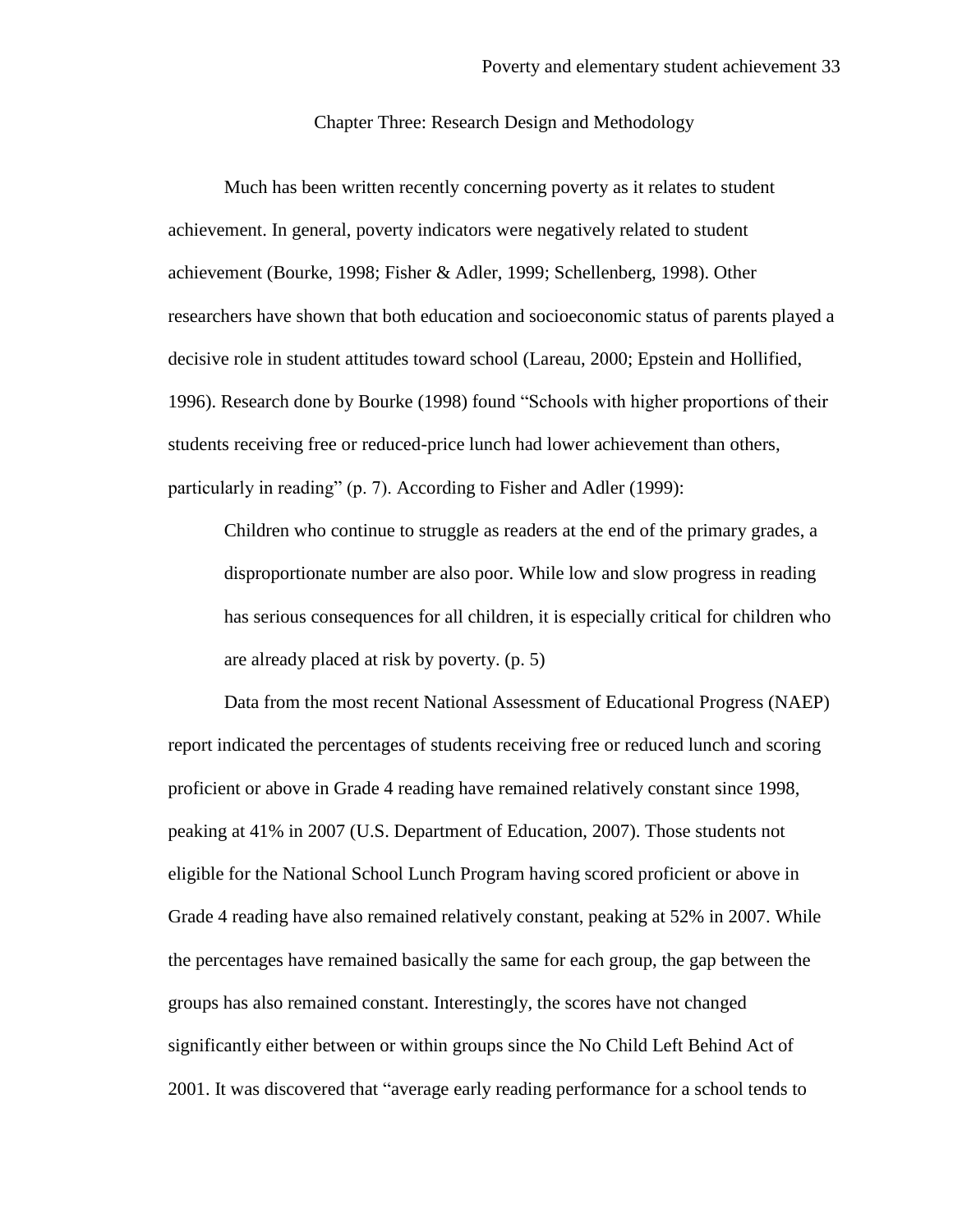decrease as the proportion of students eligible for free and reduced lunch increases" (Fisher and Adler, 1999, p. 6). Bourke also noted in his study that the poverty measure is more closely related to the variance in reading scores than ethnicity variables. It was noted that "once the school variable *poverty* was in the regression equation, little or nothing was added to the explanation of achievement by the subsequent addition of the individual student ethnicity variable" (Bourke, 1999, p. 9). In other words, poverty has had a major impact on achievement, more so than can be explained by other variables such as race.

Researchers have attempted to explain this achievement gap for those students from poverty. Sider and Unruh (2007) enumerated many reasons why these children enter school behind. They included lack of resources in the home to provide clothes, food, shelter, and healthcare. As these students enter school, they were often attending underresourced schools lacking adequate space, technology, and materials. The schools they attended had the weakest, lowest paid, and newest teachers. Ruby Payne (2001) stated many of today"s educators had little connection to poverty outside what they encountered in their classrooms. According to Payne (2001), this disconnect occurred because:

an individual brings with him/her the hidden rules of the class in which he/she was raised. . . Schools and businesses operate from middle-class norms and use the hidden rules of middle class. For our students to be successful, we must understand their hidden rules and teach them the rules that will make them successful at school and work. (p. 11)

Payne has provided professional development and developed programs for schools all based on assisting educators and others in understanding the culture of poverty and how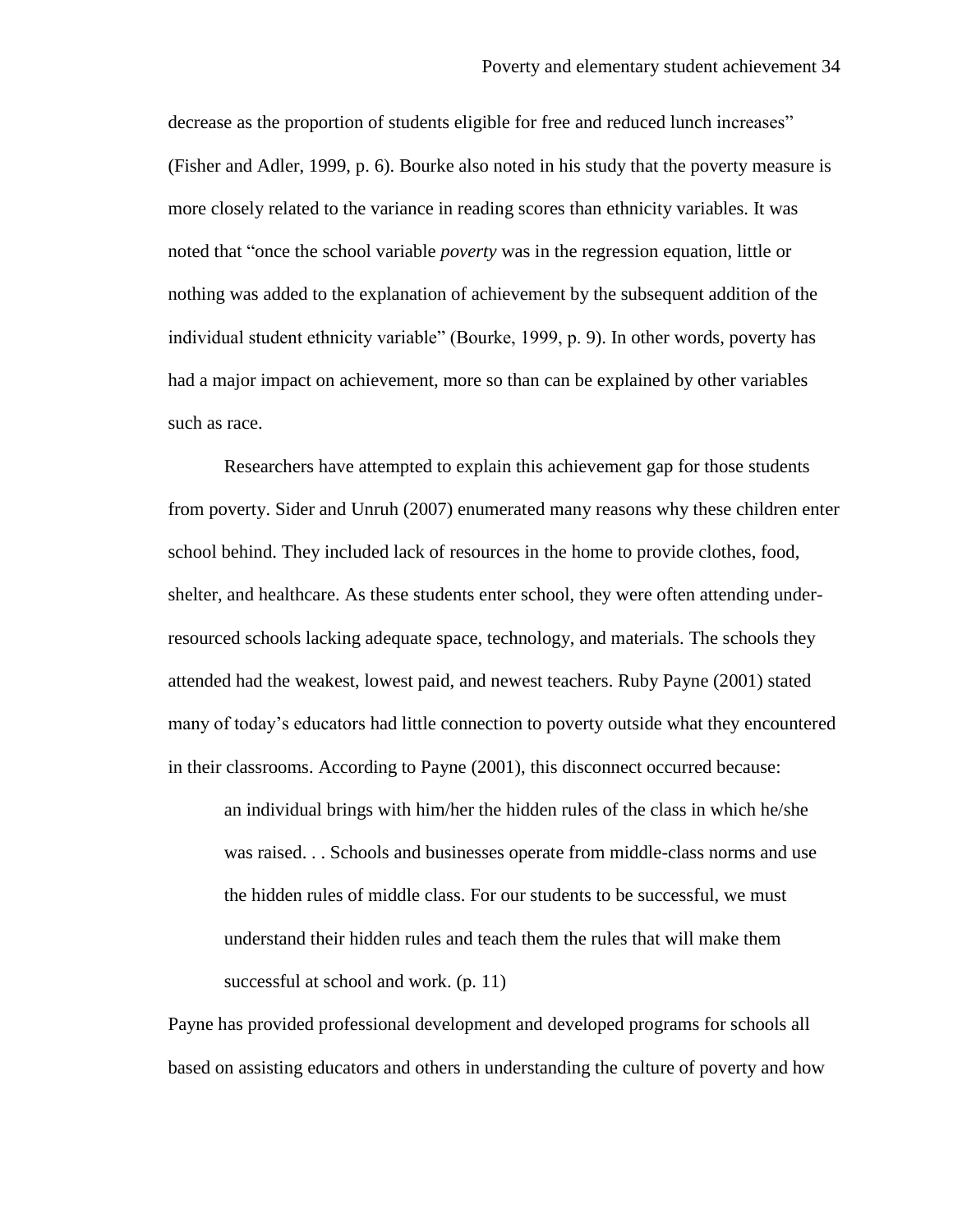to bridge the gaps between children and families of poverty and the general culture of schools. Socioeconomic variables have been found to influence multiple aspects of the school and its community. Bourke (1998) wrote:

It was suggested that aggregated variables have a community context. The suggestion is that such a variable . . . takes on a character of its own which has something to do with the school itself, including the facilities and the views and backgrounds of the staff, and the wider community in which the school is based, and is not simply a function of the characteristics of families of the students who attend.  $(p, 9)$ 

The Schellenberg (1998) study of a Chicago school district reported that eighty percent of poverty students lived in areas of sixty percent free and reduced lunch or higher. A related finding reported by Schellenberg (1998) indicated that "poor children who attend relatively affluent schools have fewer problems and fewer risk characteristics than those attending schools filled with other poor children" (p. 4). These studies indicated the effect of student poverty amounted to more than just the sum of individual student poverty. Studies on students of poverty by Rosenbaum (1987, 1988) showed "the students in the higher poverty neighborhoods were not doing as well in school as those in less stressed neighborhoods. However, it could be argued that other concerns, such as reductions in crime and increased availability of work, led to the improved achievement" (Schellenberg, 1998, p. 5). Regardless of neighborhood type, the results indicated that the free lunch group consistently scored the lowest, the reduced-price lunch scored better, and the non-eligible group scored the highest (Schellenberg, 1998, p. 10). When looking at neighborhood type, researchers found a steady decline in test scores from the richer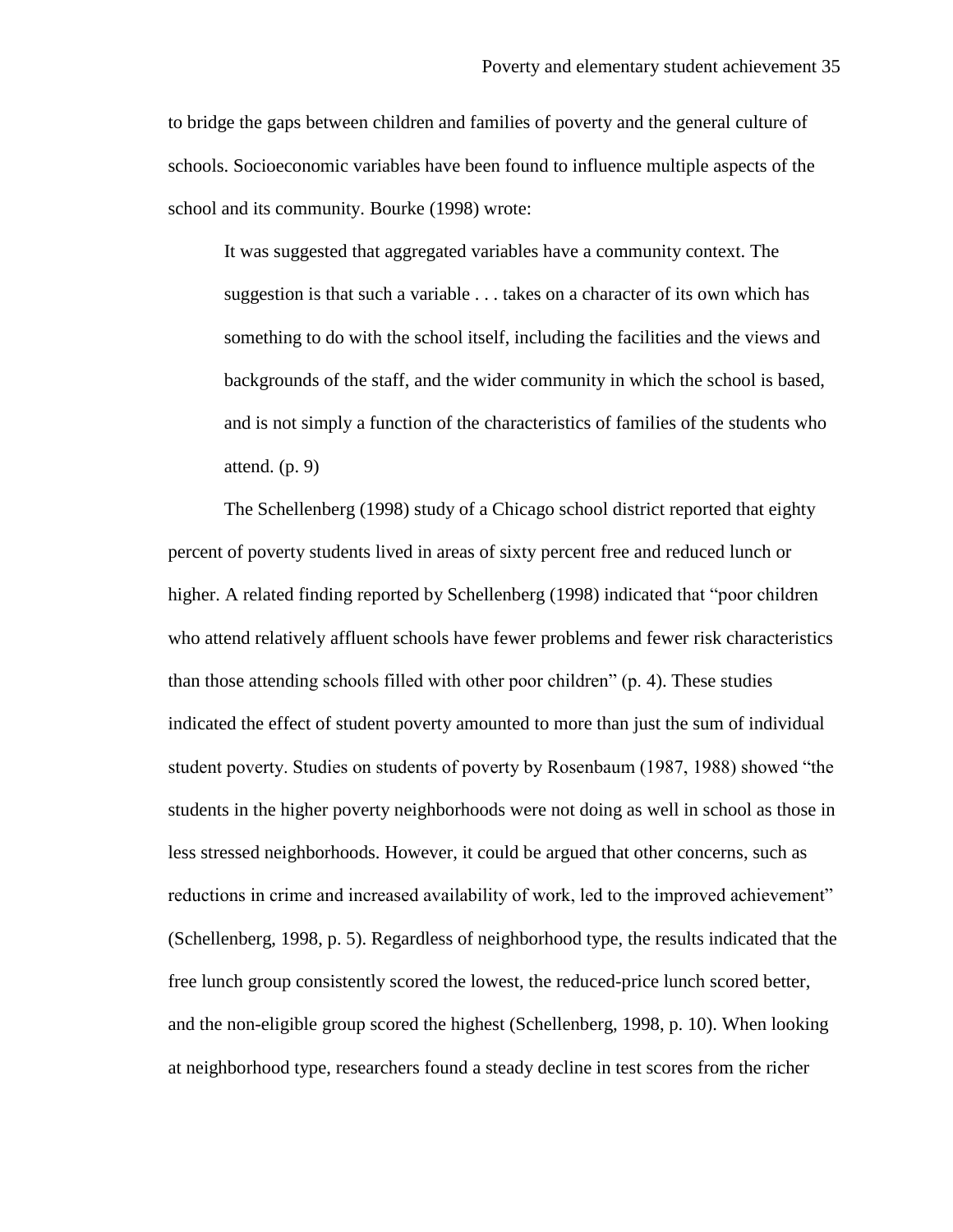neighborhoods to those of extreme poverty. Additionally, "the gap between free and noneligible students decreased as the economic level of the neighborhood declined. In other words, the least difference in test scores is found in the poorest neighborhoods" (Schellenberg, 1998, p. 10). This added more evidence to the argument that collective poverty of a neighborhood was more than just the sum of individual poverty.

### *Problem and Purposes Overview*

The issue addressed in this research was elementary school teachers" perceptions of the achievement gap between students from poverty and those from middle class. Research done by Schellenberg (1998) indicated low socioeconomic students attending middle class schools had greater academic achievement than students from poverty attending schools with predominantly low socioeconomic students. The problem statement centered on the idea that teachers" perceptions were somehow different in schools educating predominantly low socioeconomic students than they were in schools with mostly middle class students.

The purpose of this study was to find out what teachers think about students from poverty and their academic achievement. In addition, the researcher determined if teachers" perceptions were different based on socioeconomic status of the school where they teach. If differences were present, they could be related to the students" academic achievement. The different perceptions may result from teachers" experiences in the classroom, the number of years a teacher has taught, or various other factors.

This study determined what ways teachers" perceptions of the achievement gap differed between predominantly middle class elementary schools and predominantly low socioeconomic elementary schools. It also identified teachers" perceptions of how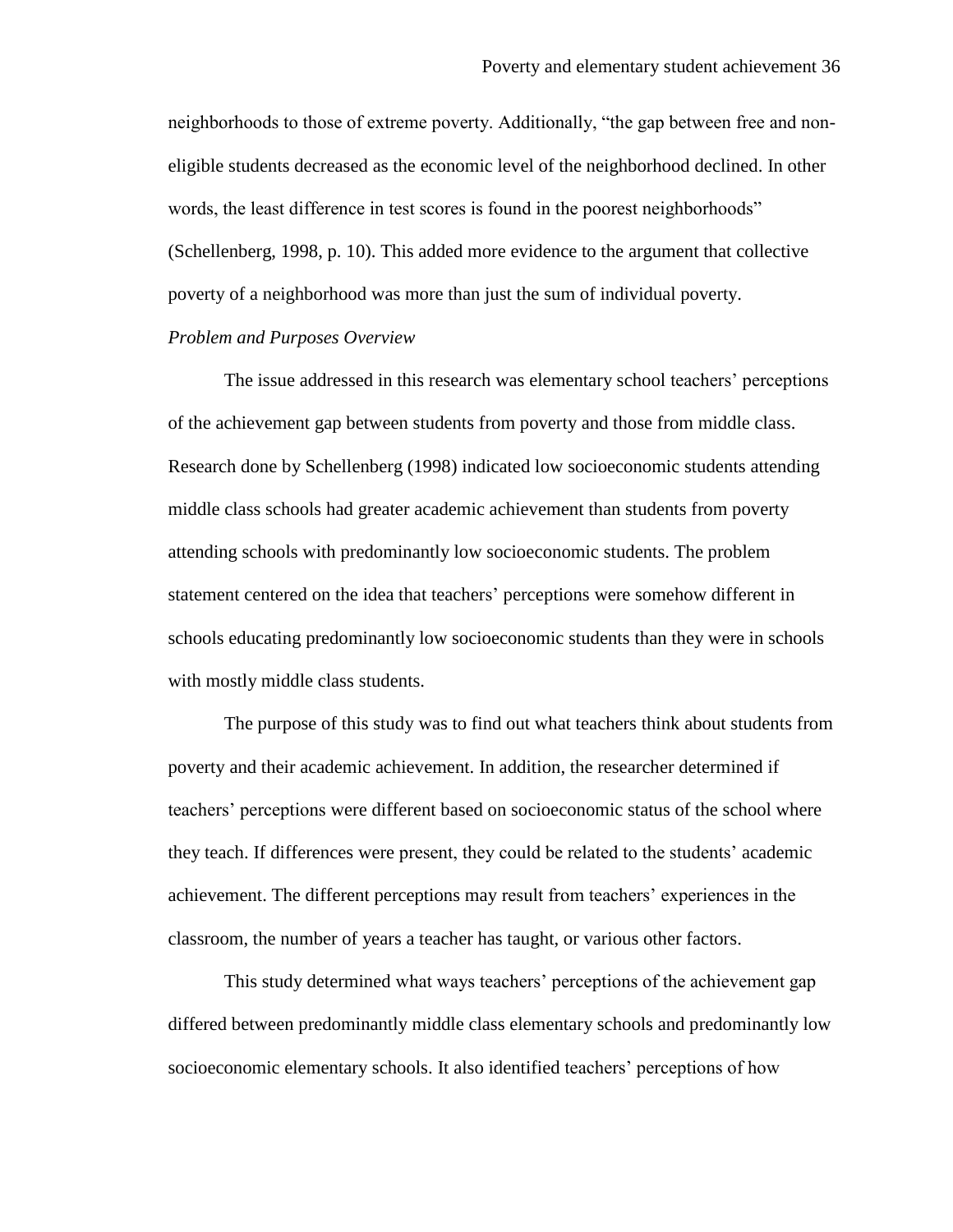poverty impacts student academic achievement. The study has provided information pertaining to some potential solutions to the achievement gap between students from poverty and students from middle class.

### *Research Questions*

Research questions answered in this research were:

- 1. In what ways do the teachers" perceptions of the socioeconomic achievement gap differ between predominantly middle class elementary school teachers and predominantly low socioeconomic elementary school teachers?
- 2. What are teachers' perceptions of how poverty impacts student academic achievement?
- 3. What are some potential solutions to the achievement gap between students from poverty and students from middle class?

### *Design of the Project*

The basis for this research was a survey to determine teachers" perceptions. The survey was originally used as a research tool for a North Carolina study focusing on differences between black and white teachers" perceptions (Uhlenberg & Brown, 2002). With permission from the study's authors, the researcher used the basic survey with a few minor changes to reflect this study"s emphasis on poverty as opposed to race (see Appendix). The majority of the survey questions contained forced-choice responses; however, a few questions at the end provided open-ended questions to allow teachers the opportunity to give individual answers.

Because survey data was used, the research paradigm utilized was positivism. Positivism is often assumed when one discusses research, especially in the science arena.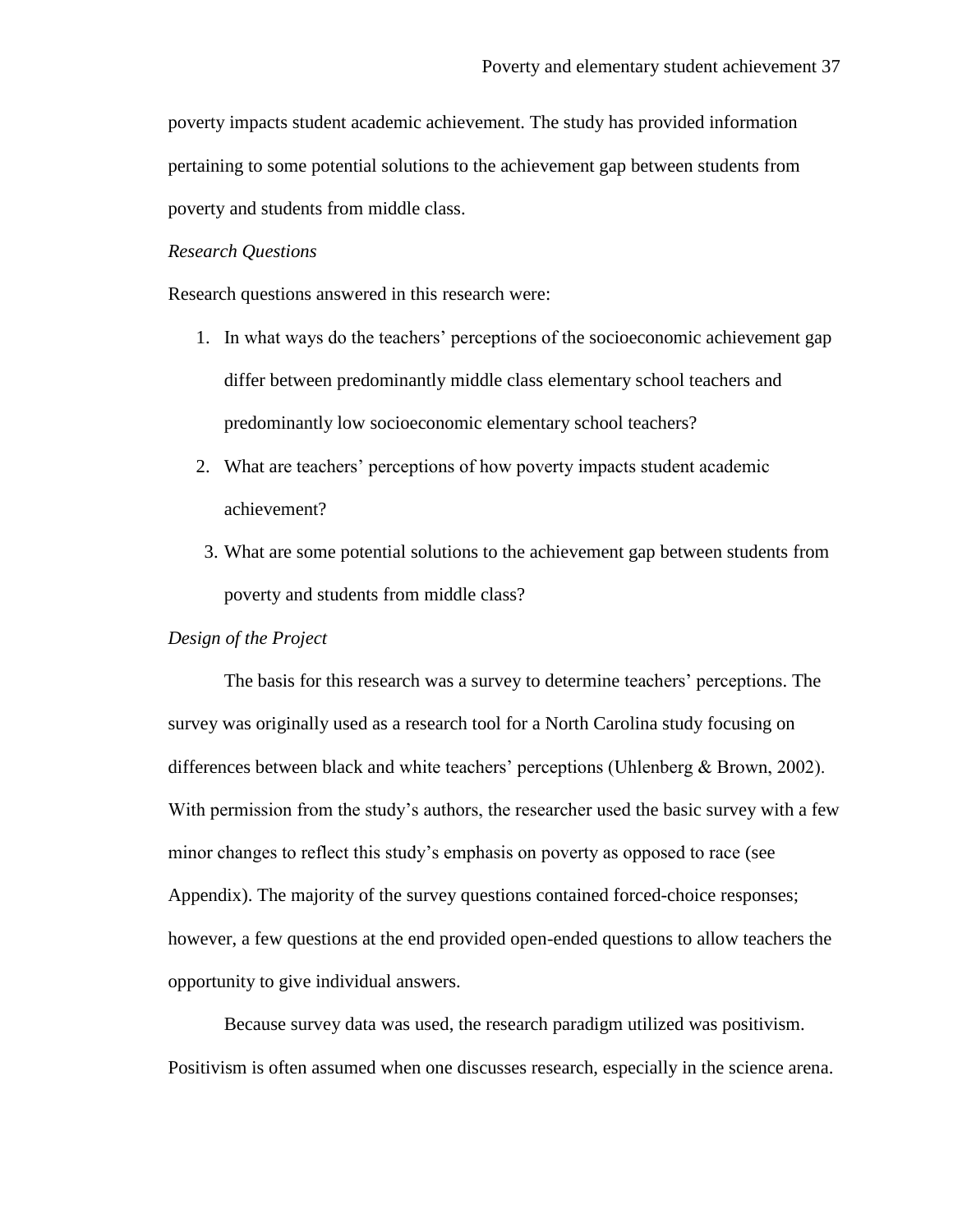The positivist belief assumed that social and natural realities had an existence not dependent upon human cognition. In simpler terms, this means there were things in our world that were *real* to all and not dependent upon humans to interpret or experience them in order for them to exist. The epistemology associated with positivism was objectivist, accepting a theory-neutral language and the idea that it was possible to be objective when conducting research. As one considered scientific research, positivism was often what came to mind as it was focused on discovering some truth that could be uncovered by anyone without regard to the human interaction factor of the researcher.

The positivist view of theory emphasized generalizability. Research should create knowledge with the aim of predictability. The positivist point of view maintained that careful control of the research situation and its variables allowed for generalizing of results to other situations. Reflexivity involved the relationship between the researcher and the research itself. The positivists considered this relationship to be purely objective with no interaction or investment by the researcher in the study. The positivist researcher must be removed from the study and remain as unbiased and uninvolved as possible.

Using quantitative methods helped detect researcher biases and assumptions. Because of their reliance on measurable data, quantitative studies were more precise in measurement and more sensitive to biases that were unavoidable in qualitative research (Heppner & Heppner, 2004; Merriam, 1998; Seidman, 2006). Validity and reliability were important aspects of quantitative research. Validity was established as the researcher demonstrated the survey instrument accurately measured teachers" perceptions (Gravetter & Wallnau, 2004; Heppner & Heppner, 2004). Reliability of research was dependent upon the consistency of the results (Gravetter & Wallnau, 2004; Heppner &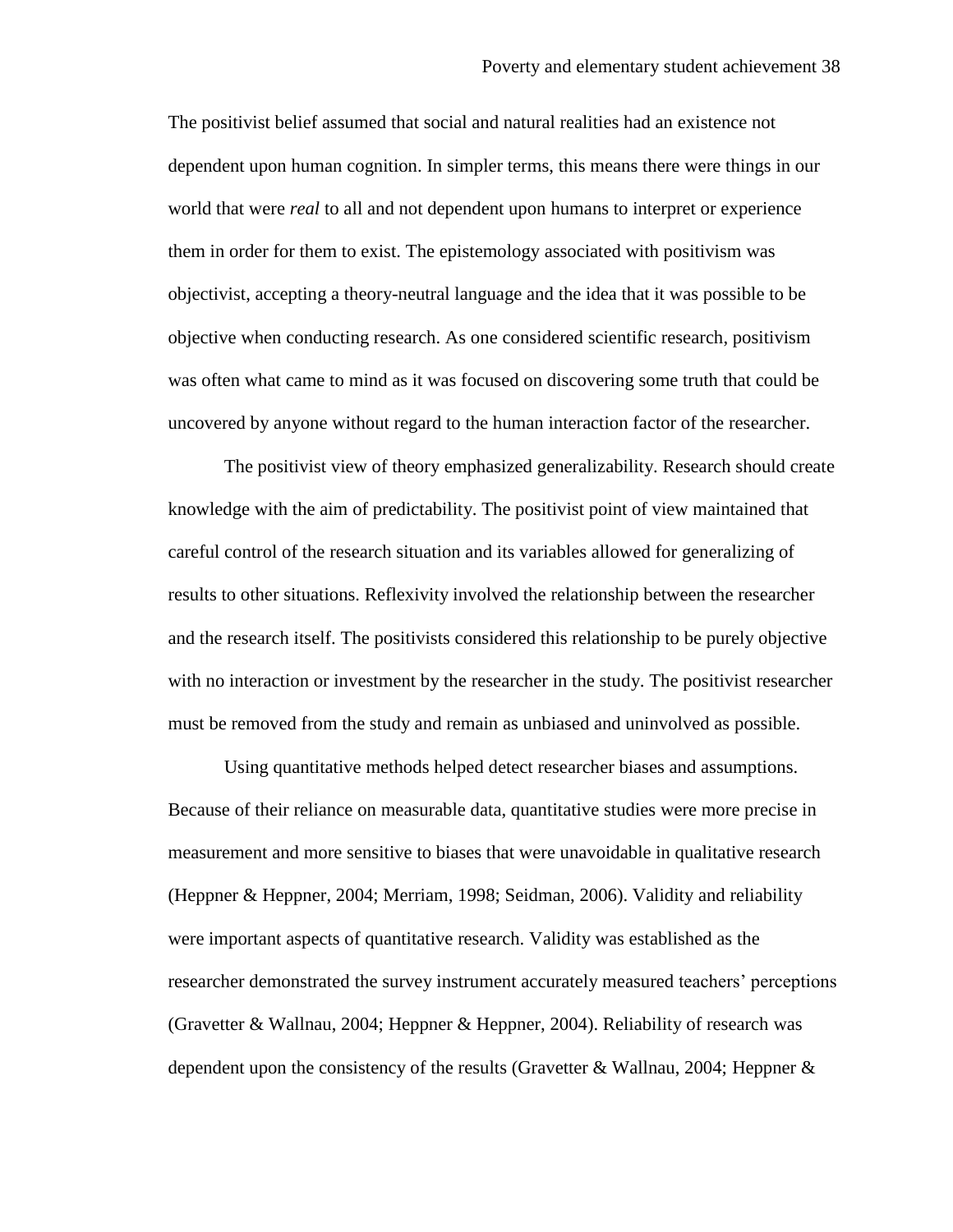Heppner, 2004). By gathering data in several schools falling into each of the two categories of poverty school and middle class schools, the researcher determined the survey results were consistent among each school category. A pilot study was conducted in May 2008 utilizing staff from one poverty school and one middle-class school. Statistical tests were done to determine if significant differences existed between the responses from the two schools. In addition, tests were done comparing the answers from each school in May 2008 with the answers obtained in September 2008.

In terms of statistical methods, the researcher used t-tests to determine significant differences in teachers" perceptions of the causes of the achievement gap as well as possible solutions using the independent variable of school type. This was determined by using a handout entitled *Quantitative Research Design and Methods* (Maxcy, Messner, & Piveral, July 12, 2005). This research was a comparative study looking at significant differences between the means of two groups. The data was disaggregated according to free and reduced lunch percentage, teacher gender, and teacher experience.

#### *Methods*

#### *Setting*

Public schools in three Southeast Missouri counties (Bollinger, Cape Girardeau, and Scott) were used for the study. Statistics from the 2006-2007 school year were obtained from the Missouri Department of Elementary and Secondary Schools and were used to determine free and reduced lunch percentages. Poverty schools were those with fifty-one percent or higher of the student body receiving free or reduced lunch, and middle-class schools had twenty to fifty percent receiving free or reduced lunch.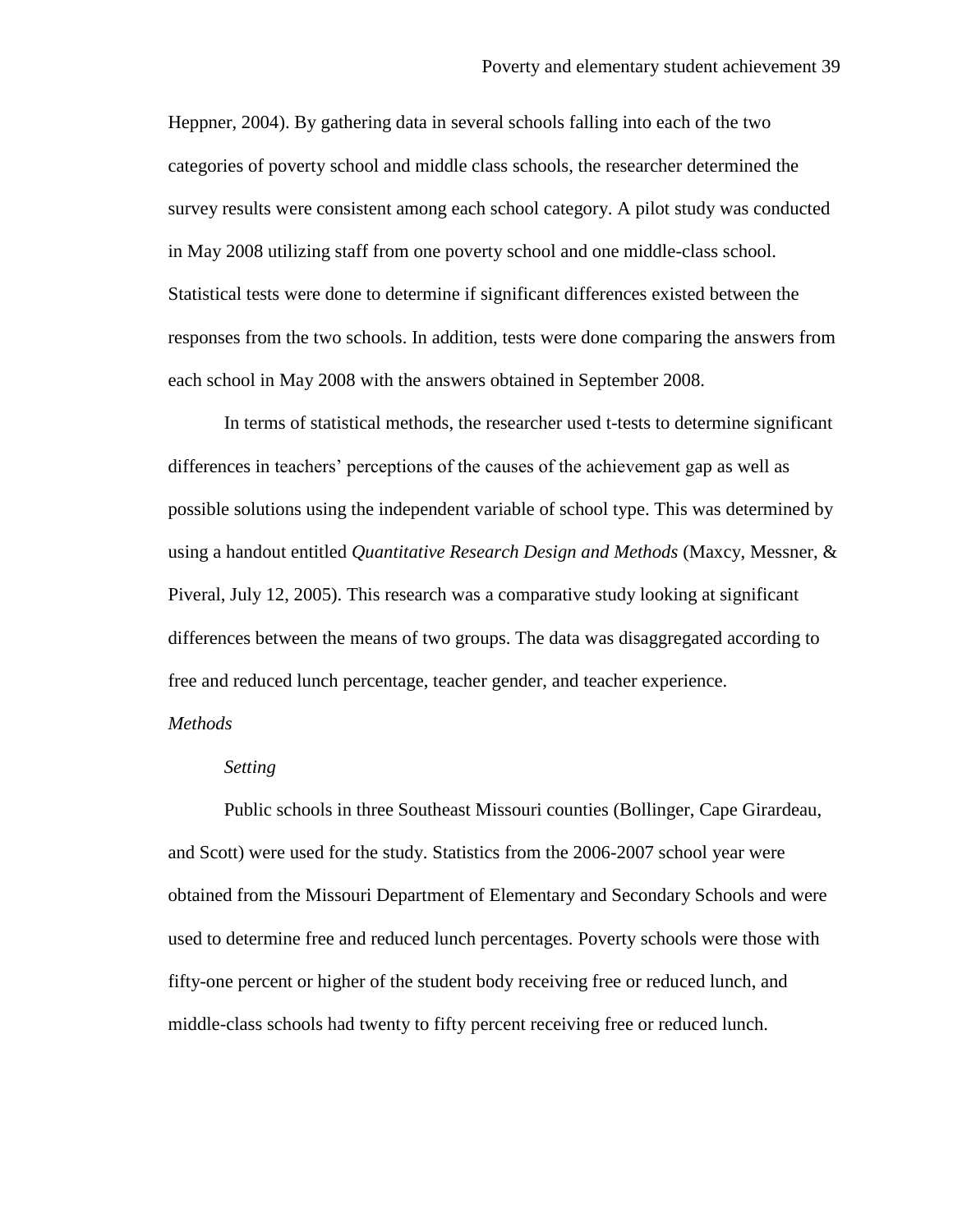#### *Participants*

Participants were selected based on their employment as certified elementary teachers in public schools in three Southeast Missouri counties (Bollinger, Cape Girardeau, and Scott). Permissions were sought from and granted by superintendents in these districts which had free and reduced lunch percentages ranging from a low of 20.8% to a high of 62.8% with individual buildings ranging from 17.5% to 92.8%. Surveys were completed by the teachers under the direction of the building principal. The researcher made arrangements with district superintendents and building principals to distribute the survey to staff members in a way that was most convenient to the teachers.

### *Variables*

The independent variable was the family income level of elementary schools and the dependent variables were teachers" perceptions of the socioeconomic achievement gap and how those perceptions differed between predominantly middle class elementary school teachers and predominantly low socioeconomic elementary school teachers. Poverty schools were those with fifty-one percent or higher of the student body receiving free or reduced lunch, and middle-class schools had twenty to fifty percent receiving free or reduced lunch. Information was sought as to teachers" perceptions of the causes of the academic achievement gap and possible solutions.

#### *Researchers*

The researcher worked independently in gathering and analyzing information. Subjects were certified elementary teachers employed by public school districts in Bollinger, Cape Girardeau, and Scott counties in Southeast Missouri.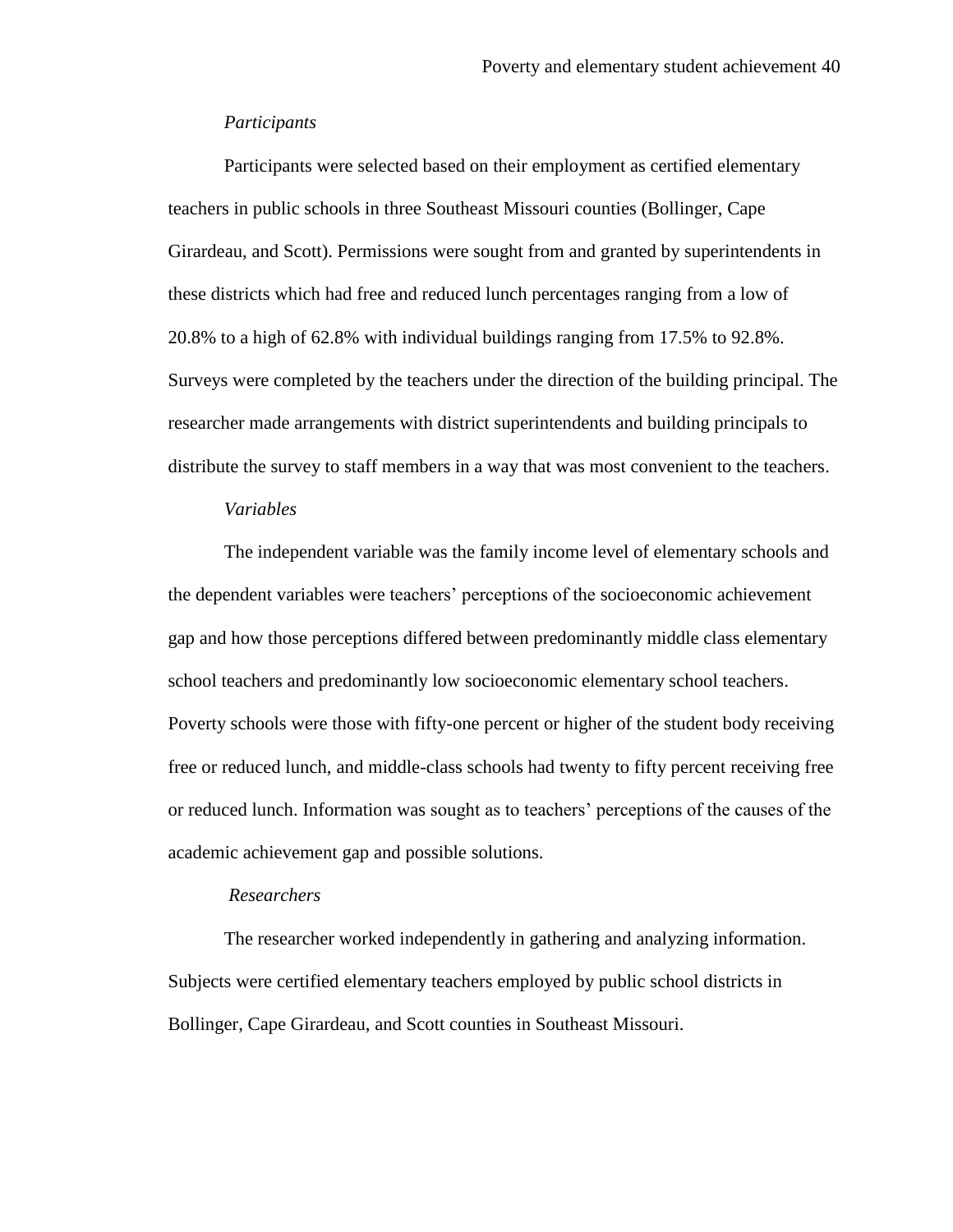### *Sources of data*

Survey results contained the primary information needed in this study. Demographic information of schools and school districts including free and reduced lunch status and size was obtained through the Missouri Department of Elementary and Secondary Schools website. Survey information on teachers' perceptions was obtained as well as demographic information on the teachers themselves including years in teaching, gender, and race/ethnicity.

### *Data collection methods*

Survey data was collected from educators in public schools in three Southeast Missouri counties (Bollinger, Cape Girardeau, and Scott). Permissions were sought from superintendents in these districts which have free and reduced lunch percentages ranging from a low of 20.8% to a high of 62.8% with individual buildings ranging from 17.5% to 92.8% (see Table 1). Surveys were completed by the teachers under the direction of the building principal. The researcher made arrangements with district superintendents and building principals to distribute the survey to staff members in a way that was most convenient to the teachers.

#### *Procedures*

#### *Time line*

Permission was obtained from the authors of the survey instrument before the research was conducted. This permission was solicited during the spring of 2008. The researcher contacted the schools and school districts in the three Southeast Missouri counties (Bollinger, Cape Girardeau, and Scott). Arrangements were made to have teachers complete the surveys during the fall of 2008.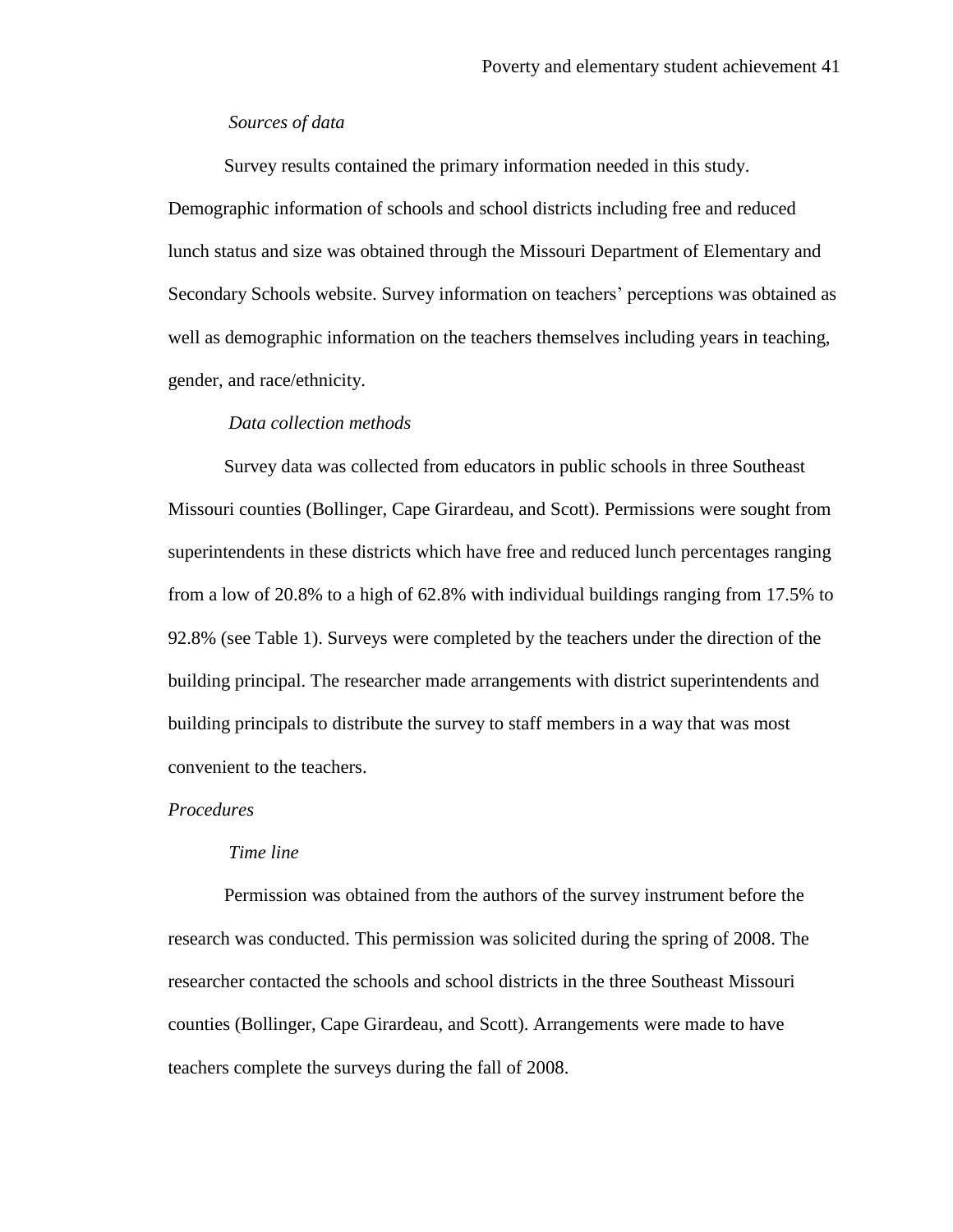# Table 1

*Percentages of Elementary Students Receiving Free or Reduced Lunch in Bollinger,* 

|                 |                        | <b>Students Receiving Free</b> |
|-----------------|------------------------|--------------------------------|
| School District | <b>School Building</b> | or Reduced Lunch (%)           |
| Cape Girardeau  | Alma Schrader          | 17.7                           |
|                 | Blanchard              | 79.0                           |
|                 | Clippard               | 47.9                           |
|                 | Franklin               | 74.5                           |
|                 | Jefferson              | 92.8                           |
|                 | <b>Central Middle</b>  | 58.3                           |
| Delta R-V       | Elementary             | 38.7                           |
| Jackson R-II    | Gordonville            | 37.8                           |
|                 | Millersville           | 36.2                           |
|                 | North                  | 31.7                           |
|                 | Orchard                | 42.8                           |
|                 | West Lane              | 37.4                           |
|                 | <b>Jackson Middle</b>  | 27.5                           |
| Kelso C-7       | $K-8$                  | 17.5                           |
| Leopold R-III   | Elementary             | 26.0                           |
| Meadow Heights  | Elementary             | 59.3                           |
| Nell Holcomb    | $K-8$                  | 38.3                           |
| Oak Ridge       | Elementary             | 38.7                           |
| Oran R-III      | Elementary             | $60.6\,$                       |

*Cape Girardeau, and Scott Counties, 2007*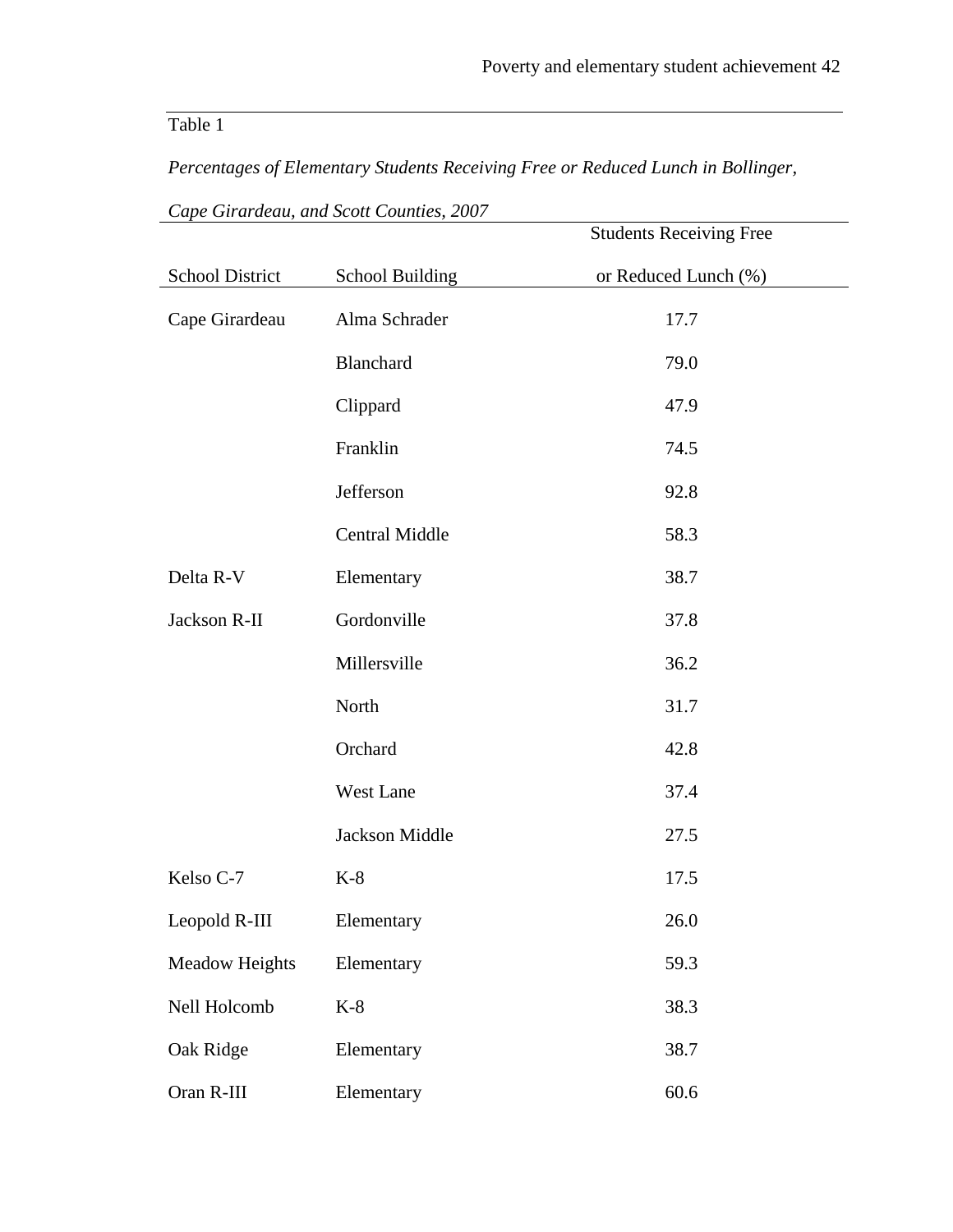| Scott City R-I          | Elementary          | 50.5 |
|-------------------------|---------------------|------|
|                         | Middle School       | 39.4 |
| Scott County R-IV       | Elementary          | 54.4 |
|                         | Middle              | 53.0 |
| <b>Scott County R-V</b> | Elementary          | 65.2 |
| Sikeston R-6            | Kindergarten Center | 65.7 |
|                         | Lee Hunter          | 62.3 |
|                         | Matthews            | 63.9 |
|                         | Morehouse           | 77.7 |
|                         | Southeast           | 62.2 |
|                         | Southwest           | 67.8 |
|                         | Middle School       | 58.0 |
| Woodland R-IV           | Elementary          | 59.3 |
| Zalma R-V               | Elementary          | 56.0 |

*Note.* From "2006-2007 School Accountability Report Card," Missouri Department of Elementary and Secondary Education. (n.d.). Retrieved January 31, 2008, from [http://www.dese.mo.gov/schooldata/school\\_data.html](http://www.dese.mo.gov/schooldata/school_data.html)

### *Materials/instruments*

The instrument used for data collection of educators' perceptions was entitled "Survey: Educators" Perceptions of the Achievement Gap" (Uhlenberg & Brown, 2002). Minor changes were made in some wording to ensure a focus on the achievement gap between students of poverty and middle-class, removing as much focus on race as possible (see Appendix).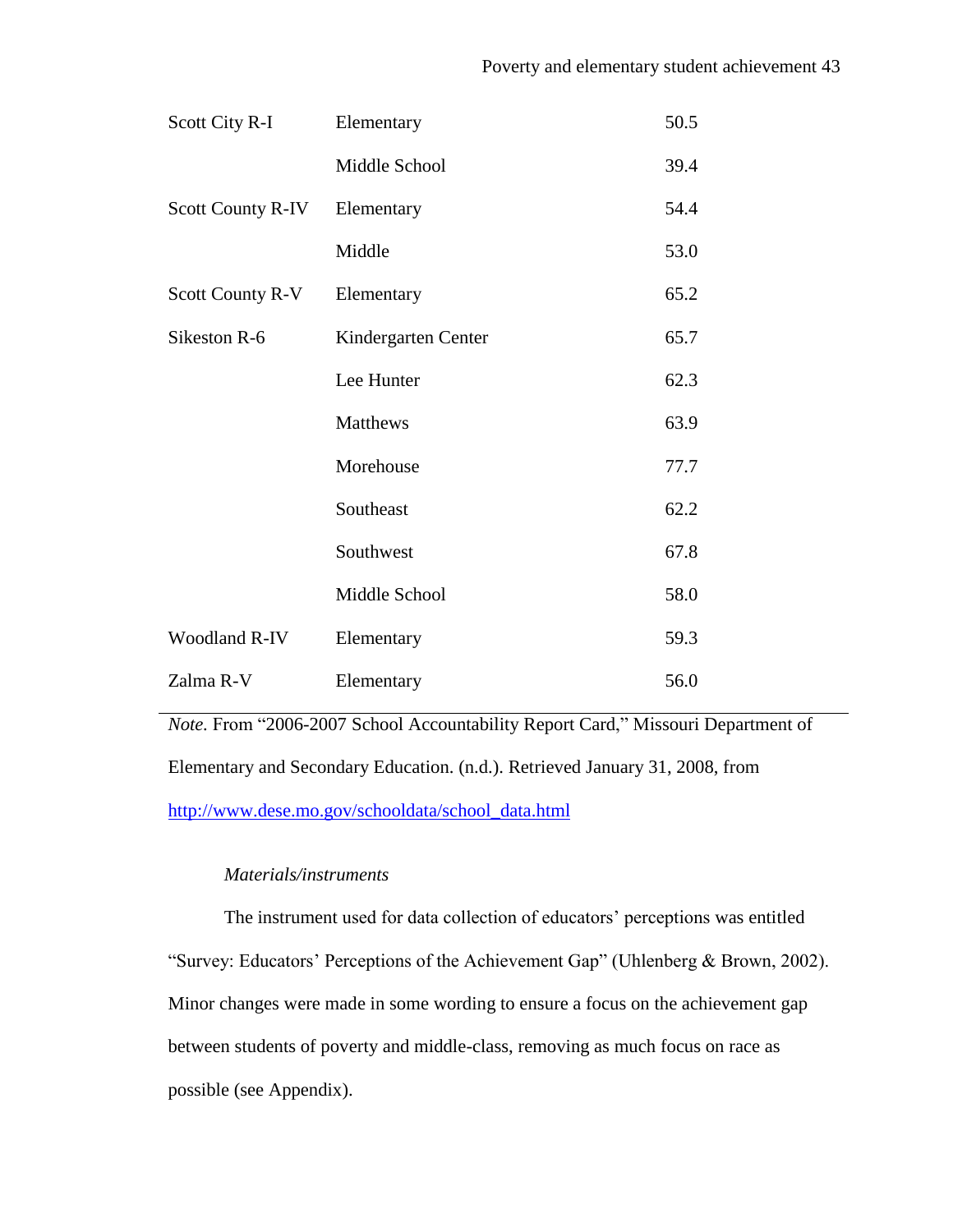### *Quality Standards and Strategies to Maintain Quality in Research*

The trustworthiness of the study was established by conducting the research in an ethical manner, collecting data in reliable and valid ways, and reaching conclusions based on the data. Quantitative methods enabled the researcher to report precise numbers related to how much or how many. These methods allowed for prediction and confirmation of a hypothesis in statistical terms, according to Merriam (1998). The independent variable was the family income level of elementary schools, and the dependent variables were teachers" perceptions of the achievement gap. Poverty schools were those with fifty-one percent or higher of the student body receiving free or reduced lunch, and middle-class schools had twenty to fifty percent receiving free or reduced lunch. Information was sought as to teachers" perceptions of the causes of the achievement gap as well as possible solutions.

The researcher looked at three criteria that Heppner and Heppner (2004) discussed: testability, feasibility, and significance. This study met the criterion of testability by having the variable of teachers" perceptions being quantified using a number scale. The element of assigning a number value met the criterion for quantitative research. The feasibility criterion was met by having school district data including free and reduced lunch status on the Missouri Department of Elementary and Secondary Education website. By limiting the research to the three counties in Southeast Missouri, the researcher reduced the potential expense of the study. The significance of this research could be quite useful dependent upon a significant difference existing between the teachers" perceptions in the two types of schools. Previous research had reported that poverty students in middle-class schools had higher achievement than poverty students in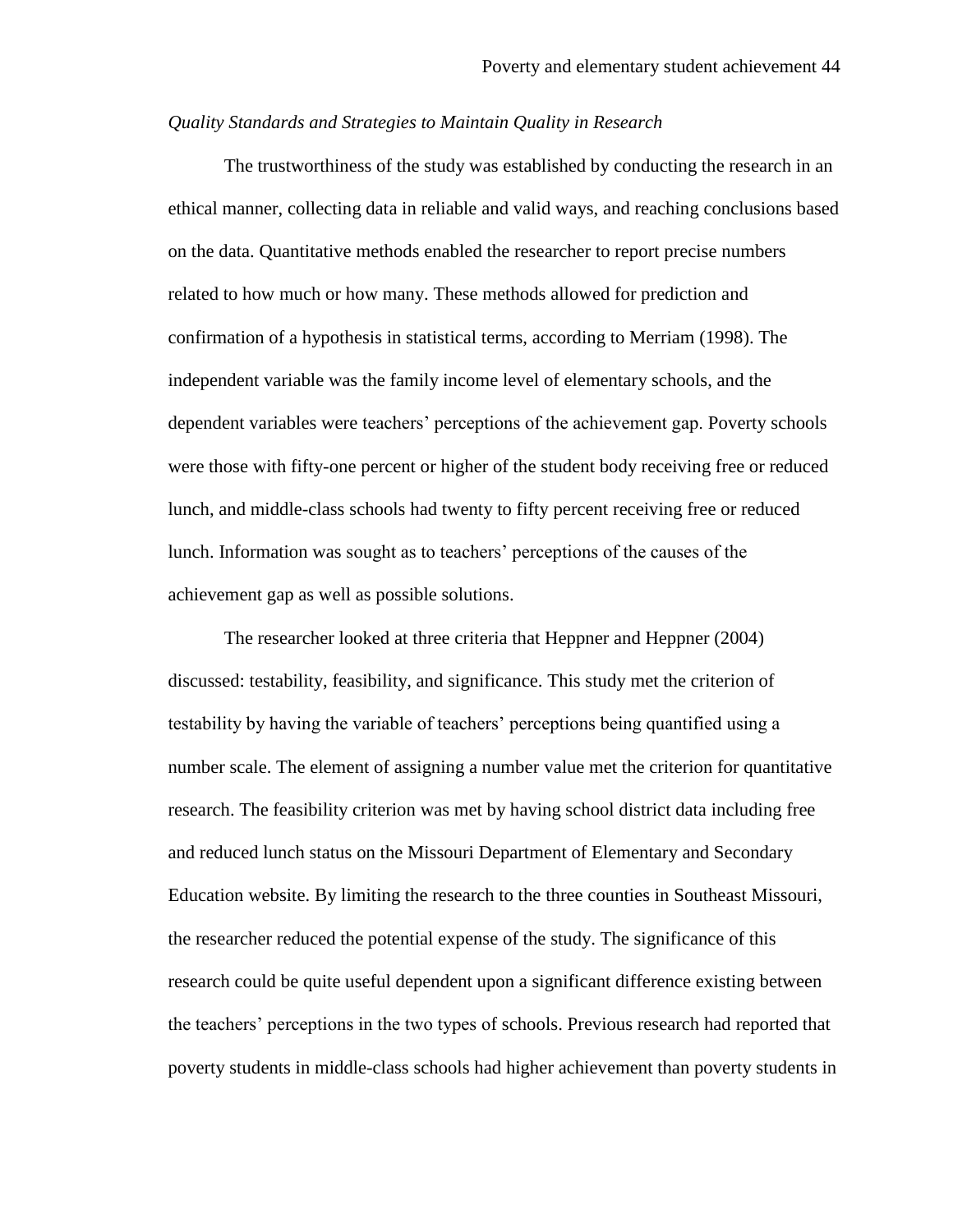poverty schools (Schellenberg, 1998), so the connection between the school"s economic status and student achievement was previously documented. These factors determined the appropriateness of the study as well as the potential impact of the results. The researcher contended a quantitative approach to this study revealed usable information in a relatively short time period. Quantitative methods allowed for statistical analysis of data and generalizability of information. "Generalizability is a key issue in considering what type of sample is most appropriate for your thesis or dissertation" (Heppner & Heppner, 2004, p. 180). Quantitative methods enabled the researcher to report precise numbers related to how much or how many, and including all public school teachers in this area increased the ability to apply this research.

#### *Summary*

This study determined in what ways the teachers' perceptions of the achievement gap differed between predominantly middle class elementary schools and predominantly low socioeconomic elementary schools. In addition, this research also examined how teachers" perceptions of poverty may impact student academic achievement. Ultimately this study may enlighten teachers and administrators to some potential solutions to the achievement gap between students from poverty and students from middle class. Teachers" perceptions of the achievement gap may have an impact on many factors of teaching including instructional time, individual attention and assistance, and positive interactions with students.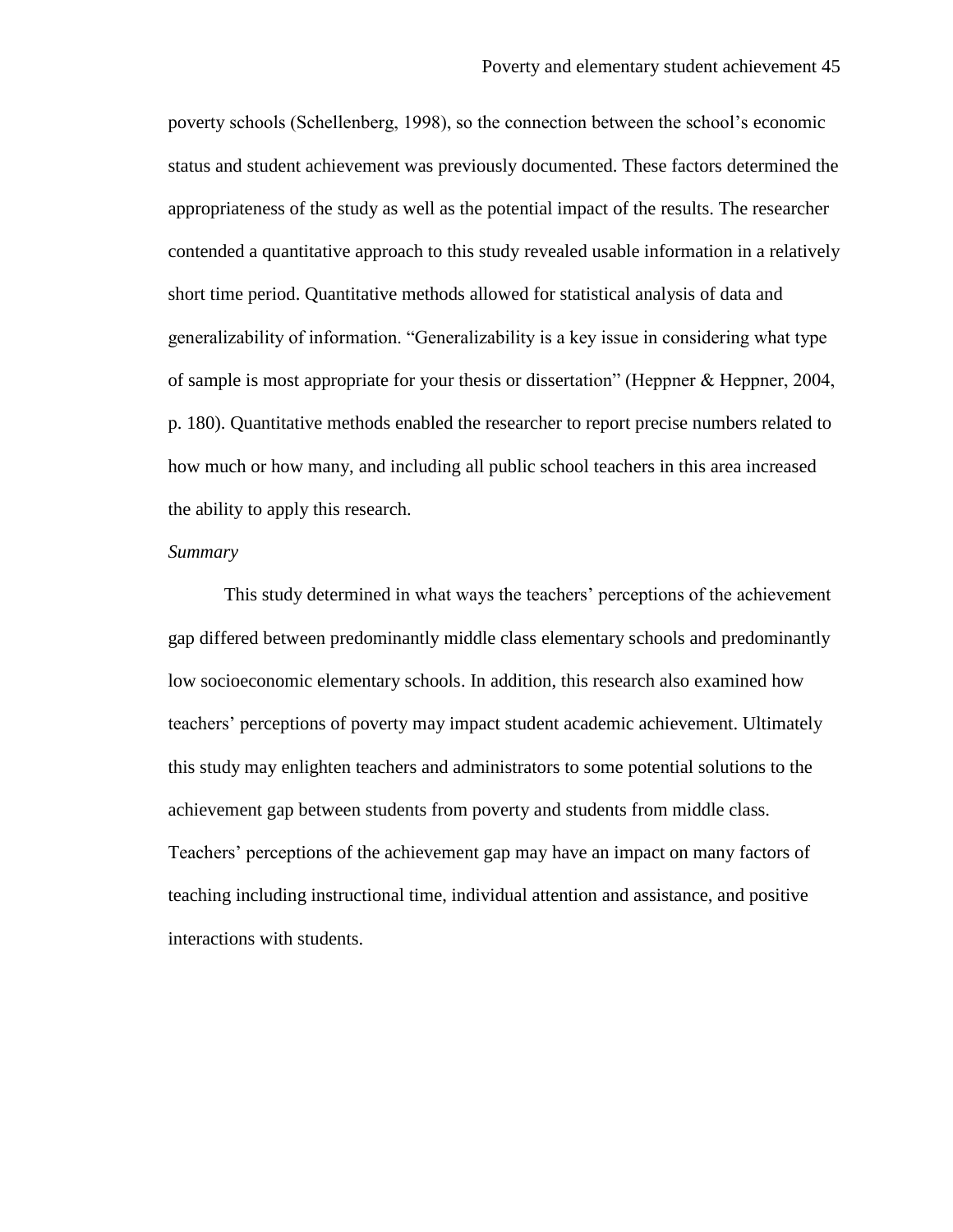### Chapter Four: Results

The issue addressed in this research was elementary school teachers" perceptions of the achievement gap between students from poverty and those from middle class. Research done by Schellenberg (1998) indicated low socioeconomic students attending middle class schools had greater academic achievement than students from poverty attending schools with predominantly low socioeconomic students. The problem statement centered on the idea that teachers" perceptions were somehow different in schools educating predominantly low socioeconomic students than they were in schools with mostly middle class students.

The purpose of this study was to find out what teachers think about students from poverty and their academic achievement. In addition, the researcher determined if teachers" perceptions were different based on socioeconomic status of the school where they teach. If differences were present, they could be related to the students" academic achievement. The different perceptions may have resulted from teachers" experiences in the classroom, the number of years a teacher has taught, or various other factors.

This study determined in what ways teachers' perceptions of the achievement gap differed between predominantly middle class elementary schools and predominantly low socioeconomic elementary schools. It also identified teachers" perceptions of how poverty impacts student academic achievement. The study should inform the profession of some potential solutions to the achievement gap between students from poverty and students from middle class.

The instrument used for data collection of educators' perceptions was entitled "Survey: Educators" Perceptions of the Achievement Gap" (Uhlenberg & Brown, 2002).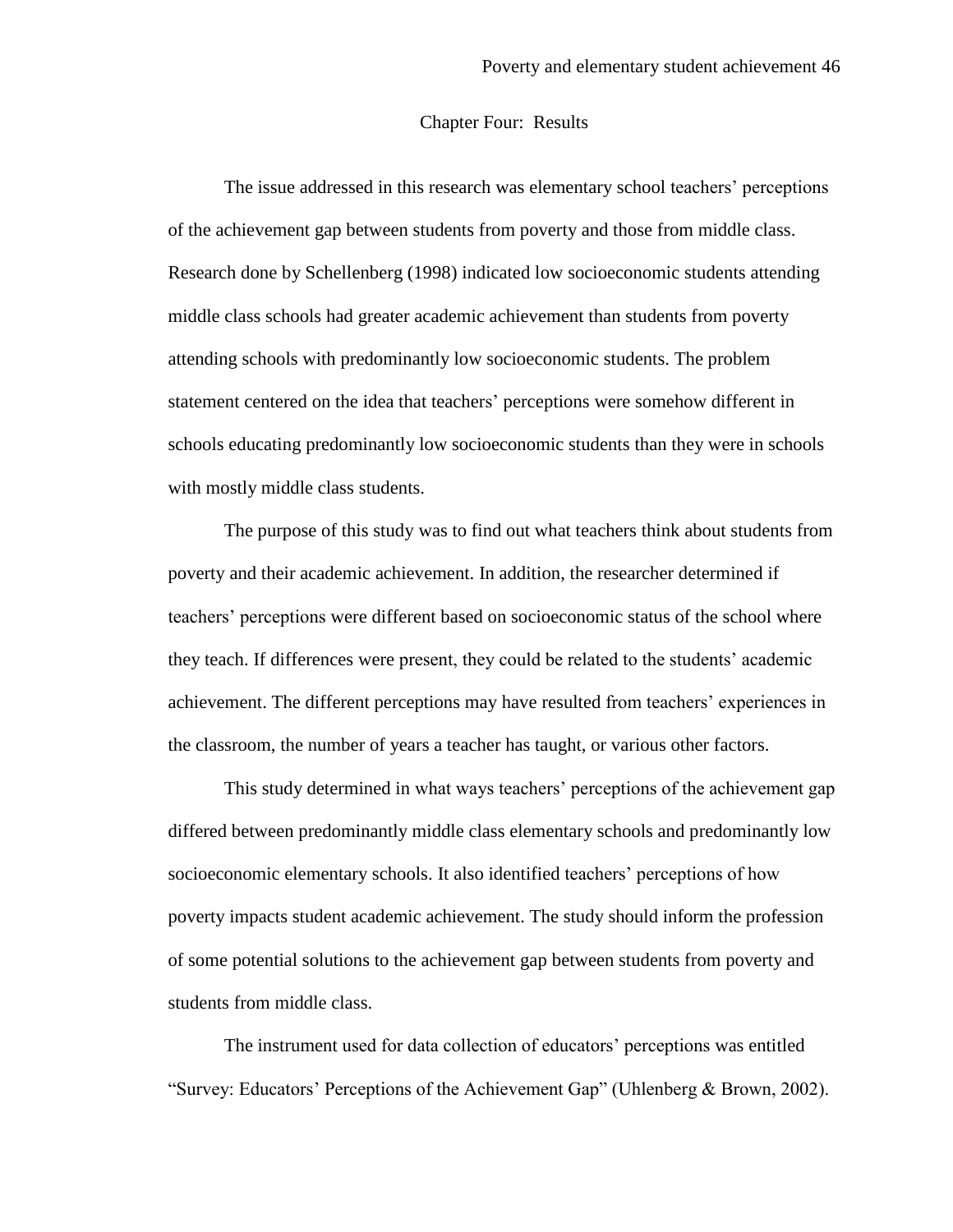Minor changes were made in some wording to ensure a focus on the achievement gap between students of poverty and middle-class, removing as much focus on race as possible (see Appendix).

### *Organization of data analysis*

Data from the pilot study is presented first. This study was conducted in May 2008 and utilized the staff from one poverty school and one middle-class school. Following this, data from the research study done in September 2008 is presented. Each data set is organized according to the three research questions.

- 1. In what ways do the teachers" perceptions of the socioeconomic achievement gap differ between predominantly middle class elementary school teachers and predominantly low socioeconomic elementary school teachers?
- 2. What are teachers" perceptions of how poverty impacts student academic achievement?
- 3. What are some potential solutions to the achievement gap between students from poverty and students from middle class?

#### *Descriptive characteristics of respondents*

The respondents were all educators living and teaching in southeast Missouri, a high poverty area of the state. The pilot study conducted in May 2008 utilized teachers from two elementary schools in the Cape Girardeau Public Schools District. The research study conducted in the fall of 2008 involved teachers who were working in public schools in Bollinger, Cape Girardeau, or Scott Counties during September 2008. They were overwhelmingly white and female with the vast majority being classroom teachers. The pilot study group had a mean of 15.4 years of experience with no significant difference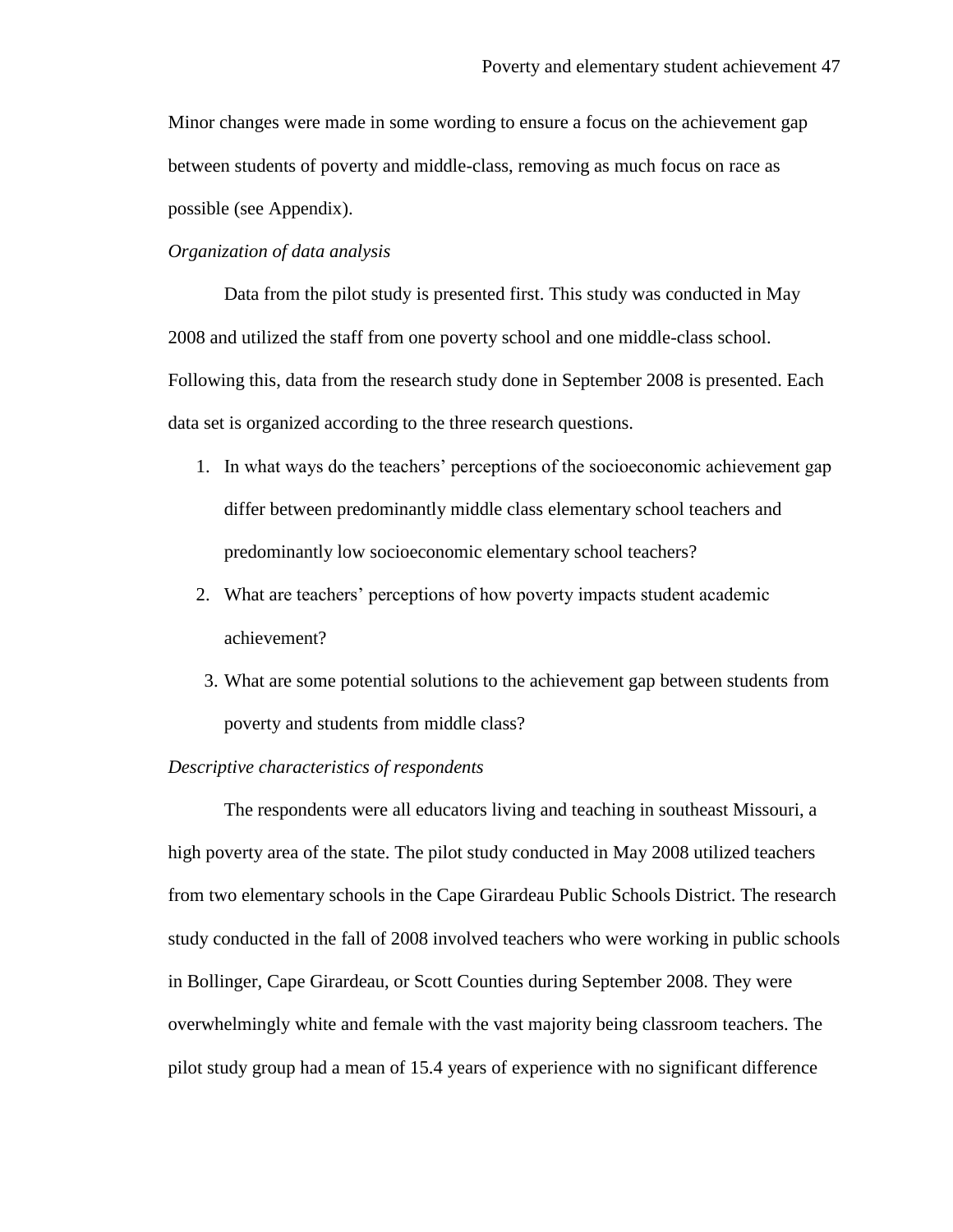between the poverty school and the middle class school. The research group had a significant difference between the two groups when looking at years of experience. Teachers in the predominantly low socioeconomic school group had a mean of 11.47 years of experience while the predominantly middle class schools had teachers with a mean of 13.86 years of experience. This difference was significant *t*(226) = -1.997. The range of experience for both the pilot study and the research study went from less than one to over 40 years.

### *Research questions and associated hypotheses*

This study utilized three research questions to determine whether or not a difference exists in teachers" perceptions of achievement gap issues between teachers working in middle class elementary schools and those working in low socioeconomic elementary school.

- 1. In what ways do the teachers" perceptions of the socioeconomic achievement gap differ between predominantly middle class elementary school teachers and predominantly low socioeconomic elementary school teachers?
- 2. What are teachers" perceptions of how poverty impacts student academic achievement?
- 3. What are some potential solutions to the achievement gap between students from poverty and students from middle class?

The null hypothesis of this research was: Teachers' perceptions of the student achievement gap will not differ between those teaching in middle class elementary schools and those teaching in low socioeconomic elementary schools.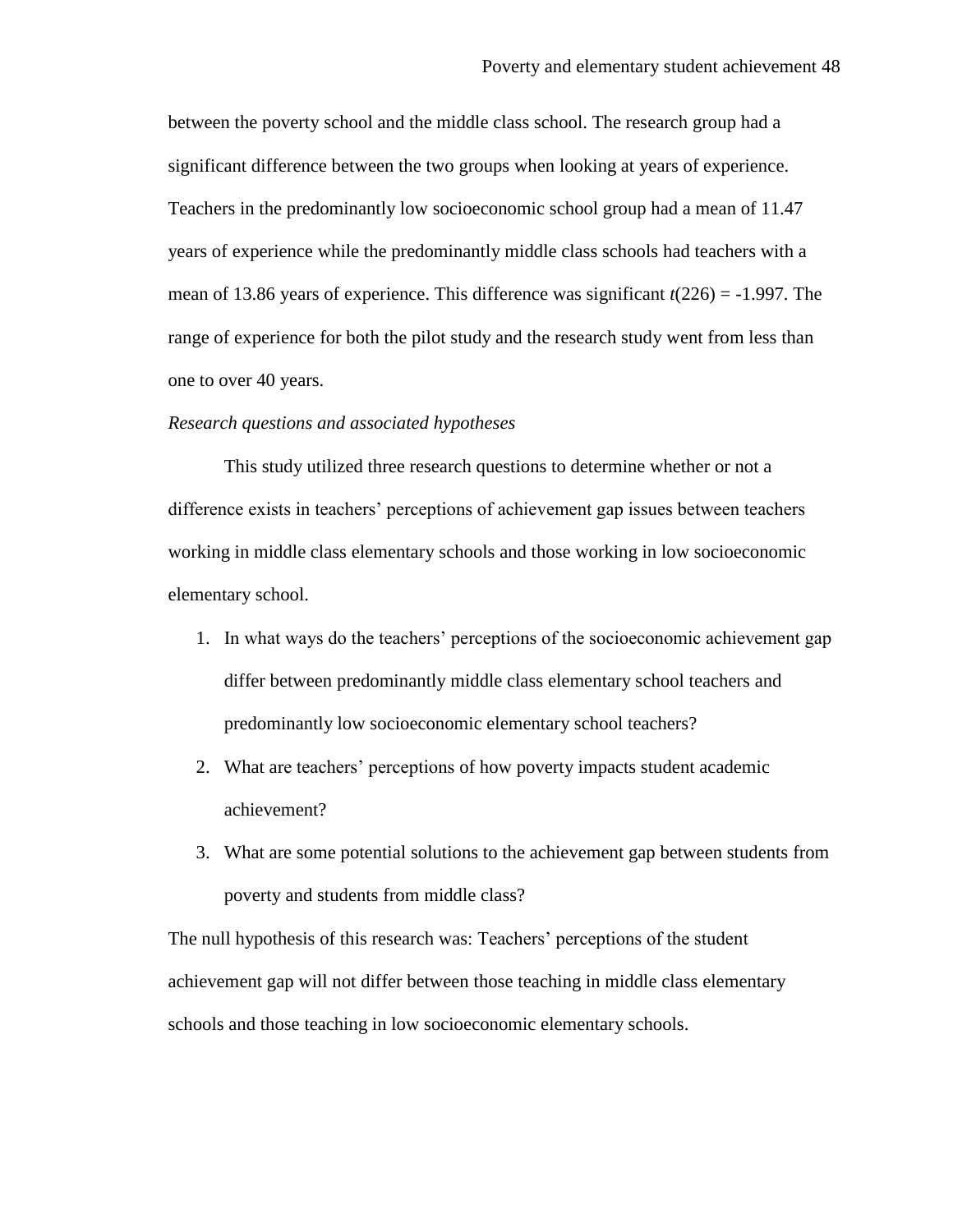*Analysis of data*

### *Pilot study*

The respondents were all educators living and teaching in southeast Missouri, a high poverty area of the state. All were teaching in public schools in the Cape Girardeau Public School District during May 2008. They were overwhelmingly white and female with the vast majority being classroom teachers. Their years of experience ranged from less than one to over 40 years with the mean being 15.4 years.

Research question 1 - In what ways do teachers" perceptions of the socioeconomic achievement gap differ between predominantly middle class elementary school teachers and predominantly low socioeconomic elementary school teachers?

An independent samples *t* test was conducted to evaluate the hypothesis that there is no difference in teachers" perceptions between those teaching in middle class schools and those teaching in low socioeconomic schools (see Table 2). Low socioeconomic schools have a 1 under the school heading of the table while middle class schools have a 2. No significant differences were found,  $t(39)$  = range from -1.827 to 1.894, p<.05.

Research question 2 - What are teachers' perceptions of how poverty impacts student academic achievement? The achievement gap was perceived to be the most significant of the four issues listed facing educational policy makers with the teacher shortage being the least (see Table 2). Looking at the possible causes of the achievement gap, teachers from both groups identified low parent income, segregation in schools (where most students are low socioeconomic), and parenting techniques as some of the most significant. The teachers also believed student behavior (disruptive or inappropriate) and large class sizes to be problematic. Factors not considered significant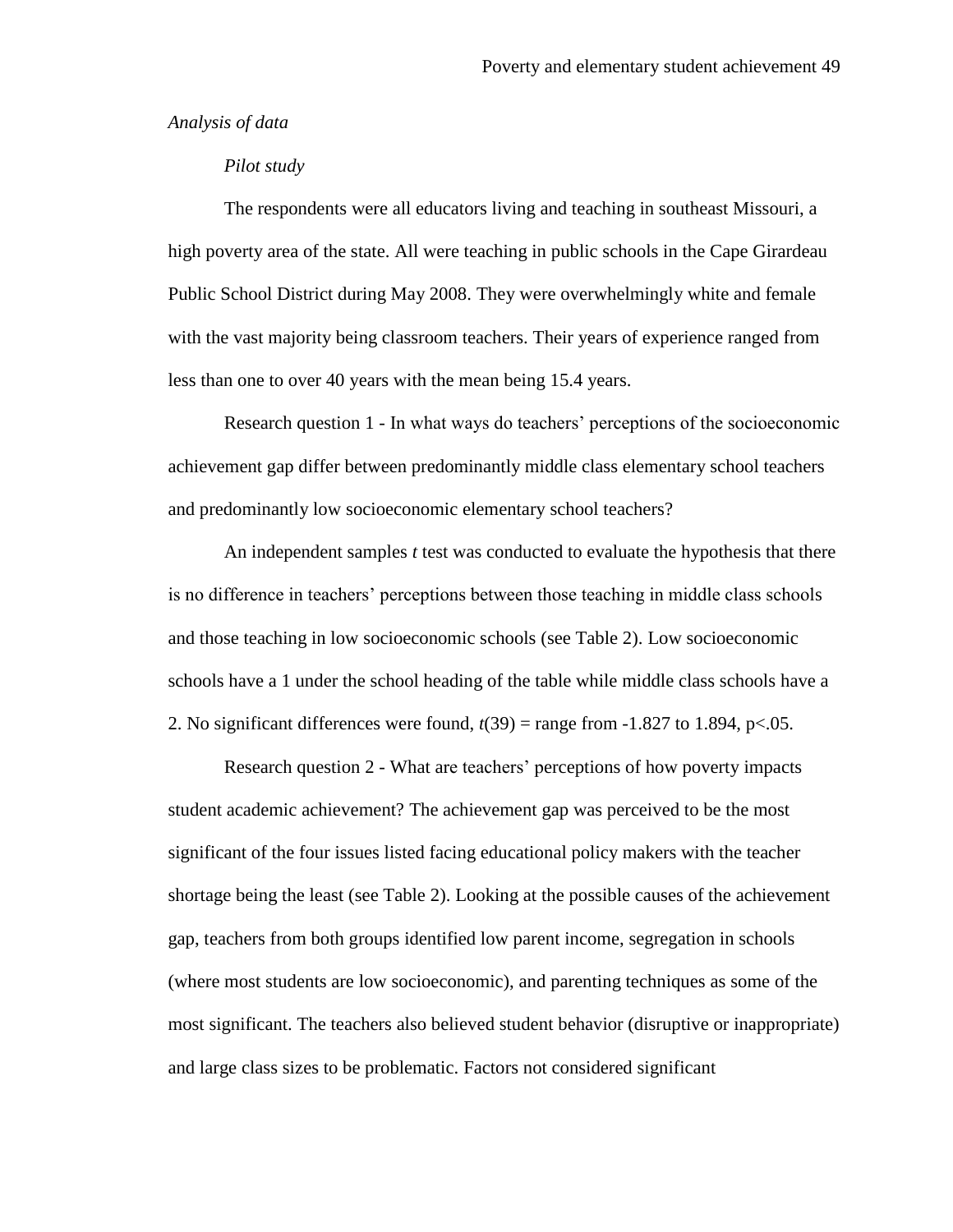## Table 2

| Survey criterion                         | school         | $\mathbf n$ | $\mathbf{M}$ | <b>SD</b> | $\boldsymbol{t}$ |
|------------------------------------------|----------------|-------------|--------------|-----------|------------------|
| 1. informed about achievement gap        | $\mathbf{1}$   | 20          | 1.65         | 0.49      |                  |
|                                          | $\overline{2}$ | 21          | 1.86         | 0.57      | $-1.25$          |
| 2. importance of achievement gap         | $\mathbf{1}$   | 20          | 1.25         | 0.44      |                  |
|                                          | $\overline{2}$ | 21          | 1.19         | 0.40      | 0.45             |
| 3a. importance – teacher shortage        | $\mathbf{1}$   | 20          | 1.85         | 1.04      |                  |
|                                          | $\overline{2}$ | 22          | 1.77         | 1.07      | 0.24             |
| 3b. importance – achievement gap         | $\mathbf{1}$   | 20          | 3.10         | 0.97      |                  |
|                                          | $\overline{2}$ | 22          | 3.22         | 0.97      | $-0.43$          |
| 3c. importance – ending social promotion | $\mathbf{1}$   | 20          | 2.30         | 1.21      |                  |
|                                          | $\overline{2}$ | 22          | 2.40         | 1.18      | $-0.29$          |
| 3d. importance – teacher salaries        | $\mathbf{1}$   | 20          | 2.75         | 0.91      |                  |
|                                          |                | 22          | 2.31         | 1.17      | 1.34             |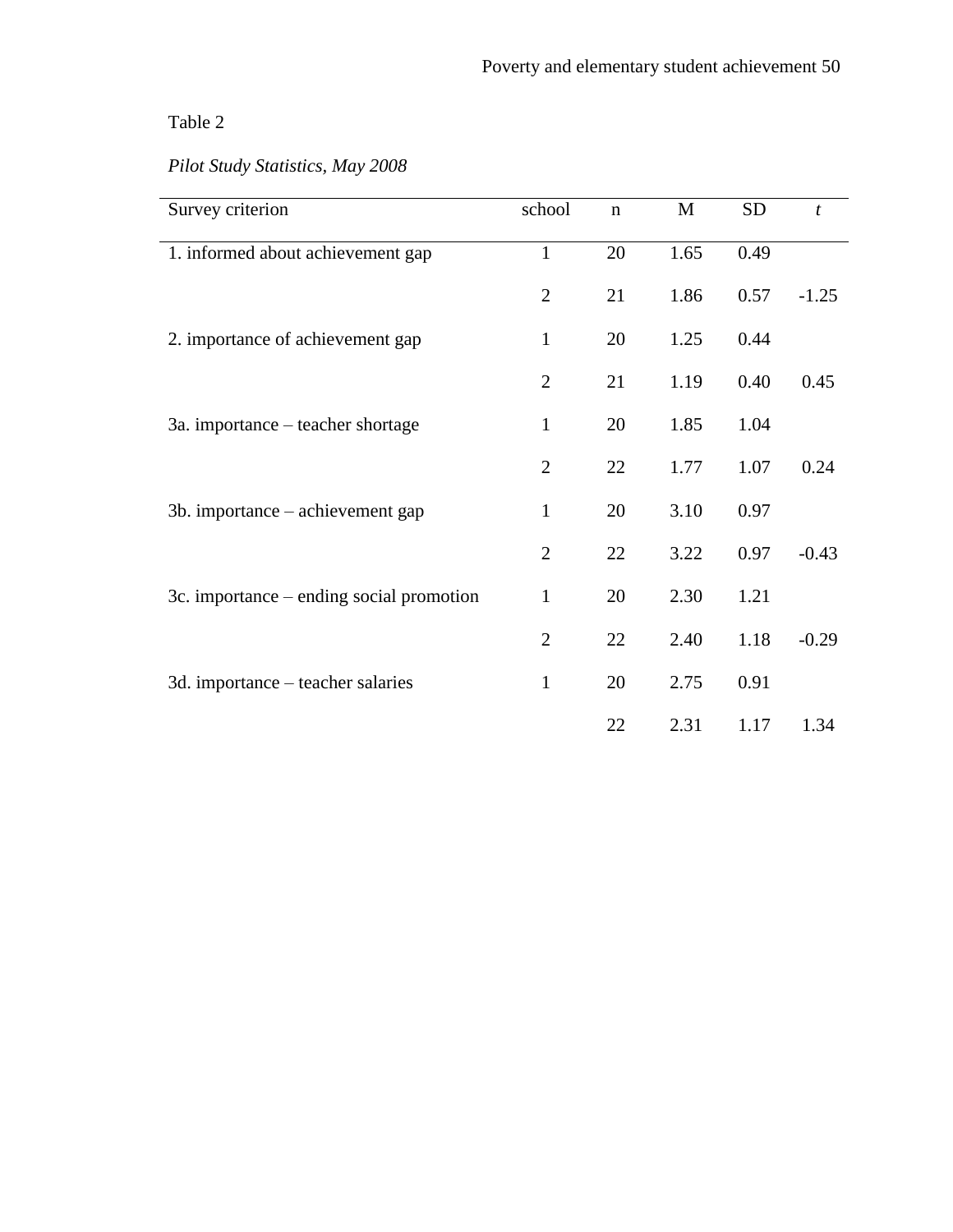| Survey criterion - Causes         | school         | $\mathbf n$ | M    | <b>SD</b> | $\boldsymbol{t}$ |
|-----------------------------------|----------------|-------------|------|-----------|------------------|
| 4a. low parent income             | $\mathbf{1}$   | 20          | 2.80 | 1.10      |                  |
|                                   | $\overline{2}$ | 22          | 2.95 | 1.09      | $-0.46$          |
| 4b. student fear of being teased  | $\mathbf{1}$   | 20          | 1.90 | 0.97      |                  |
|                                   | $\overline{2}$ | 22          | 1.63 | 0.95      | 0.89             |
| 4c. low teacher expectations      | $\mathbf{1}$   | 20          | 2.55 | 1.14      |                  |
|                                   | $\overline{2}$ | 22          | 2.95 | 0.90      | 0.28             |
| 4d. segregation (economic)        | $\mathbf{1}$   | 20          | 2.75 | 1.11      |                  |
|                                   | $\overline{2}$ | 22          | 2.95 | 0.90      | $-0.65$          |
| 5a. parenting techniques          | $\mathbf{1}$   | 20          | 3.15 | 1.22      |                  |
|                                   | $\overline{2}$ | 22          | 3.40 | 0.96      | $-0.76$          |
| 5b. students watching too much TV | $\mathbf{1}$   | 20          | 2.75 | 0.85      |                  |
|                                   | $\overline{2}$ | 22          | 2.63 | 0.95      | 0.41             |
| 5c. ability grouping or tracking  | $\mathbf{1}$   | 20          | 2.00 | 0.92      |                  |
|                                   | $\overline{2}$ | 22          | 1.77 | 1.02      | 0.76             |
| 5d. types of teacher discipline   | $\mathbf{1}$   | 20          | 2.10 | 1.11      |                  |
|                                   | $\overline{2}$ | 22          | 2.18 | 0.91      | $-0.26$          |
| 6a. teacher acting discriminatory | $\mathbf{1}$   | 20          | 1.90 | 1.07      |                  |
|                                   | $\mathbf{2}$   | 22          | 1.95 | 1.04      | $-0.17$          |
| 6b. student disruptive behavior   | $\mathbf{1}$   | 20          | 2.90 | 1.16      |                  |
|                                   | $\overline{2}$ | 22          | 3.40 | 1.05      | $-1.48$          |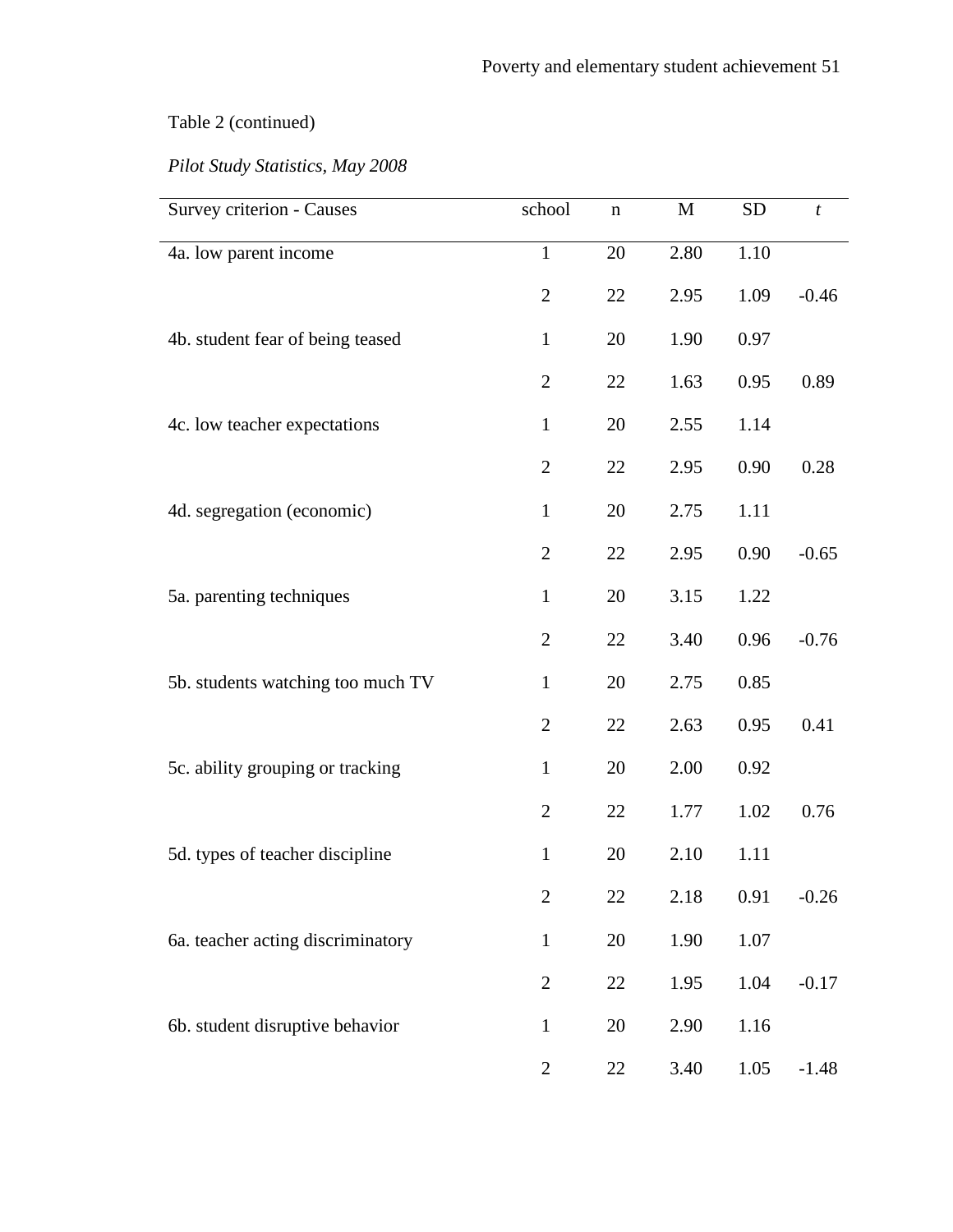| Survey criterion - Causes                 | school         | $\mathbf n$ | M    | <b>SD</b> | $\boldsymbol{t}$ |
|-------------------------------------------|----------------|-------------|------|-----------|------------------|
| 6c. summer effect                         | $\mathbf{1}$   | 20          | 2.95 | 0.89      |                  |
|                                           | $\overline{2}$ | 22          | 2.45 | 0.80      | 1.89             |
| 6d. standardized test administration      | $\mathbf{1}$   | 20          | 2.25 | 1.06      |                  |
|                                           | $\overline{2}$ | 22          | 2.45 | 1.79      | $-0.45$          |
| 7a. parent education                      | $\mathbf{1}$   | 20          | 2.80 | 1.19      |                  |
|                                           | $\overline{2}$ | 22          | 2.86 | 1.16      | $-0.17$          |
| 7b. instruction not meeting student needs | $\mathbf{1}$   | 20          | 2.35 | 1.26      |                  |
|                                           | $\overline{2}$ | 22          | 1.90 | 1.23      | 1.14             |
| 7c. standardized tests                    | $\mathbf{1}$   | 20          | 2.05 | 0.83      |                  |
|                                           | $\overline{2}$ | 22          | 2.27 | 1.03      | $-0.78$          |
| 7d. lack of student effort                | $\mathbf{1}$   | 20          | 2.80 | 1.05      |                  |
|                                           | $\overline{2}$ | 22          | 2.95 | 0.72      | $-0.55$          |
| 8a. lack of access to computers at home   | $\mathbf{1}$   | 20          | 2.55 | 0.89      |                  |
|                                           | $\overline{2}$ | 22          | 2.68 | 0.84      | $-0.49$          |
| 8b. low teacher quality                   | $\mathbf{1}$   | 20          | 2.55 | 0.89      |                  |
|                                           | $\overline{2}$ | 22          | 2.68 | 0.84      | 1.03             |
| 8c. large class sizes                     | $\mathbf{1}$   | 20          | 3.35 | 0.81      |                  |
|                                           | $\overline{2}$ | 22          | 2.95 | 1.00      | 1.41             |
| 8d. student lack of potential             | $\mathbf{1}$   | 20          | 2.10 | 1.02      |                  |
|                                           | $\mathbf{2}$   | 22          | 2.73 | 1.20      | $-1.82$          |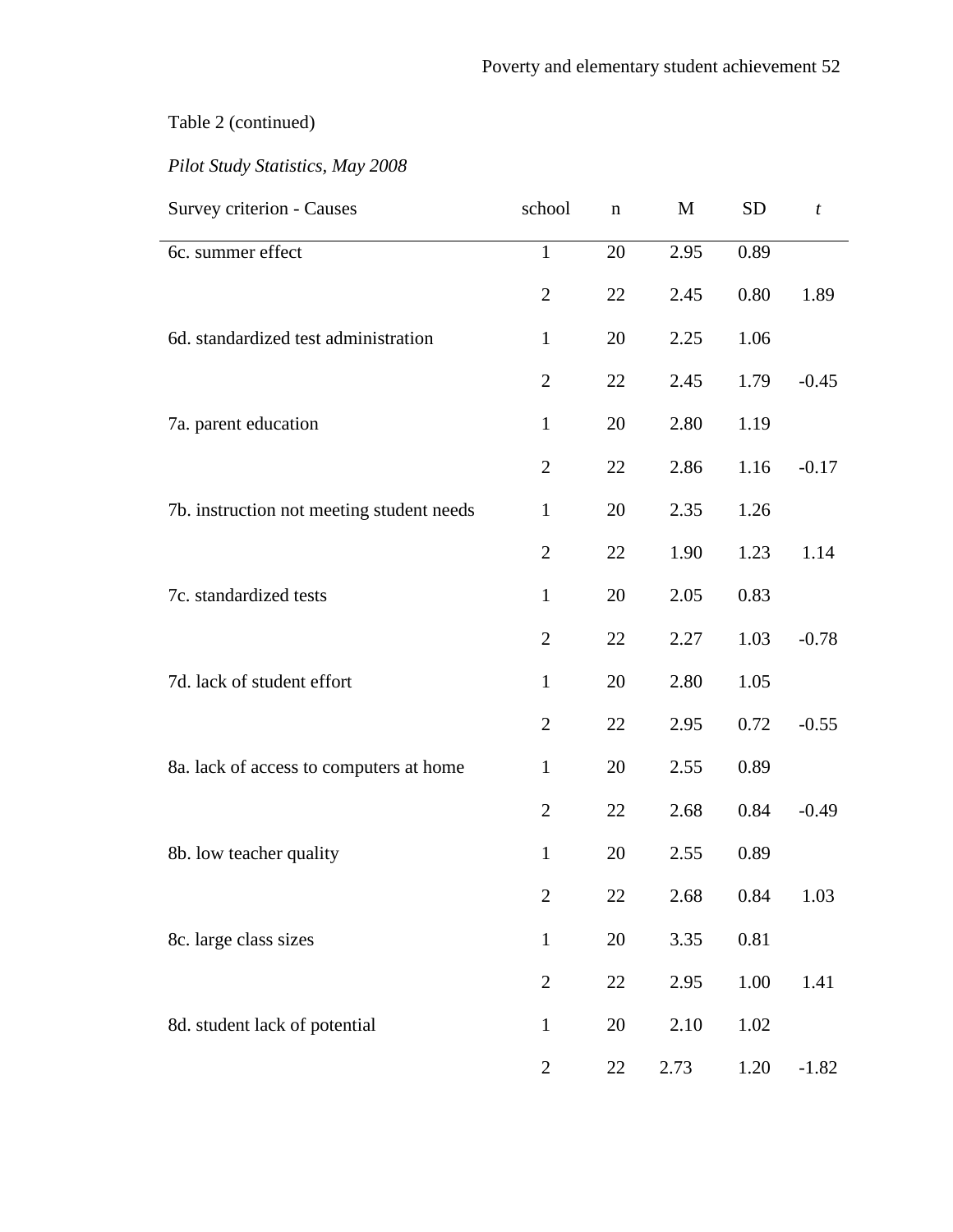| Survey criterion - Causes                    | school         | n  | M    | <b>SD</b> | $\boldsymbol{t}$ |
|----------------------------------------------|----------------|----|------|-----------|------------------|
| 9a. more training in diversity issues        | $\mathbf{1}$   | 20 | 2.20 | 1.15      |                  |
|                                              | $\overline{2}$ | 22 | 2.59 | 1.14      | $-1.10$          |
| 9b. different standards for low SES          | $\mathbf{1}$   | 20 | 1.90 | 1.11      |                  |
|                                              | $\overline{2}$ | 22 | 1.81 | 0.91      | 0.26             |
| 9c. use social workers and resource teachers | $\mathbf{1}$   | 20 | 3.40 | 0.68      |                  |
|                                              | $\overline{2}$ | 22 | 2.77 | 1.07      | 2.30             |
| 9d. enforce stricter discipline at home      | $\mathbf{1}$   | 20 | 2.50 | 0.95      |                  |
|                                              | $\overline{2}$ | 22 | 2.82 | 1.14      | $-0.99$          |
| 10a. reduce class size                       | $\mathbf{1}$   | 20 | 3.50 | 0.76      |                  |
|                                              | $\overline{2}$ | 22 | 3.14 | 0.94      | 1.38             |
| 10b. teach more test-taking strategies       | $\mathbf{1}$   | 20 | 1.90 | 0.97      |                  |
|                                              | $\overline{2}$ | 22 | 2.32 | 0.84      | $-1.50$          |
| 10c. recruit more low SES teachers           | $\mathbf{1}$   | 20 | 1.80 | 0.89      |                  |
|                                              | $\overline{2}$ | 22 | 1.41 | 0.91      | 1.40             |
| 10d. more parent outreach and education      | $\mathbf{1}$   | 20 | 2.80 | 0.95      |                  |
|                                              | $\overline{2}$ | 22 | 3.14 | 0.83      | $-1.21$          |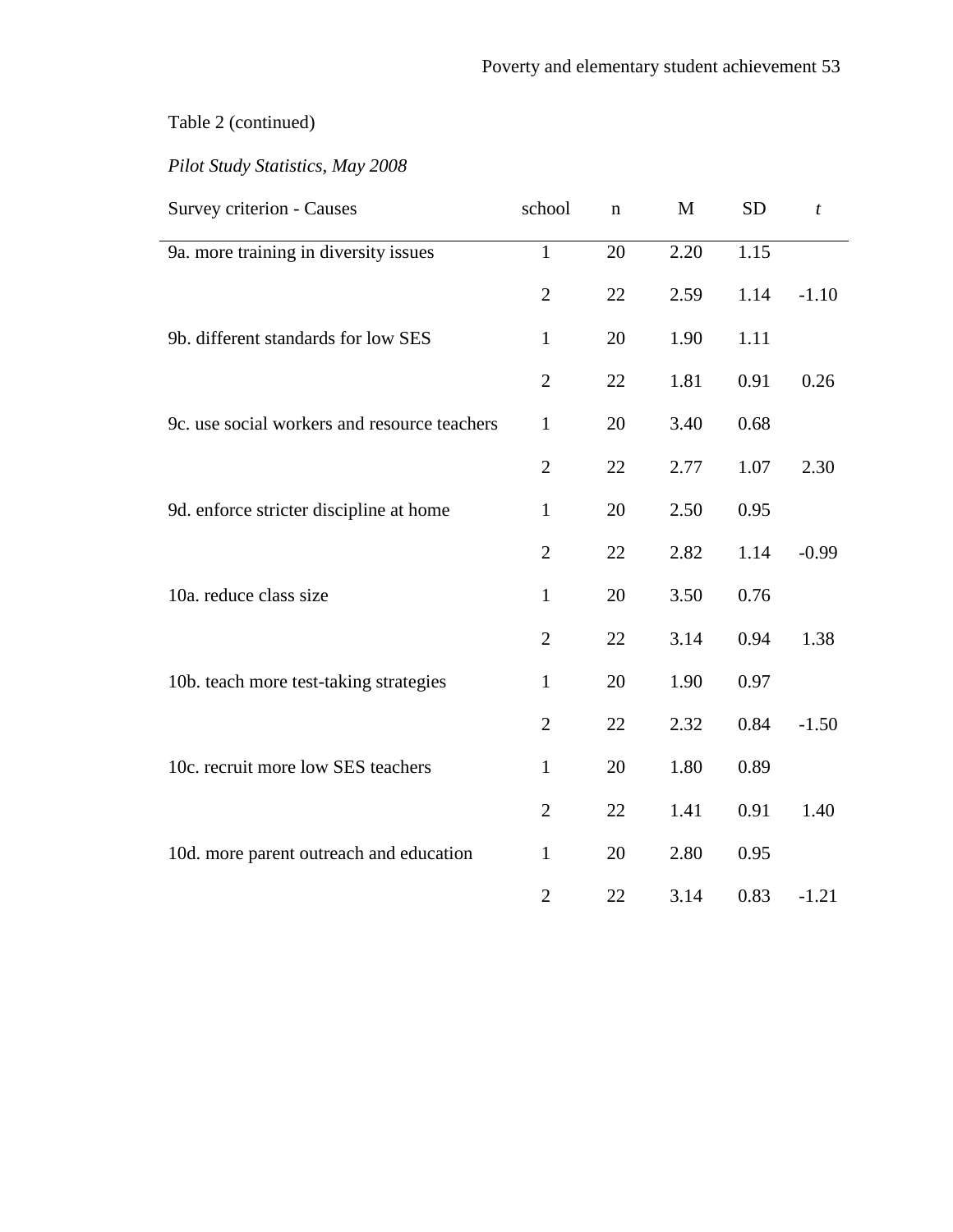| Survey criterion - Solutions                 | school         | n  | M    | <b>SD</b> | t       |
|----------------------------------------------|----------------|----|------|-----------|---------|
| 11a. better classroom instruction            | $\mathbf{1}$   | 20 | 2.45 | 1.28      |         |
|                                              | $\overline{2}$ | 22 | 2.18 | 1.22      | 0.69    |
| 11b. more accountability for students        | $\mathbf{1}$   | 20 | 2015 | 1023      |         |
|                                              | $\overline{2}$ | 22 | 2.09 | 1.06      | 0.17    |
| 11c. mentoring programs                      | $\mathbf{1}$   | 20 | 2.10 | 0.85      |         |
|                                              | $\mathbf{2}$   | 22 | 2.55 | 0.86      | $-1.67$ |
| 11d. more preschool/early learning           | $\mathbf{1}$   | 20 | 3.30 | 0.66      |         |
|                                              | $\overline{2}$ | 22 | 3.18 | 1.05      | 0.44    |
| 12a. more available tutoring, summer school  | $\mathbf{1}$   | 18 | 3.50 | 0.51      |         |
|                                              | $\overline{2}$ | 22 | 3.32 | 0.95      | 0.77    |
| 12b. assessment other than standardized test | $\mathbf{1}$   | 18 | 2.89 | 1.08      |         |
|                                              | $\overline{2}$ | 22 | 2.86 | 0.89      | 0.08    |
| 12c. give parents great say in school choice | $\mathbf{1}$   | 18 | 1.61 | 0.78      |         |
|                                              | $\overline{2}$ | 22 | 1.68 | 1.09      | $-0.24$ |
| 12d. more rigorous teacher preparation       | $\mathbf{1}$   | 18 | 2.00 | 0.97      |         |
|                                              | $\overline{2}$ | 22 | 2.14 | 0.83      | 0.47    |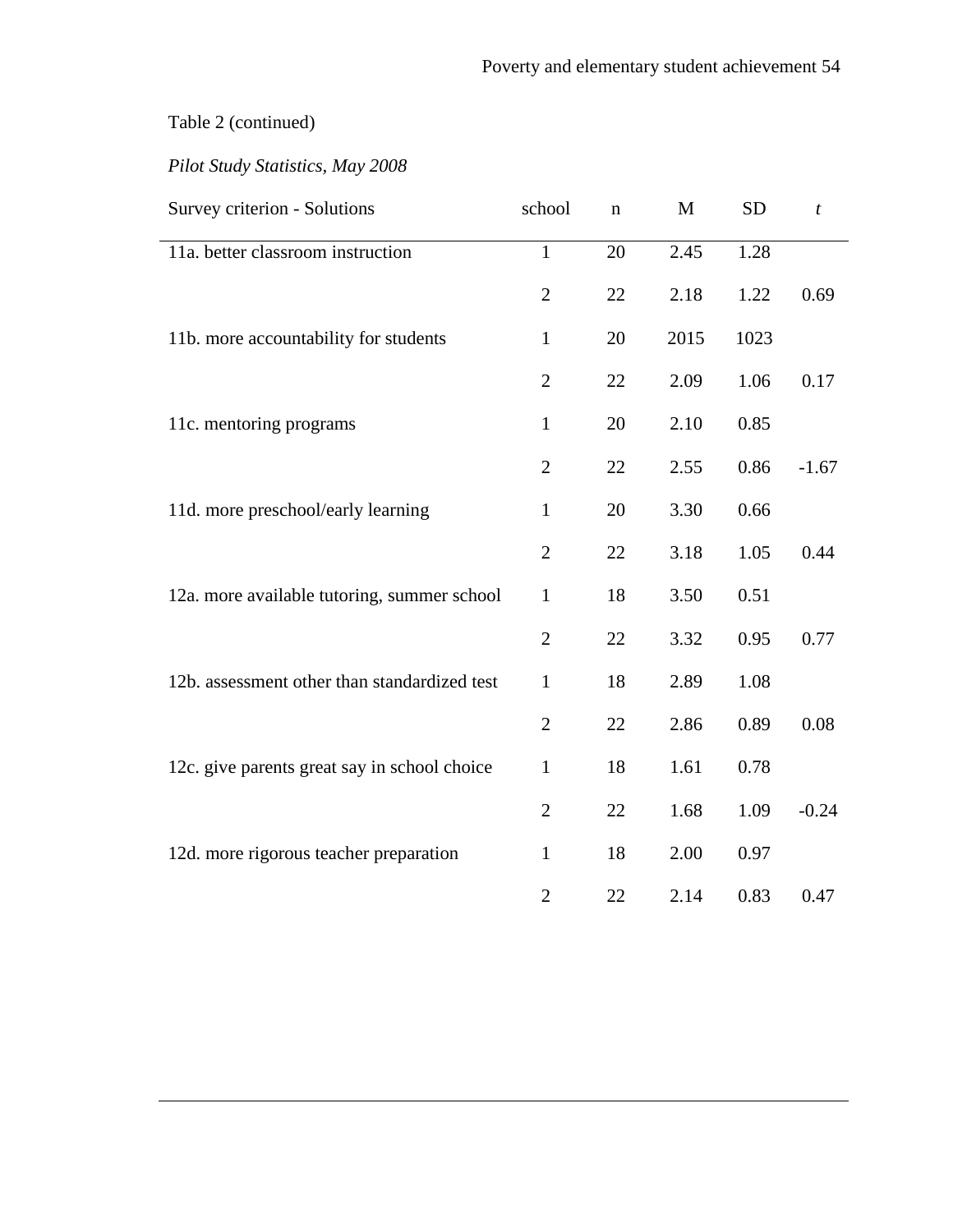## *Pilot Study Statistics, May 2008*

| Demographics                          | school         | $\mathbf n$ | M     | <b>SD</b> | t       |
|---------------------------------------|----------------|-------------|-------|-----------|---------|
| 16. school level                      | $\mathbf{1}$   | 20          | 1.00  | 0.00      |         |
|                                       | $\overline{2}$ | 22          | 1.00  | 0.00      |         |
| 17. years as a professional education | $\mathbf{1}$   | 20          | 14.00 | 7.89      |         |
|                                       | $\overline{2}$ | 22          | 15.43 | 9.42      | $-0.54$ |
| 18. current position                  | $\mathbf{1}$   | 20          | 1.05  | 0.22      |         |
|                                       | $\overline{2}$ | 22          | 1.00  | 0.00      | 1.00    |
| 19. gender                            | $\mathbf{1}$   | 20          | 1.90  | 0.31      |         |
|                                       | $\overline{2}$ | 22          | 1.95  | 0.21      | $-0.67$ |
| 20. race/ethnicity                    | 1              | 20          | 1.00  | 0.00      |         |
|                                       | $\overline{2}$ | 22          | 1.05  | 0.21      | $-1.00$ |

 $* p < .05$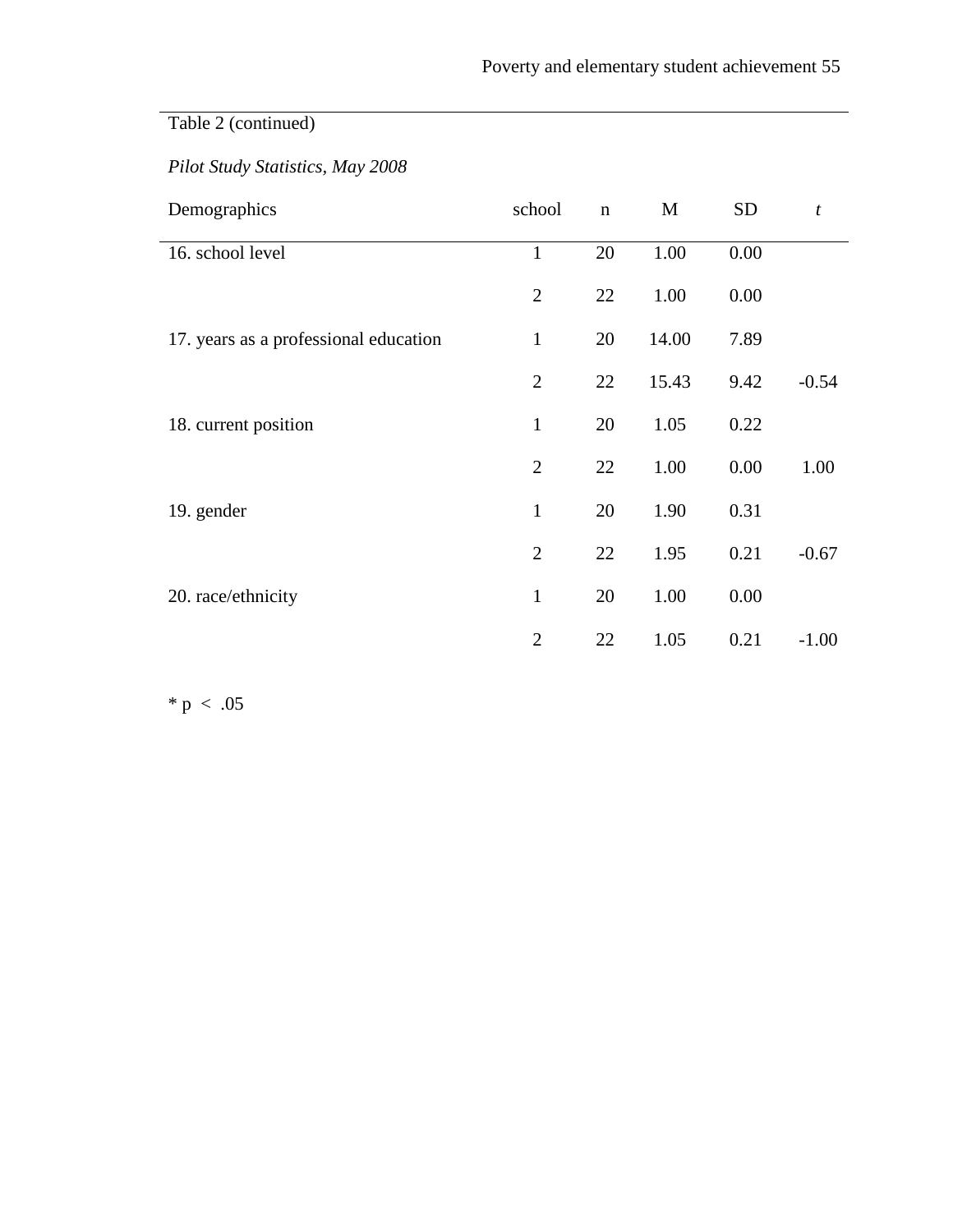to the achievement gap issue included student fear of not doing best work for fear of being teased, ability grouping or tracking, or teacher acting in a discriminatory manner (whether or not the teacher meant to). Teachers also did not consider classroom instruction not accommodating students" needs as a cause of the achievement gap.

Research question 3 - What are some potential solutions to the achievement gap between students from poverty and students from middle class? The educators in the pilot study believed home and school should share responsibility for improvements in the achievement gap (see Table 2). Some solutions given the most emphasis include increase use of school social workers and resource teachers to communicate with home, enforce stricter discipline at home, more programs that offer parent outreach and education, and more preschool/early learning initiatives available. Educators also indicated the schools should reduce class size, as well as making tutoring, after-school programs, and summer school more available. Low rankings were given to suggestions such as recruiting more teachers from low socioeconomic backgrounds and using a different standard for considering low socioeconomic students" test scores such as lowering ACT/SAT requirements for college admission. Teachers also did not believe that giving parents greater choice in school selection would solve the achievement gap.

#### *Research study*

Fifteen school districts consisting of 33 schools in the target area were contacted and asked to participate in the research study. Superintendents in 11 of those districts granted their permission, and principals at the 27 eligible schools were contacted by letter and email. Of the 27 schools in those 11 districts, 19 of the elementary schools had surveys returned. The total number of surveys returned was 253 with 141 coming from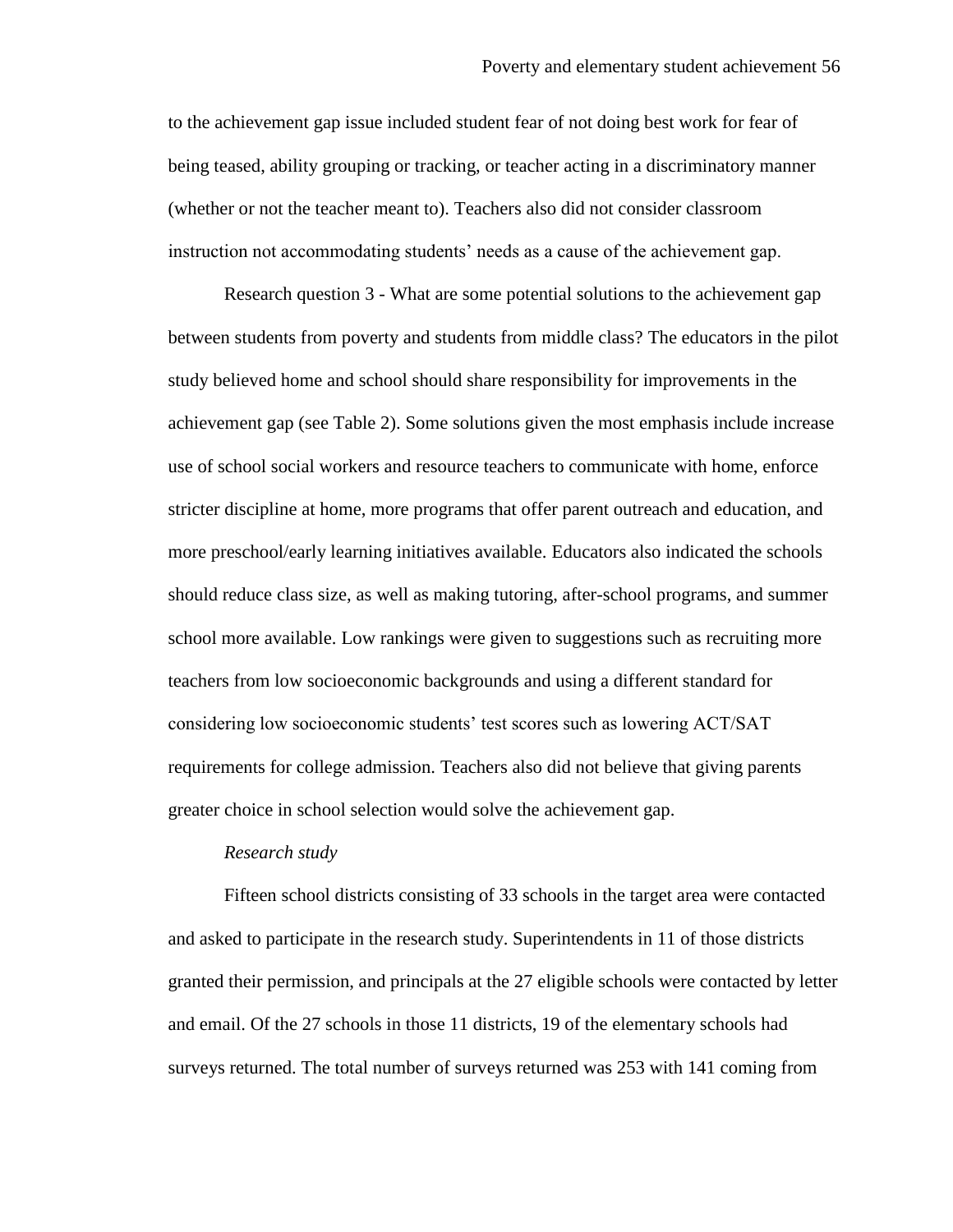predominantly low socioeconomic schools and 112 from predominantly middle class schools. The survey respondents were all educators living and teaching in southeast Missouri, a high poverty area of the state. The research study conducted in the fall of 2008 involved teachers who were working in public schools in Bollinger, Cape Girardeau, or Scott Counties during September 2008. They were overwhelmingly white and female with the vast majority being classroom teachers.

Research question 1 - In what ways do the teachers' perceptions of the socioeconomic achievement gap differ between predominantly middle class elementary school teachers and predominantly low socioeconomic elementary school teachers?

An independent samples *t* test was conducted to evaluate the hypothesis that there is no difference in teachers' perceptions between those teaching in middle class schools and those teaching in low socioeconomic schools (see Table 3). Low socioeconomic schools have a 1 under the school heading of the table while middle class schools have a 2. The test was significant for 11 out of the possible 47 responses to the forced choice items with equal variances not assumed for all data. An item showing a difference was demographics question 17 concerning years of experience. The difference between the poverty schools and the middle class schools was significant *t*(226) = -1.997, p < .05 with teachers in the low socioeconomic school group  $(M=11.47, SD = 9.21)$  having fewer years of experience than middle class school teachers  $(M = 13.86, SD = 8.73)$ .

The first two questions on the survey asked about how informed the teachers felt about the achievement gap and how important they felt it was also showed significant differences between the two groups. Interestingly, the teachers in the middle class schools indicated they felt more informed about the achievement gap,  $t(251) = -2.871$ ,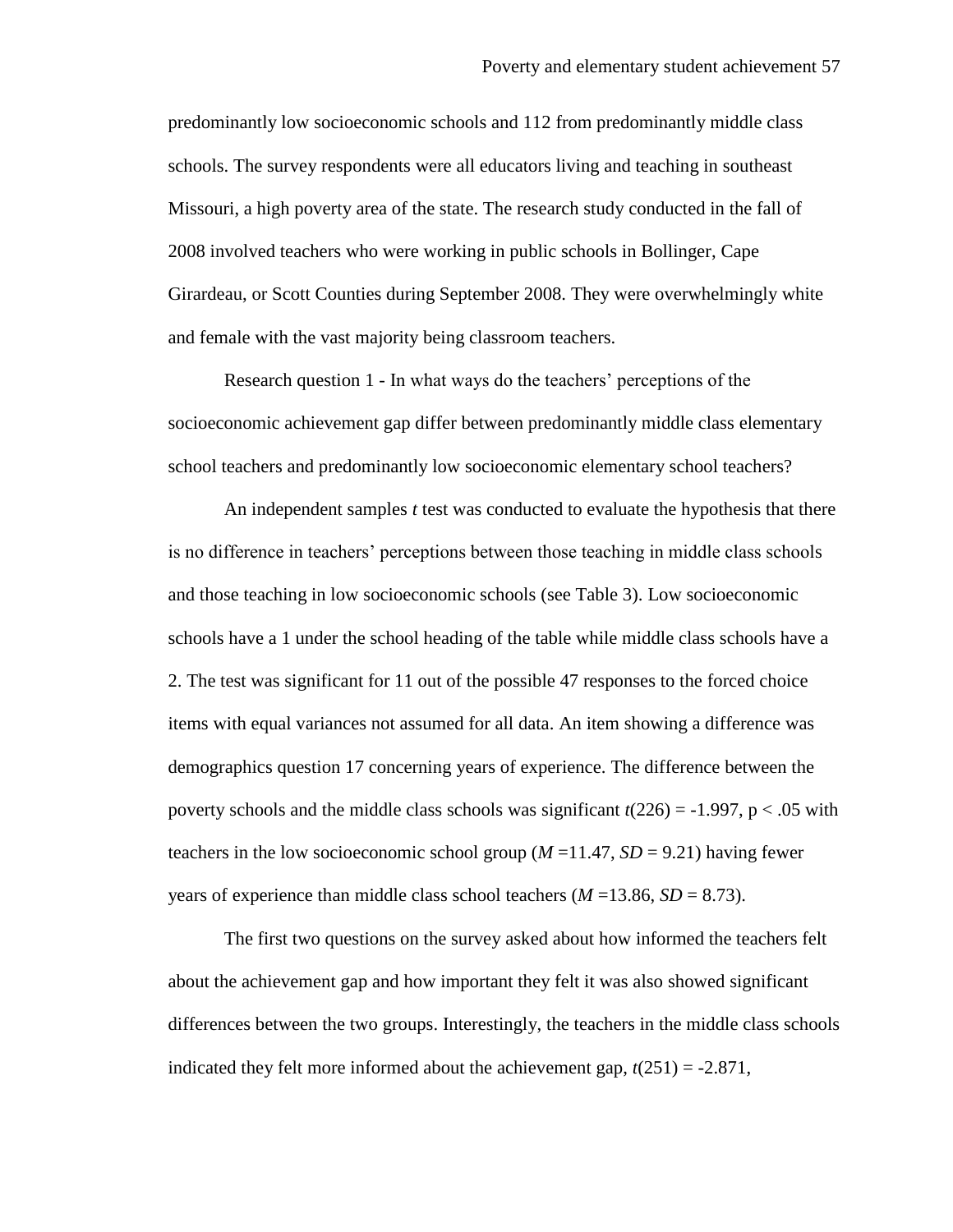## Table 3

| Survey criterion                         | school         | $\mathbf n$ | M    | <b>SD</b> | $\boldsymbol{t}$ |
|------------------------------------------|----------------|-------------|------|-----------|------------------|
| 1. informed about achievement gap        | $\mathbf{1}$   | 140         | 1.69 | 0.59      |                  |
|                                          | $\overline{2}$ | 111         | 1.87 | 0.45      | $-2.87*$         |
| 2. importance of achievement gap         | $\mathbf{1}$   | 140         | 1.30 | 0.46      |                  |
|                                          | $\overline{2}$ | 111         | 1.60 | 0.70      | $-3.92*$         |
| 3a. importance – teacher shortage        | $\mathbf{1}$   | 141         | 2.33 | 1.08      |                  |
|                                          | $\mathbf{2}$   | 110         | 2.41 | 1.04      | $-0.56$          |
| 3b. importance – achievement gap         | $\mathbf{1}$   | 141         | 2.87 | 1.05      |                  |
|                                          | $\overline{2}$ | 110         | 2.62 | 1.10      | 1.85*            |
| 3c. importance – ending social promotion | $\mathbf{1}$   | 141         | 2.18 | 1.11      |                  |
|                                          | $\overline{2}$ | 110         | 2.29 | 1.17      | $-0.78$          |
| 3d. importance – teacher salaries        | $\mathbf{1}$   | 141         | 2.72 | 1.10      |                  |
|                                          | $\overline{2}$ | 110         | 2.76 | 1.12      | $-0.33$          |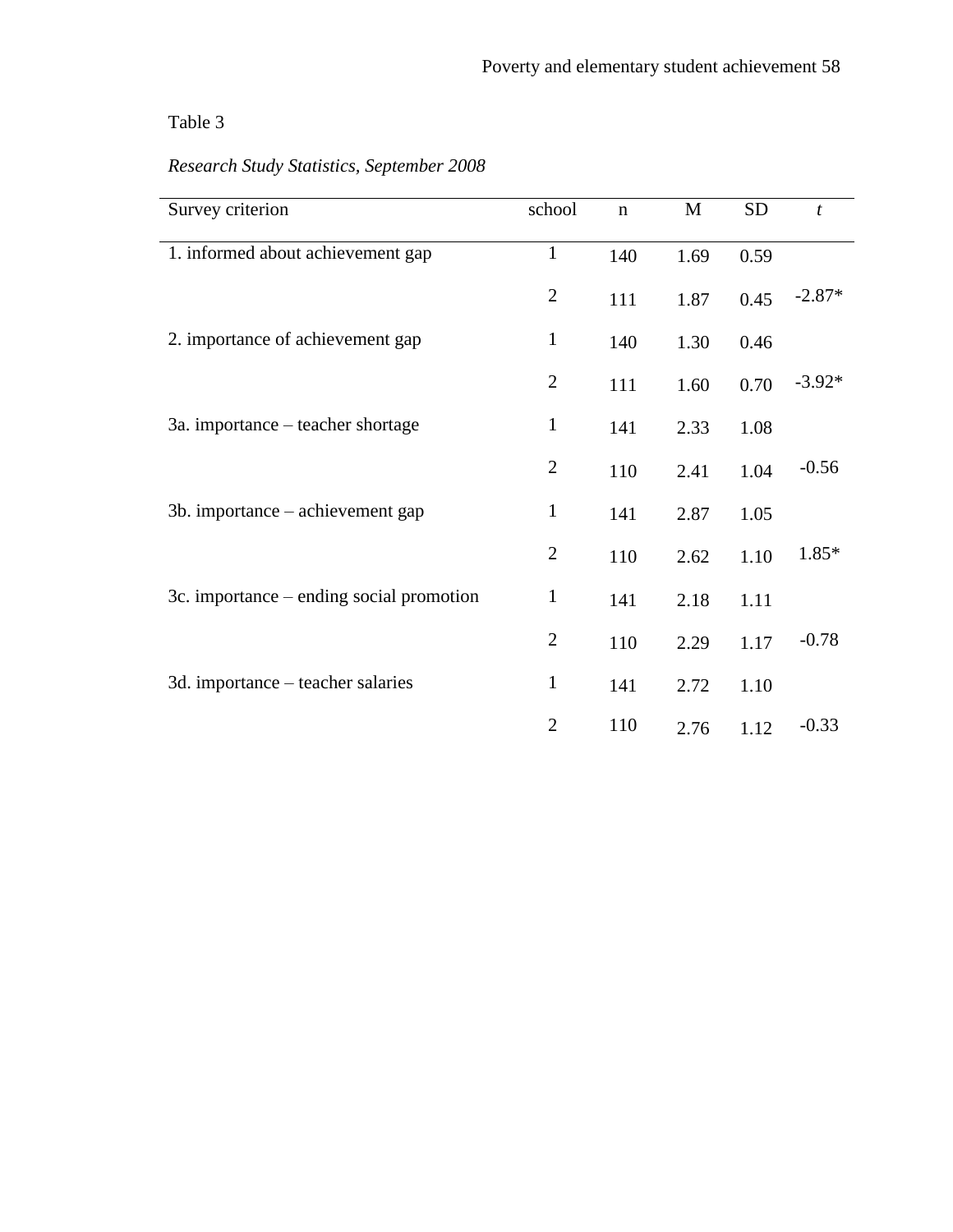| Survey criterion - Causes         | school         | $\mathbf n$ | M    | <b>SD</b> | t       |
|-----------------------------------|----------------|-------------|------|-----------|---------|
| 4a. low parent income             | $\mathbf 1$    | 139         | 2.94 | 1.07      |         |
|                                   | $\mathbf{2}$   | 112         | 2.96 | 1.10      | $-0.33$ |
| 4b. student fear of being teased  | $\mathbf{1}$   | 139         | 2.12 | 0.99      |         |
|                                   | $\overline{2}$ | 112         | 2.09 | 0.98      | 0.26    |
| 4c. low teacher expectations      | $\mathbf{1}$   | 139         | 2.18 | 1.13      |         |
|                                   | $\mathbf{2}$   | 112         | 2.31 | 1.11      | $-0.94$ |
| 4d. segregation (economic)        | $\mathbf{1}$   | 139         | 2.74 | 1.07      |         |
|                                   | $\overline{2}$ | 112         | 2.68 | 1.09      | 0.51    |
| 5a. parenting techniques          | $\mathbf{1}$   | 141         | 3.38 | 1.00      |         |
|                                   | $\overline{2}$ | 112         | 3.57 | 0.78      | $-1.69$ |
| 5b. students watching too much TV | $\mathbf{1}$   | 141         | 2.57 | 0.99      |         |
|                                   | $\mathbf{2}$   | 112         | 2.58 | 0.89      | $-0.05$ |
| 5c. ability grouping or tracking  | $\mathbf{1}$   | 140         | 2.15 | 0.97      |         |
|                                   | $\overline{2}$ | 112         | 1.79 | 0.74      | $3.31*$ |
| 5d. types of teacher discipline   | $\mathbf{1}$   | 140         | 1.93 | 0.96      |         |
|                                   | $\mathbf{2}$   | 112         | 1.87 | 0.97      | 0.51    |
| 6a. teacher acting discriminatory | $\mathbf{1}$   | 140         | 1.81 | 1.05      |         |
|                                   | $\mathbf{2}$   | 112         | 1.90 | 1.06      | $-0.66$ |
| 6b. student disruptive behavior   | $\mathbf{1}$   | 141         | 3.30 | 0.98      |         |
|                                   | $\overline{2}$ | 112         | 3.20 | 0.91      | 0.85    |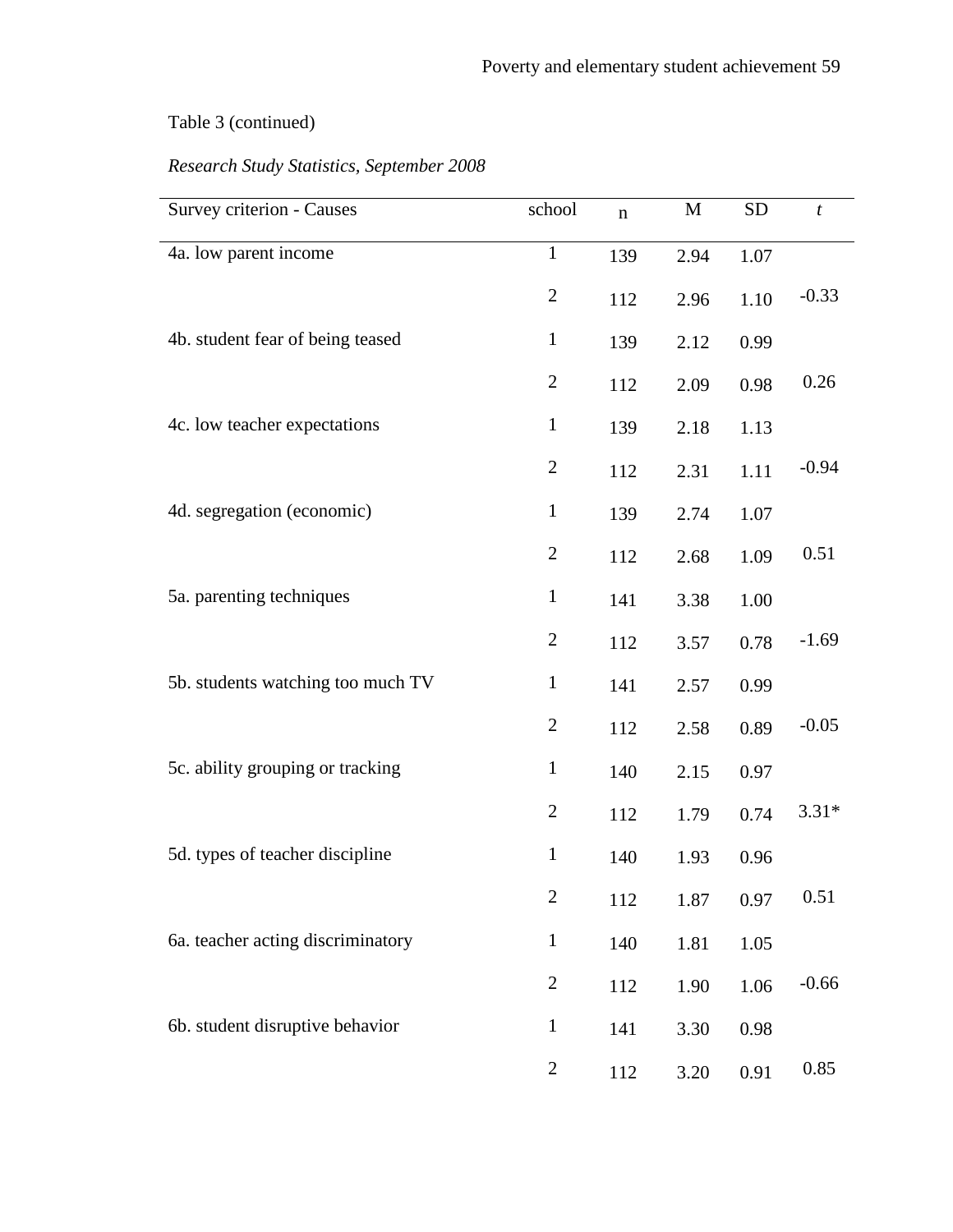| Survey criterion - Causes                 | school         | $\mathbf n$ | M    | <b>SD</b> | $\boldsymbol{t}$ |
|-------------------------------------------|----------------|-------------|------|-----------|------------------|
| 6c. summer effect                         | $\mathbf{1}$   | 141         | 2.69 | 0.89      |                  |
|                                           | $\mathbf{2}$   | 112         | 2.78 | 1.04      | $-0.72$          |
| 6d. standardized test administration      | $\mathbf{1}$   | 140         | 2.37 | 1.04      |                  |
|                                           | $\mathbf{2}$   | 112         | 2.30 | 1.02      | $-0.72$          |
| 7a. parent education                      | $\mathbf{1}$   | 140         | 2.79 | 1.10      |                  |
|                                           | $\mathbf{2}$   | 112         | 2.82 | 1.10      | $-0.26$          |
| 7b. instruction not meeting student needs | $\mathbf{1}$   | 140         | 2.05 | 1.16      |                  |
|                                           | $\overline{2}$ | 112         | 1.87 | 1.04      | 1.33             |
| 7c. standardized tests                    | $\mathbf{1}$   | 140         | 2.58 | 1.11      |                  |
|                                           | $\overline{2}$ | 112         | 2.28 | 1.06      | $2.20*$          |
| 7d. lack of student effort                | $\mathbf{1}$   | 141         | 2.79 | 0.94      |                  |
|                                           | $\mathfrak{2}$ | 112         | 2.92 | 0.94      | $-1.11$          |
| 8a. lack of access to computers at home   | $\mathbf{1}$   | 139         | 2.51 | 0.96      |                  |
|                                           | $\mathbf{2}$   | 112         | 2.37 | 1.03      | 1.14             |
| 8b. low teacher quality                   | $\mathbf{1}$   | 139         | 1.84 | 1.11      |                  |
|                                           | $\overline{2}$ | 112         | 1.82 | 1.03      | 0.15             |
| 8c. large class sizes                     | $\mathbf{1}$   | 139         | 3.09 | 0.97      |                  |
|                                           | $\mathbf{2}$   | 112         | 3.04 | 0.96      | 0.40             |
| 8d. student lack of potential             | $\mathbf{1}$   | 140         | 2.56 | 1.07      |                  |
|                                           | $\overline{c}$ | 112         | 2.73 | 1.06      | $-1.25$          |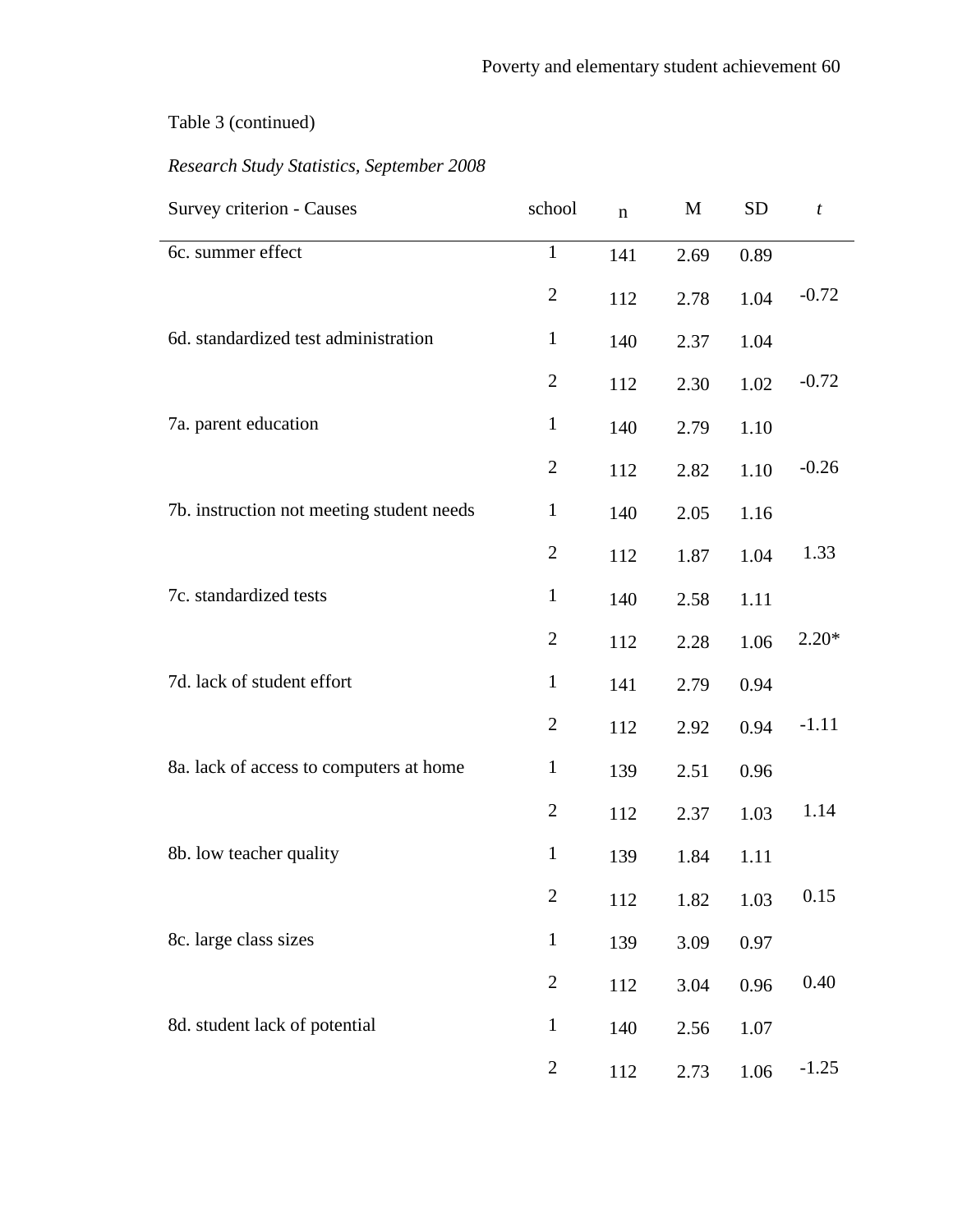| Survey criterion - Solutions                  | school         | $\mathbf n$ | M    | <b>SD</b> | t       |
|-----------------------------------------------|----------------|-------------|------|-----------|---------|
| 9a. more teacher training in diversity issues | $\mathbf{1}$   | 138         | 2.55 | 1.06      |         |
|                                               | $\overline{2}$ | 110         | 2.52 | 1.06      | 0.24    |
| 9b. different standards for low SES student   | $\mathbf{1}$   | 138         | 2.01 | 1.10      |         |
|                                               | $\overline{2}$ | 110         | 1.97 | 1.09      | 0.30    |
| 9c. use social workers and resource teachers  | $\mathbf{1}$   | 139         | 2.96 | 0.99      |         |
|                                               | $\overline{2}$ | 111         | 2.83 | 0.95      | 1.04    |
| 9d. enforce stricter discipline at home       | $\mathbf{1}$   | 138         | 2.48 | 1.17      |         |
|                                               | $\overline{2}$ | 111         | 2.66 | 1.18      | $-1.20$ |
| 10a. reduce class size                        | $\mathbf{1}$   | 141         | 3.21 | 1.09      |         |
|                                               | $\overline{2}$ | 112         | 3.42 | 0.88      | $-1.73$ |
| 10b. teach more test-taking strategies        | $\mathbf{1}$   | 141         | 2.24 | 1.00      |         |
|                                               | $\overline{2}$ | 112         | 2.13 | 0.86      | 0.99    |
| 10c. recruit more low SES teachers            | $\mathbf{1}$   | 140         | 1.81 | 0.95      |         |
|                                               | $\overline{2}$ | 112         | 1.58 | 0.87      | 1.98*   |
| 10d. more parent outreach and education       | $\mathbf{1}$   | 141         | 2.84 | 0.89      |         |
|                                               | $\overline{2}$ | 112         | 2.88 | 0.89      | $-0.28$ |
| 11a. better classroom instruction             | $\mathbf{1}$   | 141         | 2.26 | 1.10      |         |
|                                               | $\mathbf{2}$   | 112         | 2.10 | 1.15      | 1.10    |
| 11b. more accountability for students         | $\mathbf{1}$   | 141         | 2.50 | 1.19      |         |
|                                               | $\overline{2}$ | 112         | 2.48 | 1.19      | 0.15    |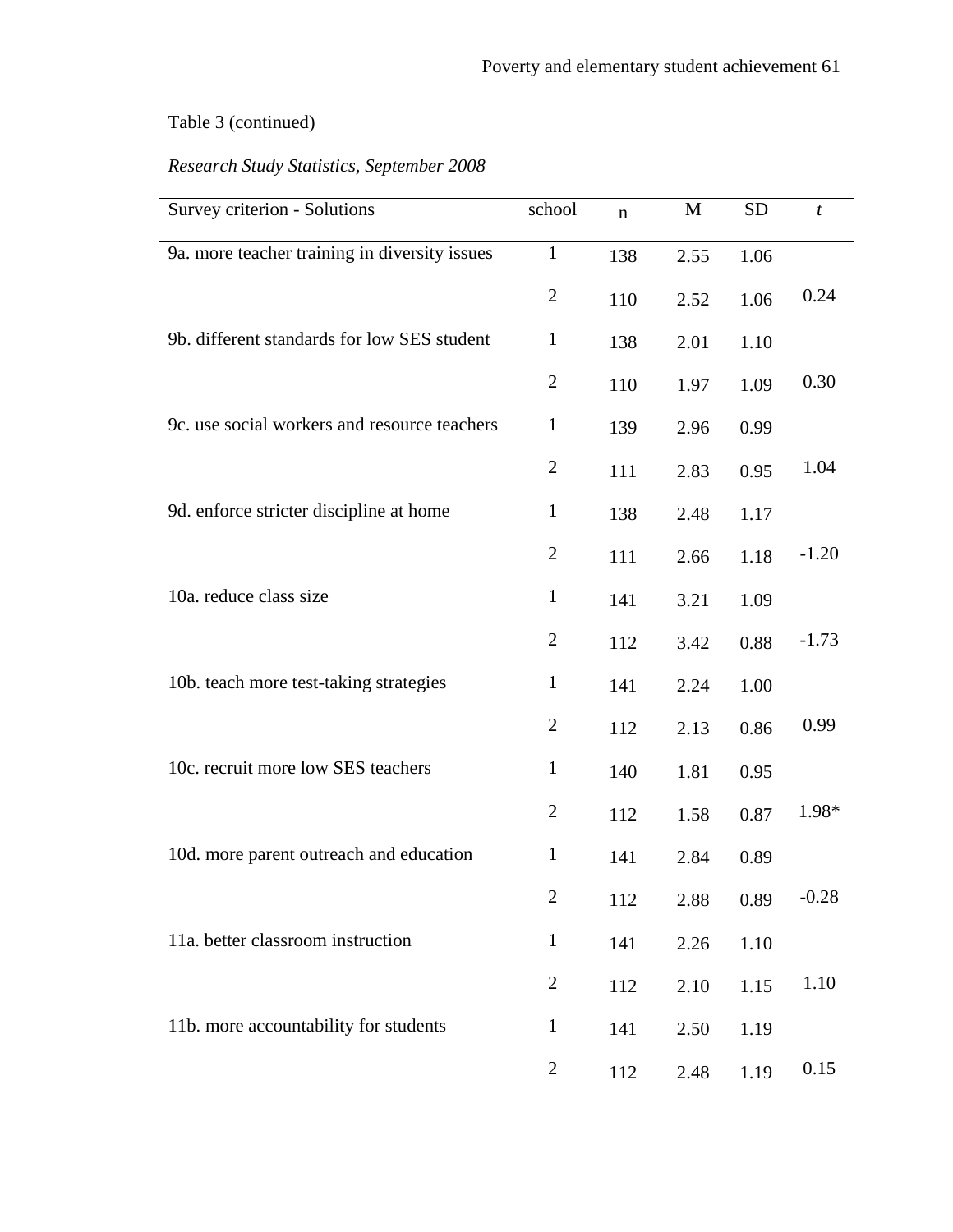| Survey criterion - Solutions                  | school         | $\mathbf n$ | M    | <b>SD</b> | $\boldsymbol{t}$ |
|-----------------------------------------------|----------------|-------------|------|-----------|------------------|
| 11c. mentoring programs                       | $\mathbf{1}$   | 141         | 2.33 | 0.94      |                  |
|                                               | $\overline{2}$ | 112         | 2.58 | 0.98      | $-2.08*$         |
| 11d. more preschool/early learning            | $\mathbf{1}$   | 141         | 3.00 | 0.66      |                  |
|                                               | $\overline{2}$ | 112         | 2.86 | 1.05      | 1.05             |
| 12a. more available tutoring, summer school   | $\mathbf{1}$   |             |      | 0.51      |                  |
|                                               |                | 140         | 3.26 |           |                  |
|                                               | $\overline{2}$ | 112         | 3.58 | 0.95      | $-2.68*$         |
| 12b. assessment other than standardized tests | $\mathbf{1}$   | 122         | 3.08 | 1.08      |                  |
|                                               | $\overline{2}$ | 107         | 2.93 | 0.89      | 1.18             |
| 12c. give parents great say in school choice  | $\mathbf{1}$   | 121         | 1.68 | 0.78      |                  |
|                                               | $\overline{2}$ | 107         | 1.52 | 1.09      | 1.32             |
| 12d. more rigorous teacher preparation        | $\mathbf{1}$   | 121         | 2.06 | 0.97      |                  |
|                                               | $\overline{2}$ | 107         | 2.02 | 0.83      | 0.35             |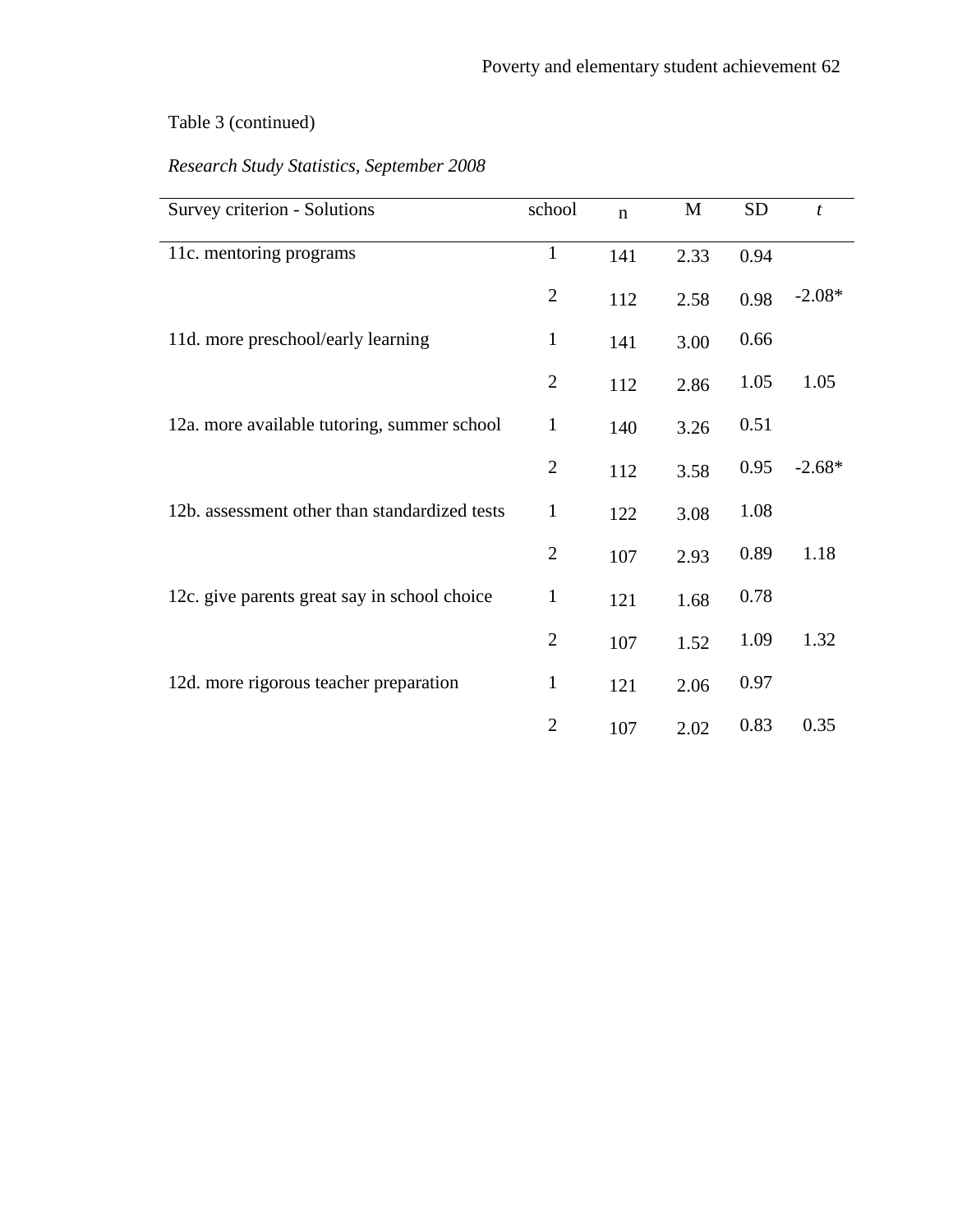## *Research Study Statistics, September 2008*

| Demographics                          | school         | $\mathbf n$ | M     | <b>SD</b> | T        |
|---------------------------------------|----------------|-------------|-------|-----------|----------|
| 16. school level                      | $\mathbf{1}$   | 124         | 1.06  | 0.25      |          |
|                                       | $\mathbf{2}$   | 105         | 1.06  | 0.23      | 0.23     |
| 17. years as a professional education | $\mathbf{1}$   | 121         | 11.48 | 9.22      |          |
|                                       | $\mathbf{2}$   | 105         | 13.87 | 8.74      | $-2.00*$ |
| 18. current position                  | $\mathbf{1}$   | 124         | 1.02  | 0.13      |          |
|                                       | $\overline{2}$ | 106         | 1.03  | 0.17      | $-0.62$  |
| 19. gender                            | $\mathbf{1}$   | 124         | 1.94  | 0.25      |          |
|                                       | $\overline{2}$ | 106         | 1.93  | 0.25      | 0.05     |
| 20. race/ethnicity                    | $\mathbf{1}$   | 124         | 1.01  | 0.13      |          |
|                                       | $\overline{2}$ | 106         | 1.00  | 0.00      | 1.42     |

 $* p < .05$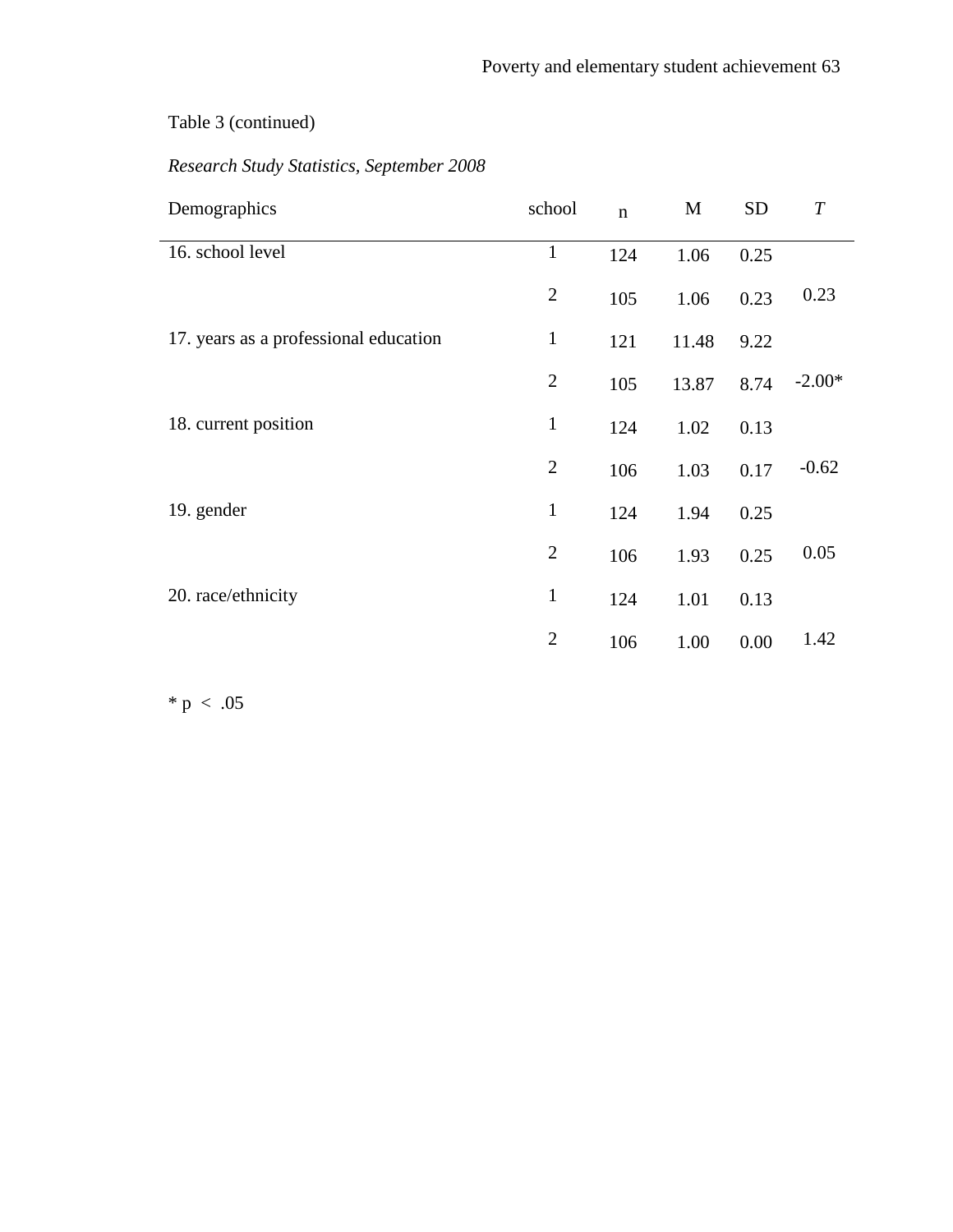and considered it more important,  $t(251) = -3.926$ ,  $p < .05$  than those teachers in the low socioeconomic schools. On the survey, questions 4 through 12 required the participants to rank some possible causes of the achievement gap and some potential solutions. Significant differences were found in the responses of the two groups on question 5,  $t(253) = -1.687$ , p<.05. Teachers in middle class schools ranked parenting techniques as a more significant cause of the achievement gap (*M* =3.57, *SD* = .779) compared to the teachers in poverty schools ranking parenting lower ( $M = 3.38$ ,  $SD = .997$ ). In addition, teachers in low socioeconomic schools ranked ability grouping or tracking as a more significant cause of the achievement gap than did teachers in middle class schools *t*(252)  $=3.311$ ,  $p < .05$ . Teachers in low socioeconomic schools felt ability grouping was more significant ( $M = 2.15$ ,  $SD = .966$ ) than did teachers in middle class schools ( $M = 1.79$ ,  $SD = .736$ ). Both groups, however, believed that parenting techniques were more influential in causing the achievement gap than ability grouping or tracking. Another significant difference was discovered on question 7 when standardized testing was one of the forced choice items for ranking,  $t(252) = 2.198$ . Teachers in poverty schools indicated standardized testing was a more significant cause of the achievement gap (*M* =2.57,  $SD = 1.11$ ) than did teachers in middle class schools ( $M = 2.27$ ,  $SD = 1.05$ ).

In the section of the survey concerning possible solutions to the achievement gap, there were significant differences found between the two sample groups on questions 10, 11, and 12. On question 10, the teachers in poverty schools did not believe reducing class size was as important as did the teachers in middle class schools,  $t(253) = -1.734$ . However, those educators did believe it was more important to recruit teachers from low socioeconomic backgrounds to teach low socioeconomic students,  $t(252) = 1.977$ . Both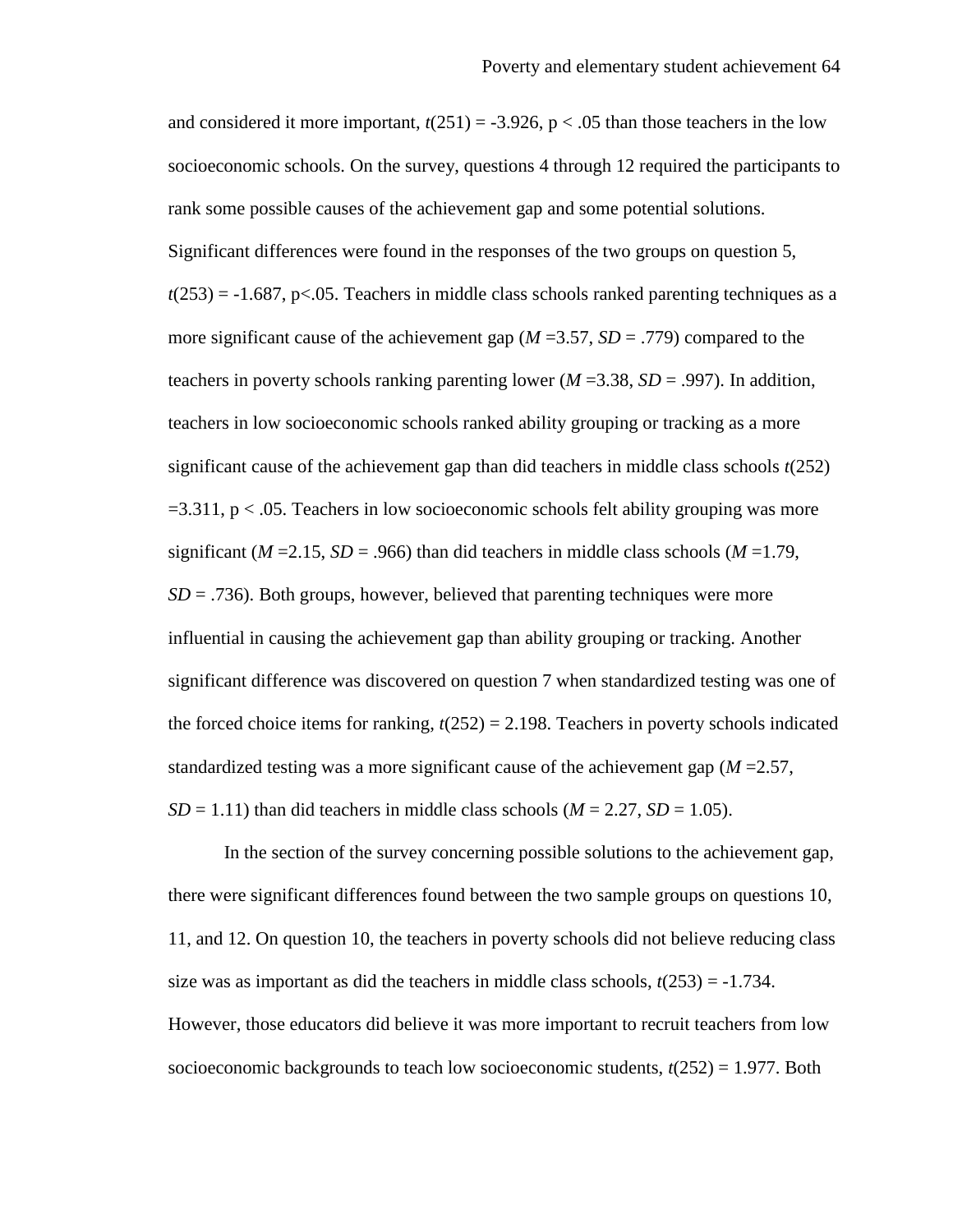groups felt reducing class size was more important than teacher recruitment with poverty schools ( $M = 3.20$ ,  $SD = 1.08$ ) for class size and ( $M = 1.80$ ,  $SD = .951$ ) for teacher recruitment, and middle class schools  $(M = 3.41, SD = .876)$  for class size and  $(M = 1.58,$  $SD = .866$ ) for teacher recruitment. Question 11 had significant differences between the two groups concerning the importance of mentoring programs utilizing volunteers from the community,  $t(253) = -2.078$ . Teachers from poverty schools believed mentoring had less of an impact on the achievement gap (*M* =2.32, *SD* = .944) than did teachers from middle class schools ( $M = 2.58$ ,  $SD = .983$ ). Question 12 was also significant concerning the possible solution of making tutoring, after-school programs, and summer school more available,  $t(252) = -2.673$ . Teachers in poverty schools ( $M = 3.25$ ,  $SD = .789$ ) did not see this as being as important as did teachers in middle class schools ( $M = 3.51$ ,  $SD = .747$ ), although both groups ranked this solution higher than the other choices for question 12.

Research question 2 - What are teachers' perceptions of how poverty impacts student academic achievement? The achievement gap was perceived to be the most significant of the four issues listed facing educational policy makers with ending social promotion being the least important for both groups (see Table 3). When looking at the possible causes of the achievement gap, teachers from both groups identified low parent income, segregation in schools (where most students are low socioeconomic), and parenting techniques as some of the most significant. The teachers also believed student behavior (disruptive or inappropriate) and large class sizes to be problematic with the mean for both groups above 3.18, indicating their perception that student behavior was a major cause of the achievement gap. In addition, the educators surveyed believed large class sizes to be an important factor in the achievement gap with a mean ranking above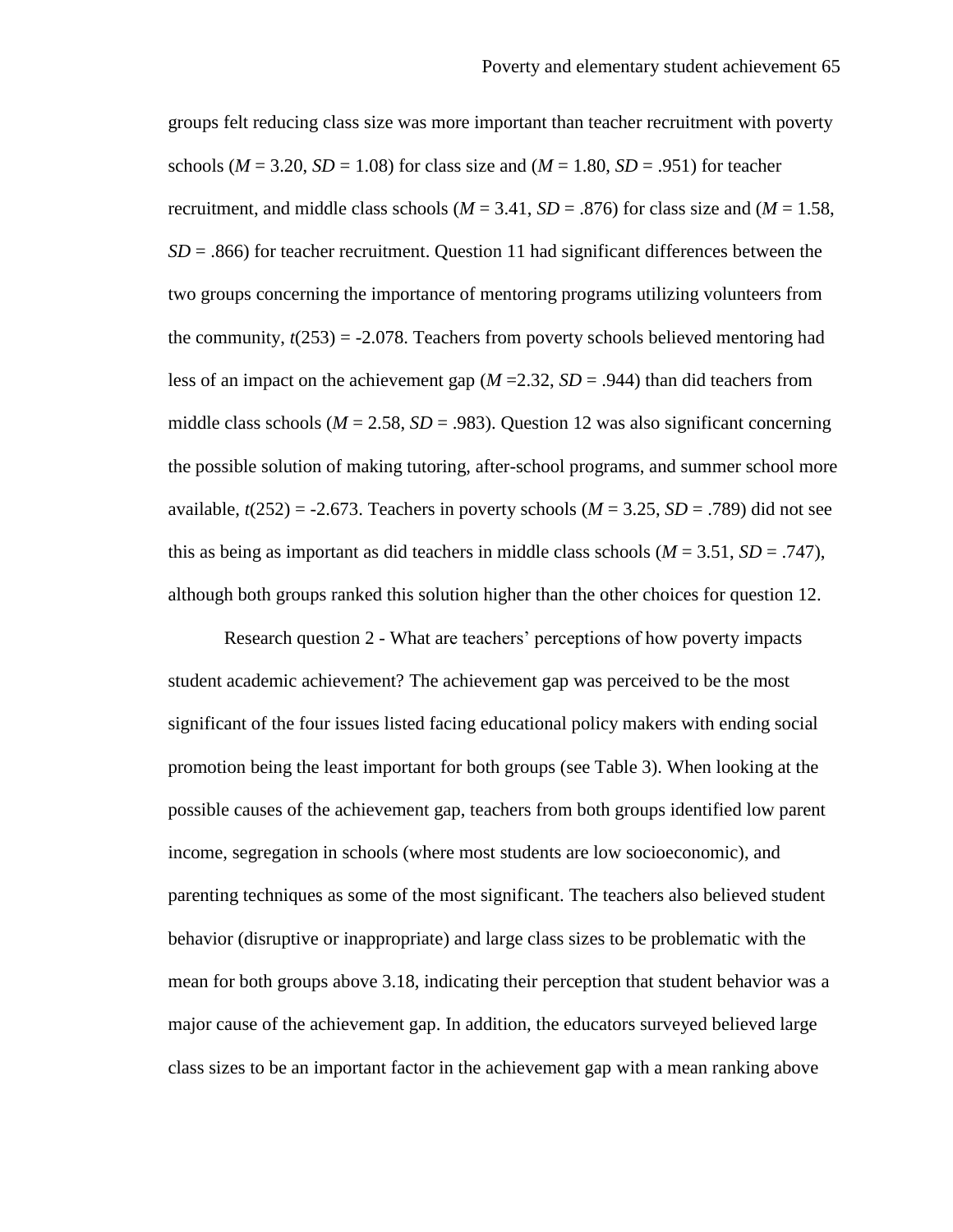3.04, more so than low teacher quality with a mean below 1.85 or student access to literature and computers at home with a mean below 2.52. Factors that were not considered significant to the achievement gap issue included the types of discipline used by teachers and teachers acting in a discriminatory manner (whether or not the teacher meant to) with means below 1.91. Teachers also did not consider classroom instruction not accommodating students" needs as a cause of the achievement gap with means below 2.05. Low teacher quality (looking at factors like teacher certification status, the teacher"s test scores, and type of degree held) was given low rankings with means for both groups below 1.85.

Research question 3 - What are some potential solutions to the achievement gap between students from poverty and students from middle class? The educators in the research study believed home and school should share responsibility for improvements in the achievement gap (see Table 3). Some solutions given the most emphasis included increased use of school social workers and resource teachers to communicate with home with group means above 2.82, enforce stricter discipline at home with means above 2.47, more programs that offer parent outreach and education with means above 2.84, and more preschool/early learning initiatives available with means above 2.85. Educators also indicated the schools should reduce class size, and make tutoring, after-school programs, and summer school more available. Lower rankings were given to suggestions such as recruiting more teachers from low socioeconomic backgrounds with means below 1.81 and using a different standard for considering low socioeconomic students" test scores such as lowering ACT/SAT requirements for college admission with means below 2.02.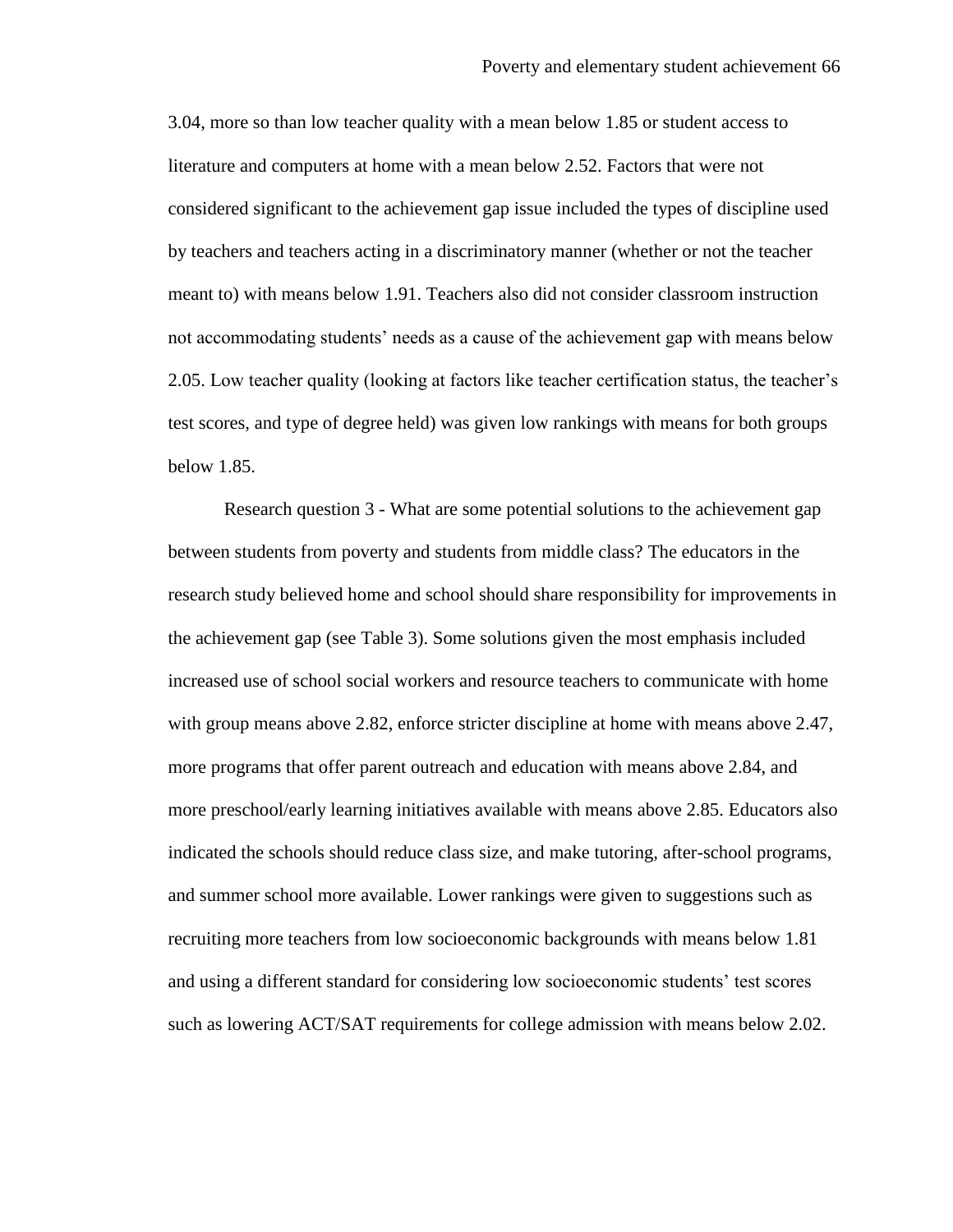Teachers also did not believe that giving parents greater choice in school selection would solve the achievement gap with mean rankings below 2.68.

The issue of elementary school teachers' perceptions of the achievement gap between students from poverty and those from middle class was the subject of this research. Research done by Schellenberg (1998) indicated low socioeconomic students attending middle class schools had greater academic achievement than students from poverty attending schools with predominantly low socioeconomic students. The problem statement centered on the idea that teachers" perceptions were somehow different in schools educating predominantly low socioeconomic students than they were in schools with mostly middle class students.

The purpose of this study was to find out what teachers think about students from poverty and their academic achievement. The researcher conducted an independent samples *t* test to evaluate the hypothesis that there is no difference in teachers' perceptions between those teaching in middle class elementary school and those teaching in low socioeconomic schools (see Table 3). The test was significant for 11 out of the possible 47 responses to the forced choice items with equal variances not assumed for all data. While differences existed for certain achievement gap cause and solution data, the overall rankings and opinions were largely the same as high importance was given to parenting techniques, student behavior, and large class sizes. High ranking solutions for both groups included reducing class sizes, parent outreach, more preschool and early learning initiatives, and more availability of tutoring, after-school programs, and summer school. Teachers" perceptions of how poverty impacts student academic achievement were largely the same regardless of where they taught. Of the four concerns listed on the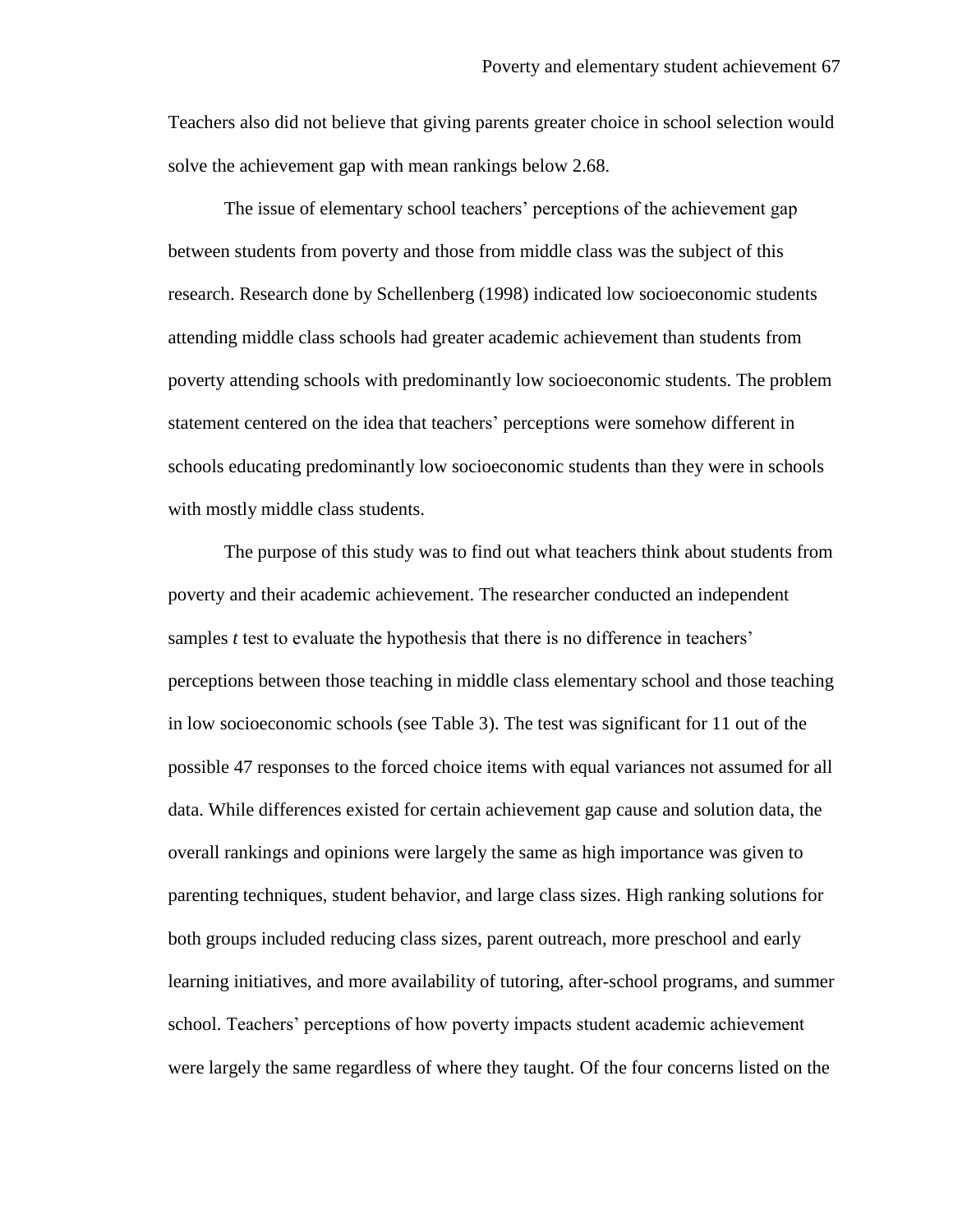survey, the achievement gap was the highest ranking issue facing education today. Although there were relatively few significant differences found between the groups, the results of this research can be utilized in further exploring the basis of the academic achievement gap. A discussion of implications of this study and possible avenues for future research follows in Chapter Five.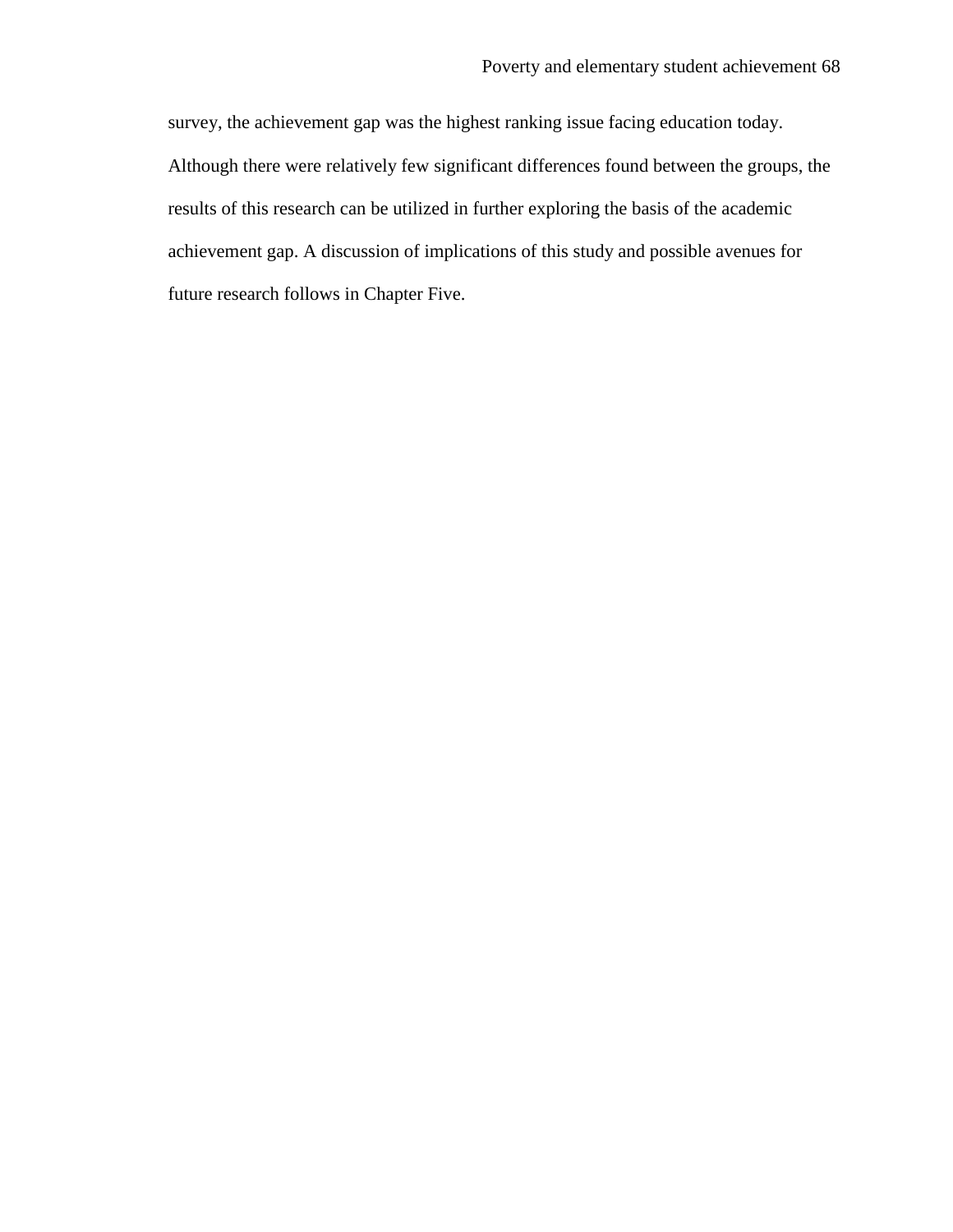### Chapter Five: Discussion

### *Summary of the study*

Poverty indicators were negatively related to student achievement, according to several studies (Bourke, 1998; Fisher & Adler, 1999; Schellenberg, 1998). Other researchers have shown that both education and socioeconomic status of parents played a decisive role in student attitudes toward school (Lareau, 2000; Epstein and Hollified, 1996). Research done by Bourke (1998) found "Schools with higher proportions of their students receiving free or reduced-price lunch had lower achievement than others, particularly in reading" (p. 7). According to Fisher and Adler (1999):

Children who continue to struggle as readers at the end of the primary grades, a disproportionate number are also poor. While low and slow progress in reading has serious consequences for all children, it is especially critical for children who are already placed at risk by poverty. (p. 5)

Data from the most recent National Assessment of Educational Progress (NAEP) report indicated the percentages of students receiving free or reduced lunch and scoring proficient or above in Grade 4 reading have remained relatively constant since 1998, peaking at 41% in 2007 (U.S. Department of Education, 2007). Those students not eligible for the National School Lunch Program having scored proficient or above in Grade 4 reading have also remained relatively constant, peaking at 52% in 2007. While the percentages have remained basically the same for each group, the gap between the groups has also remained constant. Interestingly, the scores have not changed significantly either between or within groups since the No Child Left Behind Act of 2001. It was discovered that "average early reading performance for a school tends to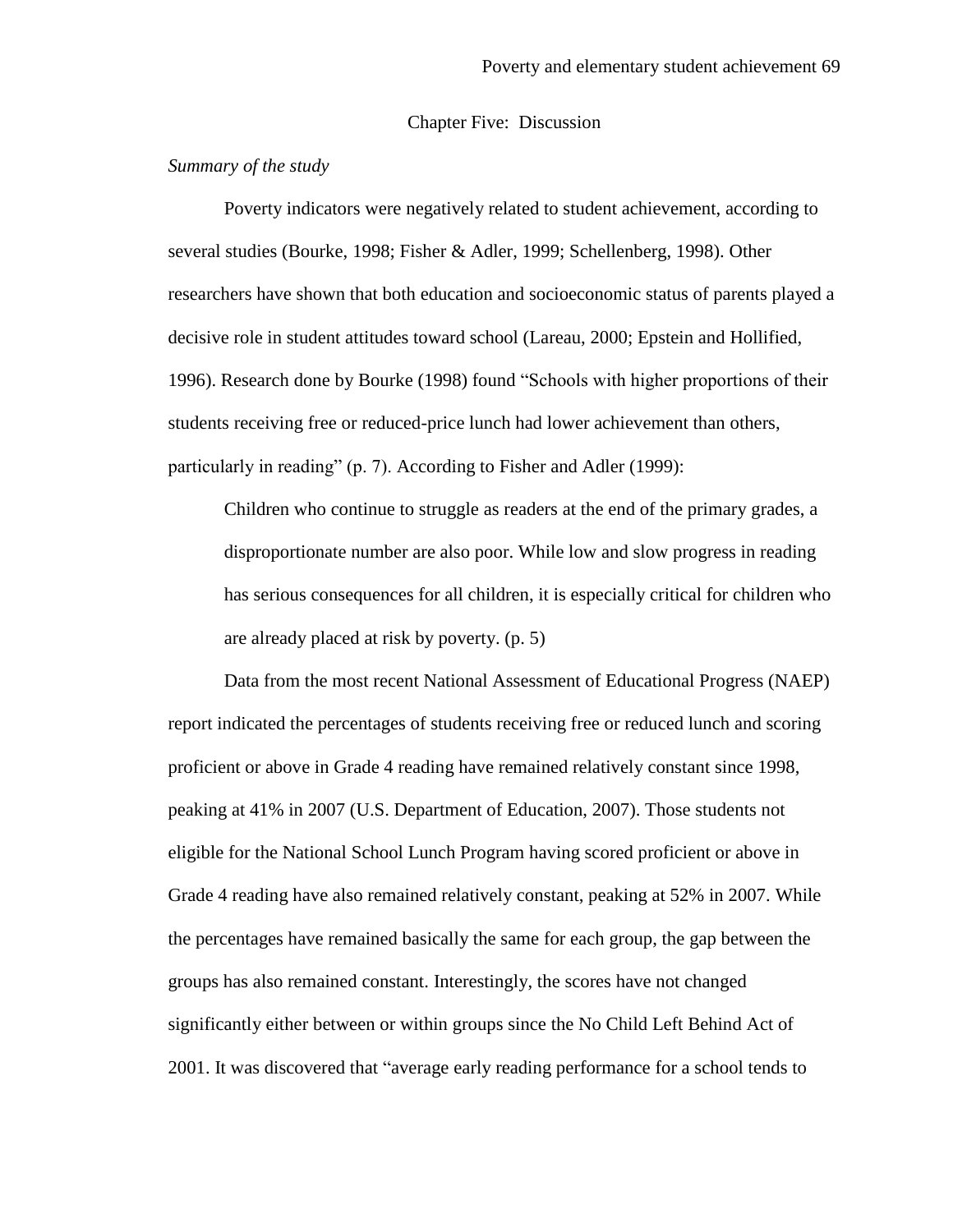decrease as the proportion of students eligible for free and reduced lunch increases" (Fisher and Adler, 1999, p. 6). Bourke also noted in his study that the poverty measure was more closely related to the variance in reading scores than ethnicity variables. It was noted that "once the school variable *poverty* was in the regression equation, little or nothing was added to the explanation of achievement by the subsequent addition of the individual student ethnicity variable" (Bourke, 1999, p. 9). In other words, poverty had a major impact on achievement, more so than can be explained by other variables such as race.

Researchers have attempted to explain this achievement gap for those students from poverty. Sider and Unruh (2007) enumerated many reasons why these children entered school behind. They included lack of resources in the home to provide clothes, food, shelter, and healthcare. As these students entered school, they were often attending under-resourced schools lacking adequate space, technology, and materials. The schools they attended had the weakest, lowest paid, and newest teachers. Ruby Payne (2001) stated many of today"s educators had little connection to poverty outside what they have encountered in their classrooms. According to Payne (2001), this disconnect occurred because:

an individual brings with him/her the hidden rules of the class in which he/she was raised. . . Schools and businesses operate from middle-class norms and use the hidden rules of middle class. For our students to be successful, we must understand their hidden rules and teach them the rules that will make them successful at school and work. (p. 11)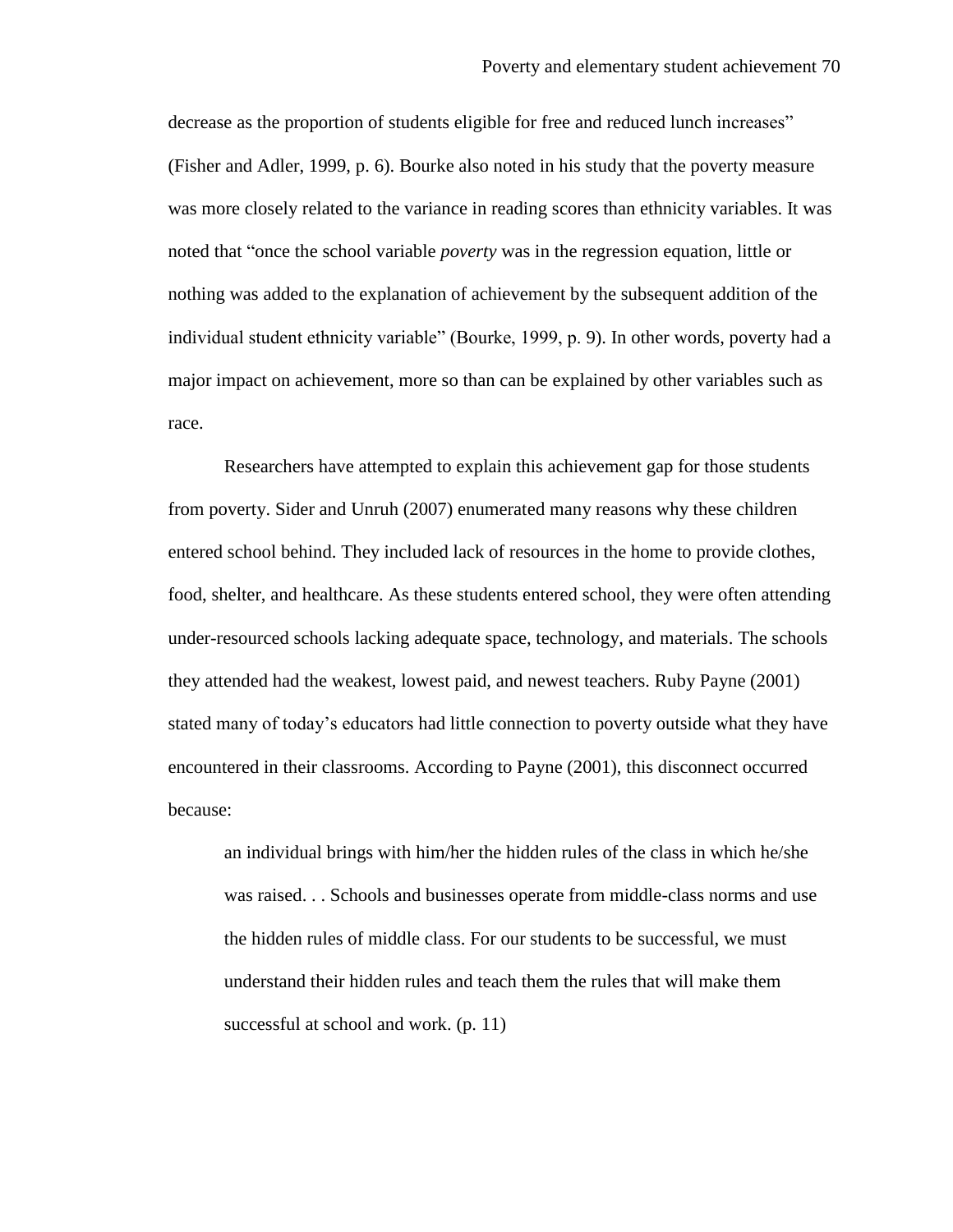Payne has provided professional development and has developed programs for schools all based on assisting educators and others in understanding the culture of poverty and how to bridge the gaps between children and families of poverty and the general culture of schools. Socioeconomic variables have been found to influence multiple aspects of the school and its community. Bourke (1998) wrote:

It was suggested that aggregated variables have a community context. The suggestion is that such a variable . . . takes on a character of its own which has something to do with the school itself, including the facilities and the views and backgrounds of the staff, and the wider community in which the school is based, and is not simply a function of the characteristics of families of the students who attend.  $(p. 9)$ 

The Schellenberg (1998) study of a Chicago school district reported that eighty percent of poverty students lived in areas of sixty percent free and reduced lunch or higher. A related finding reported by Schellenberg (1998) indicated that "poor children who attend relatively affluent schools have fewer problems and fewer risk characteristics than those attending schools filled with other poor children" (p. 4). These studies indicated that the effect of student poverty amounts to more than just the sum of individual student poverty. Studies on students of poverty by Rosenbaum (1987, 1988) showed "the students in the higher poverty neighborhoods were not doing as well in school as those in less stressed neighborhoods. However, it could be argued that other concerns, such as reductions in crime and increased availability of work, led to the improved achievement" (Schellenberg, 1998, p. 5). Regardless of neighborhood type, the results indicated that the free lunch group consistently scored the lowest, the reduced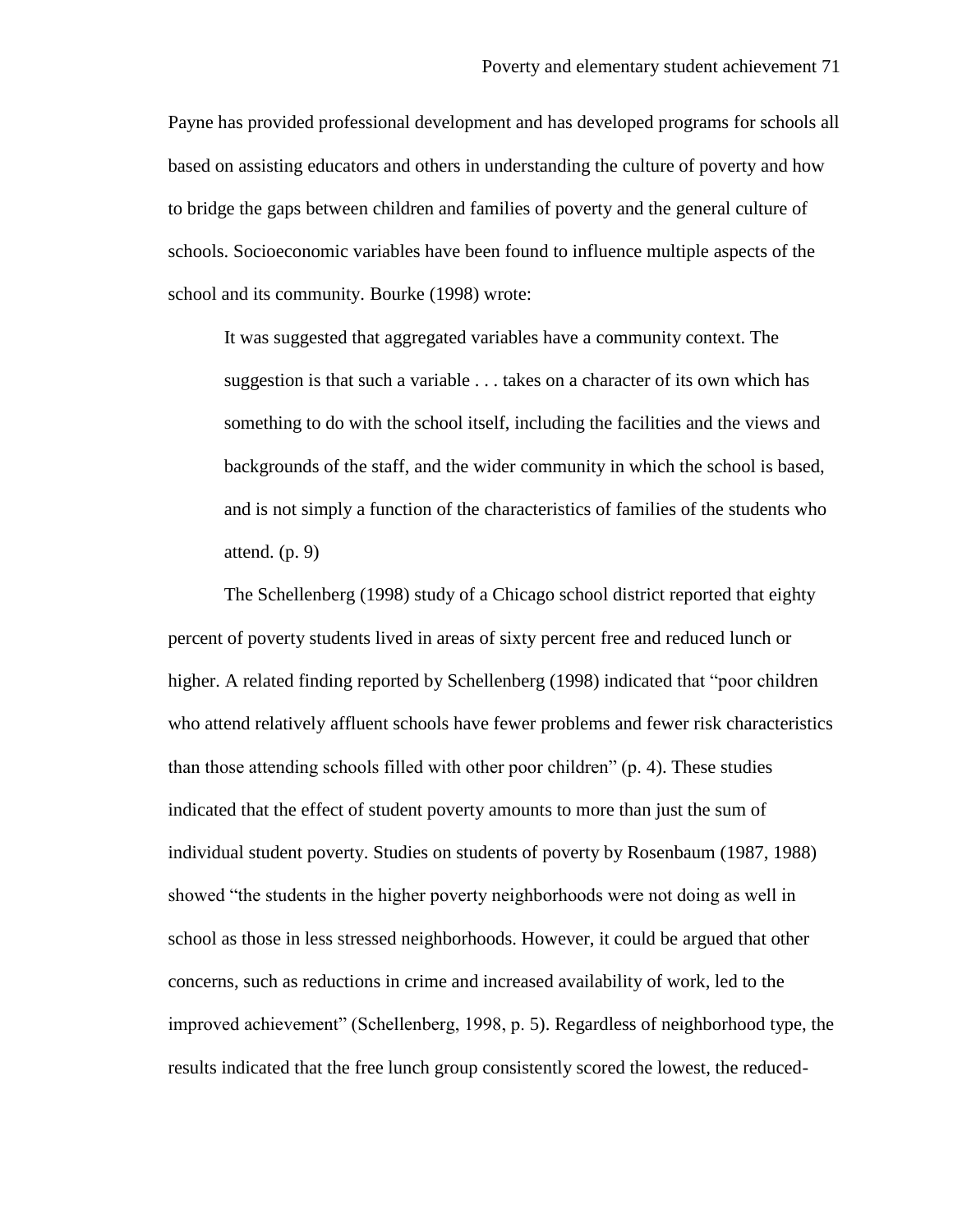price lunch group scored better, and the non-eligible group scored the highest (Schellenberg, 1998, p. 10). When looking at neighborhood type, researchers found a steady decline in test scores from the richer neighborhoods to those of extreme poverty. Additionally, "the gap between free and non-eligible students decreased as the economic level of the neighborhood declined. In other words, the least difference in test scores is found in the poorest neighborhoods" (Schellenberg, 1998, p. 10). This added more evidence to the argument that collective poverty of a neighborhood was more than just the sum of individual poverty.

The issue addressed in this research was elementary school teachers" perceptions of the achievement gap between students from poverty and those from middle class. Research done by Schellenberg (1998) indicated low socioeconomic students attending middle class schools have greater academic achievement than students from poverty attending schools with predominantly low socioeconomic students. The problem statement centered on the idea that teachers" perceptions were somehow different in schools educating predominantly low socioeconomic students than they were in schools with mostly middle class students.

The purpose of this study was to find out what teachers think about students from poverty and their academic achievement. In addition, the researcher determined if teachers" perceptions were different based on the socioeconomic status of the school where they taught. If differences were present, they could be related to the students' academic achievement. The different perceptions may have resulted from teachers" experiences in the classroom, the number of years a teacher has taught, or various other factors.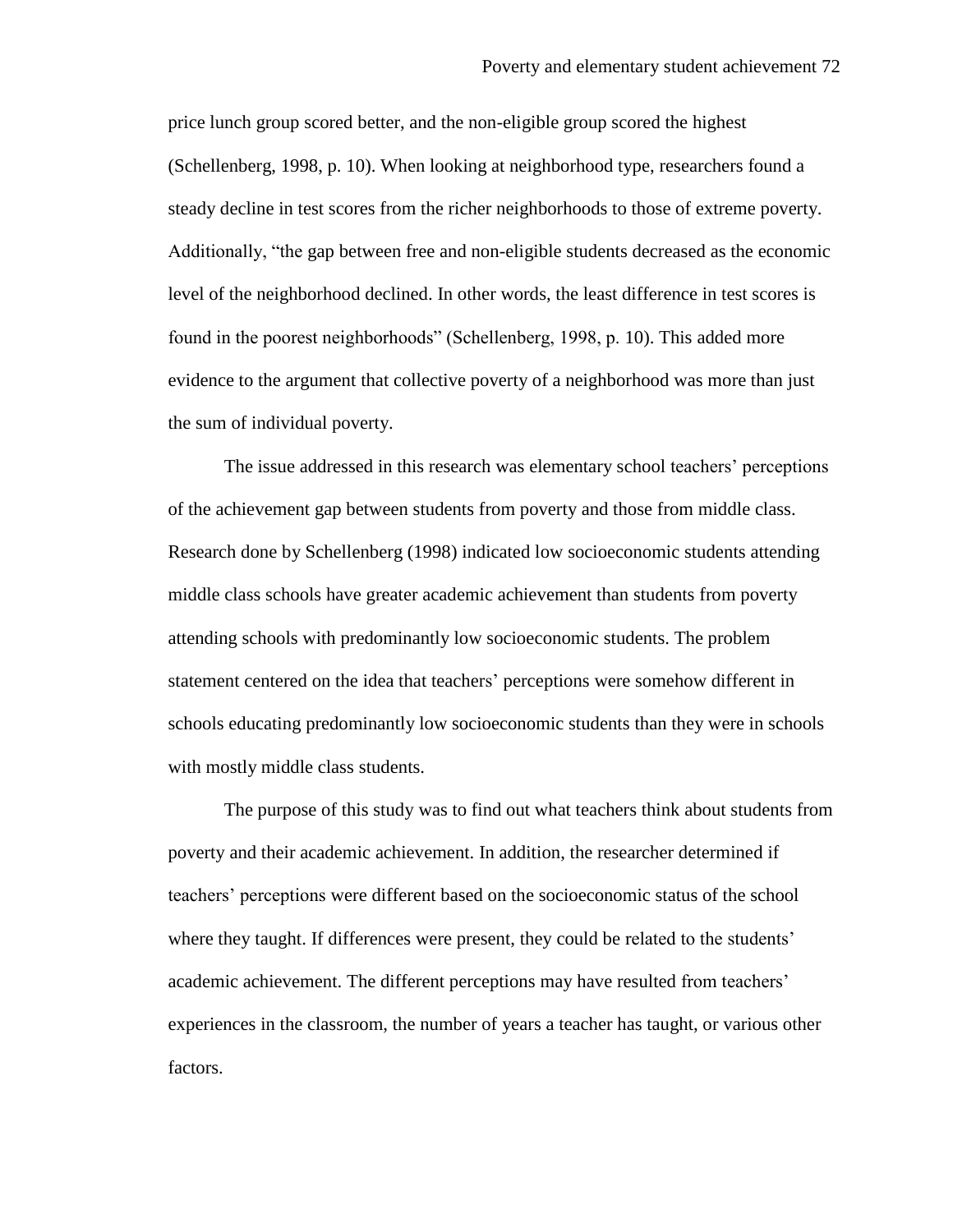This study determined what ways teachers' perceptions of the achievement gap differed between predominantly middle class elementary schools and predominantly low socioeconomic elementary schools. It also identified teachers" perceptions of how poverty impacts student academic achievement. The study should become a source of information for the profession concerning some potential solutions to the achievement gap between students from poverty and students from middle class.

Research questions were:

- 1. In what ways do the teachers" perceptions of the socioeconomic achievement gap differ between predominantly middle class elementary school teachers and predominantly low socioeconomic elementary school teachers?
- 2. What are teachers" perceptions of how poverty impacts student academic achievement?
- 3. What are some potential solutions to the achievement gap between students from poverty and students from middle class?

Survey data was collected from educators in public schools in three Southeast Missouri counties (Bollinger, Cape Girardeau, and Scott). Permissions were obtained from superintendents in these districts which had free and reduced lunch percentages ranging from a low of 20.8% to a high of 62.8% with individual buildings ranging from 17.5% to 92.8% (see Table 1). While schools with a variety of socioeconomic variables were included in the three county region of the study, the subjects were all living and teaching in southeast Missouri, a high poverty area of the state. In addition, the respondents were overwhelmingly white and female.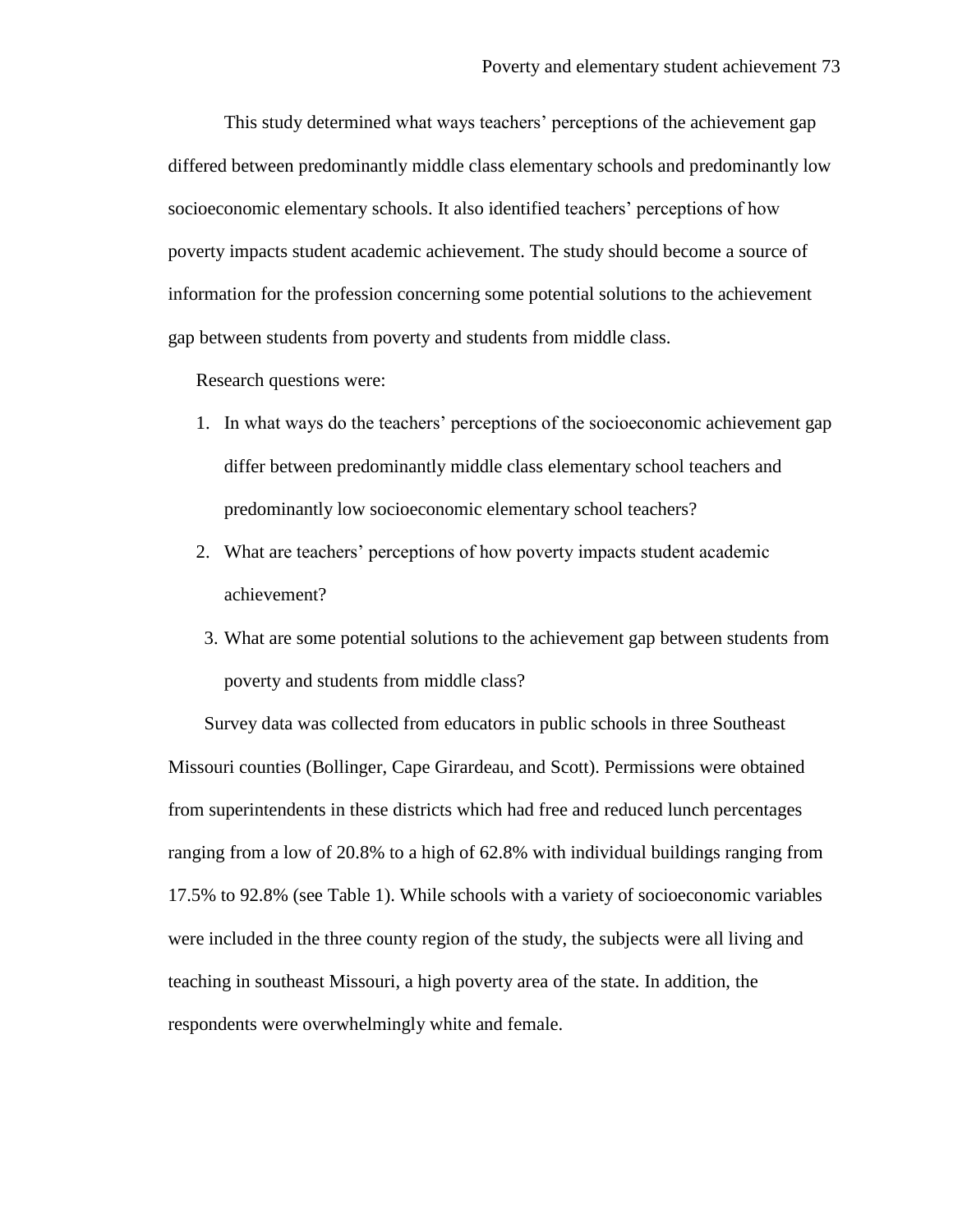The concept of poverty and its relationship to student achievement has been researched in various studies, many of which have been completed in the past ten years. While most have focused on varying aspects of this issue, similar conclusions have been reached. Gazeley and Dunne (2007) summarized these studies by stating, "they identified social class and underachievement as overlapping constructions that were inextricably linked to the perceptions and practices of the teacher" (p. 409). Other research has been done showing a link between the teachers' perceptions of students and student academic achievement, specifically finding the lower the teacher"s perception of a student"s achievement, the lower the actual achievement will be.

### *Findings*

Fifteen school districts consisting of 33 schools in the target area were contacted and asked to participate in the research study. Superintendents in 11 of those districts granted their permission, and principals at the 27 eligible schools were contacted by letter and email. Of the 27 schools in those 11 districts, 19 of the elementary schools had surveys returned. The total number of surveys returned was 253 with 141 coming from predominantly low socioeconomic schools and 112 from predominantly middle class schools. The survey respondents were all educators living and teaching in southeast Missouri, a high poverty area of the state. The research study conducted in the fall of 2008 involved teachers who were working in public schools in Bollinger, Cape Girardeau, or Scott Counties during September 2008. They were overwhelmingly white and female with the vast majority being classroom teachers. Their years of experience ranged from less than one year to over 40 years with the mean being 13.8 years.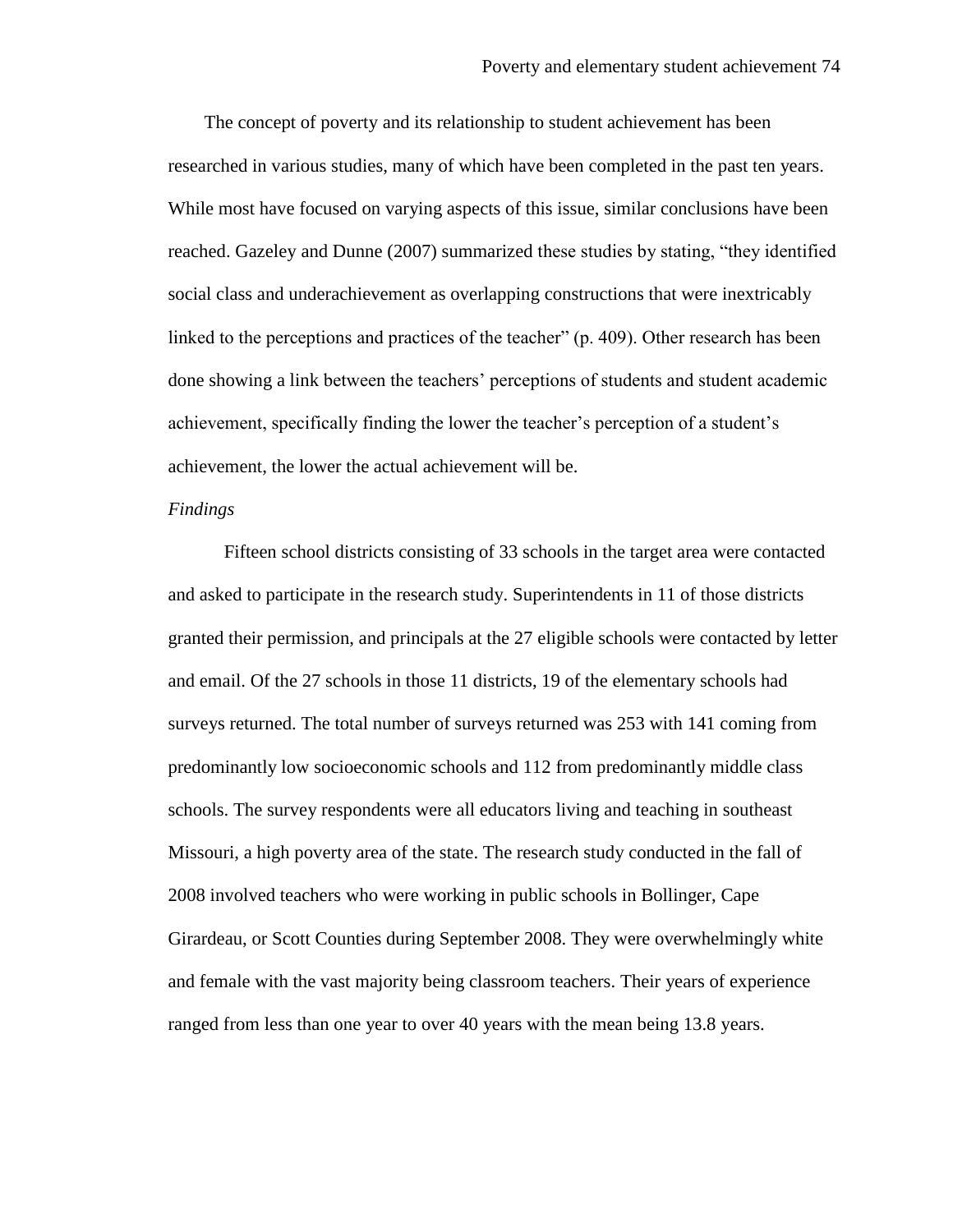Research question 1 - In what ways do the teachers' perceptions of the socioeconomic achievement gap differ between predominantly middle class elementary school teachers and predominantly low socioeconomic elementary school teachers?

An independent samples *t* test was conducted to evaluate the hypothesis that there was no difference in teachers' perceptions between those teaching in middle class elementary school and those teaching in low socioeconomic schools (see Table 2). The test was significant for 11 out of the possible 47 responses to the forced choice items with equal variances not assumed for all data. One of those items was demographics question 17 with the teachers in the predominantly low socioeconomic school group having a mean of 11.47 years of experience while the predominantly middle class schools had teachers with a mean of 13.86 years of experience.

The first two questions on the survey asked about how informed the teachers felt about the achievement gap and how important they felt it was also showed significant differences between the two groups. Interestingly, the teachers in the middle class schools indicated they felt more informed about the achievement gap than those teachers in the low socioeconomic schools. On the survey, questions 4 through 12 required the participants to rank some possible causes of the achievement gap and some potential solutions. Teachers in middle class schools ranked parenting techniques as a more significant cause of the achievement gap compared to the teachers in poverty schools who ranked parenting lower. In addition, teachers in low socioeconomic schools ranked ability grouping or tracking as a more significant cause of the achievement gap than did teachers in middle class schools. Teachers in low socioeconomic schools felt ability grouping was more significant in relation to the achievement gap than did teachers in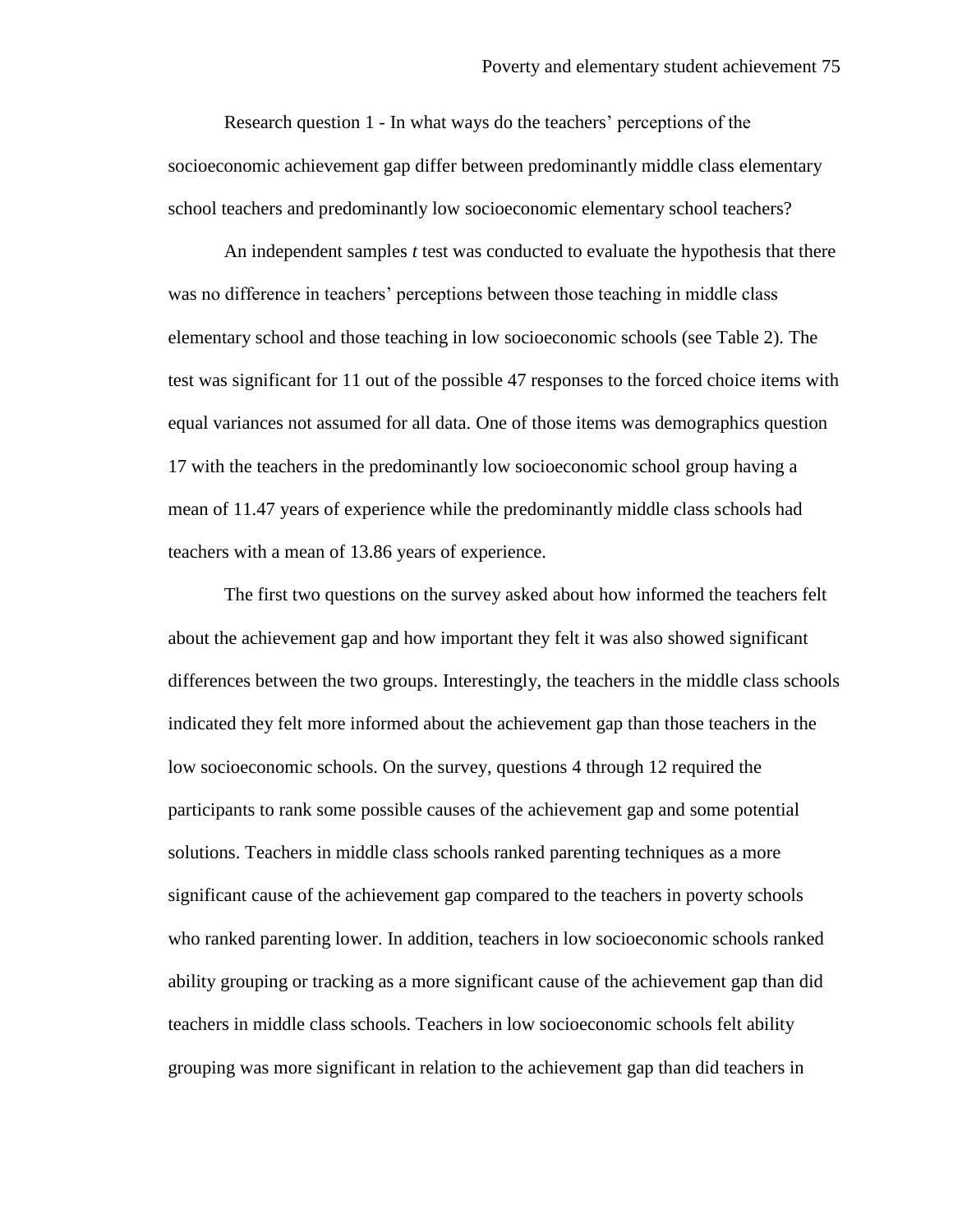middle class schools. Both groups, however, believed that parenting techniques were more influential in causing the achievement gap than ability grouping or tracking. Another significant difference was discovered on question 7 when standardized testing was one of the forced choice items for ranking. Teachers in poverty schools indicated standardized testing to be a more significant cause of the achievement gap than did teachers in middle class schools.

In the section of the survey concerning possible solutions to the achievement gap, there were significant differences found between the two sample groups on questions 10, 11, and 12. On question 10, the teachers in poverty schools did not believe reducing class size was as important as did the teachers in middle class schools. However, those educators did believe it was more important to recruit teachers from low socioeconomic backgrounds to teach low socioeconomic students. Both groups felt reducing class size was more important than teacher recruitment. Question 11 had significant differences between the two groups concerning the importance of mentoring programs utilizing volunteers from the community with teachers from poverty schools believing mentoring had less of an impact on the achievement gap than did teachers from middle class schools. Question 12 was also significant concerning the possible solution of making tutoring, after-school programs, and summer school more available. Teachers in poverty schools did not see this as being as important as did teachers in middle class schools, although both groups ranked this solution higher than the other choices for question 12.

Research question 2 - What are teachers' perceptions of how poverty impacts student academic achievement? The achievement gap was perceived to be the most significant of the four issues listed facing educational policy makers with ending social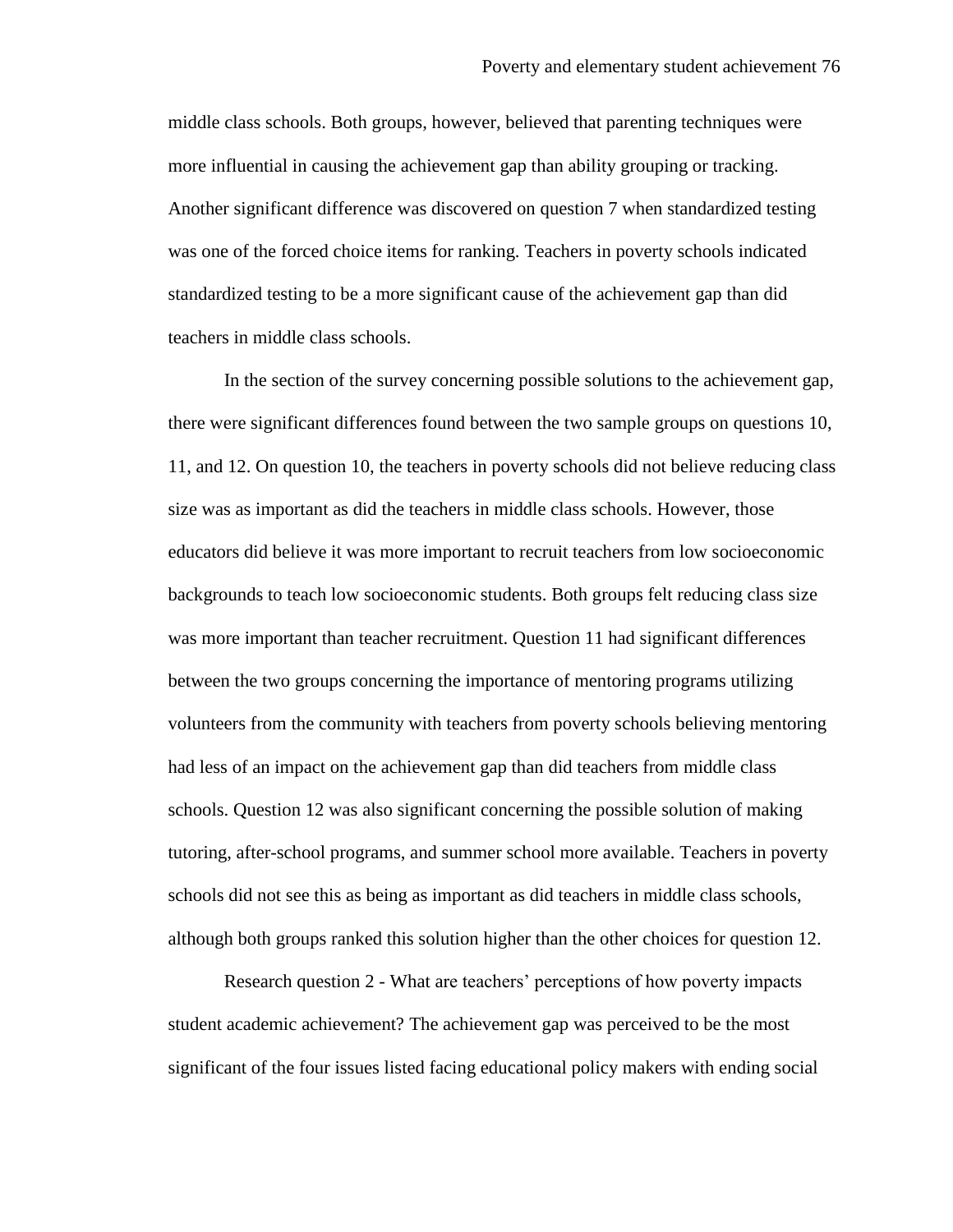promotion being the least important for both groups. When looking at the possible causes of the achievement gap, teachers from both groups identified low parent income, segregation in schools (where most students are low socioeconomic), and parenting techniques as some of the most significant. The teachers also believed student behavior (disruptive or inappropriate) and large class sizes to be problematic indicating their perception that student behavior was a major cause of the achievement gap. In addition, the educators surveyed believed large class sizes to be an important factor in the achievement gap, more so than low teacher quality or student access to literature and computers at home. Factors that were not considered significant to the achievement gap issue included the types of discipline used by teachers and teachers acting in a discriminatory manner (whether or not the teacher meant to). Teachers also did not consider classroom instruction not accommodating students" needs as a cause of the achievement gap, and low teacher quality (looking at factors like teacher certification status, the teacher"s test scores, and type of degree held) was given low rankings by both groups.

Research question 3 - What are some potential solutions to the achievement gap between students from poverty and students from middle class? The educators in the research study believed home and school should share responsibility for improvements in the achievement gap. Some solutions given the most emphasis included increased use of school social workers and resource teachers to communicate with home, enforce stricter discipline at home, offer more parent outreach and education programs, and make more preschool/early learning initiatives available. Educators also indicated the schools should reduce class size, and tutoring, after-school programs, and summer school should be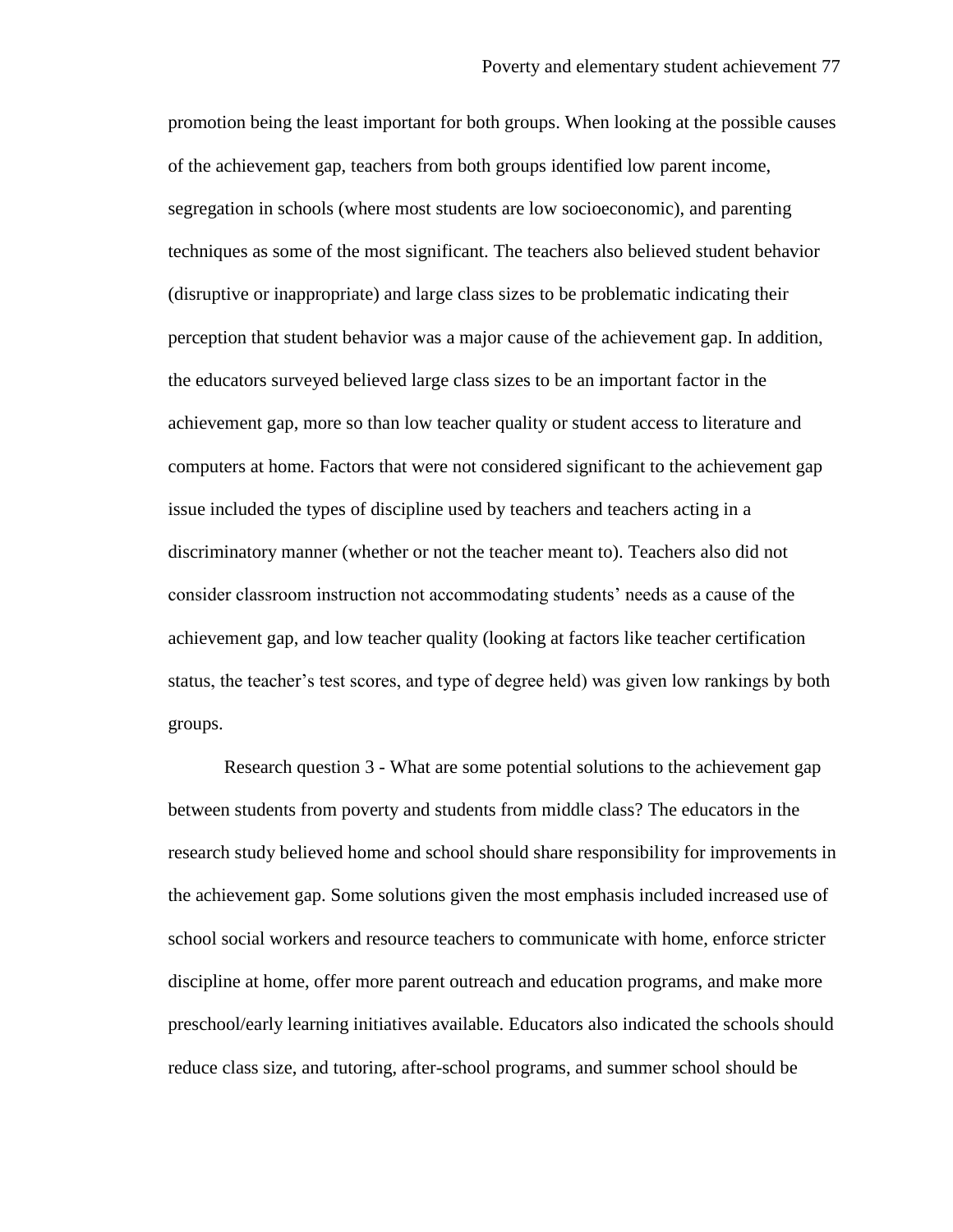made more available. Lower rankings were given to suggestions such as recruiting more teachers from low socioeconomic backgrounds and using a different standard for considering low socioeconomic students" test scores such as lowering ACT/SAT requirements for college admission. Teachers also did not believe that giving parents greater choice in school selection would solve the achievement gap. These findings coupled with previous research in the field could give more direction to the effort to reduce and eliminate the achievement gap between students from poverty and those from middle class.

### *Conclusions*

The three research questions in this study were answered in the following ways. As far as the ways teachers' perceptions of the socioeconomic achievement gap differed between predominantly middle class elementary school teachers and predominantly low socioeconomic elementary school teachers, the majority of perceptions evaluated in this study were not significantly different. However, there were some differences concerning the importance of the achievement gap. Of the four concerns listed on the survey, the achievement gap was the highest ranking issue facing education today. This indicated that educators in this study believed the achievement gap to be a genuine concern and is one that should be considered in all areas of education. Teachers did not place sole responsibility for the academic achievement gap on the home environment but did consider the home an important factor.

Research question two asked for information about teachers" perceptions of how poverty impacts student academic achievement. Again, responses from the two groups, teachers working in low socioeconomic schools and those working in middle class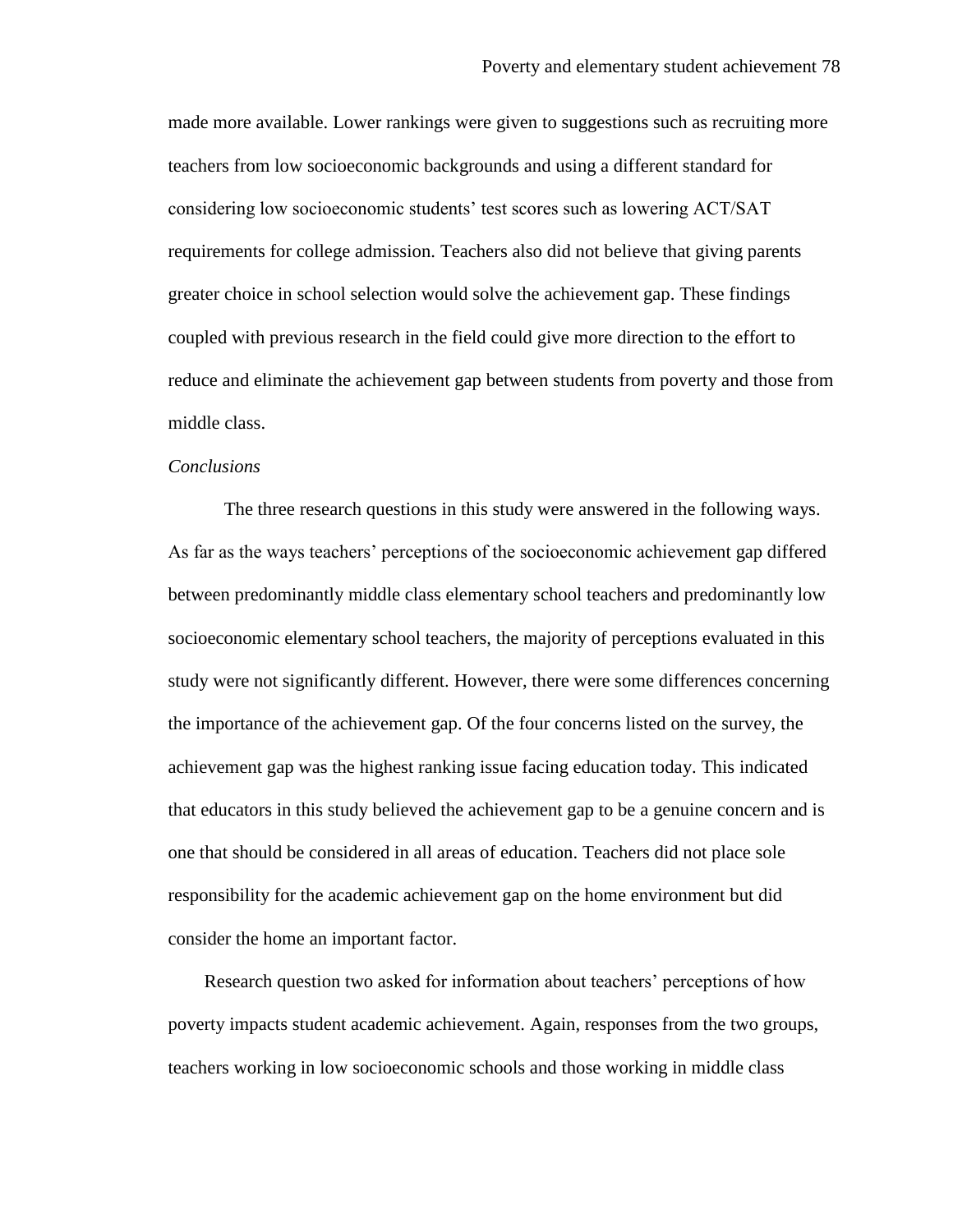schools, were very similar. When looking at the possible causes of the achievement gap, teachers from both groups identified low parent income, segregation in schools (where most students are low socioeconomic), and parenting techniques as some of the most significant. The teachers also believed student behavior (disruptive or inappropriate) and large class sizes to be problematic indicating their perception that student behavior was a major cause of the achievement gap. In addition, the educators surveyed believed large class sizes to be an important factor in the achievement gap, more so than low teacher quality or student access to literature and computers at home.

The third research question concerned potential solutions to the achievement gap between students from poverty and students from middle class. The educators in the research study believed home and school should share responsibility for improvements in the achievement gap. Some solutions given the most emphasis included increased use of school social workers and resource teachers to communicate with home, stricter enforcement of discipline at home, more programs that offer parent outreach and education, and more preschool/early learning initiatives. Educators also indicated the schools should reduce class size, and make tutoring, after-school programs, and summer school more available. Many of these solutions have been tried with varying degrees of success and research is still ongoing. Some recommended solutions were part of The No Child Left Behind Act of 2001, federal legislation providing specific achievement goals for students. Research continues into evaluating the success of these solutions and the legislation.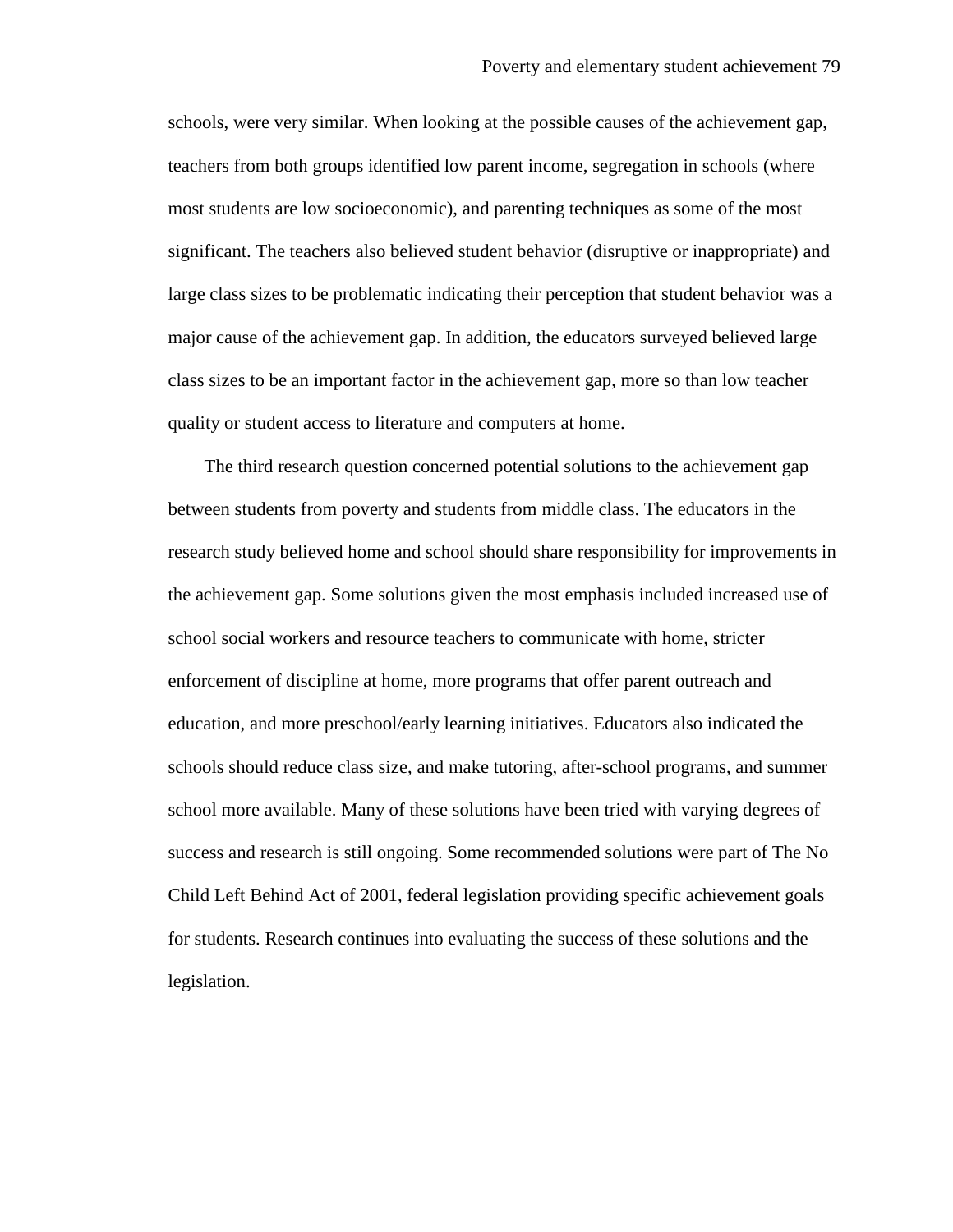### *Implications*

Although there were few significant differences found between the groups, the results of this research can be utilized in further exploring the basis of the academic achievement gap. Because teacher perceptions of student achievement differed on fewer than 25% of survey responses, these perceptions cannot solely explain the achievement gap that exists between students from poverty and those from middle class. Based on this research, educators can find areas of strong agreement between teachers from different socioeconomic classes of schools. Increased emphasis on professional development for effective tutoring, after-school programs and summer school could result in those specific interventions being more successful. Teachers strongly believed that smaller class size could be a possible solution to the achievement gap. Increased funding for more teachers to lower class size and for more professional development focusing on small group and one-on-one instruction could begin to close the gap for many students, not just those from poverty.

Teachers involved in this research study agreed that disruptive behavior was a leading cause of the achievement gap, and solutions can be sought for ways to improve student behavior and create a positive learning environment. Ways to resolve the achievement gap should be a priority when writing curriculum, selecting materials, creating schedules, and hiring personnel. Professional development for educators in communicating with parents should be a priority for school districts as well as learning various methods and strategies for teaching different concepts. These teachers also agreed that parent outreach and education are important factors in the reduction and elimination of the achievement gap. There was also strong agreement that more preschool and early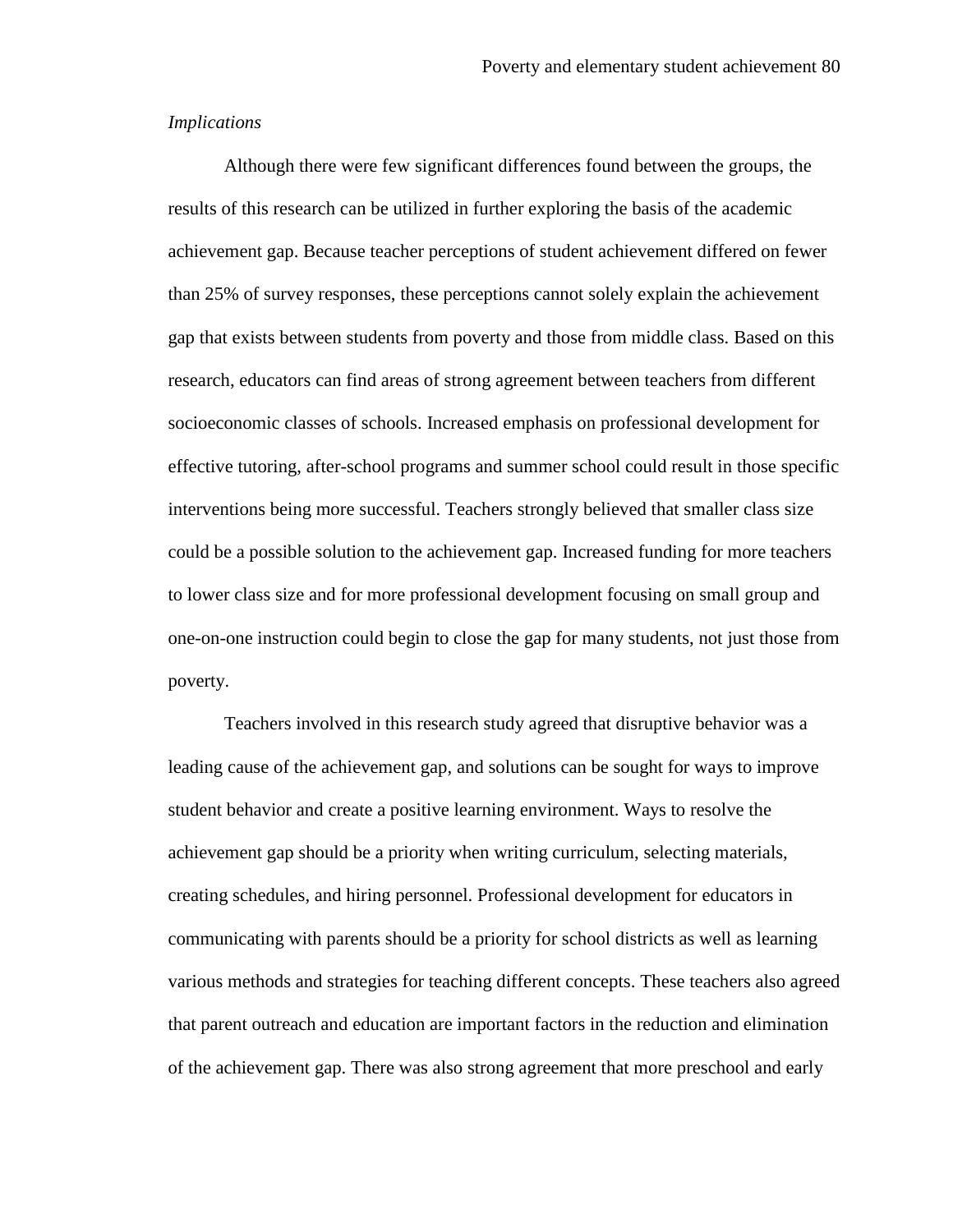learning initiatives are essential for success. Children from poverty need more exposure, more instruction, and more practice on basic concepts than their peers from middle class homes. For many of these children from poverty, school is the first place they have encountered reading and been exposed to its importance. Educators need to learn how to instruct these children and give them the foundation they need to succeed in school.

Previous research has documented the importance and power of teachers' perceptions as they relate to student achievement. Teachers rated the highest causes of the achievement gap to be large class size, disruptive student behavior, and parenting issues. These issues, as well as others, are ones that teachers feel they are powerless to change. Could this perception by teachers perpetuate some of the achievement gap?

In addition, the highest rated solutions to the achievement gap were those that home and school should share responsibility for implementing. School solutions given the most emphasis included increased use of school social workers and resource teachers to communicate with home, reduced class size, and more tutoring, after-school programs, and summer school programs. Educators also believed the achievement gap could be reduced by offering more programs for parent outreach and education, and more preschool/early learning initiatives. All of these school solutions require funding in order to be implemented. Most educators feel quite powerless as to issues of increased funding. A frequent and major complaint of teachers continues to be parenting issues. Even if more parent education and preschool initiatives could be offered, there is no guarantee these would be implemented and supported at home. Teachers also feel parents should enforce stricter discipline at home. Similar to the above causes of the achievement gap, educators feel powerless to affect change in most of these areas. Could these feelings of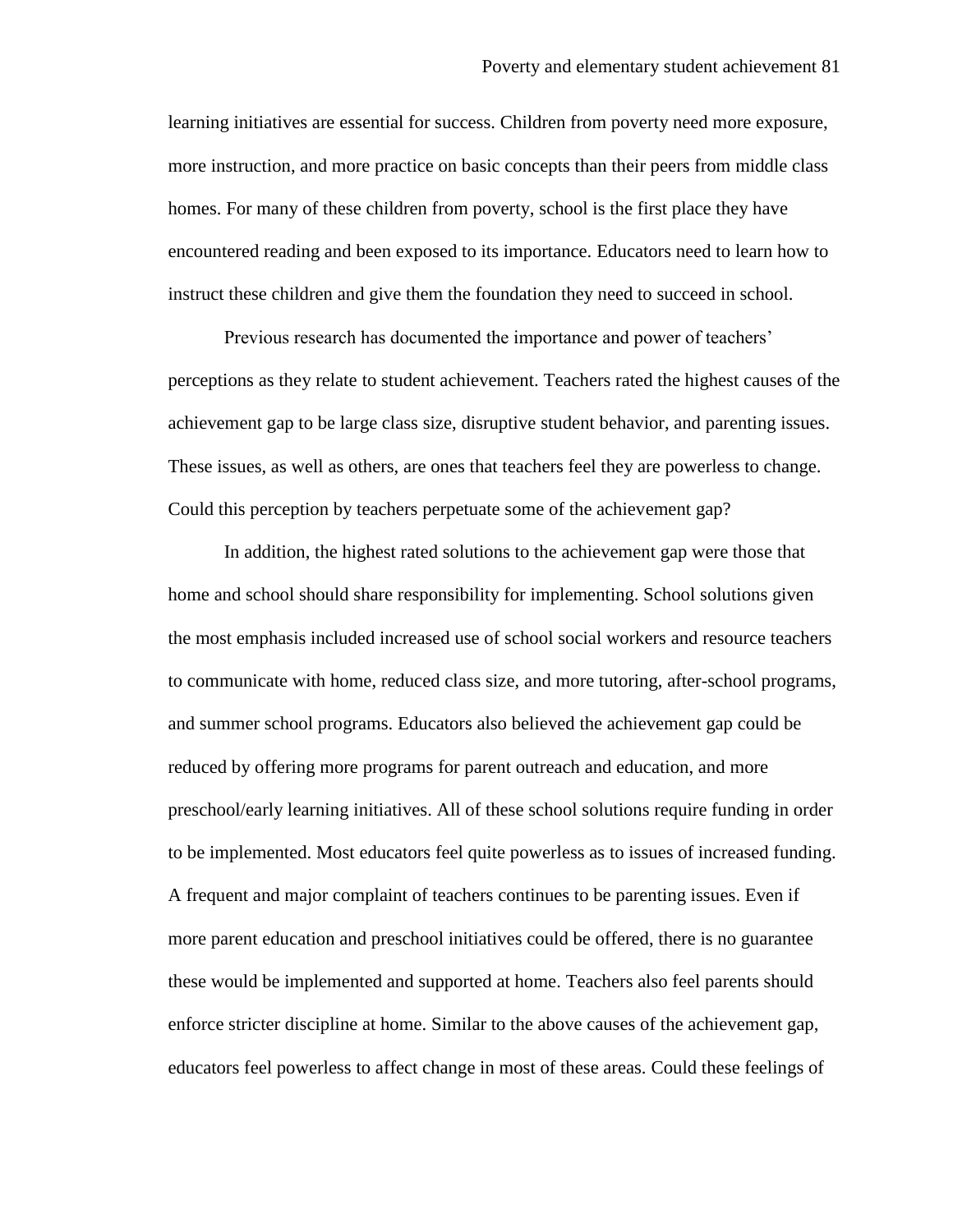powerlessness contribute to the achievement gap by influencing teacher interactions with students and parents?

Because the educators believed many factors were responsible for the achievement gap, there could be many solutions. Teachers and parents need to work together to discover what is best for students. These strategies may vary from state to state, school to school, and child to child. However, the communication between school and home may be the most important factor in the ultimate success of the child. School personnel should concentrate on ways to get parents involved in the daily academic life of the students. Teachers should also be more informed about the power of their perceptions and interactions with students and their families. By acknowledging their own perceptions, teachers would be taking the first step toward changing their behavior, however unintentional they may be. The research into perceptions and their effects on student achievement should be shared with teachers, and work should be done on district and school levels to promote understanding of this important issue.

### *Future research*

Continued research into the factors involved in this study is certainly warranted. Continuing research into the academic achievement gap between students from poverty and those from middle class should remain a priority until more answers can be found. The achievement gap between students from poverty and those from middle class continues to be a concern and will be a focus of much research in the years to come. The No Child Left Behind Act of 2001 requires student achievement to continually increase with the achievement gap between all disaggregated groups decreasing. This federal legislation will continue to ensure student academic achievement is in the forefront of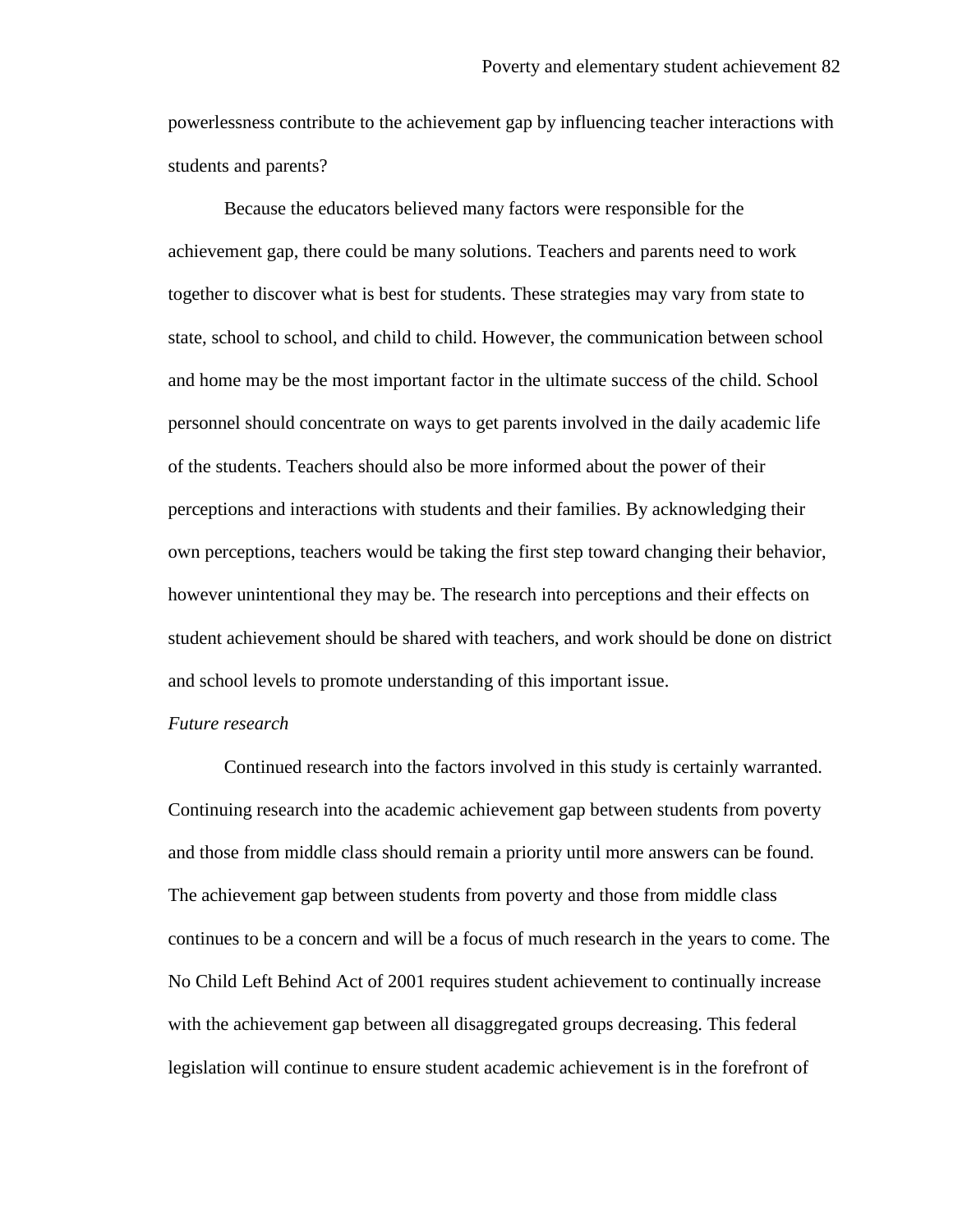discussions involving public education. The idea of students from poverty performing better academically in middle class schools than in poverty schools is an extremely interesting one, and more research should be done to investigate the possible reasons for this difference. The issue of teacher perception is only one of many variables to be considered as part of the achievement gap question.

The power of perception can be exceptionally strong, as was indicated in chapter two. Future research into teachers' perceptions would be extremely valuable. Expanding the scope of this study to include teachers from different parts of the country could show significant results and regional factors could be important in the research.

One of the significant differences in this study between the teachers in low socioeconomic schools and those in middle class schools was teacher years of experience. Future research into the differences in teacher perceptions between less experienced teachers and those with more experience could be extremely important, especially if significant differences were discovered between those groups. However, it often seems that the teachers" attitudes toward their profession and their students are much more significant factors in student learning and in classroom environment than years of experience.

### *Summary*

The concept of poverty and its relationship to student achievement has been researched in various studies, many of which have been completed in the past ten years. While most have focused on varying aspects of this issue, similar conclusions have been reached. Gazeley and Dunne (2007) summarized these studies by stating, "they identified social class and underachievement as overlapping constructions that were inextricably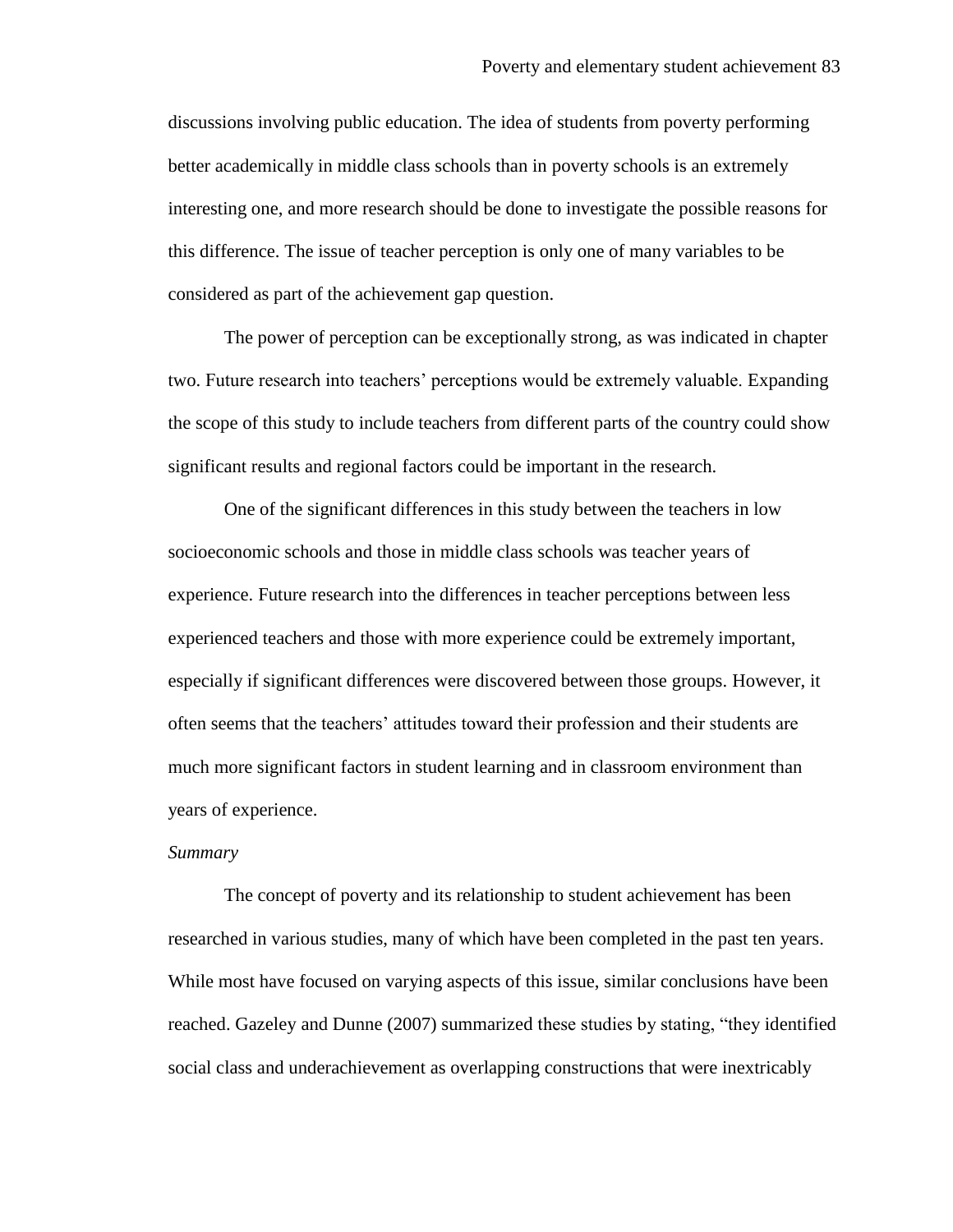linked to the perceptions and practices of the teacher" (p. 409). Researchers have attempted to explain this achievement gap for those students from poverty. Sider and Unruh (2007) enumerated many reasons why these children enter school behind. They included lack of resources in the home to provide clothes, food, shelter, and healthcare. As these students entered school, they were often attending under-resourced schools lacking adequate space, technology, and materials. The schools they attended had the weakest, lowest paid, and newest teachers. Research done by Schellenberg (1998) indicated low socioeconomic students attending middle class schools had greater academic achievement than students from poverty attending schools with predominantly low socioeconomic students. Other research has been done showing a link between the teachers" perceptions of students and student academic achievement, specifically finding the lower the teacher"s perception of a student"s achievement, the lower the actual achievement will be.

In this study on teacher perceptions of poverty and elementary school student achievement, the survey respondents were all educators living and teaching in southeast Missouri, a high poverty area of the state. The research study conducted in the fall of 2008 involved teachers who were working in public schools in Bollinger, Cape Girardeau, or Scott Counties during September 2008. They were overwhelmingly white and female with the vast majority being classroom teachers. Their years of experience ranged from less than one year to over 40 years with the mean being 13.8 years.

Because teacher perceptions of student achievement differed on fewer than 25% of survey responses, these perceptions cannot explain the achievement gap that exists between students from poverty and those from middle class. Based on this research,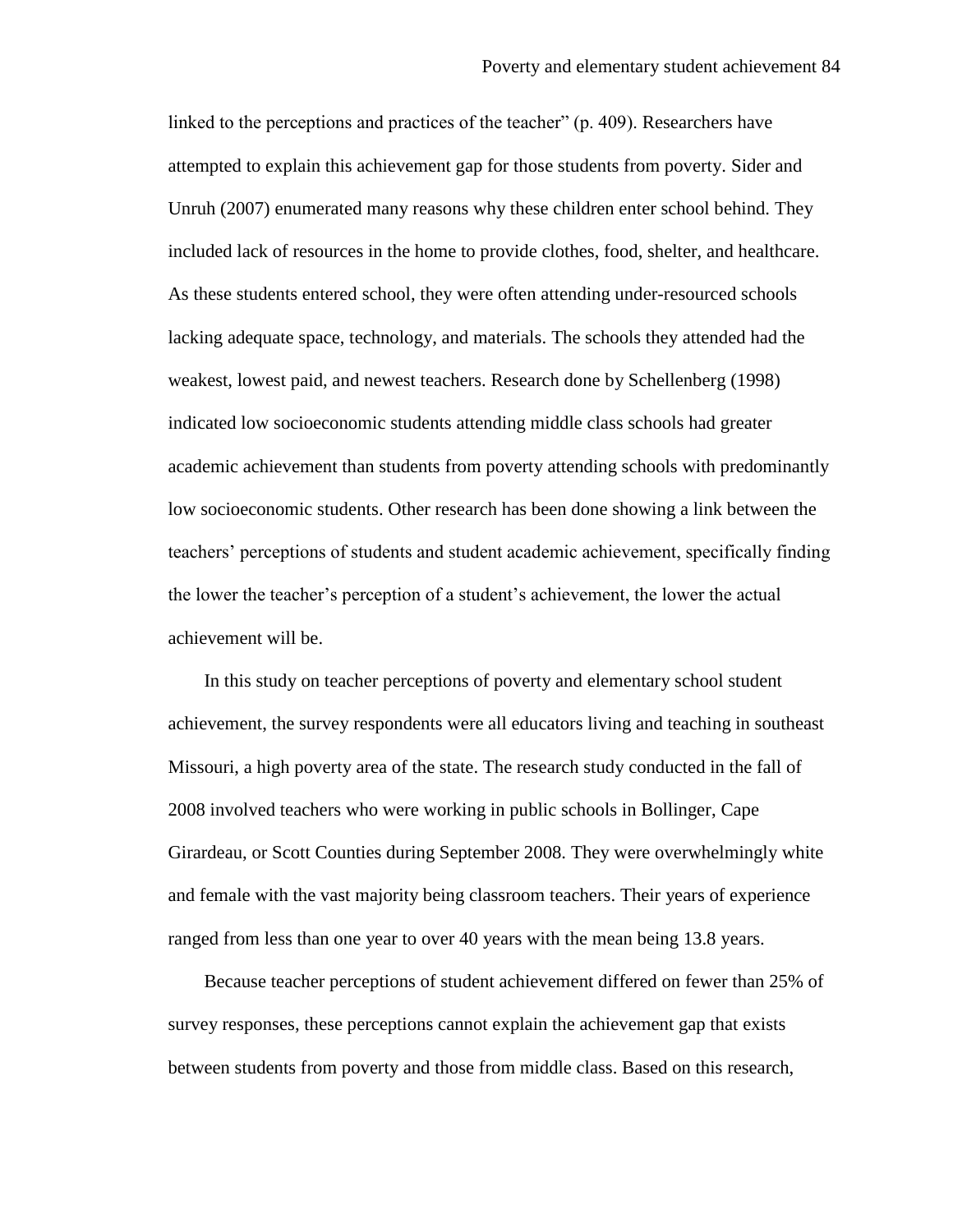educators can find areas of strong agreement between teachers from different socioeconomic classes of schools. Increased emphasis on professional development for effective tutoring, after-school programs and summer school could result in those interventions being more successful. Teachers strongly believed that smaller class size could be a possible solution to the achievement gap. Increased funding for more teachers to lower class size and for more professional development on small group and one-onone instruction could begin to close the gap for many students, not just those from poverty.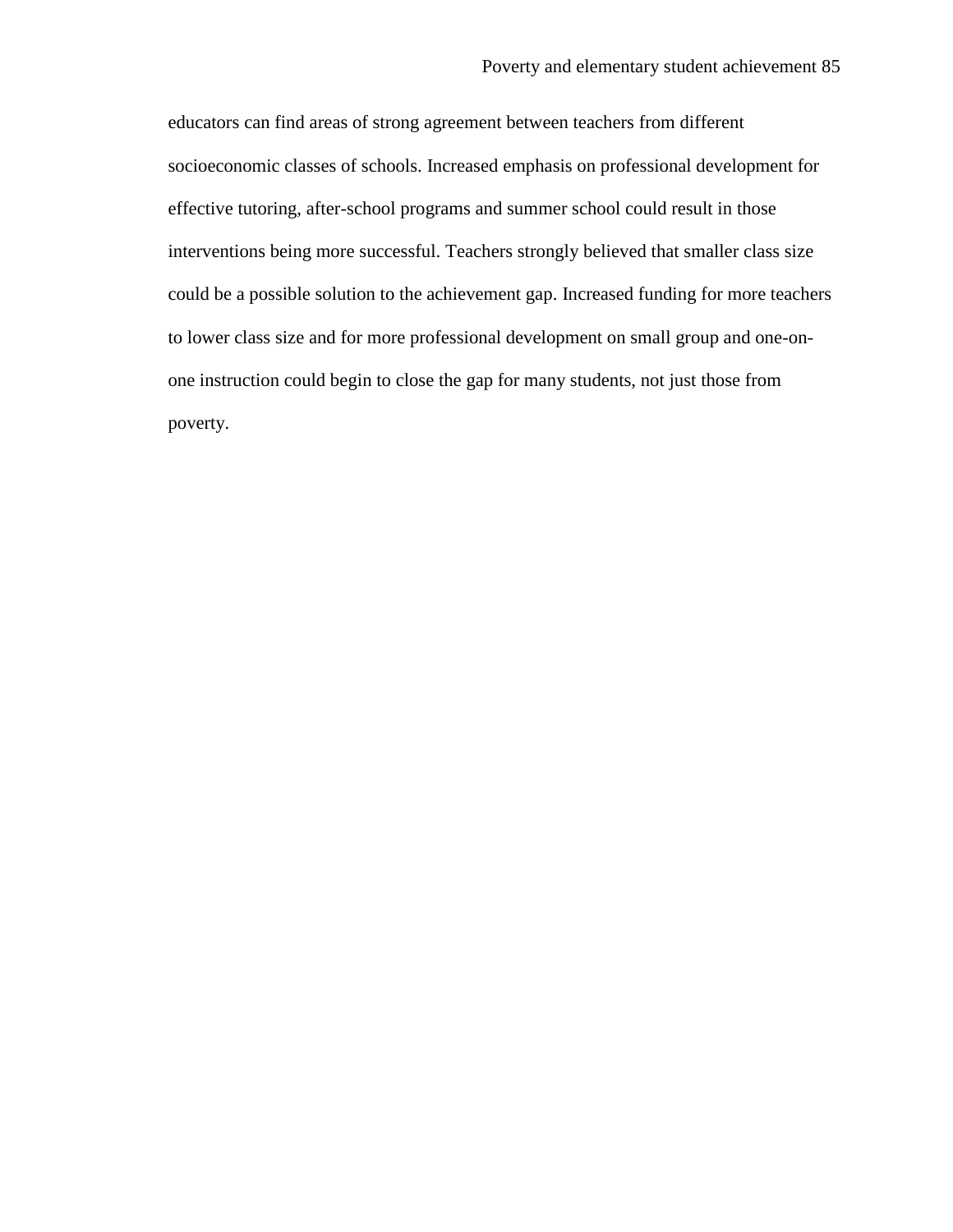### References

- Amatea, E. (2007). Joining the conversation about educating our poorest children: Emerging leadership roles for school counselors in high-poverty schools. *Professional School Counseling, 11*(2), 81-89.
- Barnett, W. (1995). Long-term effects of early childhood programs on cognitive and school outcomes. *The Future of Children, 5*(3). Retrieved September 13, 2008 from [http://www.futureofchildren.org/index.htm.](http://www.futureofchildren.org/index.htm)
- Bell, S. & Carrillo, N. (2007). Characteristics of effective summer learning programs in practice. *New Directions for Youth Development, 114,* 45-63.
- Bennett, M. (2008). Understanding the students we teach: Poverty in the classroom. *Clearing House, 81*(6), 251-256.
- Ben-Peretz, M., Mendelson, N., & Kron, F. (2003). How teachers in different educational contexts view their roles. *Teaching and Teacher Education, 19*(2), 277-290.
- Bol, L. & Berry, R. (2005). Secondary mathematics teachers" perceptions of the achievement gap. *High School Journal,* April/May 2005, University of North Carolina Press, p. 32-45.
- Bourke, S. (1998). *School level variables as predictors of individual student achievement.*  Paper presented at the Annual Conference of the Australian Association for Research in Education, Adelaide, Australia.
- Capara, G., Barbaranelli, C., Steca, P., & Malone, P. (2006). Teachers' self-efficacy beliefs as determinants of job satisfaction and students' academic achievement: A study at the school level. *Journal of School Psychology, 44*(6), 473-490.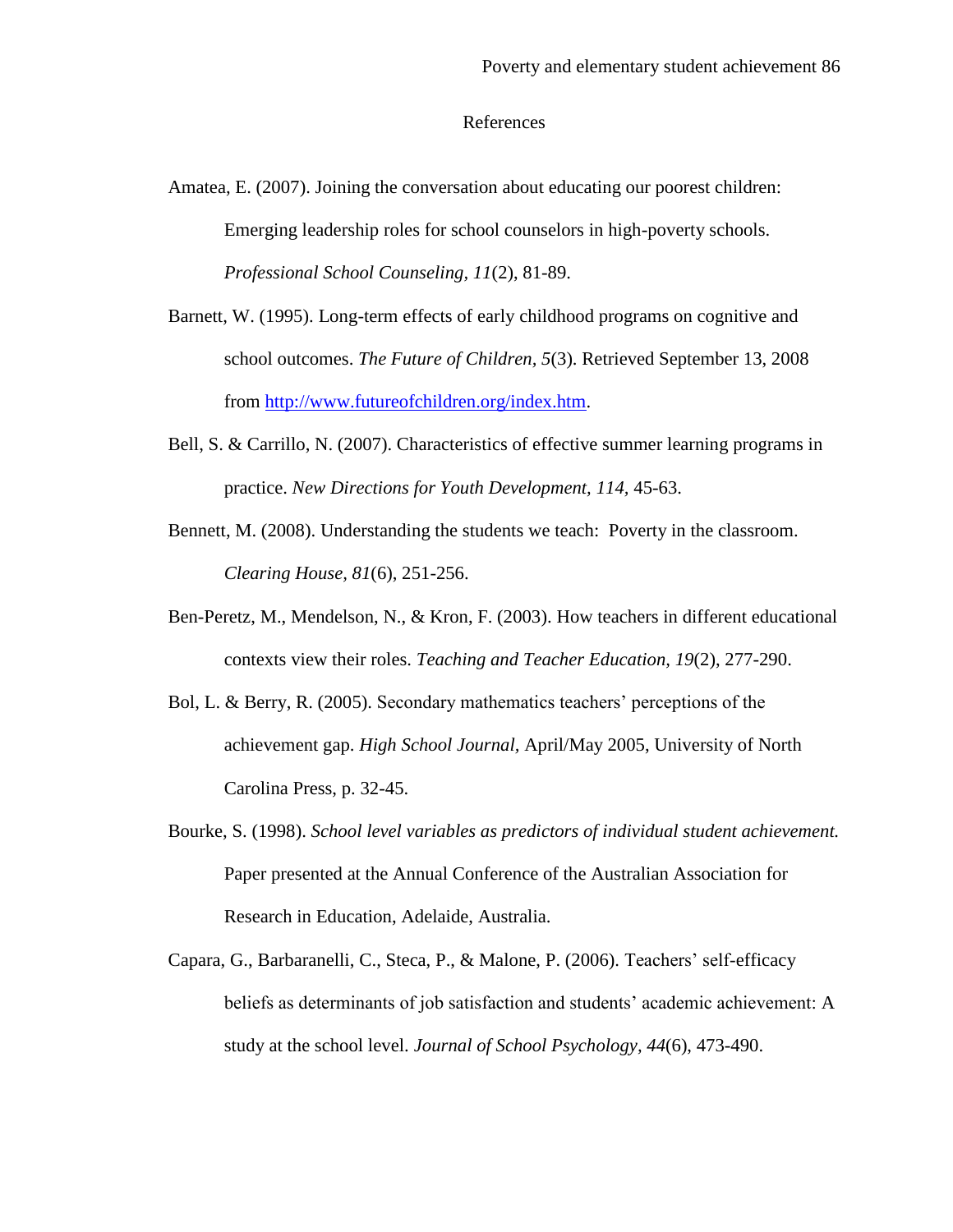- Coghlan, D, & Brannick, T. (2005). *Doing action research in your own organization.* London: Sage Publications.
- Davis, B. (2006). *How to teach students who don't look like you: Culturally relevant teaching strategies.* Thousand Oaks, CA: Corwin.

Elementary and Secondary Education Act, [Pub.L.](http://en.wikipedia.org/wiki/Public_law_(United_States)) No. 89-10, 79 [Stat.](http://en.wikipedia.org/wiki/United_States_Statutes_at_Large) 27,

[20 U.S.C.](http://en.wikipedia.org/wiki/Title_20_of_the_United_States_Code) [ch.70](http://www.law.cornell.edu/uscode/20/usc_sup_01_20_10_70.html) (1965).

Fisher, C. & Adler, M. (1999). *Early reading programs in high-poverty schools: Emerald Elementary beats the odds.* (CIERA Report #3-009) Ann Arbor, MI: University of Michigan, Center for the Improvement of Early Reading Achievement.

- Gazeley, L. & Dunne, M. (2007). Researching class in the classroom: Addressing the social class attainment gap in initial teacher education. *Journal of Education for Teaching, 33*(4), p. 409-424.
- Gravetter, F. & Wallnau, L. (2004). *Statistics for the behavioral sciences.* Belmont, CA: Wadsworth/Thomson Learning.
- Heppner, P. P., & Heppner, M. J. (2004). *Writing and publishing your thesis, dissertation & research: A guide for students in the helping professions.* Belmont, CA: Brooks/Cole-Thomson.
- Johnson, R. (2002). *Using data to close the achievement gap: How to measure equity in our schools.* Thousand Oaks, CA: Corwin.
- Maxcy, B., Messner, P, & Piveral, J. *Quantitative Research Design and Methods.* course handout, June 12, 2005.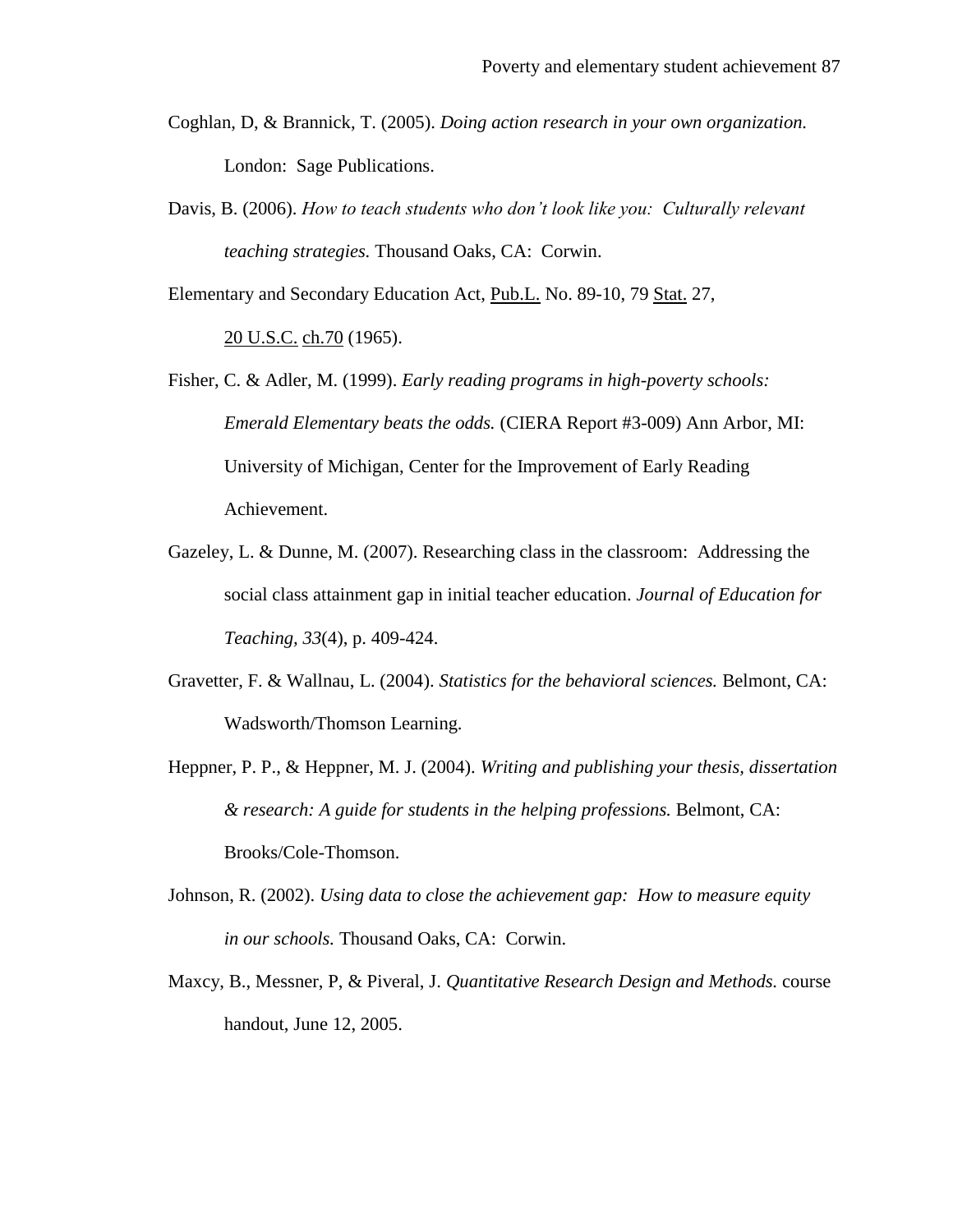- McKenzie Group. (1999, November). *Student achievement and reform trends in 13 urban districts.* (Executive Summary No. TM030814). Washington, DC: Author.
- Merriam, S. B. (1998). *Qualitative research and case study applications in education.* San Francisco: Jossey-Bass.
- Mid-Continent Research for Education and Learning (McREL). (2005). *Final report: High-needs schools – what does it take to beat the odds?(November 02, 2005).*  (Contract #ED-01-CO-0006). Denver, CO: Author.
- Missouri Department of Elementary and Secondary Education. (n.d.). *2006-2007 school accountability report card.* Retrieved January 31, 2008, from http://www.dese.mo.gov/schooldata/school\_data.html
- National Center for Education Statistics. (n.d.). *Contexts of elementary and secondary education, school characteristics and climate, indicator 29, poverty concentration in public schools.* Retrieved August 18, 2008, from http://nces.ed.gov/programs/coe/2008/section4/indicator29.asp
- No Child Left Behind Act of 2001, Pub. L. No. 107-110, 115 Stat. 1425 (2002).
- Noguera, P. & Wing, J. (2006). *Unfinished business: Closing the racial achievement gap in our schools.* San Francisco: Jossey-Bass.
- Payne, R. K. (2001). *A framework for understanding poverty.* Highlands, TX: aha! Process, Inc.
- Perry, K., Donohue, K., & Weinsten, R. (2007). Teaching practices and the promotion of achievement and adjustment in first grade. *Journal of School Psychology, 45*(3), 269-292.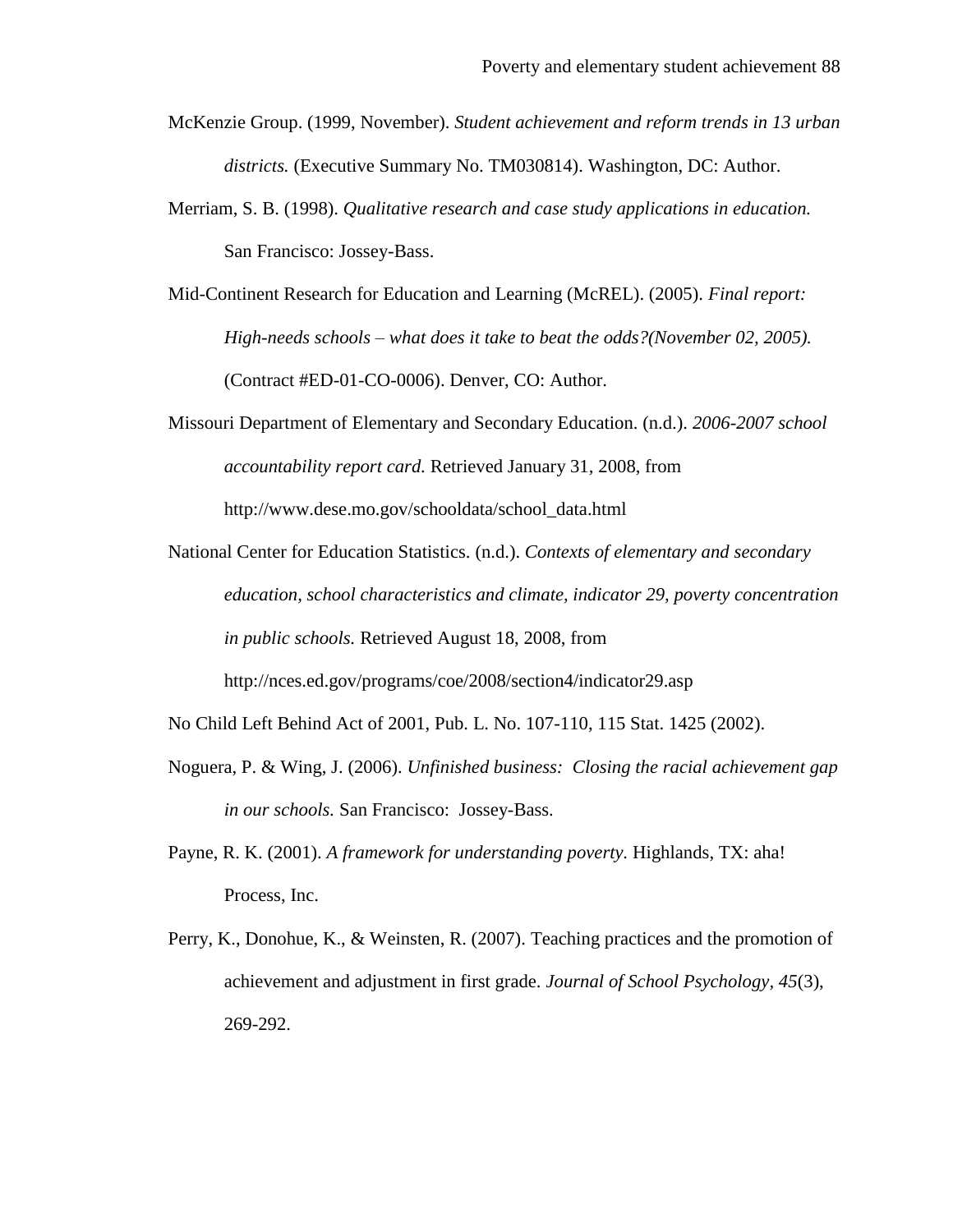- Rothstein, R. (2004). *Class and schools: Using social, economic and educational reform to close the black-white achievement gap*. New York: Teachers College Press.
- Schellenberg, S. J. (1998, April). *Does it matter where poor kids live? A look at concentrated poverty and achievement.* Paper presented at the annual meeting of the American Educational Research Association, San Diego, CA.
- Seidman, I. (2006). *Interviewing as qualitative research: A guide for researchers in education and the social sciences* (3<sup>rd</sup> ed.). New York: Teachers College Press.
- Sider, R. & Unruh, H. (2007). *Hope for children in poverty: Profiles and possibilities*. Valley Forge, PA: Judson Press.
- Swanson, J. (2006). Breaking through assumptions about low-income, minority gifted students. *Gifted Child Quarterly, (50)*1, p. 11-25.
- Tomlinson, C. (2001). *How to differentiate instruction in mixed-ability classrooms.* Alexandria, VA: Association for Supervision and Curriculum Development.
- Uhlenberg, J. & Brown, K.  $(2002)$ . Racial gap in teachers' perceptions of the achievement gap*. Education and Urban Society, 34,* 493-530.
- United States Department of Education, Institute of Education Sciences, National Center for Education Statistics, National Assessment of Educational Progress (n.d.). *NAEP Data Explorer – Data Table*. Retrieved June 20, 2008, from <http://nces.ed.gov/nationsreportcard/nde/viewresults.asp>
- Walker, S. & Plomin, R. (2006). Nature, nurture, and perceptions of the classroom environment as they relate to teacher-assessed academic achievement: a twin study of nine-year-olds. *Educational Psychology, 26*(4), 541-561.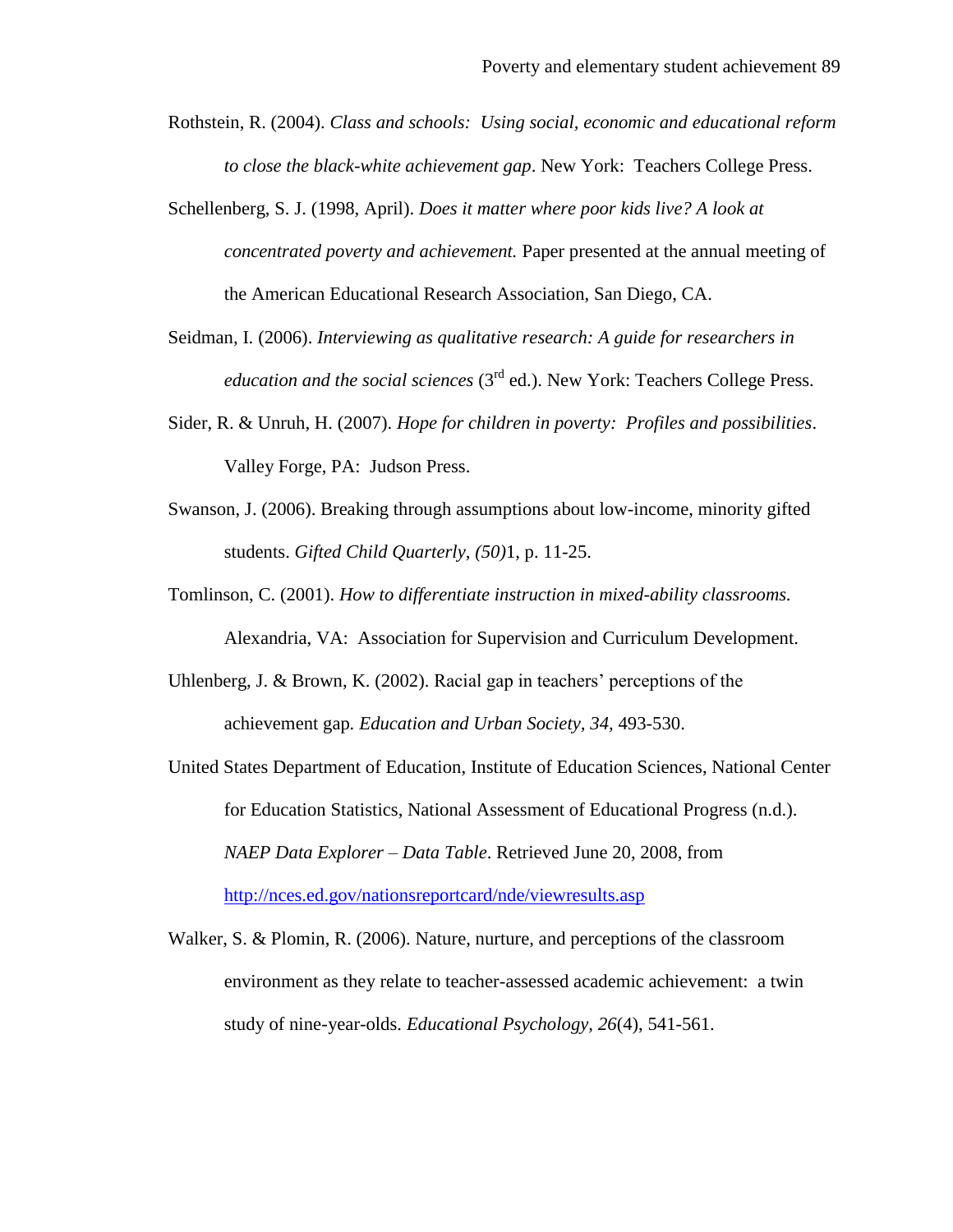# Appendix

# **Proposed Survey: Educators' Perceptions of the Achievement Gap**

*Please respond to each of the following questions. For purposes of this survey we will define the "Achievement Gap" as the average differences in performance on standardized tests (e.g. end-of-grade tests, the SAT or ACT, or IQ tests) between low socioeconomic and middle class students when comparing large samples of students. Other socioeconomic groups have not been included in an attempt to keep the project focused and manageable.*

| 1. How well informed do you<br>feel about the "Achievement"<br>Gap" issue? (Circle one)                                                                                                                                  | Well<br>Informed  | Somewhat<br><b>Informed</b>                                                                                    | Not at all<br><b>Informed</b> |  |
|--------------------------------------------------------------------------------------------------------------------------------------------------------------------------------------------------------------------------|-------------------|----------------------------------------------------------------------------------------------------------------|-------------------------------|--|
| 2. As a matter of educational<br>emphasis, how important do<br>you view the "Achievement"<br>Gap" issue?                                                                                                                 | Very<br>Important | Somewhat<br>Important                                                                                          | Not at all<br>Important       |  |
| 3. Listed are several significant issues<br>currently facing educational policy<br>makers. Please rank, in your opinion,<br>the importance of the following<br>issues from 4 (most important)<br>to 1 (least important): |                   | <b>Teacher Shortage</b><br><b>Achievement Gap</b><br><b>Ending Social Promotion</b><br><b>Teacher Salaries</b> |                               |  |

## **The following lists include** *some* **possible causes of the achievement gap. For each list, please rank the items in that list from 4 (most significant cause) to 1 (least significant cause).**

*→All items refer to conditions involving low socioeconomic students or behaviors of low socioeconomic students.*

- 4. \_\_\_\_\_\_\_\_ Low parent income levels
	- \_\_\_\_\_\_\_\_ Student fear of not doing best work for fear of being teased
	- Teacher has low expectations
	- \_\_\_\_\_\_\_\_ Segregation in schools (schools were most students are low socioeconomic)
- 5. \_\_\_\_\_\_\_\_ Parenting techniques used by their parents (i.e. discipline style, how they interact, etc.)
	- \_\_\_\_\_\_\_\_ Students watching too much TV
	- \_\_\_\_\_\_\_\_ Ability grouping or tracking
	- \_\_\_\_\_\_\_\_ The types of discipline used by teachers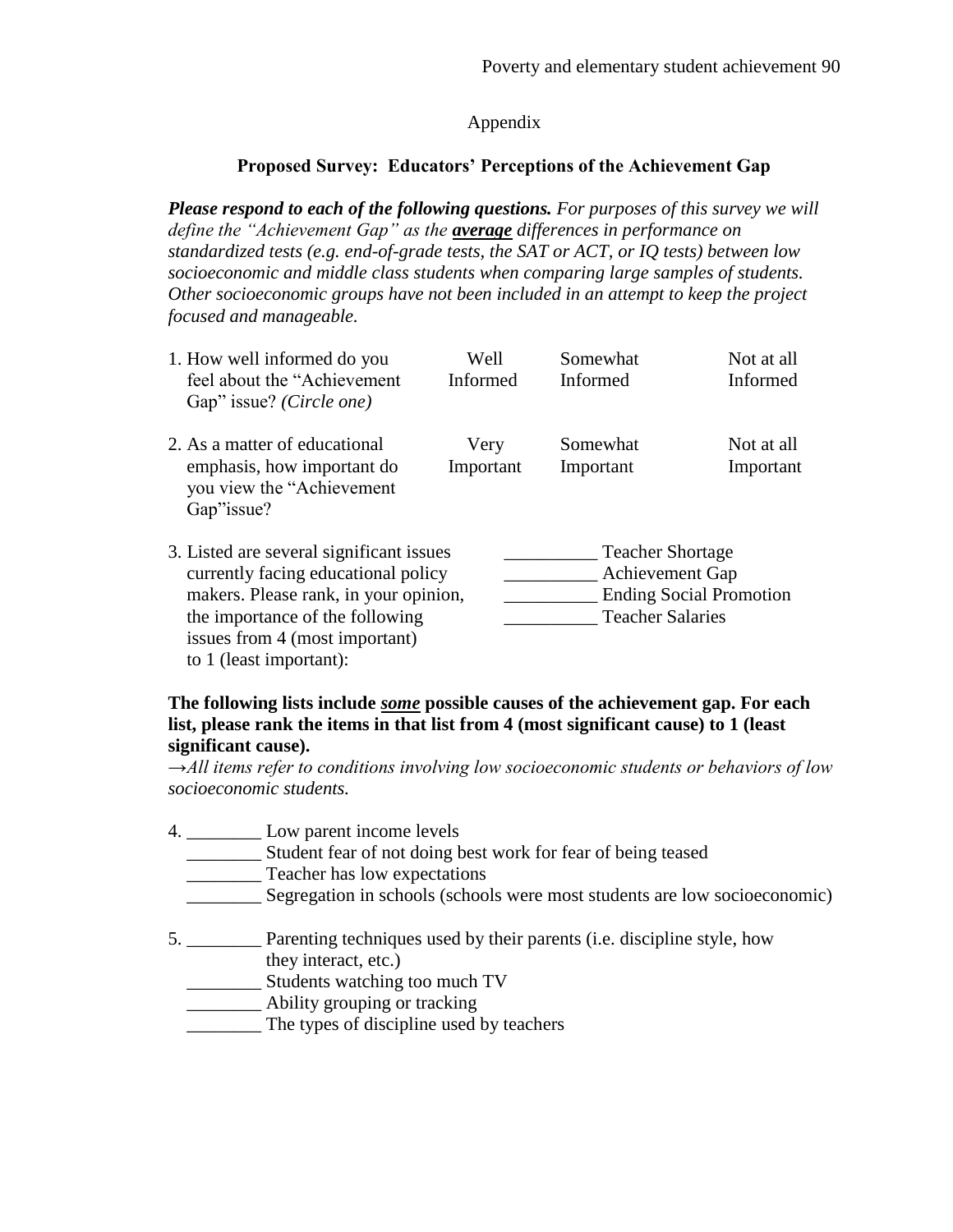| 6.     | Teacher acting in a discriminatory manner (whether or not the teacher<br>meant to) |
|--------|------------------------------------------------------------------------------------|
|        | Students often behaving in disruptive or inappropriate manner                      |
|        | "Summer Effect" (low socioeconomic students falling behind)                        |
|        | academically because of less access to learning opportunities –                    |
|        | camps, library, travel, etc. – during the summer months.)                          |
|        | The way in which standardized tests are administered                               |
| $\tau$ | The level of education of low socioeconomic students' parents                      |
|        | Classroom instruction not accommodating students' needs                            |
|        | Standardized tests (including content bias – tests contain content                 |
|        | that is unfamiliar to the student due to low socioeconomic conditions)             |
|        | do not legitimately measure students' ability                                      |
|        | Lack of student effort (student is unmotivated and does not try)                   |
| 8.     | Students lack access to literature and computers at home                           |
|        | Low teacher quality (looking at factors like teacher certification                 |
|        | status, the teacher's test scores, and type of degree held)                        |
|        | Large class sizes (high student-teacher ratio)                                     |

## Students may not have the potential to succeed on grade level

## **The following lists include** *some* **possible solutions to address the achievement gap. For each list, please rank the items in that list from 4 (most useful/effective solution) to 1 (least useful/effective solution).**

| 9. | Give teachers more training in diversity issues and sensitivity         |
|----|-------------------------------------------------------------------------|
|    | Use a different standard for considering low socioeconomic students'    |
|    | test scores such as lowering SAT/ACT requirements for college admission |
|    | Increase use of school social workers and resource teachers to          |
|    | communicate with home                                                   |
|    | Enforce stricter discipline at home                                     |
|    |                                                                         |

- 10.\_\_\_\_\_\_\_ Reduce class size (lower student-teacher ratio)
	- \_\_\_\_\_\_\_ Teach more test-taking strategies
	- \_\_\_\_\_\_\_ Recruit more teachers from low socioeconomic backgrounds to teach low socioeconomic students
	- \_\_\_\_\_\_\_ More programs that offer parent outreach and education

# 11.\_\_\_\_\_\_\_\_ Better classroom instruction (using 'best practices' in given subject)

- \_\_\_\_\_\_\_ More or stronger accountability for students (testing tied to promotion, etc.)
- \_\_\_\_\_\_\_ Mentoring programs utilizing volunteers from the community (e.g. big brother/sister, etc.)
- \_\_\_\_\_\_\_ More preschool/early learning initiatives available (e.g. Head Start, etc.)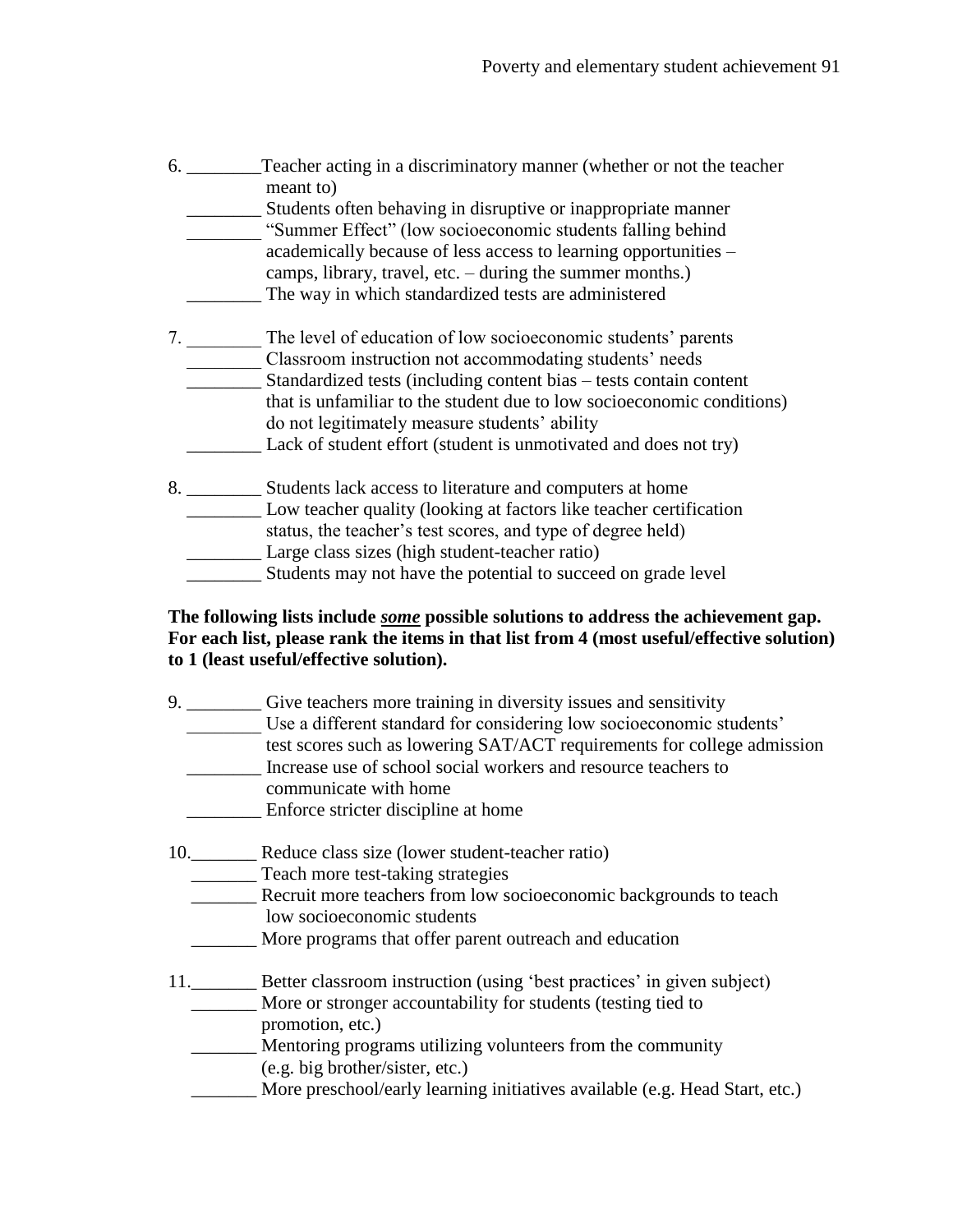12.\_\_\_\_\_\_\_ Make tutoring, after-school programs, and summer school more available \_\_\_\_\_\_\_ Use a method of assessment other than standardized tests \_\_\_\_\_\_\_ Give parents a greater say in school selection \_\_\_\_\_\_\_ More rigorous teacher preparation and higher standards for teacher

selection/hiring

## **Using the items above or others you may think of, please answer the following questions:**

13.Overall, what do you think are the two most significant causes of the achievement gap?

14.Overall, what do you think would be the two most useful/effective things that could be done to address the achievement gap (at any level – classroom, school, district, legislative, etc.)?

| Δ. |  |  |
|----|--|--|
|    |  |  |
| Г  |  |  |

15.Overall, considering the condition of K-12 education in the United States, what do you think are the two most important issues currently facing educational policy makers?

A. \_\_\_\_\_\_\_\_\_\_\_\_\_\_\_\_\_\_\_\_\_\_\_\_\_\_\_\_\_\_\_\_\_\_\_\_\_\_\_\_\_\_\_\_\_\_\_\_\_\_\_\_\_\_\_\_\_\_\_\_\_\_  $B.$ 

## **Demographic Information:**

| 16. What level of school do you                           | currently work in? (Circle one)                 | Elementary<br>School | Middle<br>School |                     |
|-----------------------------------------------------------|-------------------------------------------------|----------------------|------------------|---------------------|
| 17. How many years have you been a professional educator? |                                                 |                      |                  |                     |
|                                                           | 18. What is your current position? (Circle one) |                      | Teacher          | Administrator       |
|                                                           | 19. What is your gender? (Circle one)           |                      | Male             | Female              |
| 20. What is your race/ethnicity?<br>(Circle one)          |                                                 | White                | <b>Black</b>     | Hispanic/<br>Latino |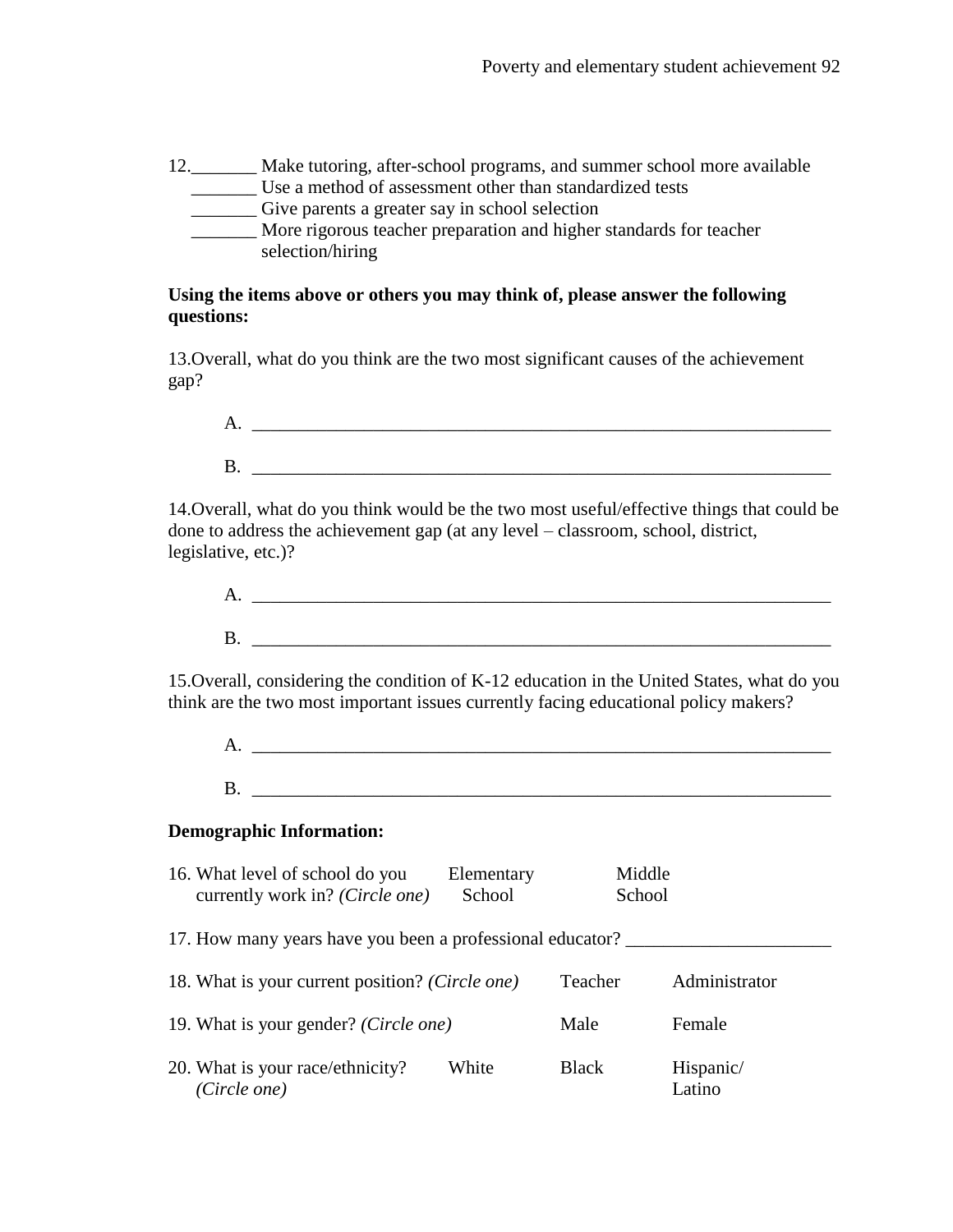\* If not one of those listed, please specify: \_\_\_\_\_\_\_\_\_\_\_\_\_\_\_\_\_\_\_\_\_\_\_\_\_\_\_\_\_\_\_\_\_\_

Do you have any other thoughts or opinions you would like to share about the achievement gap?

(Please continue on the back if you need more space).

Thank you for completing this survey!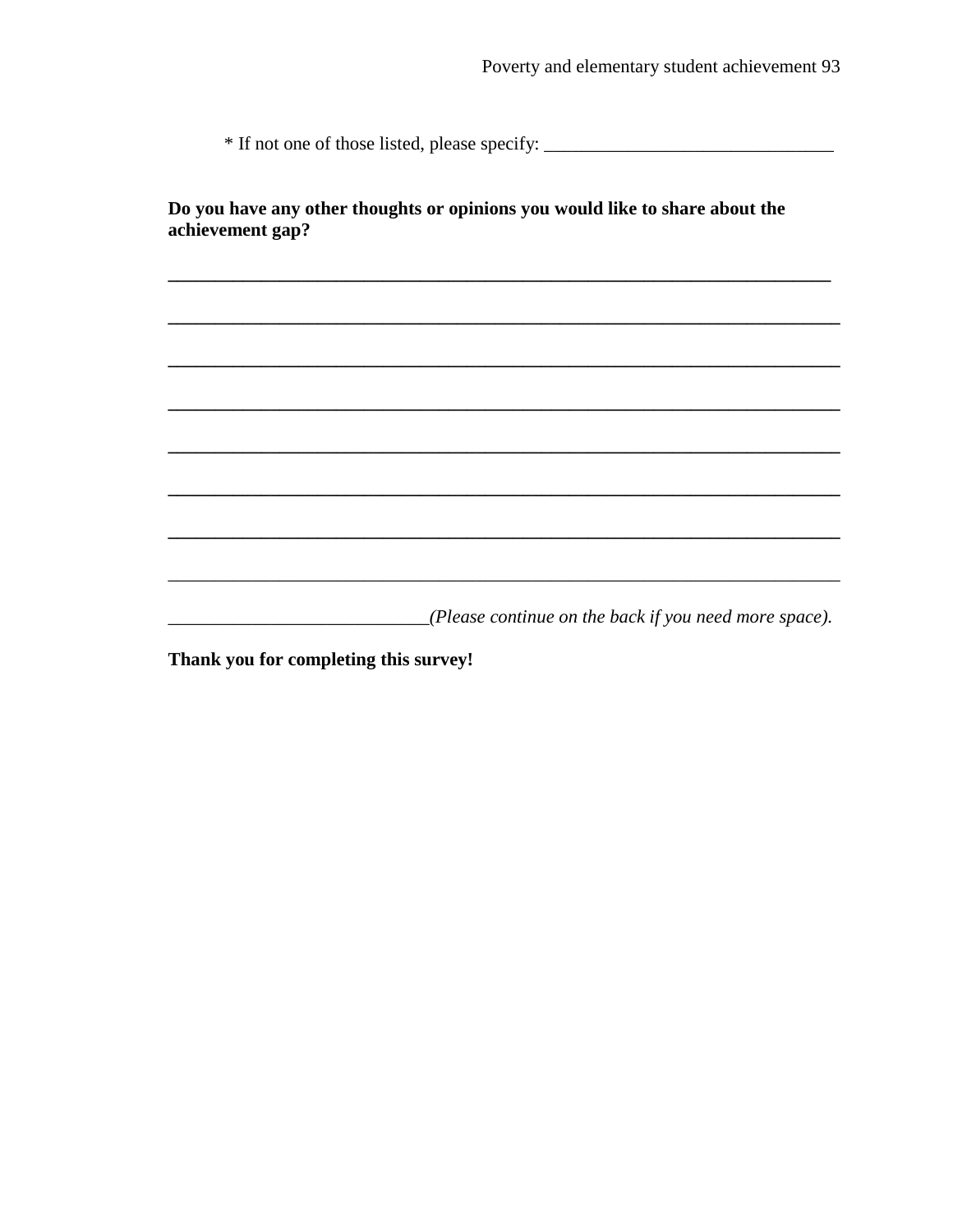April, 2008

Dear Elementary School Teacher:

A survey of elementary school teachers is being conducted to examine if teachers" perceptions of poverty student achievement differ between those teaching in middle class schools and those teaching in high poverty schools. This survey is being conducted in conjunction with a doctoral dissertation examining the affects of poverty on student achievement.

Your school has been selected to participate based on the percentage of free and reduced lunch students in your building. Your cooperation in obtaining the requested information is extremely important as it will help determine the factors making a difference in student achievement. Please give serious consideration to your answers.

All responses will be held confidential with no identifiers on the survey. Schools will not be named individually. Only general characteristics and results will be reported.

The final report will be available in the fall of 2008. If you wish to obtain a copy of the final report, please send an email request to herbsts@cape.k12.mo.us.

Again, I appreciate your cooperation in making the results of this survey a valid and useful source of information for improving student achievement. Thank you for providing the expertise, time, and energy to cooperate.

Sincerely,

Sydney Herbst